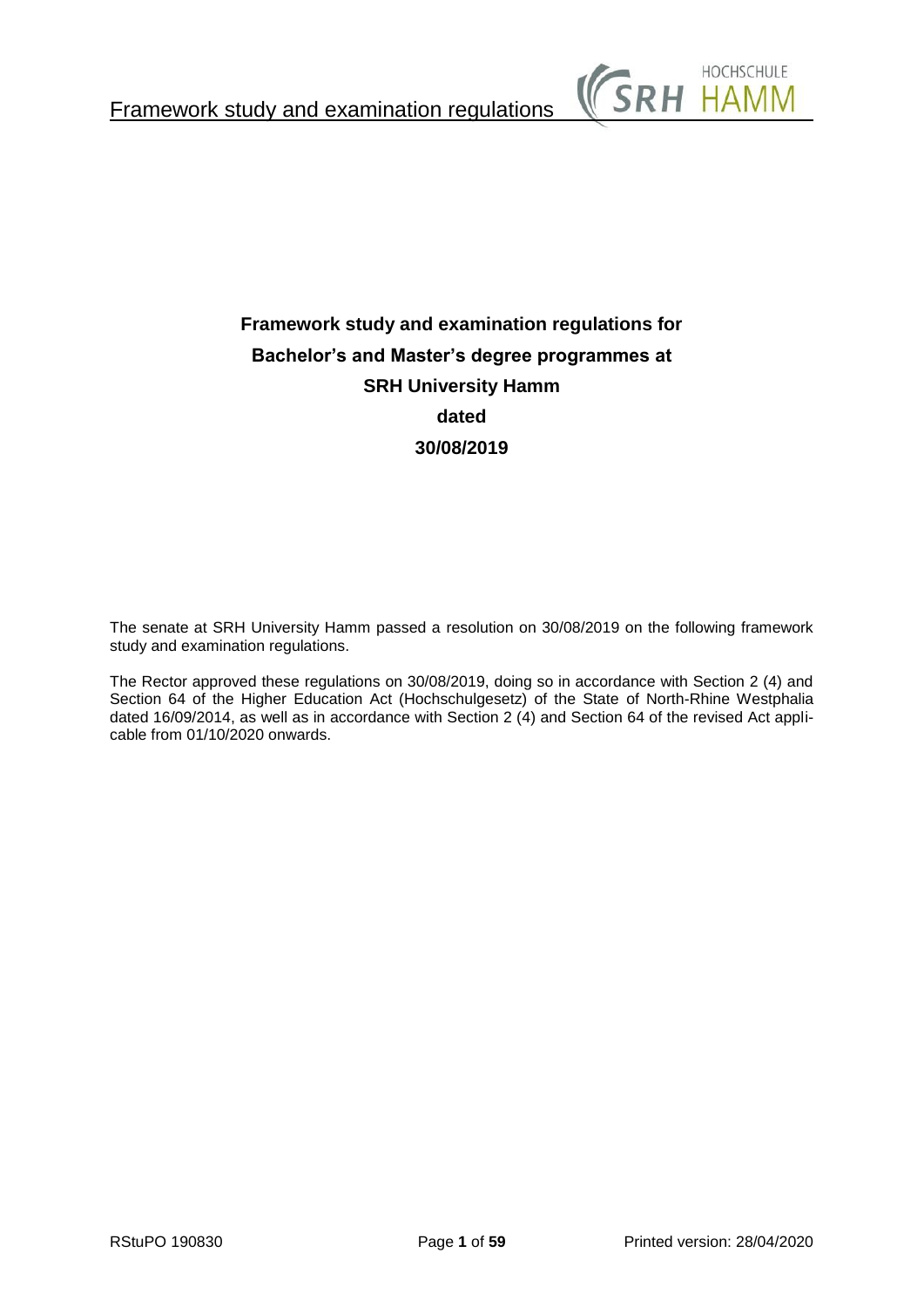

# **Overview of contents**

| A. General provisions                         | Sections 1-20  |
|-----------------------------------------------|----------------|
| <b>B. Bachelor's and Master's examination</b> | Sections 21-25 |
| <b>C. Final provisions</b>                    | Sections 26-28 |

**D. Legal review**

## **Annexes**

## **Annex 1 (Bachelor's and Master's degree programmes at the University)**

Overview of Bachelor's and Master's degree programmes offered by SRH University Hamm

## **Annex 2 (Module tables for Bachelor's and Master's degree programmes)**

Degree programme-specific regulations on degree programmes (explained template, to be replaced by up-to-date degree programme-specific version in accordance with Section 14 (6) of the constitution)

## **Annex 3 (Admission requirements**)

Recognition of study achievements and examinations and transfer of qualifications obtained outside of the University

## **Annex 4 (Examinations**)

Overview and definition of different forms of study achievements and examinations

## **Annex 5 (Diploma Supplement)**

Diploma Supplement (template)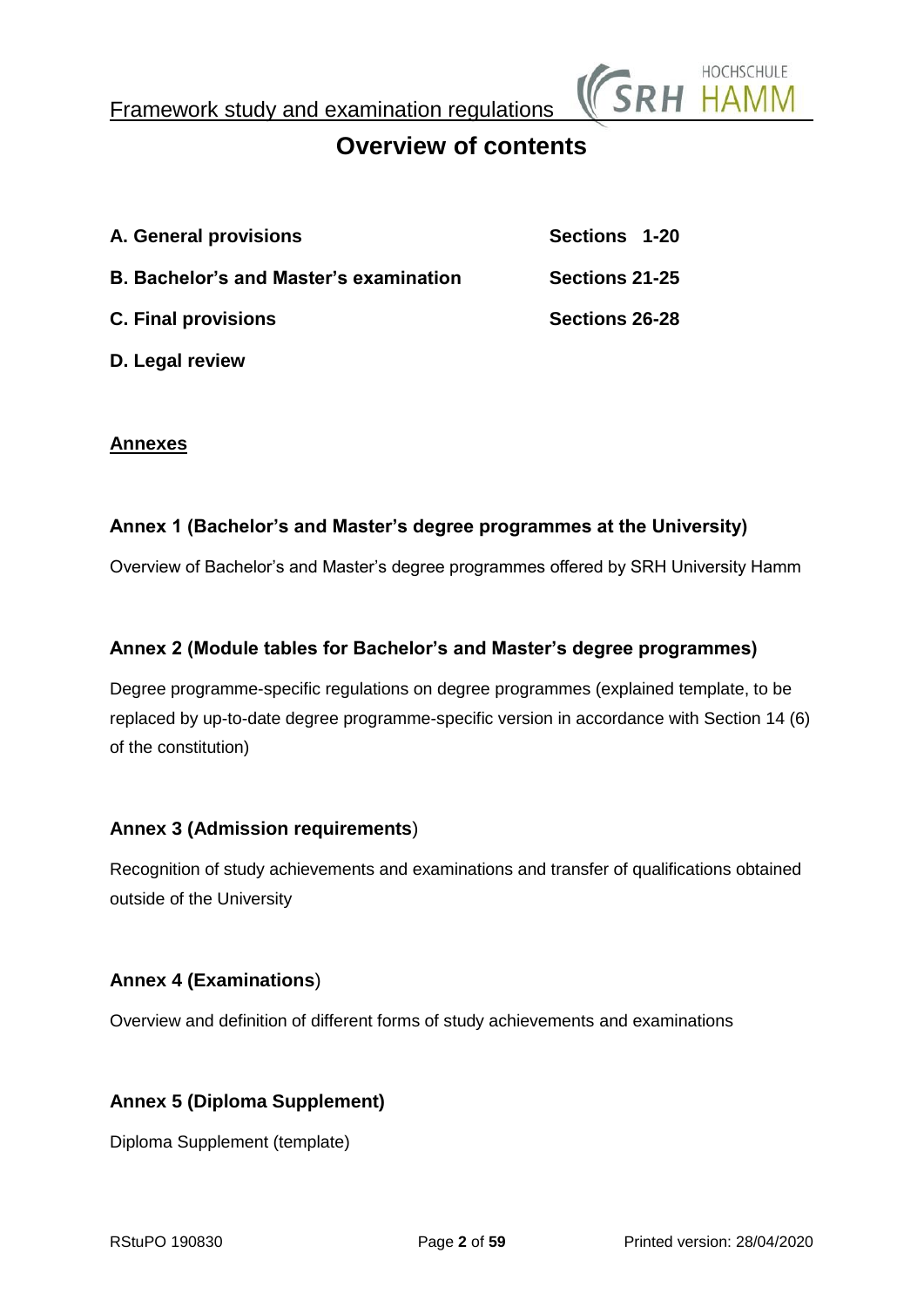



# **Table of contents**

| Section 1  |                                                                        |  |
|------------|------------------------------------------------------------------------|--|
| Section 2  | Course objective, academic degree and course content  5                |  |
| Section 3  |                                                                        |  |
| Section 4  |                                                                        |  |
| Section 5  | Standard period of study, scope of studies and Credit Points  6        |  |
| Section 6  | Transfer of examinations and practical vocational activities  6        |  |
| Section 7  | Compensation for disadvantages and protective provisions 7             |  |
| Section 8  |                                                                        |  |
| Section 9  |                                                                        |  |
| Section 10 |                                                                        |  |
| Section 11 |                                                                        |  |
| Section 12 |                                                                        |  |
| Section 13 |                                                                        |  |
| Section 14 | Non-attendance, withdrawal, cheating, infringement of regulations,     |  |
| Section 15 |                                                                        |  |
| Section 16 | Examiners (individuals entitled to conduct examinations) and           |  |
| Section 17 |                                                                        |  |
| Section 18 |                                                                        |  |
| Section 19 |                                                                        |  |
|            |                                                                        |  |
| Section 20 | Final examination (Bachelor's and Master's examination) 15             |  |
| Section 21 | Award of degree, overall grade and Diploma Supplement  15              |  |
| Section 22 |                                                                        |  |
|            |                                                                        |  |
| Section 23 | Invalidity of examinations, withdrawal of degree  18                   |  |
| Section 24 |                                                                        |  |
| Section 25 |                                                                        |  |
|            |                                                                        |  |
|            |                                                                        |  |
|            |                                                                        |  |
|            |                                                                        |  |
|            | Annex 2. Module tables for Bachelor's and Master's degree programmes23 |  |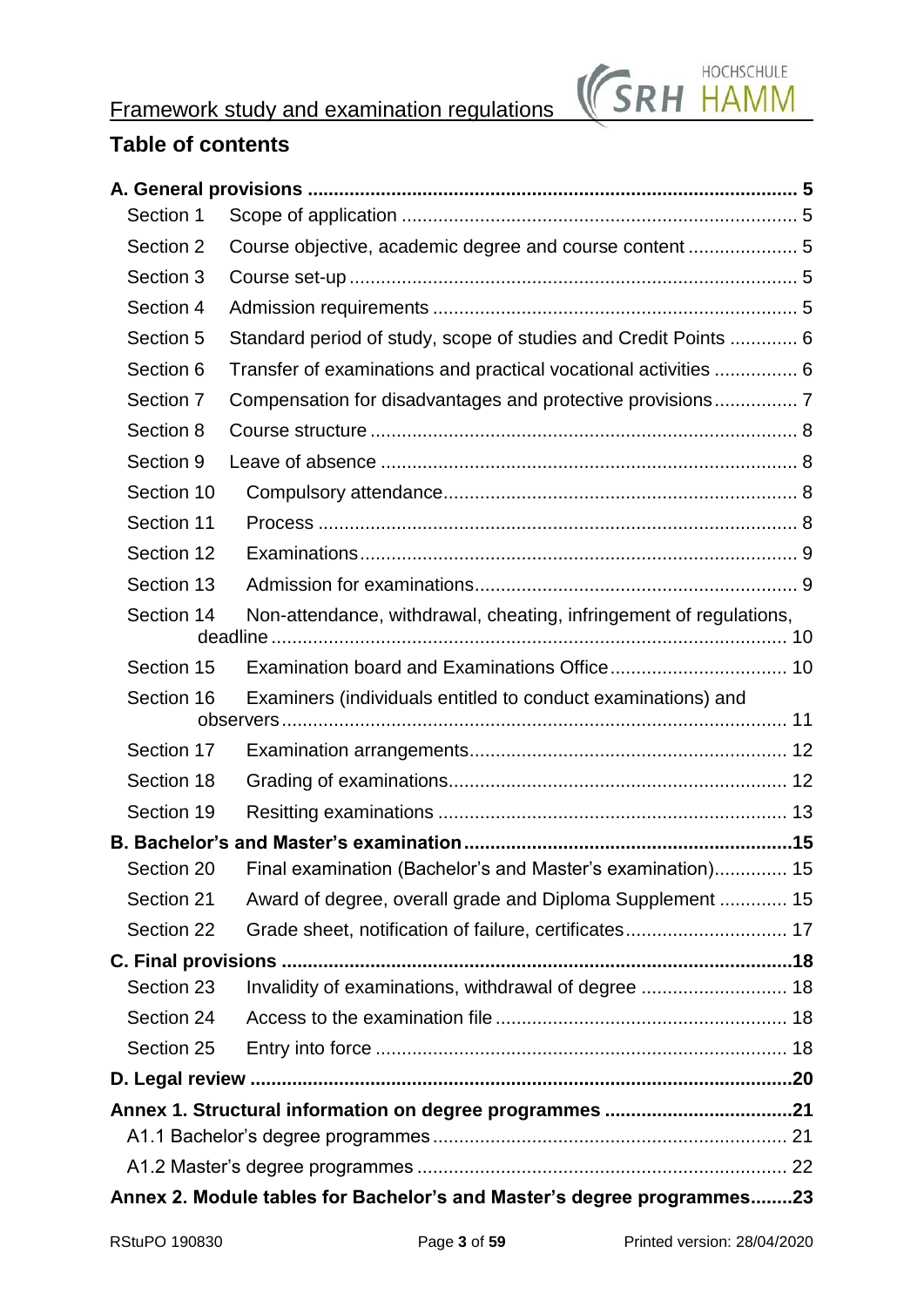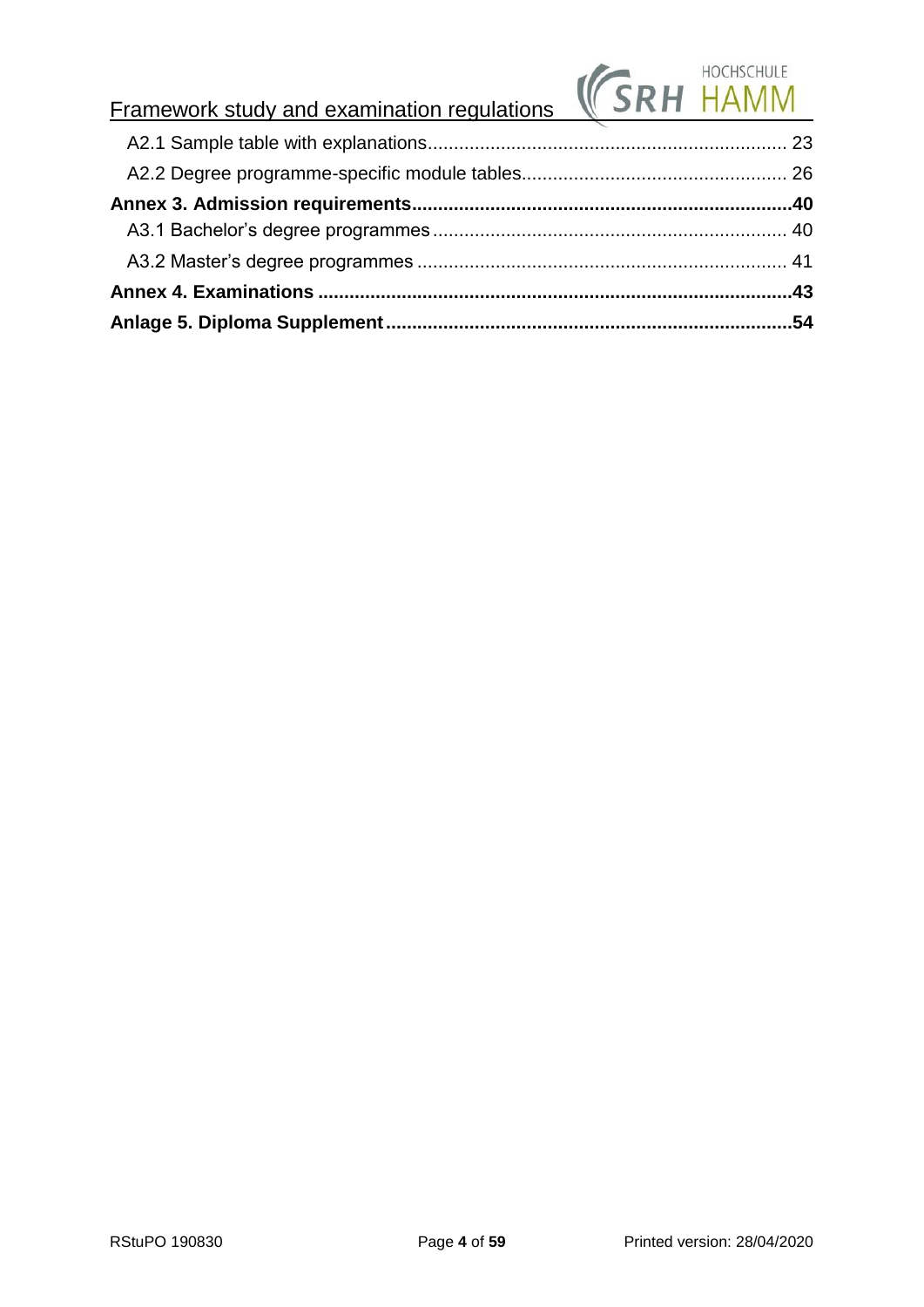

# <span id="page-4-0"></span>**A. General provisions**

## <span id="page-4-1"></span>*Section 1 Scope of application*

- (1) These study and examination regulations apply to all Bachelor's and Master's degree programmes at SRH Hochschule Hamm listed in Annex 1. They govern the basic structures, content, requirements and examinations for the individual modules and lectures offered, including the module tables applicable to the degree programmes.
- (2) Annexes  $1 5$ , as amended, form part of these framework study and examination regulations. In order to explain the systems in place, these framework study and examination regulations include a sample template featuring explanations as well as a Diploma Supplement template (Annex 5) as an example of the degree programme-specific regulations (Annex 2).

## <span id="page-4-2"></span>*Section 2 Course objective, academic degree and course con-*

## *tent*

- (1) The Bachelor's degree programmes ensure the academic training of individuals in accordance with the Qualifications Framework for German Higher Education Qualifications to qualification level 1 for Bachelor's degree programmes.
- (2) The Master's degree programmes ensure the academic training of individuals in accordance with the Qualifications Framework for German Higher Education Qualifications to qualification level 2 for Master's degree programmes.
- (3) The academic degree to be awarded is described in Annex 1.

## <span id="page-4-3"></span>*Section 3 Course set-up*

- (1) Courses are divided into semesters,
- (2) and are also based on a unitary system. They are split into self-contained study units which are harmonised regarding subject matters and timetables, resulting in a partial qualification related to the course objective.
- (3) Lectures may be held in English if there are suitable arrangements in place in the module handbook.

## <span id="page-4-4"></span>*Section 4 Admission requirements*

- (1) The admission requirements for each degree programme are stipulated in Annex 3.
- (2) The University may introduce additional supplementary admission requirements, including on a semester-by-semester basis, as well as specify in individual cases the content described within the framework of the admission requirements.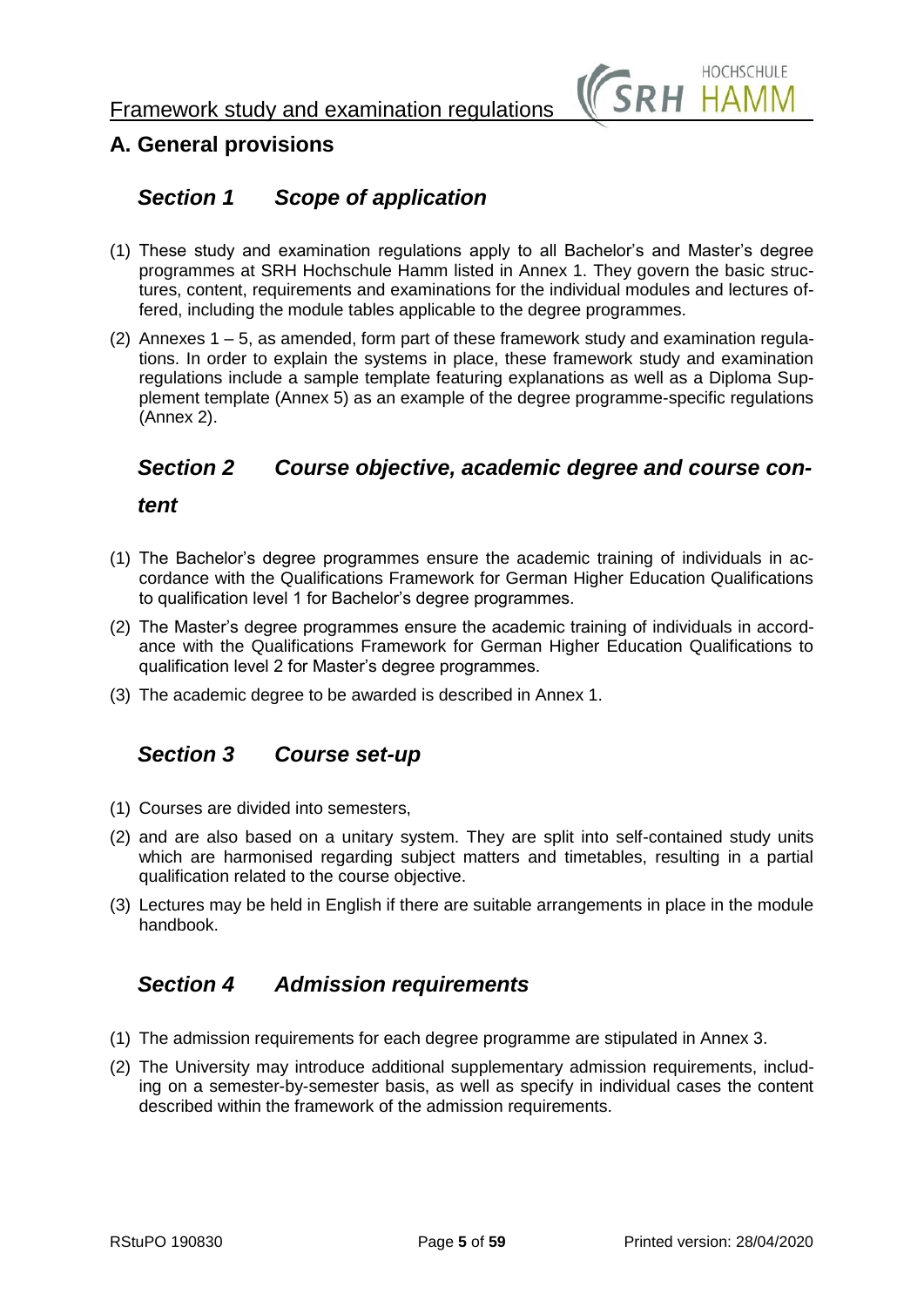

# <span id="page-5-0"></span>*Section 5 Standard period of study, scope of studies and*

## *Credit Points*

- (1) The standard period of study for the various degree programmes is laid down in Annex 1.
- (2) The minimum number of Credit Points (CP) in accordance with Annex 1 must be obtained in order to successfully complete the degree programme. A single Credit Point (Leistungspunkt in German) corresponds to a single Credit Point according to the European Credit Transfer System (ECTS). Credit Points are allocated to all modules contained in the module tables in Annex 2. A single Credit Point is typically based on a minimum of 25 hours' work.
- (3) The order and type of lectures laid down in the respective module table may be amended in individual cases following a resolution passed by the respective University department and/or body.

## <span id="page-5-1"></span>*Section 6 Transfer of examinations and practical vocational activities*

- (1) Examinations taken on degree programmes offered by other state-owned or staterecognised universities, state-owned or state-recognised vocational training academies, or degree programmes offered by foreign state-owned or state-recognised universities as well as practical vocational activities shall be recognised, upon request, up to a maximum value of the Credit Points intended for the degree programme in question. This shall apply unless there is a significant difference, with regard to the skills acquired, when compared to the achievements that are replaced; there shall be no verification of equivalence undertaken here.
- (2) The applicant is responsible for providing the necessary information regarding the achievement to be recognised. The University shall bear the burden of proving that an application within the meaning of para. 1 fails to fulfil the requirements for recognition.
- (3) Decisions on applications within the meaning of para. 1 shall be taken within a period of three months.
- (4) Using the recognition according to para. 1 as the basis, the University can, and indeed must, upon request to do so by the student, issue a decision on studying at a semester level whose number is derived from the extent of the Credit Points acquired by way of the recognition in relation to the overall extent of the total Credit Points that may be acquired in the respective degree programme. If the decimal place is less than five, it will be rounded down to the whole semester, otherwise it will be rounded up.
- (5) If the recognition requested on the basis of an application within the meaning of para. 1 is rejected, and notwithstanding any procedural or process-related time limits, the applicant may request a review of the decision by the Rector's office, unless the recognition relates to a degree programme completed by way of a state-approved or ecclesiastical examination. The Rector's office shall then provide the body responsible for deciding on the recognition with its recommendation on how to deal with the application further.
- (6) If agreements and treaties between the Federal Republic of Germany and other States regarding the equivalence of degrees in higher education (Equivalency Agreements) favour students from foreign countries in a manner derogating from para. 1, the provisions in the Equivalency Agreements shall take precedence.
- (7) Upon request to do so, the University may recognise other skills and qualifications based on the documents submitted, doing so up to a maximum of half the value of the Credit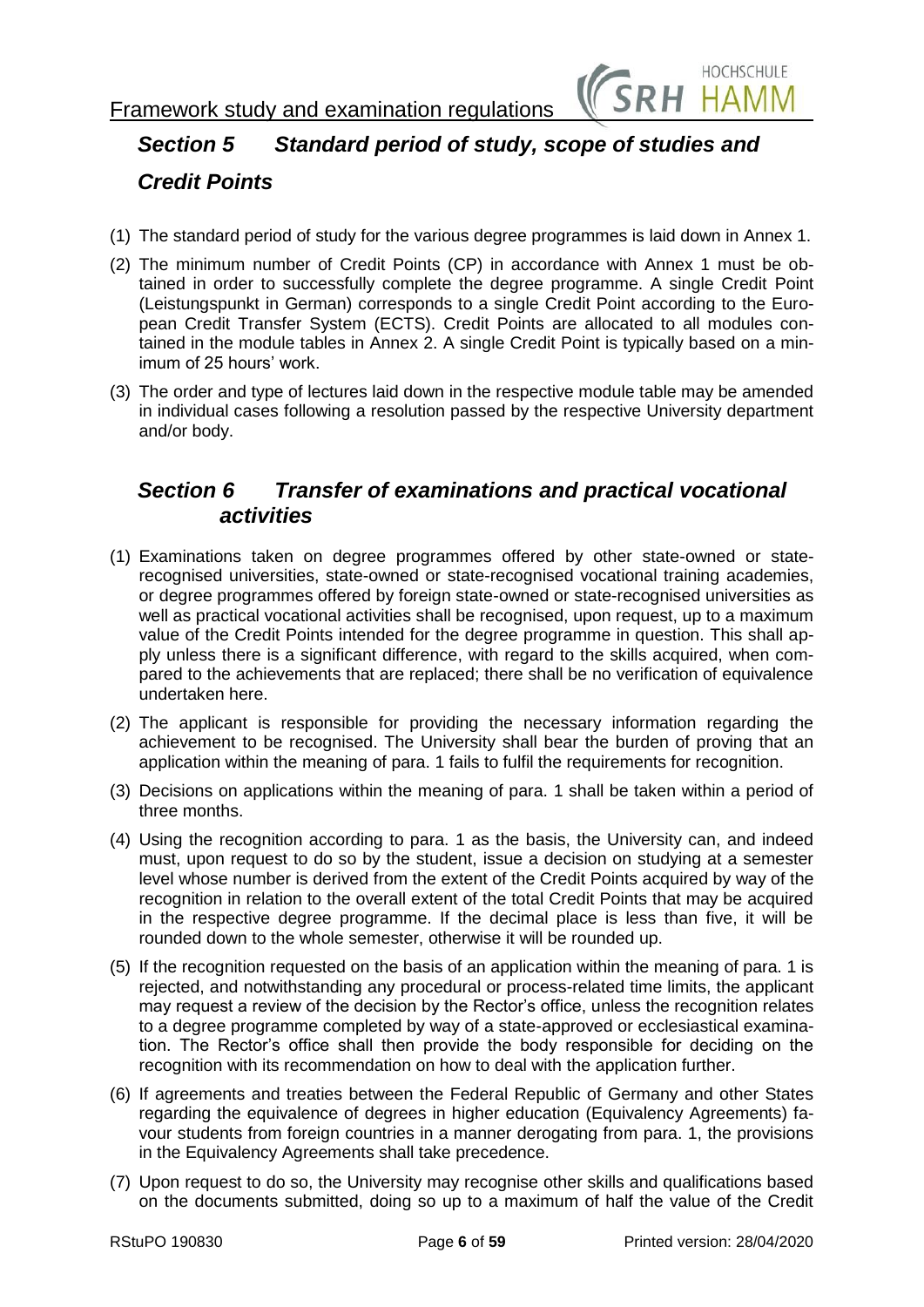

Points intended for the degree programme in question, if these skills and qualifications are equivalent in terms of content and level to the examinations they intend to replace. In the event of recognition in excess of 50 %, it is also necessary for the examination board working in accordance with the University's quality standards to consent to this recognition as well.

- (8) An application to recognise achievements must be submitted in a timely fashion to the respective degree programme director via the University Examinations Office. The various documents required for a decision to be made must also be enclosed with this application. The application deadline shall end upon enrolment.
- (9) The key requirement for such recognition is the fact that no material difference can be verified and that examinations and practical vocational activities are predominantly the same in terms of content, extent and requirements as those for the degree programme for which the transfer application is submitted. This comparison should not be done schematically, consisting instead of an overall review and assessment. A decision on such recognition shall be made based on adequate information on qualifications, the recognition of which is desired here. The applicant shall primarily be responsible for providing sufficient information.
- (10)If examinations or practical vocational activities are transferred, assessments must be performed and incorporated into the calculation of the final grade. If assessments originate from another grading system, the assessments must be made comparable where possible. In the case of achievements assessed in an undifferentiated manner or incomparable grading systems, a "Pass" assessment shall be recorded. The transfer may be identified on the grade sheet.
- (11) The Credit Points for a course module shall only be transferred once for the course in question.
- (12)Any corresponding courses taken shall become void as a result of these transfers.

# <span id="page-6-0"></span>*Section 7 Compensation for disadvantages and protective*

## *provisions*

- (1) The corresponding provisions of the Maternity Protection Act (Mutterschutzgesetz) shall apply with regard to maternity protection. The provisions on compensation for disadvantages may in particular stipulate deviations with regard to completion of the examination, length of the examination, use of aids or assistants and the number and requirements for resitting examinations; the compensation for disadvantages shall be granted upon request on a case-by-case basis. It is supposed to cover all examinations to be completed by individuals with a disability or chronic illness during the course of their studies, assuming there is no expected change to the nature of their disability or illness.
- (2) The examination board shall decide on an adequate level of compensation for disadvantages or other protective provisions, subject to receipt of a timely application to do so. A medical certificate may be requested before an application is accepted.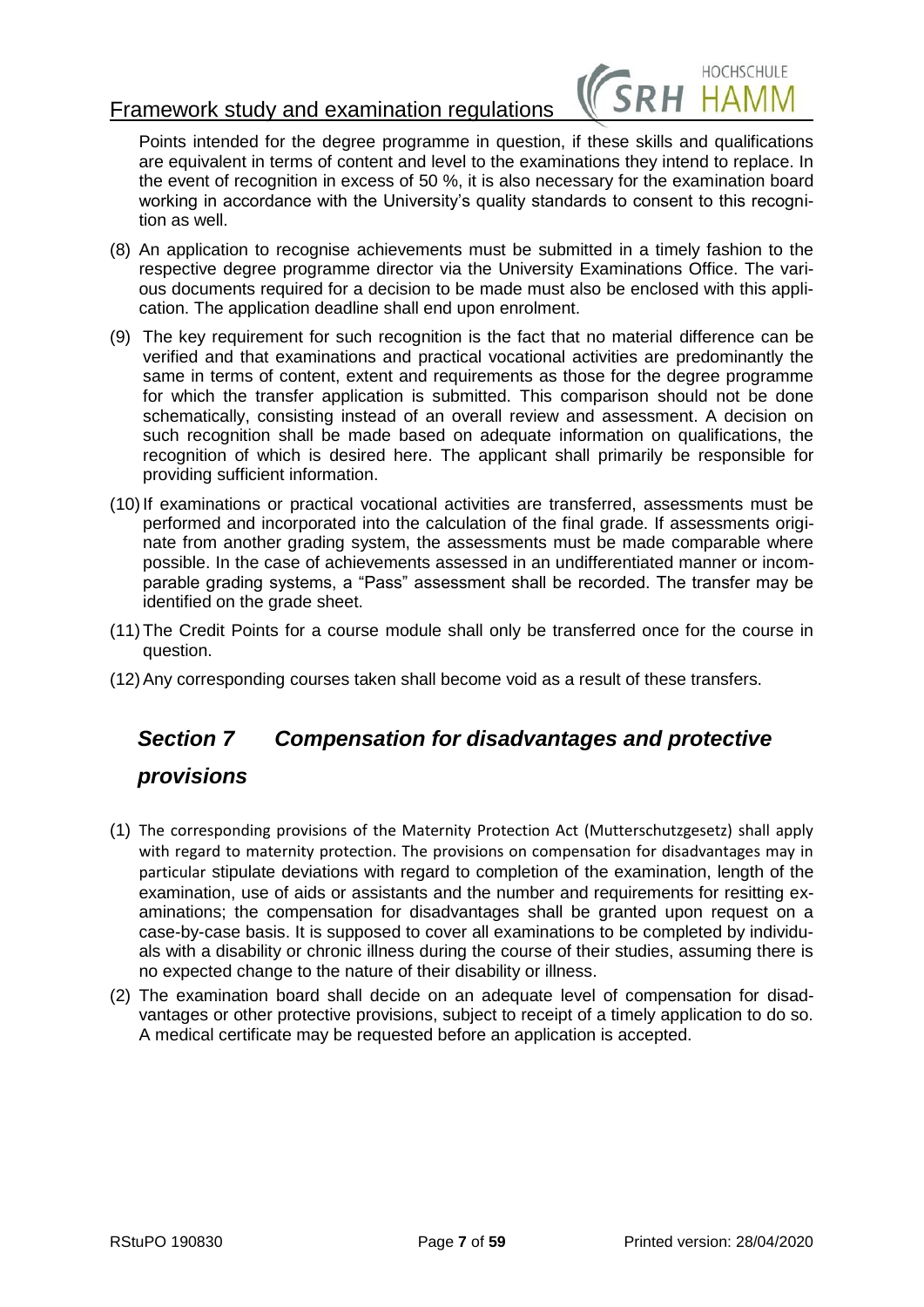

## <span id="page-7-0"></span>*Section 8 Course structure*

- (1) The respective course is made up of the various course modules to be taken and completed by the student as listed in the respective module table.
- (2) Course modules are either compulsory modules or elective modules in accordance with the respective module table.
- (3) Students must take each course module that they wish to participate in from the beginning of the respective study section.
- (4) Candidates may only therefore take an examination if they have met the respectively defined admission requirements, where applicable.

## <span id="page-7-1"></span>*Section 9 Leave of absence*

- (1) You can apply for a semester's leave of absence if you are temporarily unable to continue your studies, as opposed to permanently, or you have material personal reasons for doing so.
- (2) You must apply for a semester's leave of absence two months prior to the start of the semester in question. Should the reason for a semester's leave of absence arise during the course of a semester, the application must be submitted as soon as the reason arises without undue delay.
- (3) With the exception of any resits, no examinations may be taken during the course of a semester's leave of absence.

Students may submit an application to obtain an examination that does not constitute a resit; the examination board shall decide on this on a case-by-case basis.

## <span id="page-7-2"></span>*Section 10 Compulsory attendance*

- (1) There is no general compulsory attendance requirement in place.
- (2) The University relies in principle on students taking personal responsibility and working autonomously. Compulsory attendance is largely avoided in order to provide students with the greatest possible level of flexibility in structuring their studies.

Should compulsory attendance be necessary for individual lectures owing to the teaching concept or content-related requirements, this shall be notified in a timely manner at the start of the module.

## <span id="page-7-3"></span>*Section 11 Process*

- (1) The Examinations Office or the tutor giving the lecture are responsible for announcing the location and time of examinations. As a result, submission deadlines as well as deadlines for intermediate certificates and partial assessments must also be defined, if applicable.
- (2) Anyone wishing to take an examination must register with the Examinations Office at SRH University Hamm within the deadline specified in Section 19 (6), whilst also observing the requirements laid down in Section 13. Section 14 applies here.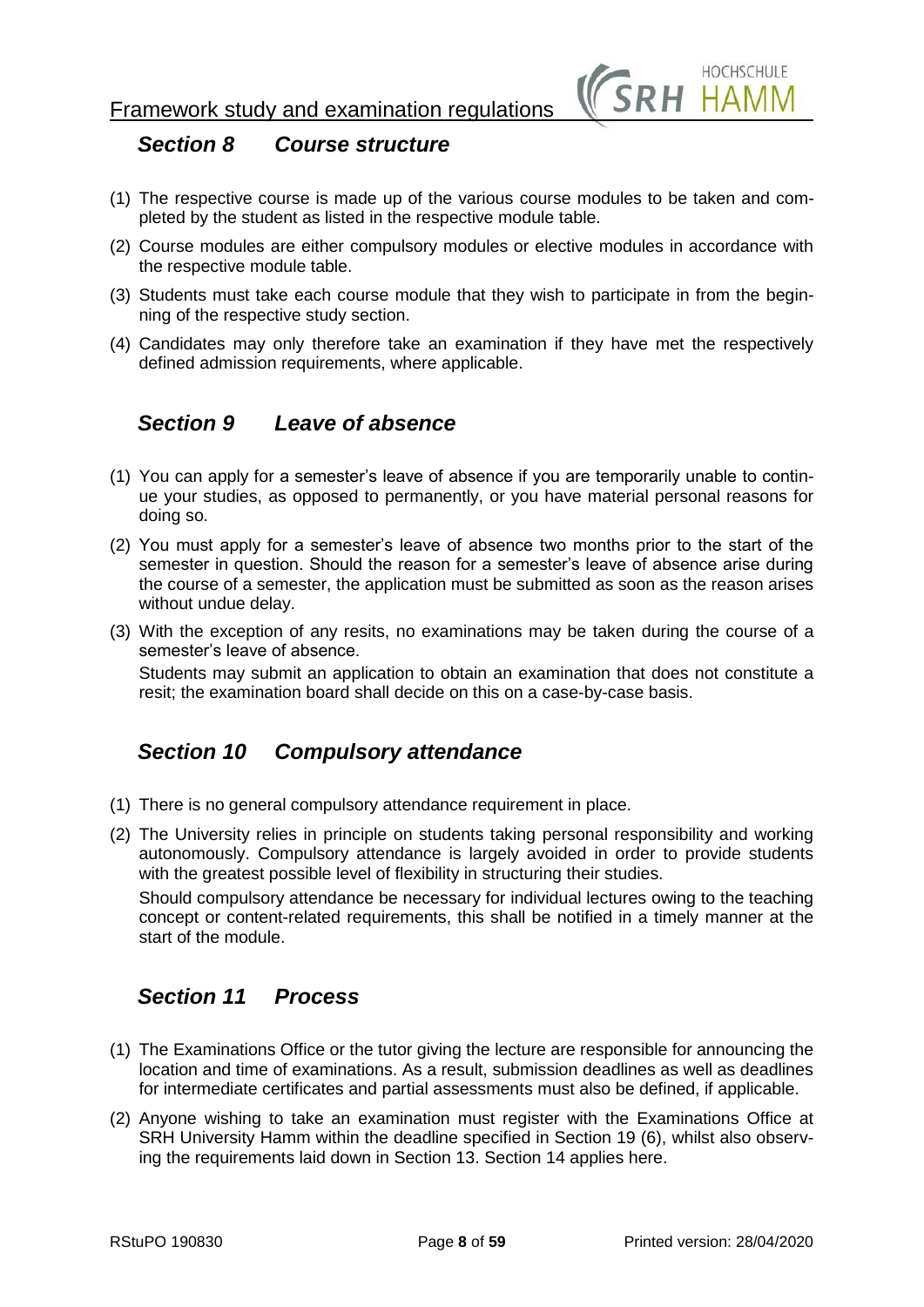

## <span id="page-8-0"></span>*Section 12 Examinations*

- (1) The various examinations are described in detail in Annex 4.
- (2) The subject matter of the examinations and their allocation to the individual semesters can be found in the module tables for the respective degree programmes. Any deviations shall be defined by the lecturer in consultation with the responsible degree programme leader. Once examined and accepted by the examination board, these deviations shall then be notified to students.
- (3) The examinations shall typically be conducted by the tutor giving the lecture. This individual is the examiner. Unless otherwise specified, examinations shall be conducted by an examiner. Invigilators are also permitted. Further details are laid down in Annex 4.
- (4) Provided the examiner consents to this, oral examinations shall be permitted in electronic form or via electronic communication. Should this be the case, the examiner must ensure the examination is conducted properly. Recording of the examination shall be permitted, but not the provision of advice from the examiner or an explanation of the assessment.
- (5) External examination locations shall be stipulated by the University. These locations shall fulfil the University's quality standards.

## <span id="page-8-1"></span>*Section 13 Admission for examinations*

- (1) The Examinations Office shall only admit individuals to take examinations who
	- a. are registered at SRH University Hamm during the key semester period for the respective course module examination,
	- b. have submitted the respective application and/or complete application documents in a timely manner to the Examinations Office, either in writing or electronically, and in accordance with the requirements of the Examinations Office or lecturer,
	- c. has not definitely failed a most recent previous resit if one was necessary,
	- d. has not yet taken this examination,
	- e. has not been excluded from other examinations by the examination board.
- (2) In the case of final examinations, admission beyond those instances referred to in para. 1 shall not be granted either to individuals who have failed to perform the minimum requirements for the final examination if the degree programme-related standard period of study is not exceeded by 50 per cent. Once the standard period of study has been exceeded by 50 per cent, the University is no longer obliged to allow examinations to be taken in the respective degree programmes.
- (3) Students who start as lateral entrants may be admitted to examinations taken in higher study semesters, even if they do not fulfil the admission requirements in accordance with the module table.
- (4) The Examinations Office is responsible for governing the details of the procedures involved.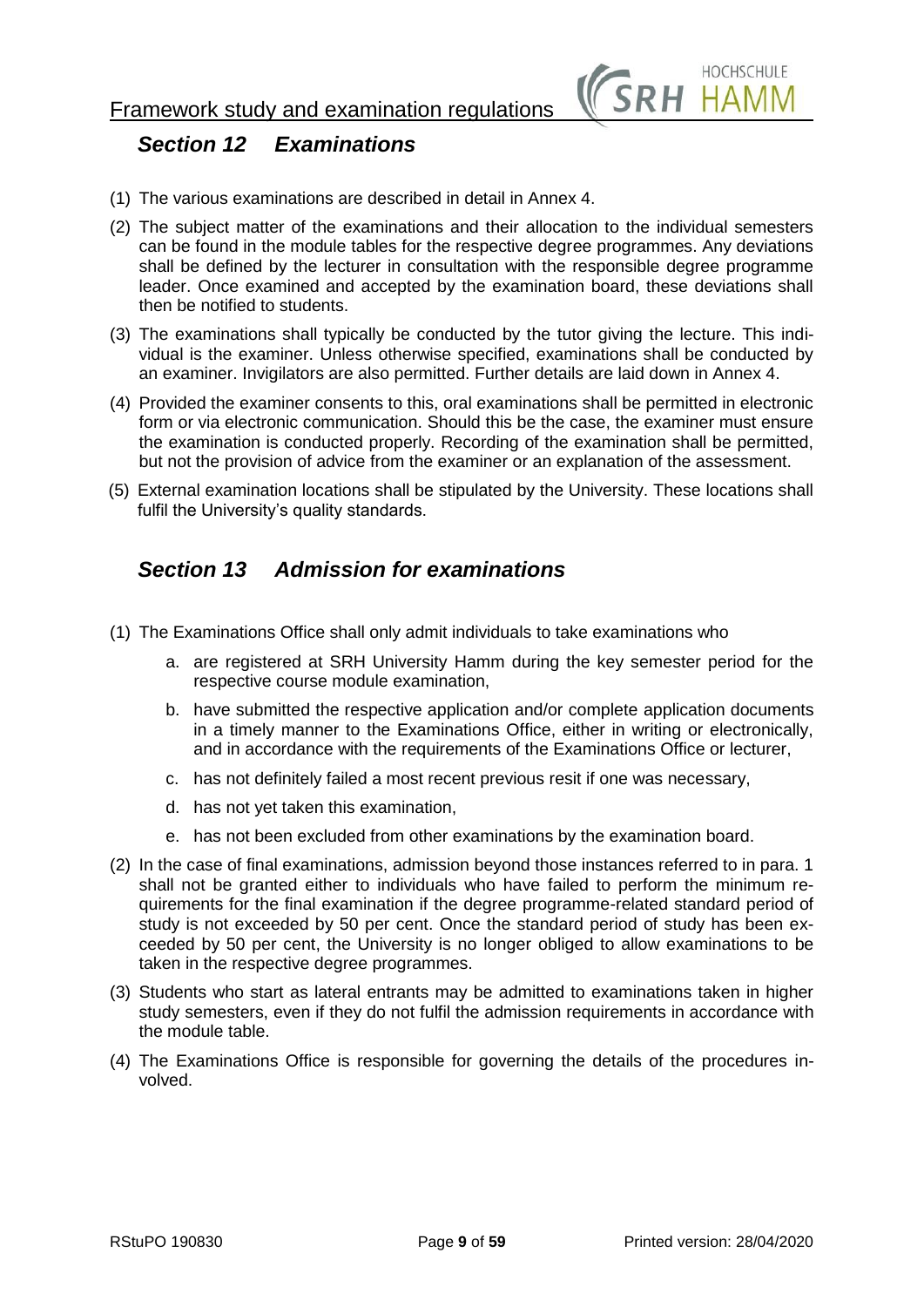

## <span id="page-9-0"></span>*Section 14 Non-attendance, withdrawal, cheating, infringement of regulations, deadline*

- (1) An examination shall be assessed as "nicht ausreichend", or inadequate (5,0), if the candidate fails to turn up for a compulsory examination without good reason, or withdraws without good reason after the examination has begun. The same applies if an examination (with the exception of written tests) is not completed within the prescribed time.
- (2) The reason asserted to justify withdrawal or absence must be notified immediately in writing, and with appropriate accompanying proof. A medical certificate must be submitted in the event a candidate is ill; an official medical certificate must be obtained in cases of doubt. Where compliance with deadlines for initially registering for an examination, exam re-sits, reasons for missing examinations and observance of the times spent on examinations are applicable, the illness of a child for which the candidate is responsible shall have the same status as the candidate's own illness. If the reason in question is recognised, a new deadline shall be scheduled. Any existing examination results must be transferred in such cases.
- (3) If a candidate attempts to influence the result of his/her examination by way of cheating or the use of unauthorised aids, the examination in question shall be given a score of zero per cent, i.e. "nicht ausreichend", or inadequate (5,0).

Candidates who disrupt the orderly flow of an examination or fail to comply directly with the instructions issued by the examiner or invigilators may be excluded from the examination by the relevant examiner or invigilators. Should this be the case, the examination in question shall be given a score of zero per cent, i.e. "nicht ausreichend", or inadequate  $(5.0)$ .

In the event of repeated offences or serious cases, the examination board may also exclude such students from taking any other examinations.

(4) Students have the right to request the examination result is reviewed by the examination board. They may do so within one month of being notified of the examination results by way of written or electronic publication in the respectively applicable student administration programs, or within one month of the deadline laid down in Section 24 (1), by way of a written application to the chair of the examination board.

The student in question must hand this application into the Examinations Office. The Examinations Office will then forward the application immediately to the members of the examination board. The date the application is received by the Examinations Office via post or email shall be used to calculate the deadline.

Negative decisions by the examination board must be notified to students without delay, along with the reasons why and information on legal remedies.

## <span id="page-9-1"></span>*Section 15 Examination board and Examinations Office*

- (1) The examination board is responsible for organising all examinations. The examination board also monitors compliance with these examination regulations. It also offers suggestions on reforming the degree programme scheme or examination regulations.
- (2) The examination board is made up of four members.
- (3) The senate is responsible for electing the chair and deputy chair, who are chosen from the group of Professors. Another member of the examination board comes from the group of full-time academic personnel members (Professors and academic staff), with the final member being a student. Each group of members must have at least one deputy member elected from the corresponding group of members on the examination board.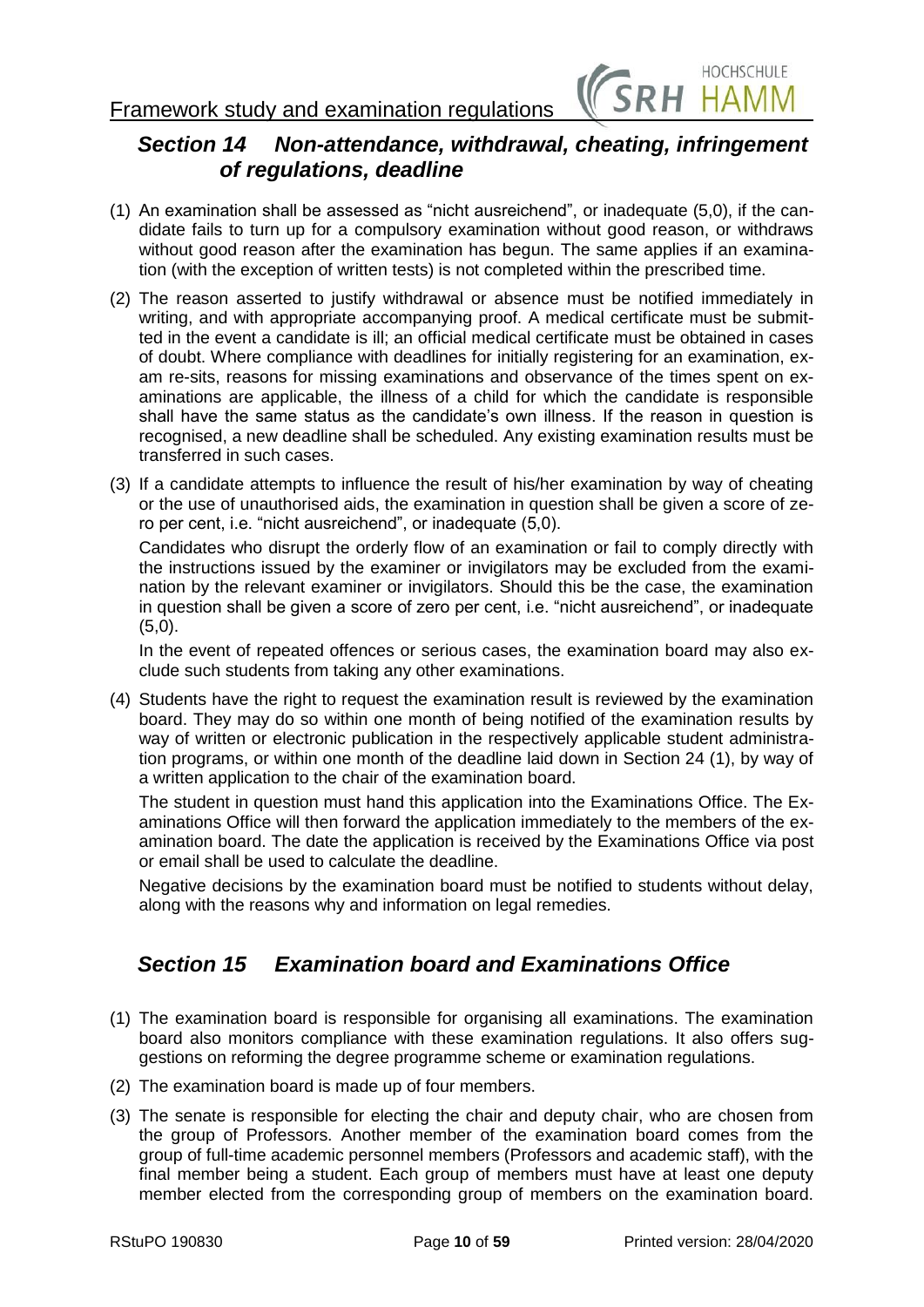

The term of office for students is one year, with a term of office of three years for the other members and deputy members. The re-election of members and deputy members of the examination board is permitted.

- (4) The examination board constitutes a quorum if at least one further member is present alongside the chair or deputy chair. However, it is generally the case that there must be two members from the group of University lecturers present. The examination board passes its resolutions by way of a simple majority. If a vote is tied, the chair shall have the deciding vote.
- (5) The examination board is responsible for ensuring the provisions of the study and examination regulations are complied with. It is responsible for taking all decisions of relevance to the organisational examination processes. It reports to the senate each year on all examination board matters, including in particular on the distribution of subject grades and cumulative grades.
- (6) All members of the examination board are entitled to be present for any examinations.
- (7) All members of the examination board are sworn to secrecy by the chair.
- (8) The University also has an Examinations Office, which provides administrative support to the examination board and helps implement the study and examination regulations from an organisational perspective. The Office plans the implementation of examinations and informs students about examinations, dates, deadlines and examination results.

## <span id="page-10-0"></span>*Section 16 Examiners (individuals entitled to conduct examinations) and observers*

- (1) Only full-time academic personnel (Professors and academic staff) are typically authorised to set and assess examinations. Associate lecturers and tutors with special responsibilities (LfbA) may be appointed as examiners. Individuals with experience in vocational practice and training may also be appointed as examiners insofar as this may be necessary or appropriate to achieve the purpose of the examination. The examinations may only be assessed by persons who themselves at least have the qualification to be determined by the examination or an equivalent qualification. If several examiners are to be appointed, at least one of them should have taught in the relevant examination subject.
- (2) Individuals may only be appointed as observers if they have the corresponding level of professional expertise. Examiners shall have in-depth language skills in the examination language.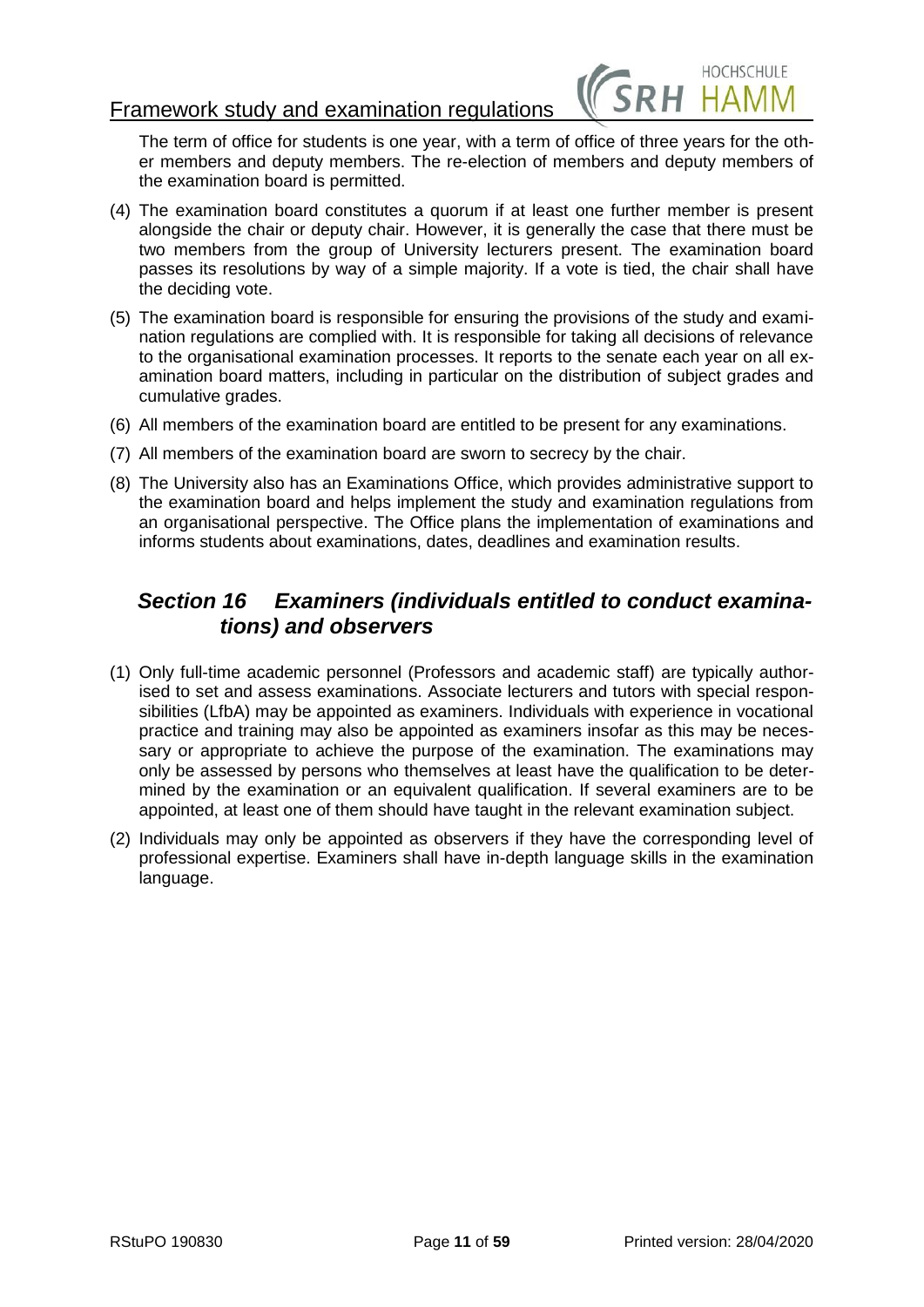

## <span id="page-11-0"></span>*Section 17 Examination arrangements*

- (1) The various examinations are defined by the respective module tables for the degree programmes.
- (2) The examination board may decide to make changes to examination types upon request to do so.
- (3) The examination arrangements must have been notified to the participants on a course module no later than the start of the semester in question (and/or start of the module in question for the CORE structure). These also include in particular the type and extent of the study achievements and examinations.
- (4) The course module examination is a teaching unit-based examination held during the course of studies. Credit Points are awarded when passing the course module examination.
- (5) A course module examination may consist of several partial examinations. If a student fails part of the examination, only the part of the examination that is failed will need to be resat. Different regulations in accordance with Section 20 apply to the final paper for Bachelor's and Master's degree programmes (thesis and colloquium).
- (6) Students must register with the Examinations Office for the examination in question, doing so in good time before the examination date. If you fail an examination, you will be automatically registered to take the resit.
- (7) The candidate must provide his or her official identity document upon request to do so by the examiner or invigilator.

## <span id="page-11-1"></span>*Section 18 Grading of examinations*

- (1) The individuals entitled to conduct examinations shall determine the course module grade for each candidate taking a course module examination.
- (2) The following grades must be used to assess examinations:
- $1 =$  sehr gut/very good (refers to an outstanding achievement)
- $2 = \frac{qut}{q}$ ood (refers to an achievement that exceeds the average requirements considerably)
- 3 = befriedigend/satisfactory (refers to an achievement that fulfils average requirements)
- $4 =$  ausreichend/sufficient (refers to an achievement that fulfils the requirements despite flaws)
- 5 = nicht ausreichend/inadequate (refers to an achievement that does not fulfil requirements due to major flaws)
- (3) The following values are used to assess examinations in a differentiated way:

|             |     | sehr gut |     | gut |     |      | befriedigend                                                                            |     |     | ausreichend | nicht bestanden |
|-------------|-----|----------|-----|-----|-----|------|-----------------------------------------------------------------------------------------|-----|-----|-------------|-----------------|
| <b>Note</b> | 1.0 | 1.3      | 1.7 | 2,0 | 2.3 | 2.7  | 3,0                                                                                     | 3,3 | 3,7 | 4,0         | 5,0             |
| Prozent     |     |          |     |     |     |      | ab 95%   ab 90%   ab 85%   ab 80%   ab 75%   ab 70%   ab 65%   ab 60%   ab 55%   ab 50% |     |     |             | unter $50%$     |
| Sehr gut    |     |          |     |     |     |      | very good                                                                               |     |     |             |                 |
| Gut         |     |          |     |     |     | good |                                                                                         |     |     |             |                 |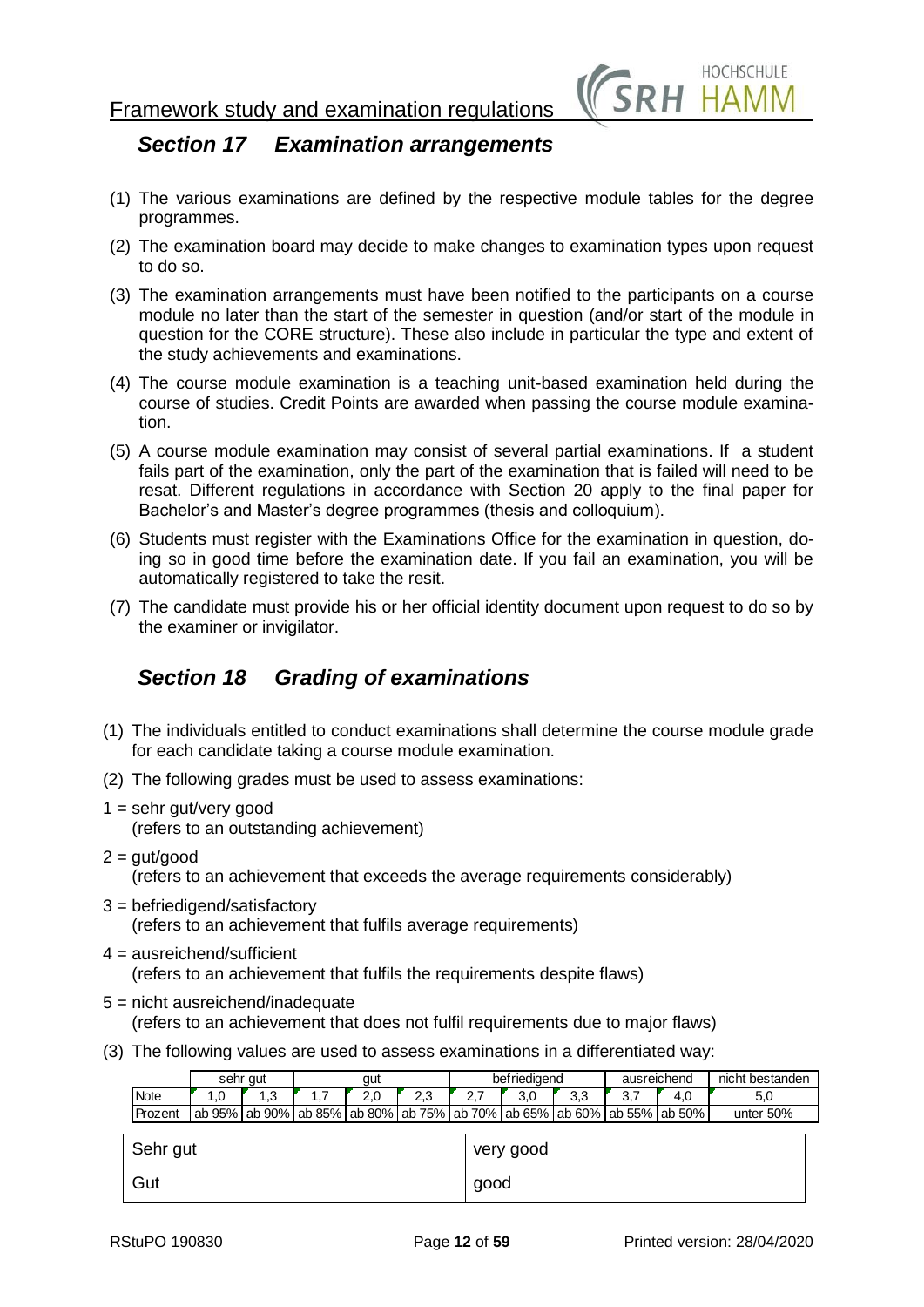

| Befriedigend    | satisfactory  |
|-----------------|---------------|
| Ausreichend     | sufficient    |
| Nicht bestanden | failed        |
| <b>Note</b>     | Grade         |
| Prozent         | Percentage    |
| ab 95%          | 95% or more   |
| unter 50%       | Less than 50% |

(4) If, as an exception, partial examinations are held, the grade for a course module (module grade) is derived from the weighted mean percentage share of partial examinations based on the Credit Points.

If grades are saved as percentage values in the corresponding systems, then these percentages shall be used. Only the first two decimal places are taken into account for grading purposes.

- (5) The notification of grades involves rounding, whereby the nearest grade according to para. 2 is given. Only the first two digits after the comma are taken into account for this purpose. If, when notifying the grade, a numerical value arises that is precisely in the middle of two grade boundaries, then the higher grade must be given.
- (6) In cases involving partial examinations, the Credit Points for a module shall only be given if all partial examinations have been completed and the module result is a "pass" within the meaning of para. 8. It does not matter if a completed partial examination is a "fail".
- (7) The grades "mit Erfolg" (mE, participated with success) or "ohne Erfolg" (oE, participated without success) shall be used in the case of undifferentiated performance assessments.
- (8) An examination is considered a pass if it is assessed to be at least 4,0 (ausreichend/sufficient) or "mit Erfolg" (mE, participated with success).
- (9) Written academic papers (homework, seminar tasks and research papers) and final papers in particular (Bachelor's and Master's thesis) shall be assessed in a standardised manner based on the uniform assessment model for academic papers, which is aligned with the Qualifications Framework for German Higher Education Qualifications.
- (10)The examination may be reviewed for potential text passages or other sources that have been incorporated without acknowledgement through the use of suitable plagiarism detection software.

## <span id="page-12-0"></span>*Section 19 Resitting examinations*

- (1) Candidates who have failed the following examinations, namely
	- Akademische Seminararbeit ASemP (academic seminar paper),
	- Studienarbeit StA (research paper, business project),
	- Bachelor-Thesis BT (Bachelor's thesis) or
	- Master-Thesis MT (Master's thesis),

have the opportunity to resit them once. This resit is the first and only one they may take.

(2) With the exception of those examinations listed in para. 1, candidates who have failed an examination may resit the examination in question once.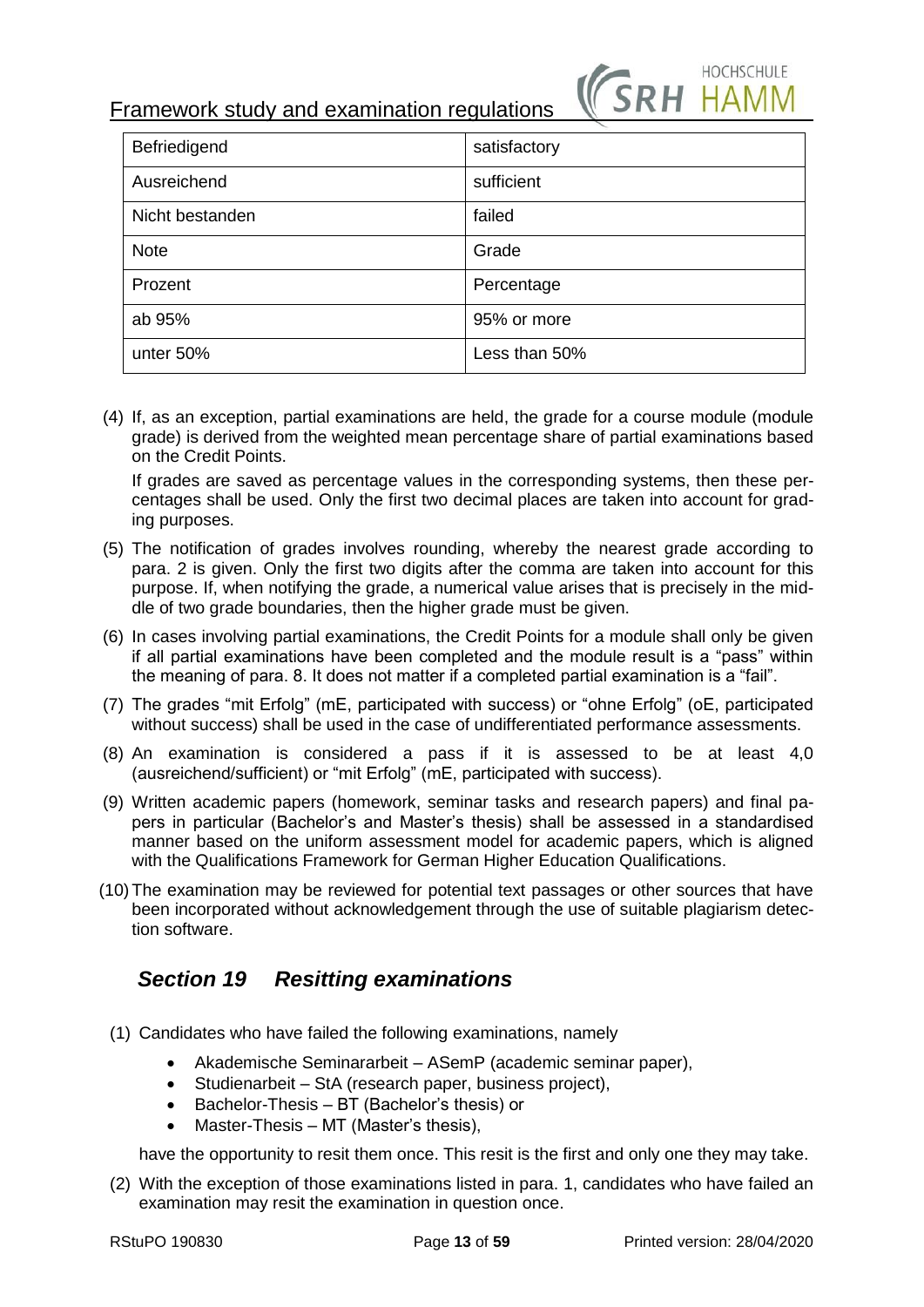

- (3) Upon request by the student in question, the examination board may approve the second resit of a failed examination if the overall study achievements and examinations to date give reason to expect that the course can be completed successfully, and there is evidence of a case of particular hardship owing to exceptional pressure in conjunction with the resit (application for case of particular hardship). The application must be submitted within one month of the examination result for the resit. If this deadline is involuntarily missed, there shall be an entitlement to restitutio in integrum.
- (4) Resits shall be offered at least once a year.
- (5) Resits must be taken within a deadline of no more than 3 semesters after the course module examination.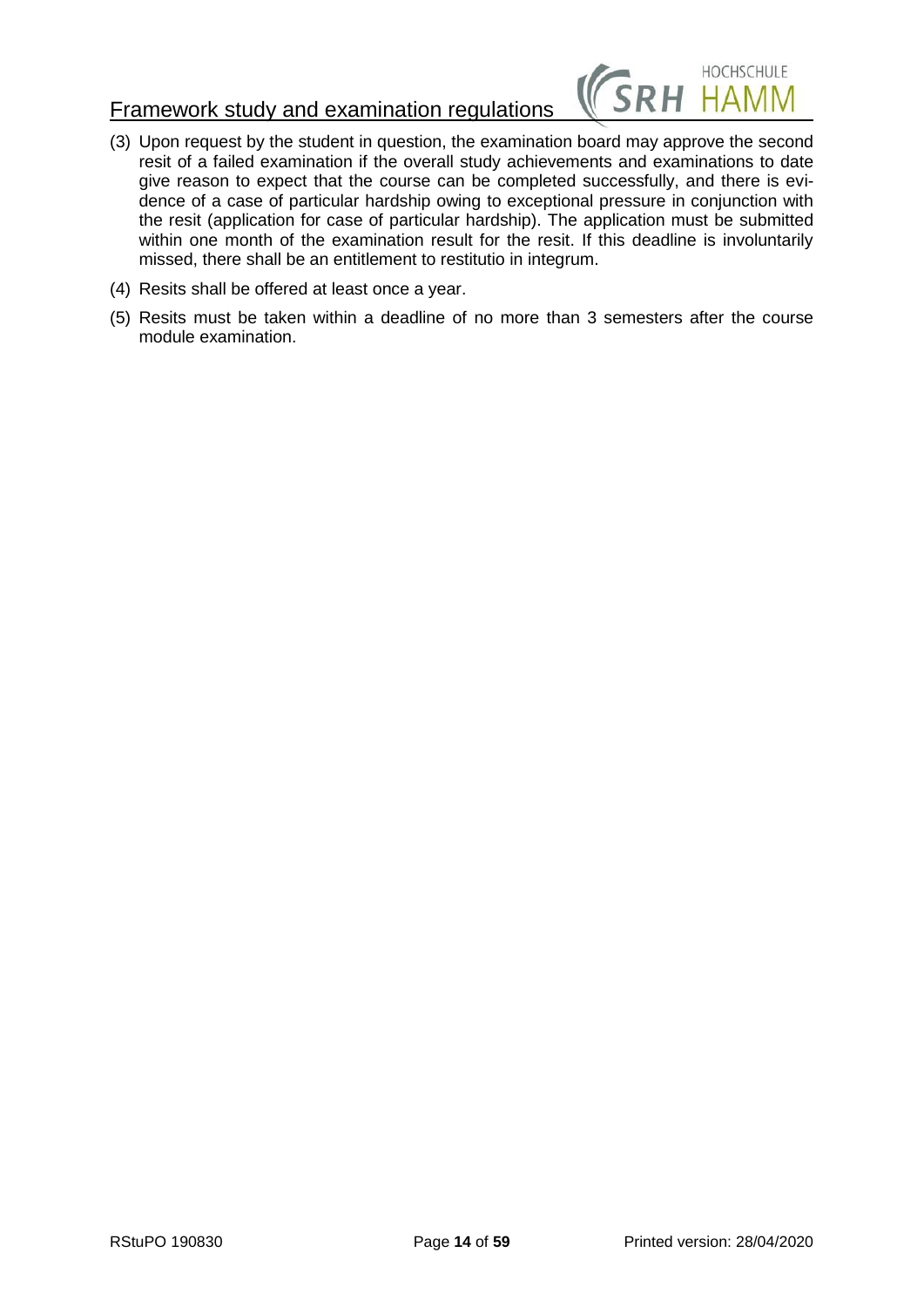

## <span id="page-14-0"></span>**B. Bachelor's and Master's examination**

# <span id="page-14-1"></span>*Section 20 Final examination (Bachelor's and Master's examination)*

- (1) The final examination typically consists of the text-based completion of the final paper and the associated colloquium concluding the course. All partial examinations must have been passed in order to pass the final examination. The key items and results of the colloquium must be noted.
- (2) The candidates may express the special topics they want to deal with. The topic in question may only be changed once, and only within one month of issuing it.
- (3) When submitting their work, candidates must provide written assurances that they have completed their work, or their share of work in group tasks, in an independent manner and have not used any sources or aids other than those they have referred to.

## <span id="page-14-2"></span>*Section 21 Award of degree, overall grade and Diploma Supplement*

(1) The University shall award an academic degree in accordance with Annex 1 for each degree programme on the basis of a course completed successfully according to these examination regulations.

In the case of cooperative degree programmes where at least three of the five semesters of lectures are studied in dual format, the term "Cooperative study programme" is added in brackets after the name of the degree programme.

- (2) The grade sheet will show an overall mark.
- (3) The overall grade is derived from the module grades for compulsory and elective lectures weighted using the Credit Points; it is rounded to one decimal place.

The overall mark is derived from rounding the overall grade to a whole number:

| Overall grade | Overall mark                                                                                  |
|---------------|-----------------------------------------------------------------------------------------------|
| 1<br>2<br>З   | "sehr gut/very good"<br>"gut/good"<br>"befriedigend/satisfactory"<br>"ausreichend/sufficient" |
|               |                                                                                               |

- (4) The overall mark "sehr gut mit Auszeichnung/very good with distinction" is awarded in place of the overall mark "sehr gut/very good" if the final paper grade value is 1,0 and the overall grade is better than or equal to 1,3.
- (5) A relative grade according to the European Credit Transfer System is also shown in parallel to the overall grade. The examination results are assessed based on the following example grading table: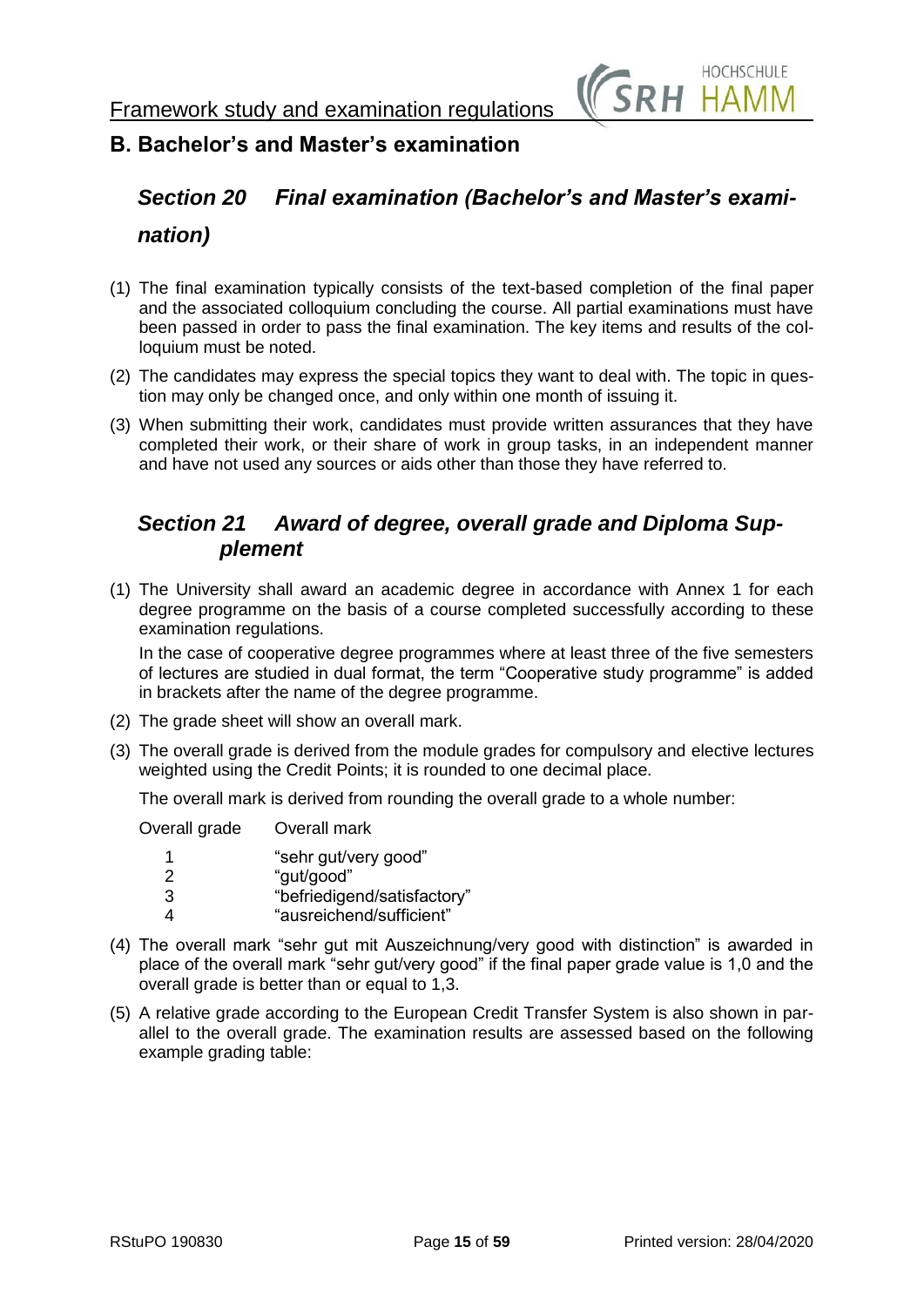

|                |                       | Relative |
|----------------|-----------------------|----------|
| Grade          | Cumulative percentage | grade    |
| 1              | 0.00%                 |          |
| 1.1            | 1.96%                 |          |
| 1.2            | 1.96%                 |          |
| 1.3            | 1.96%                 | A        |
| 1.4            | 1.96%                 |          |
| 1.5            |                       |          |
| 1.6            | 9.80%                 |          |
| 1.7            | 15.69%                |          |
| 1.8            | 17.65%                |          |
| 1.9            | 19.61%                | B        |
| $\overline{2}$ | 29.41%                |          |
| 2.1            | 37.25%                |          |
| 2.2            | 43.14%                |          |
| 2.3            | 49.02%                |          |
| 2.4            | 52.94%                |          |
| 2.5            | 52.94%                | С        |
| 2.6            | 58.82%                |          |
| 2.7            | 62.75%                |          |
| 2.8            | 64.71%                |          |
| 2.9            | 68.63%                |          |
| 3              | 68.63%                |          |
| 3.1            | 70.59%                |          |
| 3.2            | 70.59%                |          |
| 3.3            | 74.51%                |          |
| 3.4            | 74.51%                | D        |
| 3.5            | 80.39%                |          |
| 3.6            | 80.39%                |          |
| 3.7            | 88.24%                |          |
| 3.8            | 88.24%                |          |
| 3.9            | 90.20%                |          |
| 4              | 100.00%               | E        |

The relative grades A to E are therefore divided up according to the following cumulative percentages:

- $A =$  the top 10% of students to have passed the performance review,
- $B =$  the next 25%,
- $C =$  the next 30%,
- $D =$  the next 25%,
- $E =$  the bottom 10%.

This illustrates how the individual students were split within the group to have participated in the performance review. The grades for examinations passed in the past two years shall be used at the very least as the reference group for determining the relative grade distribution.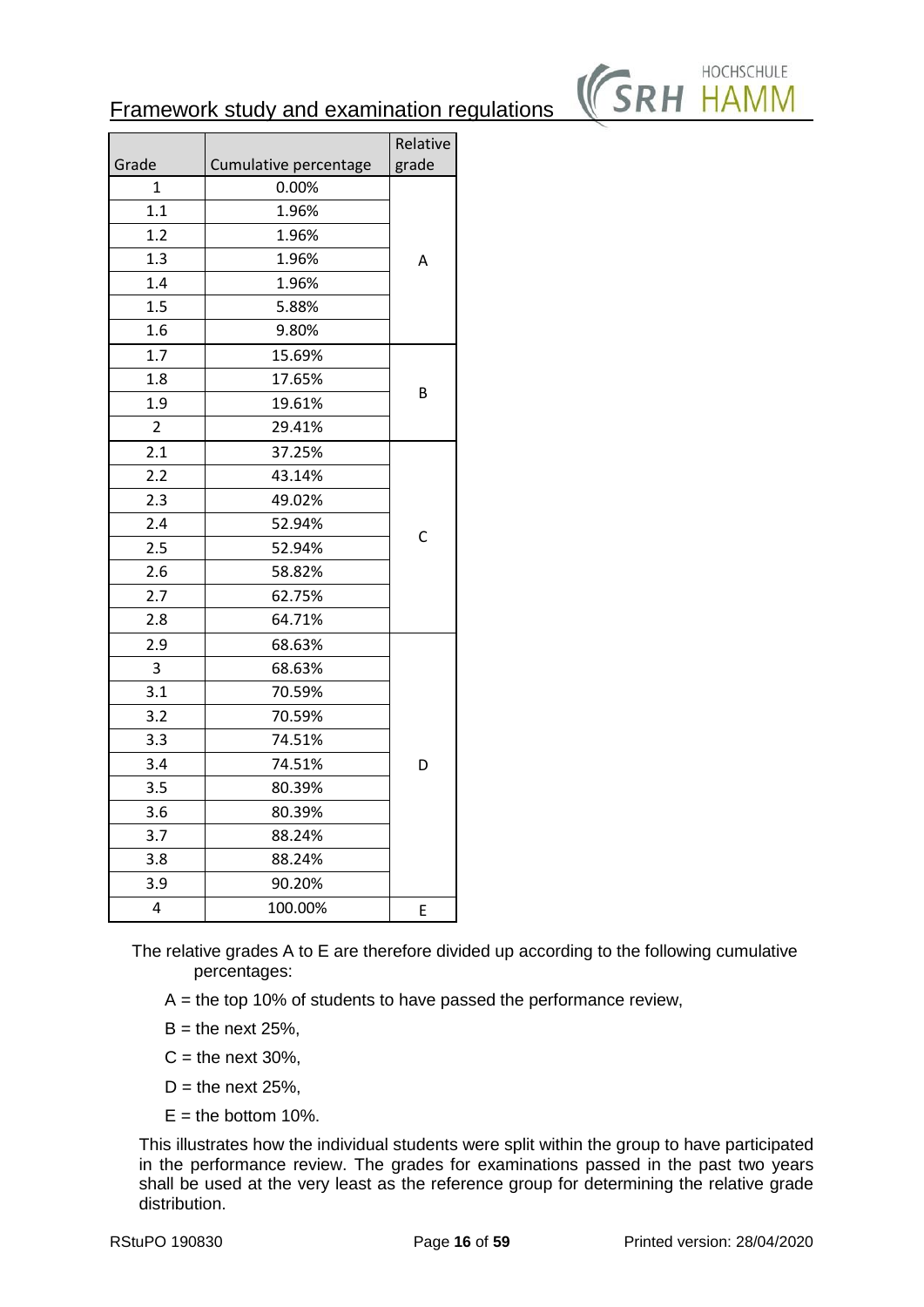

- (6) A Diploma Supplement is also issued to promote international transparency regarding course content and German academic degrees.
- (7) School students shall receive a grade sheet confirming their course achievements in the corresponding degree programme. The term "School Course" (Juniorstudium) is added in brackets after the name of the degree programme.

## <span id="page-16-0"></span>*Section 22 Grade sheet, notification of failure, certificates*

- (1) If a candidate has passed the final examination, he or she shall receive a grade sheet for study achievements with details of the individual module grades and Credit Points as well as the overall grade. This shall be sent immediately, and where possible within four weeks. The grade sheet and certificate shall be signed by the University directors and examination board directors. It shall feature the date on which the final examination has been taken.
- (2) The examination board shall send written notification to the candidate confirming that the final examination has been definitively failed. This notification shall include information on legal remedies.
- (3) If the candidate has definitively failed the final examination, he or she shall, upon request, and subject to providing suitable evidence and a certificate of de-registration, be issued with a written certificate containing details of the examinations taken and their grades and Credit Points, along with details of the examinations that are still required for the Bachelor's examination. The same applies if the entitlement to take an examination no longer exists.
- (4) Furthermore, a certificate in accordance with Section 66 (5) HG NRW (Higher Education Act of the State of North-Rhine Westphalia) where only the achievements obtained are stated may also be issued upon request to do so.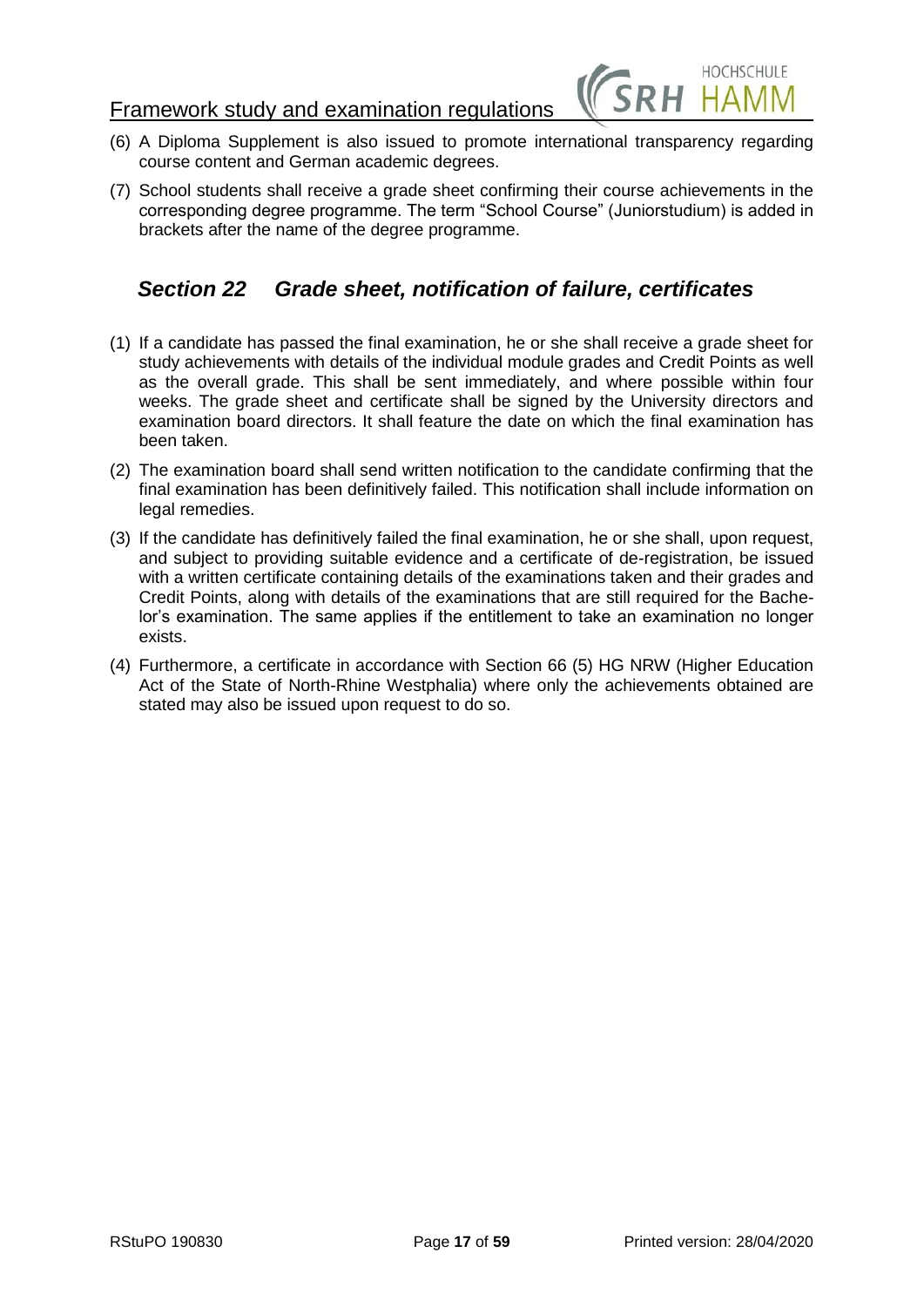

## <span id="page-17-0"></span>**C. Final provisions**

## <span id="page-17-1"></span>*Section 23 Invalidity of examinations, withdrawal of degree*

- (1) If a candidate cheated in an examination, and this particular fact only arises after the grade sheet has been handed out, then the grade for the examination in question may be altered. If necessary, the examination or final paper may be declared as "nicht ausreichend/inadequate".
- (2) Provided there is no intent to cheat, if the candidate fails to comply with all of the conditions for sitting an examination, and this particular fact only arises after the grade sheet has been handed out, then this shortcoming may be overlooked if the examination is passed. Should the candidate have willingly obtained the right to take the examination without justification, the examination may be declared as "nicht ausreichend/inadequate".
- (3) If an examination according to paras 1 and 2 is declared invalid, the degree cannot be obtained.
- (4) The candidate is to be given the opportunity to make a statement before a decision.
- (5) Any inaccurate grade sheet or certificate must be revoked, with amended versions to be issued if applicable. The certificate must also be retracted along with the inaccurate grade sheet if the final examination has been declared as "nicht ausreichend/inadequate" due to cheating. It shall not be possible for a decision according to paras 1 and 2 to be made following a period of 5 years from the date the grade sheet is issued.

## <span id="page-17-2"></span>*Section 24 Access to the examination file*

- (1) Students may, upon request, gain access to their examinations on dates specified by the Examinations Office. The application must be submitted within 4 weeks of the examination results being published.
- (2) Only copies or other faithful reproductions may be made whilst accessing the examination documents, provided the student in question has consented to data protection regulations beforehand and, in doing so, is not in breach of any of the University's other interests.

## <span id="page-17-3"></span>*Section 25 Entry into force*

- (1) These study and examination regulations shall enter into force in accordance with the resolution of the senate dated 30/08/2019, and following signature by the Rector on 30/08/2019, and shall apply to all students embarking on a course at SRH University Hamm with effect from the 2020 winter semester.
- (2) Students who have already started their course in a degree programme offered by SRH University Hamm at the time these study and examination regulations entered into force shall take the remaining examinations in the respective degree programme. They shall do so according to the module tables applicable to them at the start of the course, and in accordance with the general regulations stated in these framework study and examination regulations, unless they incur significant disadvantages in doing so. The entitlement to be examined according to the respective applicable version of the module tables shall cease to exist 12 months after the end of the standard period of study.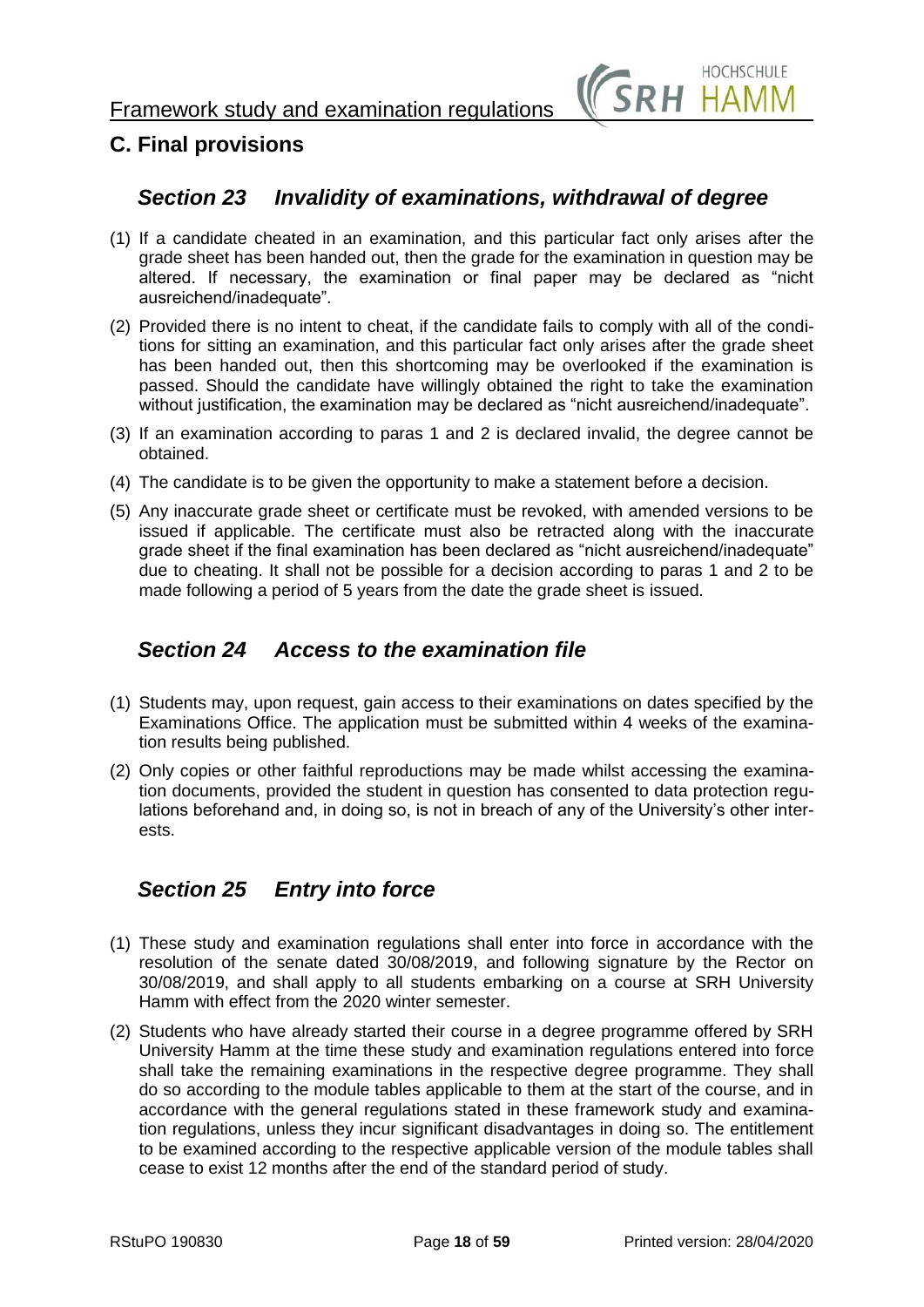

(3) Study achievements and examinations and their resits can ultimately be taken one year after completing the standard period of study according to regulations other than these framework study and examination regulations.

Hamm, 30/08/2019

Prof. Dr.-Ing. Lars Meierling Rector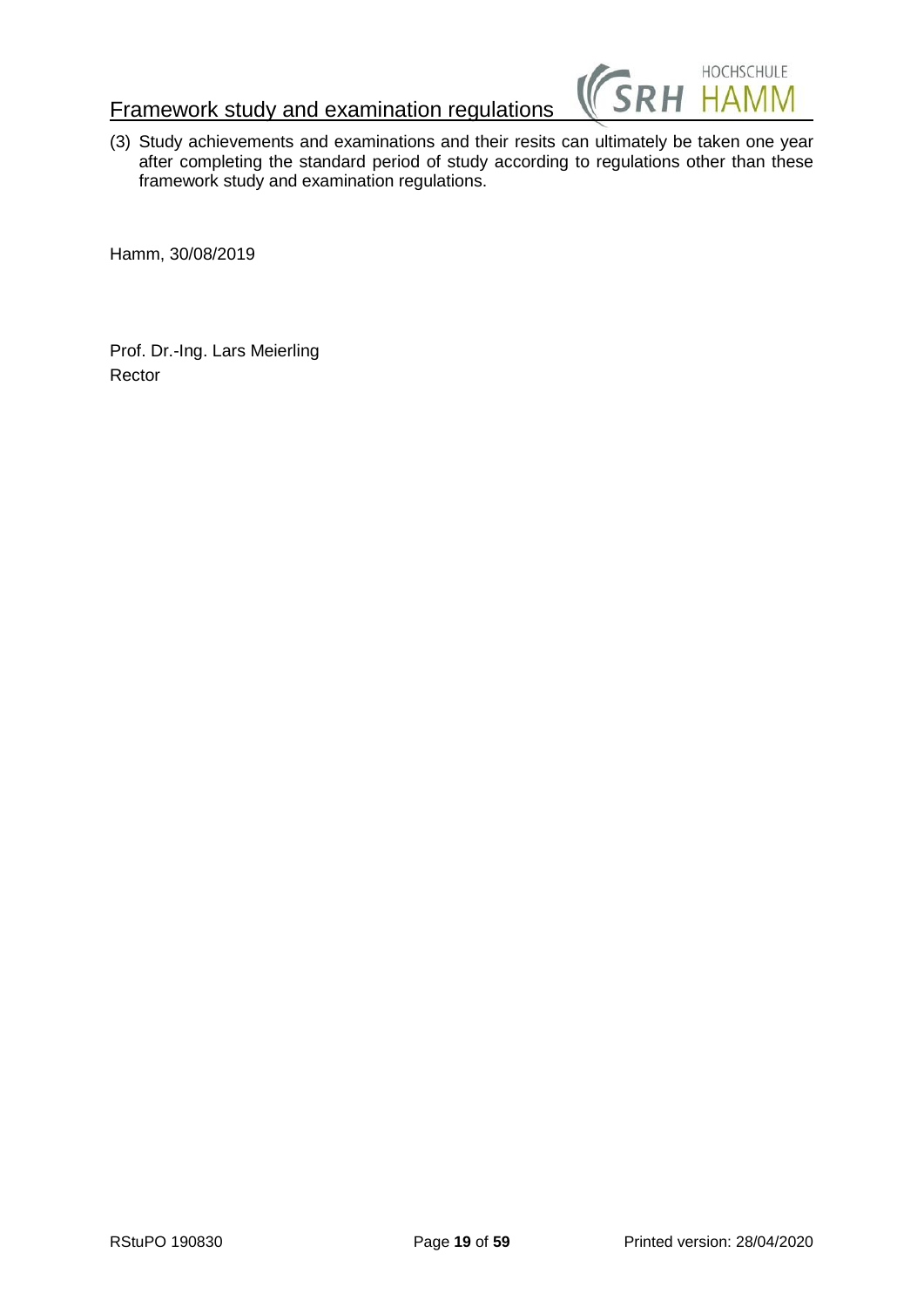

# <span id="page-19-0"></span>**D. Legal review**

These study and examination regulations for Bachelor's and Master's degree programmes at SRH University Hamm are drawn up in accordance with the provisions of the Higher Education Act of the State of North-Rhine Westphalia (HG) dated 16 September 2014, as well as the revised Act applicable from 01/10/2019 onwards.

The examination regulations were subjected to a legal review by the lawyer, Prof. Dr. iur. Lutz Mitto LL.M.. They are not in breach of the examination-specific provisions of HG NRW and are also otherwise fully compatible with the provisions of HG NRW (both the version dated 16/09/2014 as well as the revised version dated 01/10/2019).

Signed Prof. Dr.-Ing. Lars Meierling Rector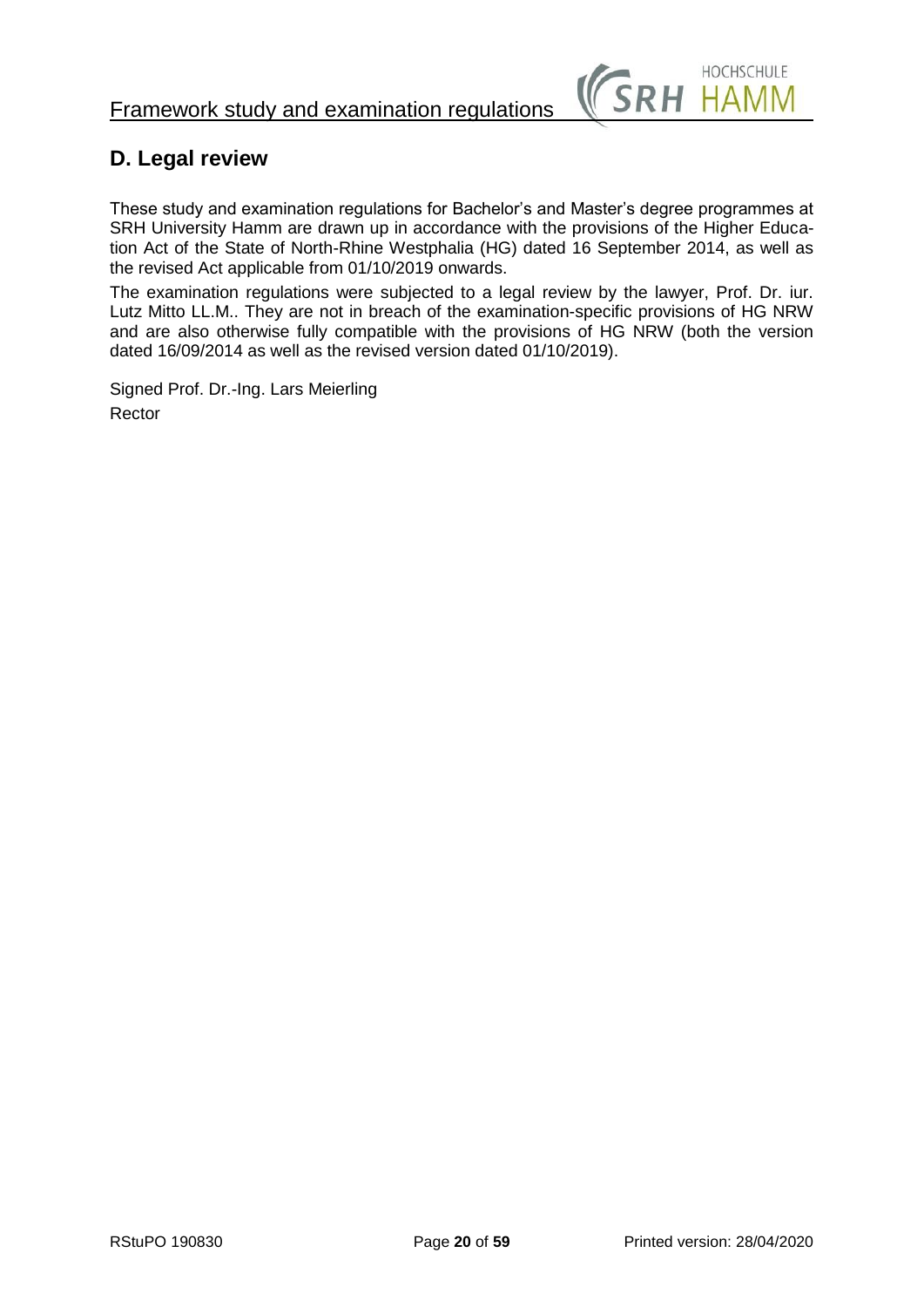

# <span id="page-20-1"></span><span id="page-20-0"></span>**Annex 1. Structural information on degree programmes**

# *A1.1 Bachelor's degree programmes*

|                                                                       |                                        | <b>Degree</b> | <b>Minimum</b>                              |                                       |                  | Hours' work |       |  |  |  |
|-----------------------------------------------------------------------|----------------------------------------|---------------|---------------------------------------------|---------------------------------------|------------------|-------------|-------|--|--|--|
| <b>Bachelor's</b><br>degree pro-<br>grammes                           | Course<br>format                       |               | number of<br><b>Credit</b><br><b>Points</b> | <b>Standard</b><br>period of<br>study | per<br><b>CP</b> | per<br>sem. | total |  |  |  |
| Industrial Engi-<br>neering Logistics<br>/ Supply Chain<br>Management | <b>CBC</b><br><b>CSP</b>               | B.Sc.         | 180 CP                                      | 6 sem.                                | 25               | 750         | 4,500 |  |  |  |
| <b>Business Admin-</b><br>istration / Busi-<br>ness Manage-<br>ment   | <b>CBC</b><br><b>CSP</b>               | B.Sc.         | 180 CP                                      | 6 sem.                                | 25               | 750         | 4,500 |  |  |  |
| <b>Business Analyt-</b><br>ics                                        | <b>CBC</b><br><b>CSP</b>               | B.Sc.         | 180 CP                                      | 6 sem.                                | 25               | 750         | 4,500 |  |  |  |
| Social Work                                                           | <b>CBC</b><br><b>CSP</b><br><b>EOS</b> | <b>B.A.</b>   | 180 CP                                      | 6 sem.                                | 25               | 750         | 4,500 |  |  |  |
| Work and Organ-<br>isational Psy-<br>chology                          | <b>CBC</b>                             | B.A.          | 180 CP                                      | 6 sem.                                | 25               | 750         | 4,500 |  |  |  |
| Psychology                                                            | <b>CBC</b>                             | B.Sc.         | 180 CP                                      | 6 sem.                                | 25               | 750         | 4,500 |  |  |  |

## **Abbreviations used:**

- CBC: Campus-based course
- CSP: Cooperative study programme
- EOS: Extra-occupational studies
- Sem.: Semesters
- CP: Credit Points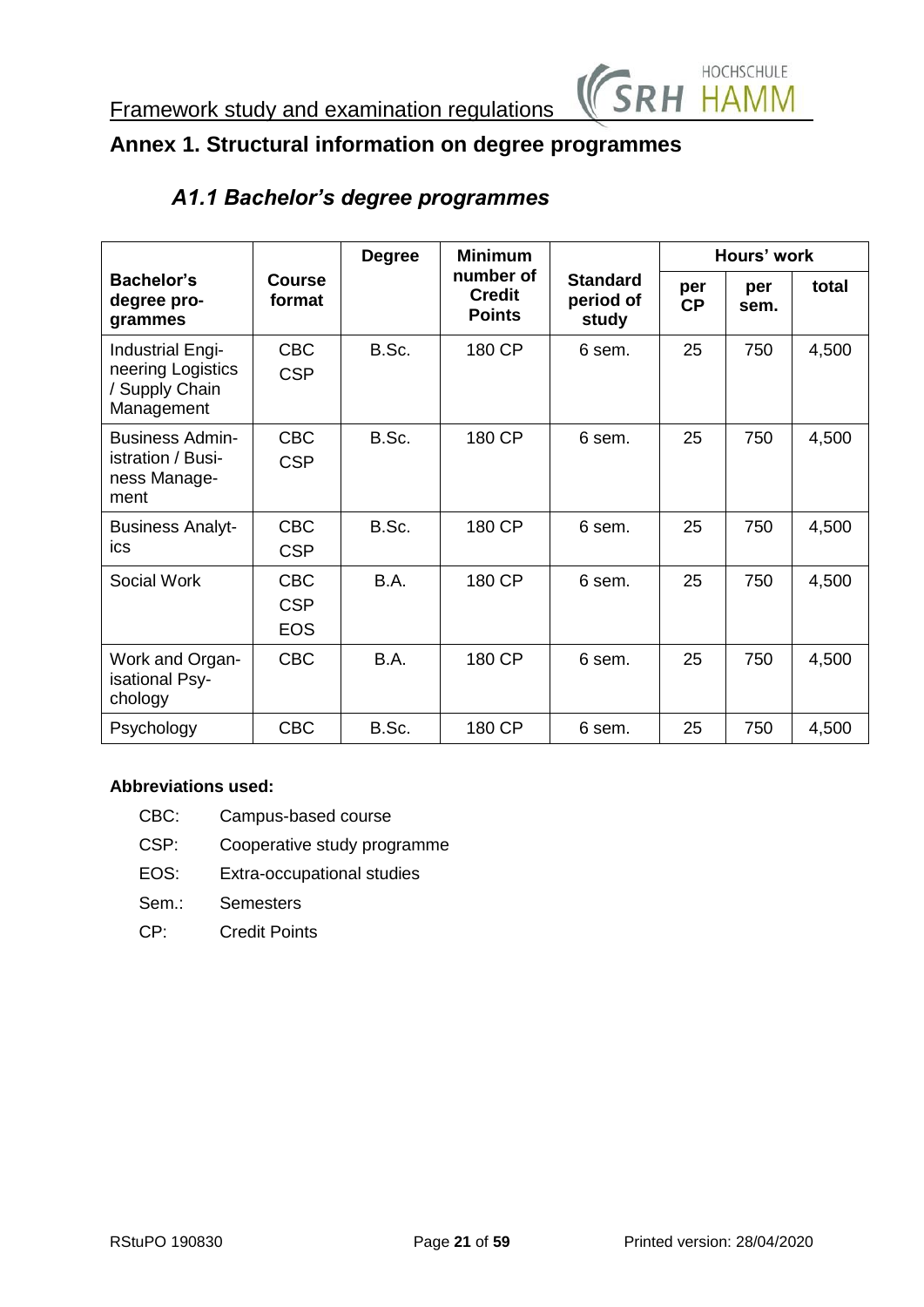

# *A1.2 Master's degree programmes*

<span id="page-21-0"></span>

|                                                                   |                         | <b>Degree</b> | <b>Minimum</b>                              |                                       |           | Hours' work |       |
|-------------------------------------------------------------------|-------------------------|---------------|---------------------------------------------|---------------------------------------|-----------|-------------|-------|
| Master's<br>degree pro-<br>grammes                                | <b>Course</b><br>format |               | number of<br><b>Credit</b><br><b>Points</b> | <b>Standard</b><br>period of<br>study | per<br>CP | per<br>sem. | total |
| Logistics Man-<br>agement                                         | <b>DL</b>               | M.Sc.         | 60 CP                                       | 4 sem.                                | 25        | 375         | 1,500 |
| Supply Chain<br>Management<br>German / English                    | <b>CBC</b>              | M.Sc.         | 120 CP                                      | 4 sem.                                | 25        | 750         | 3,000 |
| Supply Chain<br>Management<br>German / English                    | <b>DL</b>               | M.Sc.         | 120 CP                                      | FTC: 4<br>sem.<br>PTC: 6<br>sem.      | 25        | 750<br>500  | 3,000 |
| <b>Business Admin-</b><br>istration                               | <b>CBC</b>              | M.Sc.         | 120 CP                                      | 4 sem.                                | 30        | 900         | 3,600 |
| International<br><b>Business and</b><br>Engineering               | <b>CBC</b>              | M.Eng.        | 120 CP                                      | 4 sem.                                | 25        | 750         | 3,000 |
| Innovation and<br>Organisational<br>Development in<br>Social Work | <b>CBC</b>              | M.A.          | 120 CP                                      | 4 sem.                                | 25        | 750         | 3,000 |

## **Abbreviations used:**

| CBC: | Campus-based course |
|------|---------------------|
|------|---------------------|

- DL: Distance learning
- FTC: Full-time course
- PTC: Part-time course
- Sem.: Semesters
- CP: Credit Points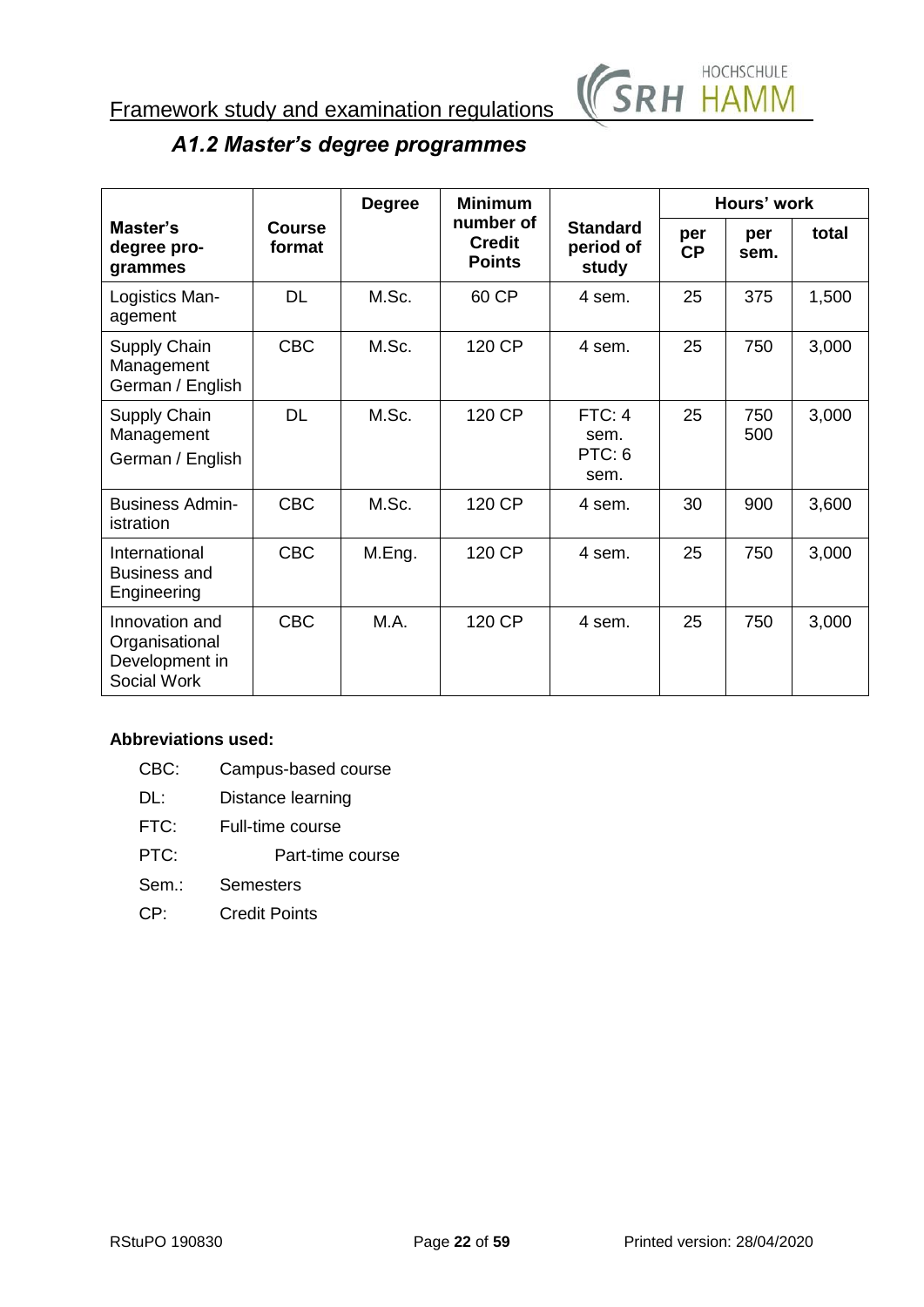

## <span id="page-22-0"></span>**Annex 2. Module tables for Bachelor's and Master's degree programmes**

|              | Group / Cohort: xxx,                                                                                                                                                  | <b>Study Period: xxx to xxx Status:</b> |   |   |   |                                     |   |   |           |                | Version (V):                   |         |                                      |
|--------------|-----------------------------------------------------------------------------------------------------------------------------------------------------------------------|-----------------------------------------|---|---|---|-------------------------------------|---|---|-----------|----------------|--------------------------------|---------|--------------------------------------|
|              | Bachelor's/Master's degree programme xxx (B.xx./M.x.x.) consecutive/further educational                                                                               |                                         |   |   |   |                                     |   |   |           |                |                                |         |                                      |
| No.          | Module / course                                                                                                                                                       | <b>Block</b><br>No.                     |   |   |   | Attendance in Weeks<br>per Semester |   |   | <b>CP</b> |                | Examination(s)<br>per Semester |         | Study Achievement(s)<br>per Semester |
|              | ----- Obligatory Classes -----                                                                                                                                        |                                         | 1 | 2 | 3 | 4                                   | 5 | 6 |           | <b>Se</b><br>m | Type                           | Se<br>m | <b>Type</b>                          |
| $\mathbf{1}$ | <b>Business concept</b><br>Introduction to Business Administra-<br>÷<br>tion<br><b>Advanced Business Administration</b><br><b>Business English</b><br>Self-management | $\mathbf{1}$                            | 5 |   |   |                                     |   |   | 10        | $\mathbf{1}$   | Pres. (Engl.)                  |         |                                      |
| 2            | The market<br>etc.<br>$\overline{\phantom{a}}$                                                                                                                        | 2                                       | 5 |   |   |                                     |   |   | 10        | 1              | Written test                   |         |                                      |
|              |                                                                                                                                                                       |                                         |   |   |   |                                     |   |   |           |                |                                |         |                                      |
|              |                                                                                                                                                                       |                                         |   |   |   |                                     |   |   |           |                |                                |         |                                      |
|              |                                                                                                                                                                       |                                         |   |   |   |                                     |   |   |           |                |                                |         |                                      |
|              | ----- Elective Classes -----                                                                                                                                          |                                         |   |   |   |                                     |   |   |           |                |                                |         |                                      |
|              |                                                                                                                                                                       |                                         |   |   |   |                                     |   |   |           |                |                                |         |                                      |
|              |                                                                                                                                                                       |                                         |   |   |   |                                     |   |   |           |                |                                |         |                                      |
|              |                                                                                                                                                                       |                                         |   |   |   |                                     |   |   |           |                |                                |         |                                      |
|              |                                                                                                                                                                       |                                         |   |   |   |                                     |   |   |           |                |                                |         |                                      |

# <span id="page-22-1"></span>*A2.1 Sample table with explanations*

**The following information is shown in the individual sections of the table overview for a degree programme (Annex 2.2 of the framework study and examination regulations):**

## **Headers**

## **1. The first header contains the following:**

- 1.1. Group / Cohort: contains the degree programme abbreviation and the starting semester
- 1.2. Study Period: corresponds to the standard period of study
- 1.3. Status: the version stated applies from this date onwards
- 1.4. Module table version (V): where changes are made to the module table, a new version with the date it becomes valid will be defined.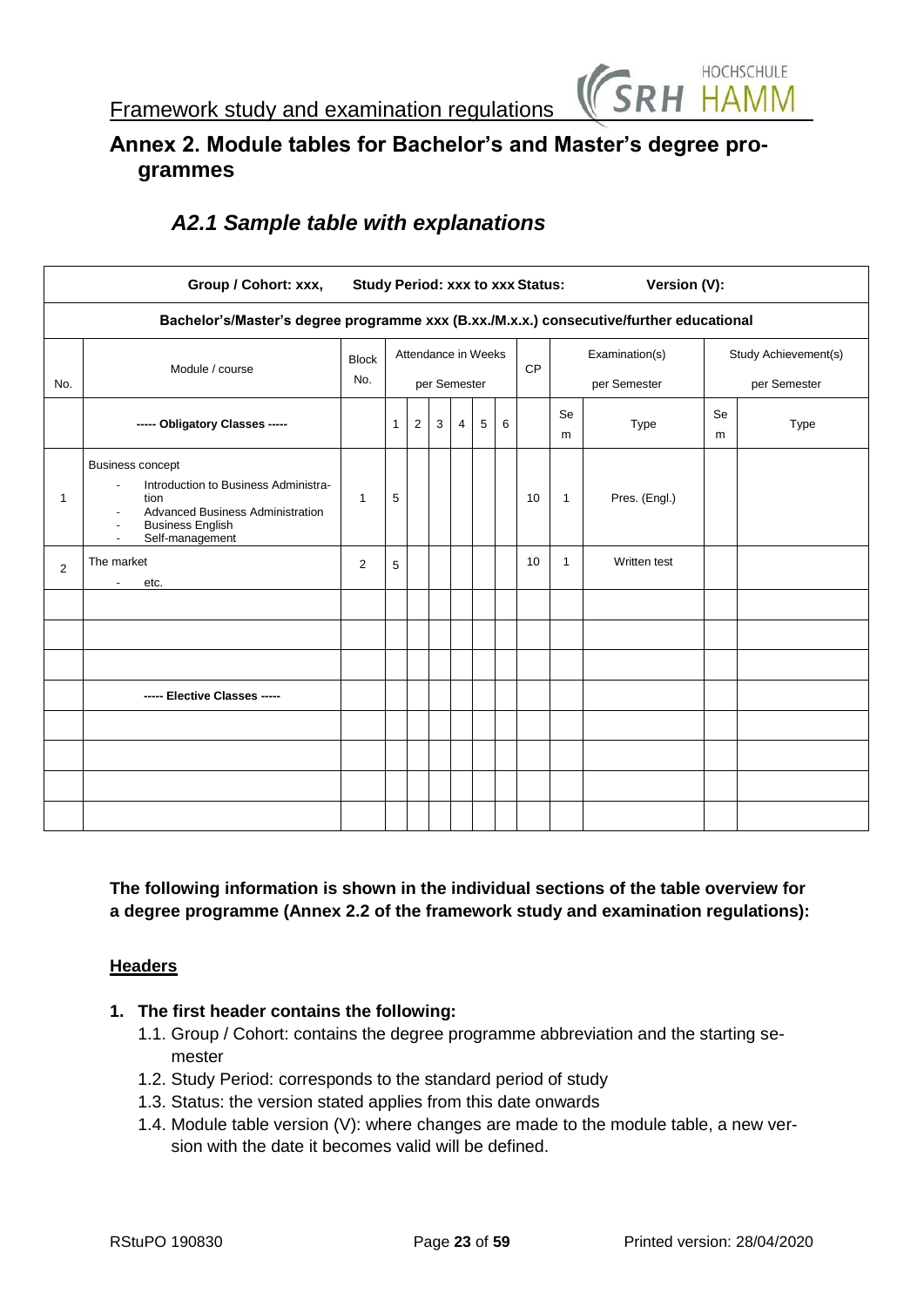

## **2. The second header contains the following:**

- 2.1. Academic degree (Bachelor's/Master's)
- 2.2. Degree programme name
- 2.3. Specialisation
- 2.4. Consecutive/further educational reference for Master's
- 2.5. Information as to whether part-time course/cooperative study programme, where applicable

## **Columns**

## **1. "No." column:**

This contains the module/course number. Previous achievements are identified by way of the Annex "PA". The version number of the module is listed after the module number from Version 2 onwards.

Reasons for different module versions:

- Change to module structure (different courses, different number of courses).
- Module duration
- Different examinations
- Different weightings of examinations
- Different assessment methods (graded/ungraded)

## **2. "Module/course" column:**

This contains the module/course name. The module structure is described in the column cells. A module will generally be made up of at least one course featuring the same name as the module. Only the module name is then shown in the cell.

If the module is made up of other courses, these courses are then listed in the corresponding table cell. The column is sorted into Obligatory Classes and, if applicable, Specialisation Classes and Elective Classes.

## **3. "Block No." column:**

Block numbers of the week-long course blocks.

## **4. "Attendance in Weeks per Semester" column:**

This shows the semester in which a block is held along with how many weeks.

## **5. "CP" column:**

The Credit Points attained after completing the module examination are stated here.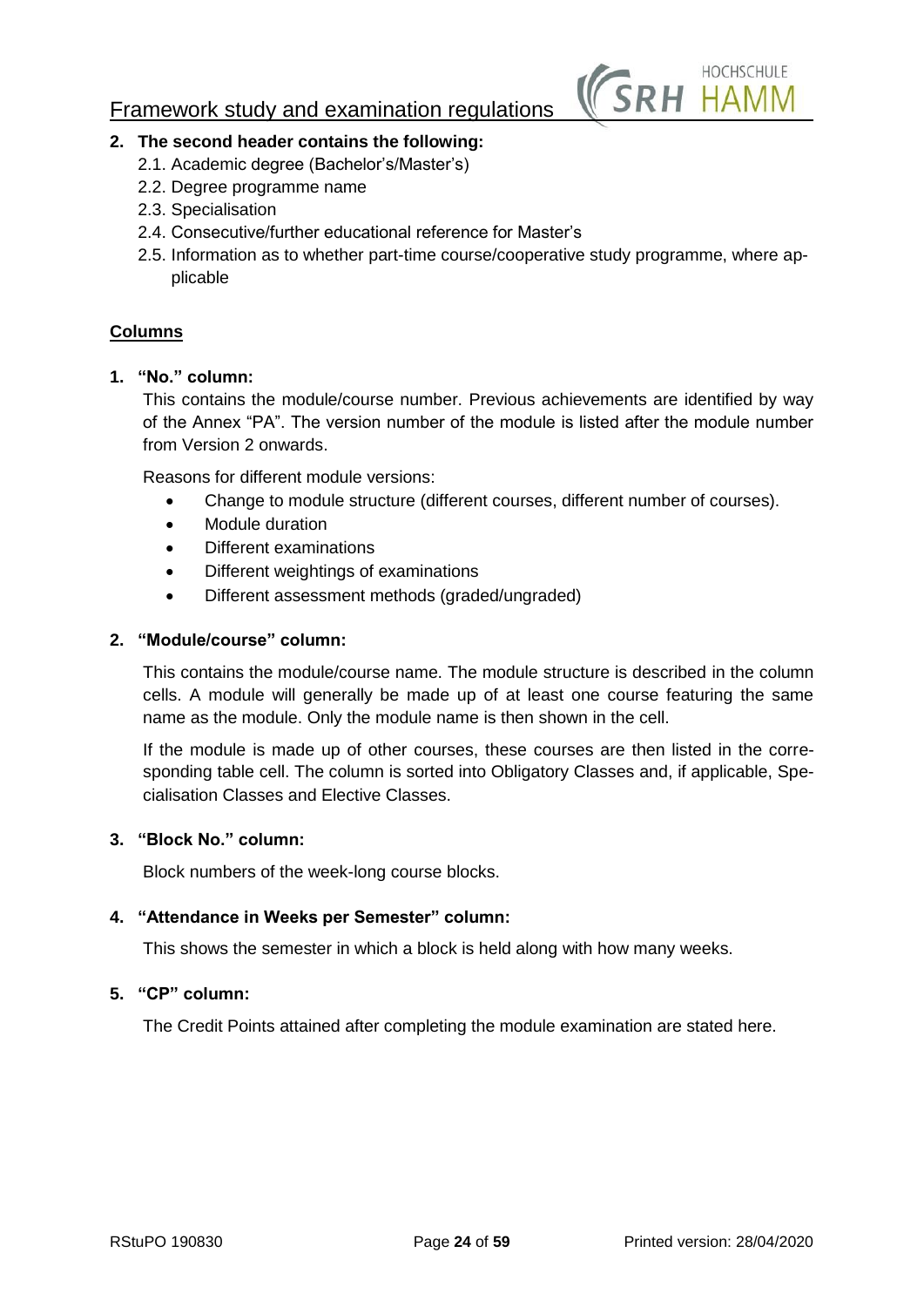

## **6. "Examinations per Semester" column:**

Divided into "Sem" and "Type".

- The semester in which the examinations are held is entered in "Sem".
- The respective examinations required to pass the module and the allocation of the examinations to the module or associated course are shown in "Type". If several examinations need to be passed in a module, their respective weighting must be taken from the corresponding module handbook. If this information is not available, single weighting shall be performed. If an examination is ungraded, this will be noted with the word "unb./ungraded" after the examination.
- $\bullet$

## **7. "Study Achievements per Semester" column:**

Divided into "Sem" and "Type".

- The semester in which the study achievements take place is entered in "Sem".
- The respective study achievements required to pass the module and the allocation of the study achievements to the module or associated course are shown in "Type". Study achievements are ungraded.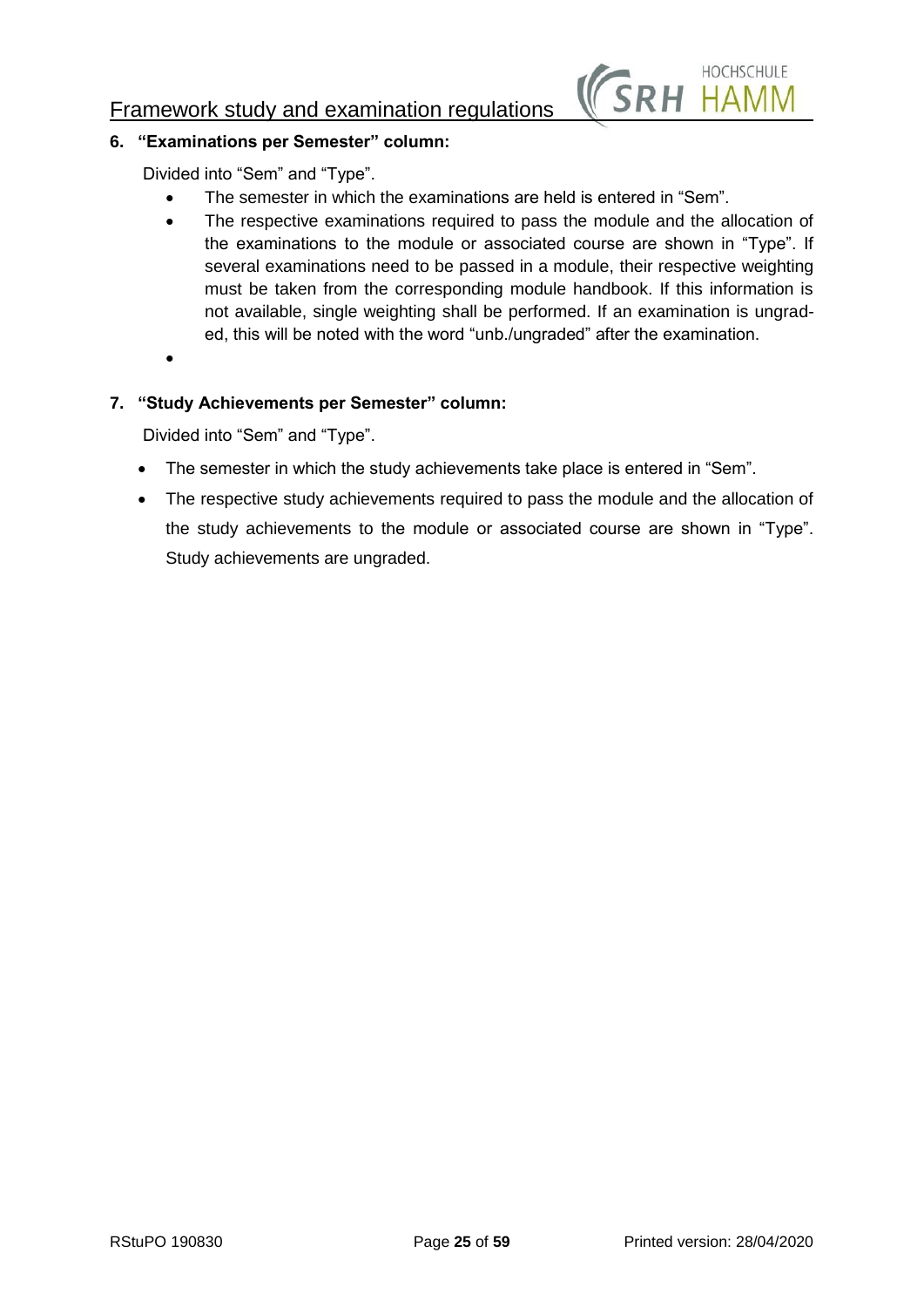

# *A2.2 Degree programme-specific module tables*

<span id="page-25-0"></span>

|           | Gruppe / Kohorte:                                                                   |                           | Studiendauer: 6 Semester   |                         |                                    |                |             |   | Stand: 08/2019                   |                           | Version: 1.0                     |                           |                                 |
|-----------|-------------------------------------------------------------------------------------|---------------------------|----------------------------|-------------------------|------------------------------------|----------------|-------------|---|----------------------------------|---------------------------|----------------------------------|---------------------------|---------------------------------|
|           | Bachelorstudiengang Betriebswirtschaftslehre (B.Sc.)                                |                           |                            |                         |                                    |                |             |   |                                  |                           |                                  |                           |                                 |
|           |                                                                                     | Block                     |                            |                         |                                    |                |             |   |                                  |                           |                                  |                           |                                 |
| Nr.       | Modul / Kurs                                                                        | Nr.                       |                            |                         | Präsenzdauer in Wochen im Semester |                |             |   | CP                               |                           | Prüfungsleistung(en) im Semester |                           | Studienleistung(en) im Semester |
| MC-BWL-01 | Pflichtbereich<br>Unternehmensidee                                                  | $\mathbf{1}$              | $\mathbf{1}$               | $\overline{\mathbf{c}}$ | 3                                  | $\overline{4}$ | 5           | 6 | $10\,$                           | Sem<br>$\overline{1}$     | Art<br>Präs. (Englisch)          | Sem                       | Art                             |
|           | Selbstmanagement                                                                    |                           | 5                          |                         |                                    |                |             |   | $\overline{2}$                   |                           | 20%                              |                           |                                 |
|           | <b>Business English</b>                                                             |                           | 5                          |                         |                                    |                |             |   | $\sqrt{4}$                       |                           | 40%                              |                           |                                 |
|           | Einführung in die BWL                                                               |                           | 5                          |                         |                                    |                |             |   | $\overline{2}$                   |                           | 20%                              |                           |                                 |
|           | Vertiefung BWL                                                                      |                           | $\mathbf 5$                |                         |                                    |                |             |   | $\overline{2}$                   |                           | 20%                              |                           |                                 |
| MC-BWL-02 | Der Markt                                                                           | $\sqrt{2}$                |                            |                         |                                    |                |             |   | $10\,$                           | $\overline{1}$            | KIs4                             |                           |                                 |
|           | Mathematik I                                                                        |                           | $\mathbf 5$                |                         |                                    |                |             |   | $\overline{2}$                   |                           | 20%                              |                           |                                 |
|           | Beschreibende Statistik                                                             |                           | $\mathbf 5$                |                         |                                    |                |             |   | $\overline{2}$                   |                           | 20%                              |                           |                                 |
|           | Mikroökonomie                                                                       |                           | $\mathbf 5$<br>$\mathbf 5$ |                         |                                    |                |             |   | $\sqrt{4}$<br>$\overline{2}$     |                           | 40%<br>20%                       |                           |                                 |
| MC-BWL-03 | Makroökonomie<br>Leistungserstellung                                                | $\ensuremath{\mathsf{3}}$ |                            |                         |                                    |                |             |   | 10                               | $\overline{1}$            | Fallstudie                       |                           |                                 |
|           | Procurement                                                                         |                           | 5                          |                         |                                    |                |             |   | $\mathsf 3$                      |                           | 30%                              |                           |                                 |
|           | Production Management                                                               |                           | $\mathbf 5$                |                         |                                    |                |             |   | $\ensuremath{\mathsf{3}}$        |                           | 30%                              |                           |                                 |
|           | Physical Distribution                                                               |                           | 5                          |                         |                                    |                |             |   | $\overline{2}$                   |                           | 20%                              |                           |                                 |
|           | Mathematik II                                                                       |                           | $\mathbf 5$                |                         |                                    |                |             |   | $\mathbf 2$                      |                           | 20%                              |                           |                                 |
| MC-BWL-04 | Vermarktung                                                                         | $\overline{4}$            |                            |                         |                                    |                |             |   | $10\,$                           | $\sqrt{2}$                | TT                               |                           |                                 |
|           | Marketing & Vertrieb                                                                |                           |                            | $\mathbf 5$             |                                    |                |             |   | $\,6\,$                          |                           | Präs                             |                           |                                 |
|           | <b>Beurteilende Statistik</b>                                                       |                           |                            | $\mathbf 5$             |                                    |                |             |   | $\sqrt{4}$                       |                           |                                  | $\overline{2}$            | TT                              |
| MC-BWL-05 | Finanzwirtschaftliche Planung I                                                     | $\mathbf 5$               |                            |                         |                                    |                |             |   | $10\,$                           | $\overline{c}$            | KIs4                             |                           |                                 |
|           | Investition & Finanzierung<br>Kosten & Leistungsrechnung I                          |                           |                            | $\mathbf 5$<br>5        |                                    |                |             |   | $\overline{2}$<br>$\overline{2}$ |                           | 20%<br>20%                       |                           |                                 |
|           | Externes Rechnungswesen                                                             |                           |                            | 5                       |                                    |                |             |   | $\sqrt{2}$                       |                           | 20%                              |                           |                                 |
|           | Mathematik III                                                                      |                           |                            | $\mathbf 5$             |                                    |                |             |   | $\overline{4}$                   |                           | 40%                              |                           |                                 |
| MC-BWL-06 | Von der Theorie zur Praxis                                                          | $\,6\,$                   |                            |                         |                                    |                |             |   | 10                               |                           |                                  |                           |                                 |
|           | Wissenschaftliches Arbeiten + Präsentationstechniken                                |                           |                            | $\mathbf 5$             |                                    |                |             |   | $\sqrt{2}$                       |                           |                                  |                           |                                 |
|           | Projektmanagement                                                                   |                           |                            | $\mathbf 5$             |                                    |                |             |   | $\sqrt{2}$                       |                           | Präs. (80%)                      |                           |                                 |
|           | Projektseminar (Praxis 1)                                                           |                           |                            | 5                       |                                    |                |             |   | $\overline{4}$                   |                           |                                  |                           |                                 |
|           | Qualitätsmanagement                                                                 |                           |                            | 5                       |                                    |                |             |   | $\mathbf 2$                      |                           | MP (20%)                         |                           |                                 |
| MC-BWL-07 | Rechtlicher Rahmen                                                                  | $\overline{\mathfrak{z}}$ |                            |                         |                                    |                |             |   | $10$                             | $\ensuremath{\mathsf{3}}$ | KIs4                             | $\ensuremath{\mathsf{3}}$ | HA                              |
|           | Öffentliches Recht                                                                  |                           |                            |                         | 5                                  |                |             |   | 3                                |                           | 30%                              |                           |                                 |
|           | Wirtschaftsprivat- & Handelsrecht<br>Gesellschafts- & ausgewähltes Wirtschaftsrecht |                           |                            |                         | 5<br>5                             |                |             |   | $\mathsf 3$<br>$\overline{4}$    |                           | 30%<br>40%                       |                           |                                 |
| MC-BWL-08 | Informationstechnologie                                                             | $\bf{8}$                  |                            |                         |                                    |                |             |   | 10                               |                           |                                  |                           |                                 |
|           | Einführung in die Informatik                                                        |                           |                            |                         | 5                                  |                |             |   | $\overline{2}$                   | 3                         | KIs1(20%)                        |                           |                                 |
|           | Anwendungsorientiere Datenverarbeitung                                              |                           |                            |                         | 5                                  |                |             |   | $\mathsf 3$                      | 3                         | KIs1(30%)                        |                           |                                 |
|           | Programmierung und IT-Projekte                                                      |                           |                            |                         | 5                                  |                |             |   | $\ensuremath{\mathsf{3}}$        | $\ensuremath{\mathsf{3}}$ | Präs. (30%)                      |                           |                                 |
|           | Einführung E-Business                                                               |                           |                            |                         | 5                                  |                |             |   | $\overline{2}$                   | 3                         | KIs1(20%)                        |                           |                                 |
| MC-BWL-09 | Unternehmensorganisation                                                            | $\mathsf g$               |                            |                         |                                    |                |             |   | 10                               | $\mathbf{3}$              | Essay + Präs.                    |                           |                                 |
|           | Personal und Organisation                                                           |                           |                            |                         | 5                                  |                |             |   | $\overline{4}$                   |                           | 40%                              |                           |                                 |
|           | Controlling                                                                         |                           |                            |                         | 5                                  |                |             |   | $\overline{4}$                   |                           | 40%                              |                           |                                 |
| MC-BWL-10 | Unternehmensführung und -planung I<br>Finanzwirtschaftliche Planung II              | $10$                      |                            |                         | 5                                  |                |             |   | $\mathbf 2$<br>10                | $\overline{4}$            | 20%<br>KIs4                      |                           |                                 |
|           | Quan, Meth, d. Wirtschaftswissenschaften                                            |                           |                            |                         |                                    | 5              |             |   | $\mathbf 2$                      |                           | 20%                              |                           |                                 |
|           | Einführung ERP-Systeme                                                              |                           |                            |                         |                                    | 5              |             |   | 2                                |                           | 20%                              |                           |                                 |
|           | Bilanzierung                                                                        |                           |                            |                         |                                    | 5              |             |   | $\ensuremath{\mathsf{3}}$        |                           | 40%                              |                           |                                 |
|           | Kosten & Leistungsrechnung II                                                       |                           |                            |                         |                                    | 5              |             |   | 3                                |                           | 20%                              |                           |                                 |
| MC-BWL-11 | Finanzwirtschaftliche Planung III                                                   | $11\,$                    |                            |                         |                                    |                |             |   | $10\,$                           | $\sqrt{4}$                | KIs4                             |                           |                                 |
|           | Externes Rechnungswesen II                                                          |                           |                            |                         |                                    | 5              |             |   | $\sqrt{4}$                       |                           | 40%                              |                           |                                 |
|           | Unternehmensbesteuerung                                                             |                           |                            |                         |                                    | $\mathbf 5$    |             |   | $\mathsf 3$                      |                           | 30%                              |                           |                                 |
|           | Organisation                                                                        |                           |                            |                         |                                    | 5              |             |   | $\mathbf{3}$                     |                           | 30%                              |                           |                                 |
| MC-BWL-12 | <b>Best Practice</b>                                                                | $12\,$                    |                            |                         |                                    |                |             |   | $10\,$                           |                           |                                  |                           |                                 |
|           | Personalführung<br>Projektseminar 2 (Praxis 2)                                      |                           |                            |                         |                                    |                |             |   | $\sqrt{4}$<br>$\,6\,$            | 4<br>$\overline{4}$       | MP (40%)<br>SemA (60%)           |                           |                                 |
| MC-BWL-13 | Unternehmensführung                                                                 | 13                        |                            |                         |                                    |                |             |   | $10\,$                           |                           |                                  | $\mathbf 5$               | Präs.                           |
|           | Unternehmensgründung und -entwicklung                                               |                           |                            |                         |                                    |                | $\mathbf 5$ |   | $\,6\,$                          | 5                         | HA (50%)                         |                           |                                 |
|           | Unternehmensführung und -planung II                                                 |                           |                            |                         |                                    |                | $\mathbf 5$ |   | $\overline{4}$                   | $\mathbf 5$               | MP (50%)                         |                           |                                 |
| MC-BWL-14 | International Business und Wirtschaftspolitik                                       | $14\,$                    |                            |                         |                                    |                |             |   | $10\,$                           |                           |                                  |                           |                                 |
|           | <b>International Business</b>                                                       |                           |                            |                         |                                    |                | 5           |   | 6                                | 5                         | KIs2 (60%)                       |                           |                                 |
|           | Wirtschaftspolitik                                                                  |                           |                            |                         |                                    |                | $\sqrt{5}$  |   | $\sqrt{4}$                       | $\mathbf 5$               | MP (40%)                         |                           |                                 |
| MC-BWL-15 | Finanzmanagement und Wirtschaftspsychologie                                         | $15\,$                    |                            |                         |                                    |                |             |   | 10                               |                           |                                  |                           |                                 |
|           | Finanz- und Risikomanagement                                                        |                           |                            |                         |                                    |                | $\mathbf 5$ |   | $\,6\,$                          | 5                         | KIs2 (60%)                       |                           |                                 |
|           | Wirtschaftspsychologie                                                              |                           |                            |                         |                                    |                | $\mathbf 5$ | 5 | $\overline{4}$<br>14             | $\mathbf 5$<br>$\,6\,$    | MP (40%)<br>SA                   |                           |                                 |
| MC-BWL-16 | Praktikum                                                                           | 16                        |                            |                         |                                    |                |             |   |                                  |                           |                                  |                           |                                 |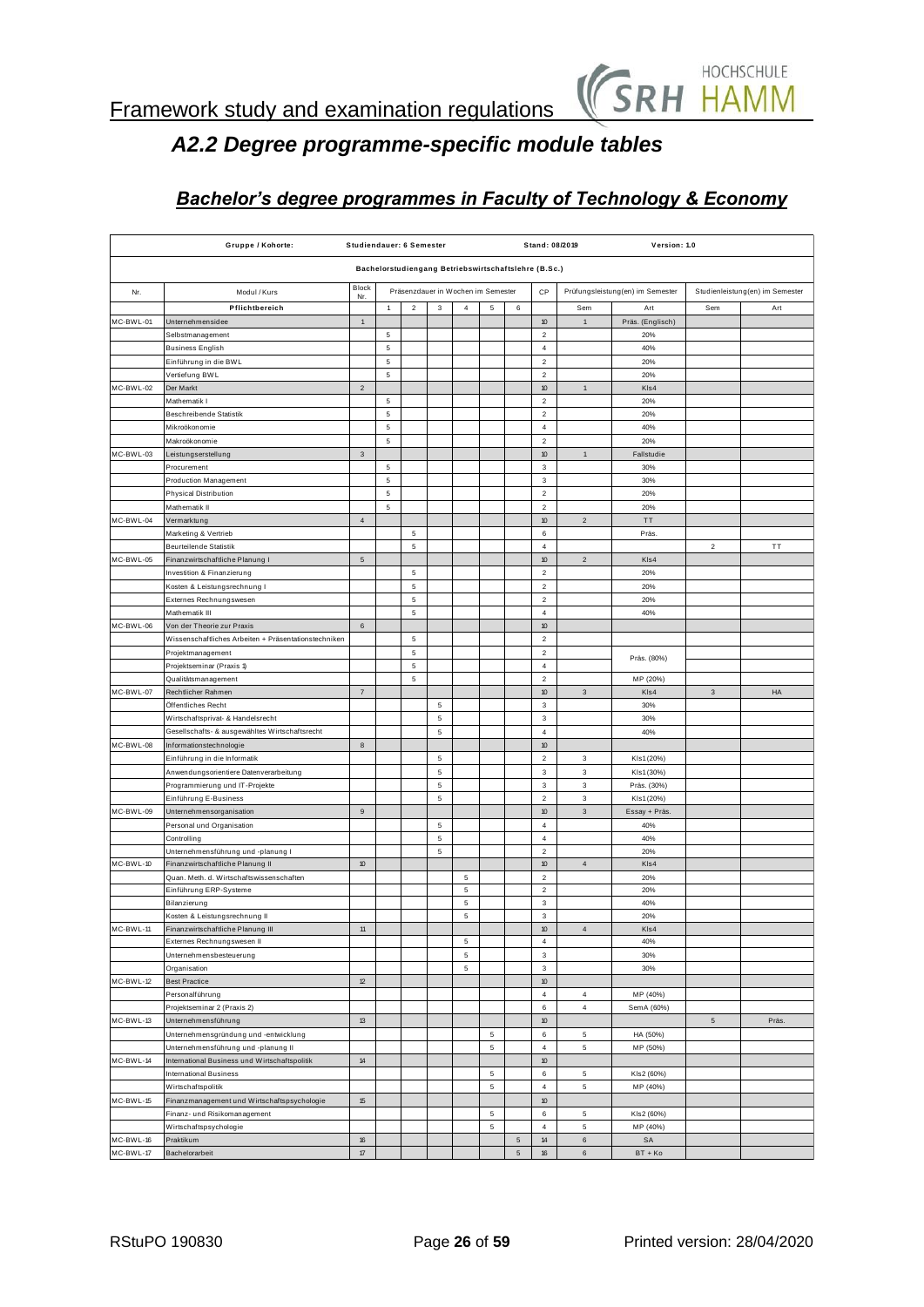

|           | Group:                                                |                   |                  | <b>Study Period: 6 Semesters</b> |                                              |             |                             | Status: 08/2019 |                                     |                           | Version: 1.0                |                           |                                   |
|-----------|-------------------------------------------------------|-------------------|------------------|----------------------------------|----------------------------------------------|-------------|-----------------------------|-----------------|-------------------------------------|---------------------------|-----------------------------|---------------------------|-----------------------------------|
|           |                                                       |                   |                  |                                  | Bachelor Program Business Management (B.Sc.) |             |                             |                 |                                     |                           |                             |                           |                                   |
| No.       | Module                                                | Block             |                  |                                  | Attendance in Weeks per Semester             |             |                             |                 | CP                                  |                           | Examination(s) per Semester |                           | Study Examination(s) per Semester |
|           | <b>Obligatory Classes</b>                             | No.               | $\mathbf{1}$     | $\overline{2}$                   | $\mathbf 3$                                  | $\bf{4}$    | $\,$ 5 $\,$                 | 6               |                                     | Sem                       | Type                        | Sem                       | Type                              |
| MC-BM-B01 | <b>Business Concept</b>                               | $\mathbf 1$       |                  |                                  |                                              |             |                             |                 | $10\,$                              | $\,1\,$                   | Pres.                       |                           |                                   |
|           | Self-Management                                       |                   | $\,$ 5 $\,$      |                                  |                                              |             |                             |                 | $\,2$                               |                           | 20%                         |                           |                                   |
|           | Business English                                      |                   | $\,$ 5 $\,$      |                                  |                                              |             |                             |                 | $\sqrt{4}$                          |                           | 40%                         |                           |                                   |
|           | Introduction to Business Management                   |                   | $\,$ 5 $\,$      |                                  |                                              |             |                             |                 | $\mathbf{2}$                        |                           | 20%                         |                           |                                   |
|           | Advanced Business Management                          |                   | $\,$ 5 $\,$      |                                  |                                              |             |                             |                 | $\mathbf 2$                         |                           | 20%                         |                           |                                   |
| MC-BBM-02 | The Market                                            | $\overline{a}$    |                  |                                  |                                              |             |                             |                 | $10\,$                              | $\mathbf{1}$              | WE4                         |                           |                                   |
|           | Mathematics I                                         |                   | 5                |                                  |                                              |             |                             |                 | $\mathbf 2$                         |                           | 20%                         |                           |                                   |
|           | Statistics I<br>Microeconomics                        |                   | 5<br>$\,$ 5 $\,$ |                                  |                                              |             |                             |                 | $\mathbf 2$<br>$\overline{4}$       |                           | 20%<br>40%                  |                           |                                   |
|           | Macroeconomics                                        |                   | 5                |                                  |                                              |             |                             |                 | $\mathbf{2}$                        |                           | 20%                         |                           |                                   |
| MC-BBM-03 | Goods and Services                                    | $\overline{3}$    |                  |                                  |                                              |             |                             |                 | $10\,$                              | $\overline{1}$            | Case Study                  |                           |                                   |
|           | Procurement                                           |                   | $\,$ 5 $\,$      |                                  |                                              |             |                             |                 | $\ensuremath{\mathsf{3}}$           |                           | 30%                         |                           |                                   |
|           | Production Management                                 |                   | $\mathbf 5$      |                                  |                                              |             |                             |                 | $\ensuremath{\mathsf{3}}$           |                           | 30%                         |                           |                                   |
|           | Physical Distribution                                 |                   | 5                |                                  |                                              |             |                             |                 | $\mathbf 2$                         |                           | 20%                         |                           |                                   |
|           | Mathematics II                                        |                   | $\,$ 5 $\,$      |                                  |                                              |             |                             |                 | $\sqrt{2}$                          |                           | 20%                         |                           |                                   |
| MC-BBM-04 | Marketing                                             | $\sqrt{4}$        |                  |                                  |                                              |             |                             |                 | $10\,$                              | $\sqrt{2}$                |                             |                           |                                   |
|           | Marketing & Sales                                     |                   |                  | $\,$ 5 $\,$                      |                                              |             |                             |                 | 6                                   |                           | Pres.                       |                           |                                   |
| MC-BBM-05 | Statistics II                                         | 5                 |                  | $\,$ 5 $\,$                      |                                              |             |                             |                 | $\sqrt{4}$<br>$10\,$                | $\mathbf{2}$              | WE4                         | $\overline{\mathbf{c}}$   | Certificate                       |
|           | Operational Business Planning<br>Investment & Finance |                   |                  | $\,$ 5 $\,$                      |                                              |             |                             |                 | $\mathbf 2$                         |                           | 20%                         |                           |                                   |
|           | Management Accounting                                 |                   |                  | 5                                |                                              |             |                             |                 | $\mathbf 2$                         |                           | 20%                         |                           |                                   |
|           | External Accounting                                   |                   |                  | 5                                |                                              |             |                             |                 | $\mathbf{2}$                        |                           | 20%                         |                           |                                   |
|           | Mathematics III                                       |                   |                  | 5                                |                                              |             |                             |                 | $\overline{4}$                      |                           | 40%                         |                           |                                   |
| MC-BBM-06 | From Theory into Practice                             | 6                 |                  |                                  |                                              |             |                             |                 | $10\,$                              |                           |                             |                           |                                   |
|           | Acadamic Writing                                      |                   |                  | $\mathbf 5$                      |                                              |             |                             |                 | $\mathbf 2$                         |                           |                             |                           |                                   |
|           | Project Seminar I                                     |                   |                  | $\mathbf 5$                      |                                              |             |                             |                 | $\mathbf 2$                         |                           | Pres. (80%)                 |                           |                                   |
|           | Project Management                                    |                   |                  | $\mathbf 5$                      |                                              |             |                             |                 | $\sqrt{4}$                          |                           |                             |                           |                                   |
|           | Quality Management                                    |                   |                  | $\,$ 5 $\,$                      |                                              |             |                             |                 | $\overline{2}$                      |                           | OE (20%)                    |                           |                                   |
| MC-BBM-07 | egal Principles<br>Economic Law                       | $\scriptstyle{7}$ |                  |                                  | $\,$ 5 $\,$                                  |             |                             |                 | $10\,$<br>$\ensuremath{\mathsf{3}}$ | 3                         | WE4<br>30%                  | $\ensuremath{\mathsf{3}}$ | HA                                |
|           | Private Commercial / Trading Law                      |                   |                  |                                  | $\,$ 5 $\,$                                  |             |                             |                 | $\ensuremath{\mathsf{3}}$           |                           | 30%                         |                           |                                   |
|           | Public Law                                            |                   |                  |                                  | 5                                            |             |                             |                 | $\overline{4}$                      |                           | 40%                         |                           |                                   |
| MC-BBM-08 | Information Technology                                | $^{\rm 8}$        |                  |                                  |                                              |             |                             |                 | $10\,$                              |                           |                             |                           |                                   |
|           | Introduction to Computer Science                      |                   |                  |                                  | $\,$ 5 $\,$                                  |             |                             |                 | $\mathbf{2}$                        | 3                         | WE1(20%)                    |                           |                                   |
|           | Application-oriented Data Processing                  |                   |                  |                                  | 5                                            |             |                             |                 | $\ensuremath{\mathsf{3}}$           | $\mathbf{3}$              | WE1(30%)                    |                           |                                   |
|           | Programming / IT Projects                             |                   |                  |                                  | 5                                            |             |                             |                 | $\ensuremath{\mathsf{3}}$           | $\ensuremath{\mathsf{3}}$ | Pres. (30%)                 |                           |                                   |
|           | Introduction to E-Business                            |                   |                  |                                  | $\,$ 5 $\,$                                  |             |                             |                 | $\mathbf{2}$                        | $\mathsf 3$               | WE1(20%)                    |                           |                                   |
| MC-BBM-09 | Company Organisation<br>Personnel & Organisation      | $\mathsf g$       |                  |                                  | $\mathbf 5$                                  |             |                             |                 | $10\,$<br>$\sqrt{4}$                | $\ensuremath{\mathsf{3}}$ | Essay + Pres.               |                           |                                   |
|           | Controlling                                           |                   |                  |                                  | $\mathbf 5$                                  |             |                             |                 | $\sqrt{4}$                          |                           | 40%<br>40%                  |                           |                                   |
|           | Company Management & Planning                         |                   |                  |                                  | 5                                            |             |                             |                 | $\overline{2}$                      |                           | 20%                         |                           |                                   |
| MC-BBM-10 | Operational Business Planning II                      | $10\,$            |                  |                                  |                                              |             |                             |                 | $10\,$                              | $\sqrt{4}$                | WE4                         |                           |                                   |
|           | Management Accounting II                              |                   |                  |                                  |                                              | $\sqrt{5}$  |                             |                 | $\mathbf 2$                         |                           | 20%                         |                           |                                   |
|           | Quan. Meth. of Economic Sciences                      |                   |                  |                                  |                                              | $\sqrt{5}$  |                             |                 | $\mathbf 2$                         |                           | 20%                         |                           |                                   |
|           | External Accounting II                                |                   |                  |                                  |                                              | 5           |                             |                 | $\ensuremath{\mathsf{3}}$           |                           | 40%                         |                           |                                   |
|           | Introduction to ERP-Systems                           |                   |                  |                                  |                                              | 5           |                             |                 | $\mathbf 3$                         |                           | 20%                         |                           |                                   |
| MC-BBM-11 | Operational Business Planning III                     | 11                |                  |                                  |                                              |             |                             |                 | $10\,$                              | $\sqrt{4}$                | WE4                         |                           |                                   |
|           | Accounting                                            |                   |                  |                                  |                                              | 5<br>5      |                             |                 | $\overline{4}$<br>$\mathbf 3$       |                           | 40%<br>30%                  |                           |                                   |
|           | Taxation<br>Organisation                              |                   |                  |                                  |                                              | $\mathbf 5$ |                             |                 | $\ensuremath{\mathsf{3}}$           |                           | 30%                         |                           |                                   |
| MC-BBM-12 | <b>Best Practice</b>                                  | $12\,$            |                  |                                  |                                              |             |                             |                 | $10\,$                              |                           |                             |                           |                                   |
|           | Human Resources                                       |                   |                  |                                  |                                              |             |                             |                 | $\overline{4}$                      | $\overline{4}$            | OE (40%)                    |                           |                                   |
|           | Project Seminar II                                    |                   |                  |                                  |                                              |             |                             |                 | 6                                   | $\sqrt{4}$                | Sem A (60%)                 |                           |                                   |
| MC-BBM-13 | Company Management                                    | $13\,$            |                  |                                  |                                              |             |                             |                 | $10\,$                              |                           |                             | 5 <sub>5</sub>            | Pres.                             |
|           | Company Start-up & Development                        |                   |                  |                                  |                                              |             | $\,$ 5 $\,$                 |                 | 6                                   | $\mathbf 5$               | HA (50%)                    |                           |                                   |
|           | Company Management & Planning                         |                   |                  |                                  |                                              |             | $\mathbf 5$                 |                 | $\sqrt{4}$                          | $\mathbf 5$               | OE (50%)                    |                           |                                   |
| MC-BBM-14 | International Business                                | $14\,$            |                  |                                  |                                              |             |                             |                 | $10\,$                              |                           |                             |                           |                                   |
|           | International Business<br>Economic Policy             |                   |                  |                                  |                                              |             | $\mathbf 5$<br>$\mathsf{s}$ |                 | 6<br>$\overline{4}$                 | $\mathbf 5$<br>$\sqrt{5}$ | WE2 (60%)<br>OE (40%)       |                           |                                   |
| MC-BBM-15 | Financial Management & Business Psychology            | 15                |                  |                                  |                                              |             |                             |                 | $10\,$                              |                           |                             |                           |                                   |
|           | inancial & Risk Management                            |                   |                  |                                  |                                              |             | $\,$ 5 $\,$                 |                 | $\,$ 6                              | $\sqrt{5}$                | WE2 (60%)                   |                           |                                   |
|           | <b>Business Psychology</b>                            |                   |                  |                                  |                                              |             | $\,$ 5 $\,$                 |                 | $\sqrt{4}$                          | $\,$ 5 $\,$               | OE (40%)                    |                           |                                   |
| MC-BBM-16 | Practical Experiences                                 | $16\,$            |                  |                                  |                                              |             |                             | $\,$ 5 $\,$     | $14\,$                              | $\mathbf 6$               | SA                          |                           |                                   |
| MC-BBM-17 | Realization                                           | $17\,$            |                  |                                  |                                              |             |                             | $\sqrt{5}$      | 16                                  | 6                         | BT + Colloquium             |                           |                                   |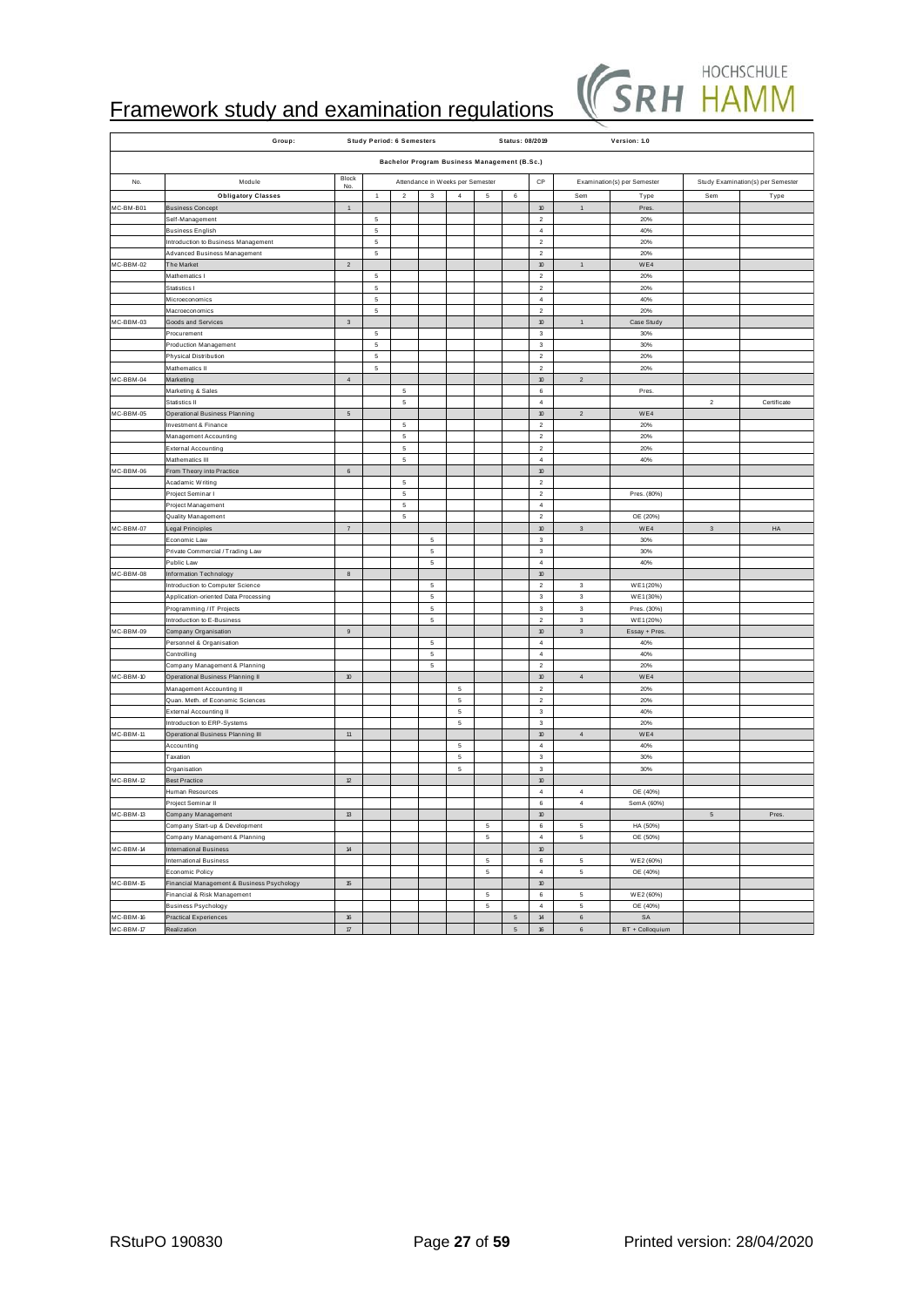

|           | Gruppe / Kohorte:                                                        |                           |                     | Studiendauer: 6 Semester |             |                |                                    |             | Stand: 08/2019                                         |                                                                                            | Version: 1.0                     |                 |                                 |
|-----------|--------------------------------------------------------------------------|---------------------------|---------------------|--------------------------|-------------|----------------|------------------------------------|-------------|--------------------------------------------------------|--------------------------------------------------------------------------------------------|----------------------------------|-----------------|---------------------------------|
|           |                                                                          |                           |                     |                          |             |                |                                    |             |                                                        | Bachelorstudiengang Wirtschaftsingenieurwesen Logistik (B.Sc.) Präsenz- und Duales Studium |                                  |                 |                                 |
| Nr.       | Modul / Kurs                                                             | Block<br>Nr.              |                     |                          |             |                | Präsenzdauer in Wochen im Semester |             | CP                                                     |                                                                                            | Prüfungsleistung(en) im Semester |                 | Studienleistung(en) im Semester |
| MC-LOG-01 | Pflichtbereich<br>Unternehmensidee                                       | $\mathbf 1$               | $\mathbf{1}$        | $\overline{2}$           | 3           | $\overline{4}$ | $\,$ 5 $\,$                        | 6           | 10                                                     | Sem<br>$\mathbf{1}$                                                                        | Art<br>Präs. (Englisch)          | Sem             | Art                             |
|           | Selbstmanagement                                                         |                           | $\,$ 5 $\,$         |                          |             |                |                                    |             | $\mathbf 2$                                            |                                                                                            | 20%                              |                 |                                 |
|           | <b>Business English</b>                                                  |                           | $\,$ 5 $\,$         |                          |             |                |                                    |             | $\sqrt{4}$                                             |                                                                                            | 40%                              |                 |                                 |
|           | Einführung in die BWL                                                    |                           | $\mathbf 5$         |                          |             |                |                                    |             | $\,2\,$                                                |                                                                                            | 20%                              |                 |                                 |
|           | Einführung in die Logistik                                               |                           | $\mathbf 5$         |                          |             |                |                                    |             | $\mathbf 2$                                            |                                                                                            | 20%                              |                 |                                 |
| MC-LOG-02 | Der Markt                                                                | $\sqrt{2}$                |                     |                          |             |                |                                    |             | $10\,$                                                 | $\mathbf 1$                                                                                | KIs4                             |                 |                                 |
|           | Mathematik I                                                             |                           | $\,$ 5 $\,$         |                          |             |                |                                    |             | $\mathbf 2$                                            |                                                                                            | 20%                              |                 |                                 |
|           | Beschreibende Statistik<br>Mikroökonomie                                 |                           | 5<br>$\overline{5}$ |                          |             |                |                                    |             | $\sqrt{2}$<br>$\overline{4}$                           |                                                                                            | 20%<br>40%                       |                 |                                 |
|           | Makroökonomie                                                            |                           | $\,$ 5 $\,$         |                          |             |                |                                    |             | $\mathbf{2}$                                           |                                                                                            | 20%                              |                 |                                 |
| MC-LOG-03 | eistungserstellung                                                       | $\ensuremath{\mathsf{3}}$ |                     |                          |             |                |                                    |             | $10\,$                                                 | $\mathbf{1}$                                                                               | Fallstudie                       |                 |                                 |
|           | Procurement                                                              |                           | $\,$ 5 $\,$         |                          |             |                |                                    |             | $\mathbf 3$                                            |                                                                                            | 30%                              |                 |                                 |
|           | Production Management                                                    |                           | $\mathbf 5$         |                          |             |                |                                    |             | $\ensuremath{\mathsf{3}}$                              |                                                                                            | 30%                              |                 |                                 |
|           | Physical Distribution                                                    |                           | $\,$ 5 $\,$         |                          |             |                |                                    |             | $\mathbf{2}$                                           |                                                                                            | 20%                              |                 |                                 |
|           | Mathematik II                                                            |                           | $\,$ 5 $\,$         |                          |             |                |                                    |             | $\mathbf{2}$                                           |                                                                                            | 20%                              |                 |                                 |
| MC-LOG-04 | /ermarktung                                                              | $\sqrt{4}$                |                     | 5                        |             |                |                                    |             | $10\,$                                                 | $\sqrt{2}$                                                                                 |                                  |                 |                                 |
|           | Marketing & Vertrieb<br>Beurteilende Statistik                           |                           |                     | 5                        |             |                |                                    |             | $\,$ 6<br>$\sqrt{4}$                                   |                                                                                            | Präs.                            | 2               | TT                              |
| MC-LOG-05 | Finanzwirtschaftliche Planung I                                          | $\,$ 5 $\,$               |                     |                          |             |                |                                    |             | $10\,$                                                 | $\sqrt{2}$                                                                                 | KIs4                             |                 |                                 |
|           | nvestition & Finanzierung                                                |                           |                     | 5                        |             |                |                                    |             | $\sqrt{2}$                                             |                                                                                            | 20%                              |                 |                                 |
|           | Kosten & Leistungsrechnung I                                             |                           |                     | 5                        |             |                |                                    |             | $\mathbf{2}$                                           |                                                                                            | 20%                              |                 |                                 |
|           | Externes Rechnungswesen                                                  |                           |                     | $\sqrt{5}$               |             |                |                                    |             | $\,2\,$                                                |                                                                                            | 20%                              |                 |                                 |
|           | Mathematik III                                                           |                           |                     | $\,$ 5 $\,$              |             |                |                                    |             | $\overline{4}$                                         |                                                                                            | 40%                              |                 |                                 |
| MC-LOG-06 | Von der Theorie zur Praxis                                               | $\,6\,$                   |                     |                          |             |                |                                    |             | $10\,$                                                 |                                                                                            |                                  |                 |                                 |
|           | Wissenschaftliches Arbeiten +Präsentationstechniken                      |                           |                     | 5                        |             |                |                                    |             | $\mathbf{2}$                                           |                                                                                            |                                  |                 |                                 |
|           | Projektmanagement<br>Projektseminar (Praxis 1)                           |                           |                     | $\mathbf 5$<br>5         |             |                |                                    |             | $\mathbf{2}$<br>$\overline{4}$                         |                                                                                            | Präs. (80%)                      |                 |                                 |
|           | Qualitätsmanagement                                                      |                           |                     | $\mathbf 5$              |             |                |                                    |             | $\sqrt{2}$                                             |                                                                                            | MP (20%)                         |                 |                                 |
| MC-LOG-07 | Rechtlicher Rahmen                                                       | $\scriptstyle{7}$         |                     |                          |             |                |                                    |             | $10\,$                                                 | $\mathsf 3$                                                                                | KIs4                             | $\mathsf 3$     | ${\sf HA}$                      |
|           | Öffentliches Recht                                                       |                           |                     |                          | 5           |                |                                    |             | $\ensuremath{\mathsf{3}}$                              |                                                                                            | 30%                              |                 |                                 |
|           | Wirtschaftsprivat- & Handelsrecht                                        |                           |                     |                          | 5           |                |                                    |             | $\ensuremath{\mathsf{3}}$                              |                                                                                            | 30%                              |                 |                                 |
|           | Gefahrgüter und -stoffe                                                  |                           |                     |                          | 5           |                |                                    |             | $\sqrt{4}$                                             |                                                                                            | 40%                              |                 |                                 |
| MC-LOG-08 | informationstechnologie                                                  | $^{\rm 8}$                |                     |                          |             |                |                                    |             | $10\,$                                                 |                                                                                            |                                  |                 |                                 |
|           | Einführung in die Informatik                                             |                           |                     |                          | 5<br>5      |                |                                    |             | $\mathbf{2}$                                           | 3                                                                                          | KIs1(20%)                        |                 |                                 |
|           | Anwendungsorientiere Datenverarbeitung<br>Programmierung und IT-Projekte |                           |                     |                          | 5           |                |                                    |             | $\ensuremath{\mathsf{3}}$<br>$\ensuremath{\mathsf{3}}$ | $\ensuremath{\mathsf{3}}$<br>3                                                             | KIs1(30%)<br>Präs. (30%)         |                 |                                 |
|           | Einführung in die Mechanik                                               |                           |                     |                          | 5           |                |                                    |             | $\mathbf{2}$                                           | $\mathbf{3}$                                                                               | KIs1(20%)                        |                 |                                 |
| MC-LOG-09 | Unternehmensorganisation                                                 | $\boldsymbol{9}$          |                     |                          |             |                |                                    |             | 10                                                     | $\mathsf 3$                                                                                | Essay + Präs.                    |                 |                                 |
|           | Personal und Organisation                                                |                           |                     |                          | 5           |                |                                    |             | $\overline{4}$                                         |                                                                                            | 40%                              |                 |                                 |
|           | Controlling                                                              |                           |                     |                          | $\mathbf 5$ |                |                                    |             | $\sqrt{4}$                                             |                                                                                            | 40%                              |                 |                                 |
|           | Unternehmensführung und -planung I                                       |                           |                     |                          | 5           |                |                                    |             | $\mathbf{2}$                                           |                                                                                            | 20%                              |                 |                                 |
| MC-LOG-10 | <sup>2</sup> rozessgestaltung                                            | 10                        |                     |                          |             |                |                                    |             | $10\,$                                                 | $\sqrt{4}$                                                                                 | KIs4                             |                 |                                 |
|           | Quan. Meth. d. Wirtschaftswissenschaften                                 |                           |                     |                          |             | $\,$ 5 $\,$    |                                    |             | $\sqrt{2}$<br>$\mathbf 2$                              |                                                                                            | 20%                              |                 |                                 |
|           | Einführung ERP-Systeme<br>Anwendung ERP-Systeme                          |                           |                     |                          |             | 5<br>5         |                                    |             | $\sqrt{4}$                                             |                                                                                            | 20%<br>40%                       |                 |                                 |
|           | Einführung in Elektrizitätslehre, Magnetismus & Optik                    |                           |                     |                          |             | 5              |                                    |             | $\,2$                                                  |                                                                                            | 20%                              |                 |                                 |
| MC-LOG-11 | Prozessabwicklung                                                        | 11                        |                     |                          |             |                |                                    |             | $10\,$                                                 | $\sqrt{4}$                                                                                 | KIs3                             |                 |                                 |
|           | Materialflussrechnung & Simulation                                       |                           |                     |                          |             | $\,$ 5 $\,$    |                                    |             | $\overline{4}$                                         |                                                                                            | 40%                              |                 |                                 |
|           | Innerbetriebliche Materialflusstechnik                                   |                           |                     |                          |             | 5              |                                    |             | $\overline{4}$                                         |                                                                                            | 40%                              |                 |                                 |
|           | Maschinenelemente                                                        |                           |                     |                          |             | 5              |                                    |             | $\mathbf{2}$                                           |                                                                                            | 20%                              |                 |                                 |
| MC-LOG-12 | Best Practice                                                            | $12\,$                    |                     |                          |             |                |                                    |             | $10\,$                                                 |                                                                                            |                                  |                 |                                 |
|           | Personalführung<br>Projektseminar 2 (Praxis 2)                           |                           |                     |                          |             |                |                                    |             | $\overline{4}$<br>$\,$ 6                               | $\overline{4}$<br>$\sqrt{4}$                                                               | MP (40%)<br>SemA (60%)           |                 |                                 |
| MC-LOG-13 | Gestaltung interne Wertschöpfung                                         | $13\,$                    |                     |                          |             |                |                                    |             | $10\,$                                                 |                                                                                            | KIs3                             | $5\phantom{.0}$ | Präs.                           |
|           | Planung logistischer Systeme                                             |                           |                     |                          |             |                | $\,$ 5 $\,$                        |             | $\mathbf 5$                                            | $\,$ 5 $\,$                                                                                | 50%                              |                 |                                 |
|           | Produktionssteuerung                                                     |                           |                     |                          |             |                | $\,$ 5 $\,$                        |             | $\mathbf 3$                                            | $\,$ 5 $\,$                                                                                | 30%                              |                 |                                 |
|           | Warenflusssteuerung                                                      |                           |                     |                          |             |                |                                    |             | $\,2$                                                  |                                                                                            | 20%                              |                 |                                 |
| MC-LOG-14 | Gestaltung externe Wertschöpfung                                         | $14\,$                    |                     |                          |             |                |                                    |             | $10\,$                                                 |                                                                                            | Fallstudie                       |                 |                                 |
|           | Verkehrs- und Umschlagsysteme                                            |                           |                     |                          |             |                | $\mathbf 5$                        |             | $\mathbf 5$                                            | $\mathbf 5$                                                                                |                                  |                 |                                 |
|           | Supply Chain Strategies                                                  |                           |                     |                          |             |                | $\mathbf 5$                        |             | $\mathbf 5$                                            | $\mathbf 5$                                                                                |                                  |                 |                                 |
| MC-LOG-15 | Weiterentwicklung                                                        | 15                        |                     |                          |             |                |                                    |             | $10\,$                                                 |                                                                                            | KIs3                             |                 |                                 |
|           | Steuerungs- und Automatisierungstechnik<br>Kommissioniersysteme          |                           |                     |                          |             |                | $\mathbf 5$<br>$\,$ 5 $\,$         |             | $\overline{4}$<br>$\,$ 6 $\,$                          | $\,$ 5 $\,$<br>$\,$ 5 $\,$                                                                 | 40%<br>60%                       |                 |                                 |
| MC-LOG-16 | Praktikum                                                                | $16\,$                    |                     |                          |             |                |                                    | $\,$ 5 $\,$ | ${\bf 14}$                                             | $\mathbf 6$                                                                                | StA                              |                 |                                 |
| MC-LOG-17 | Bachelorarbeit                                                           | $17\,$                    |                     |                          |             |                |                                    | $\sqrt{5}$  | 16                                                     | $\,6\,$                                                                                    | $BT + Ko$                        |                 |                                 |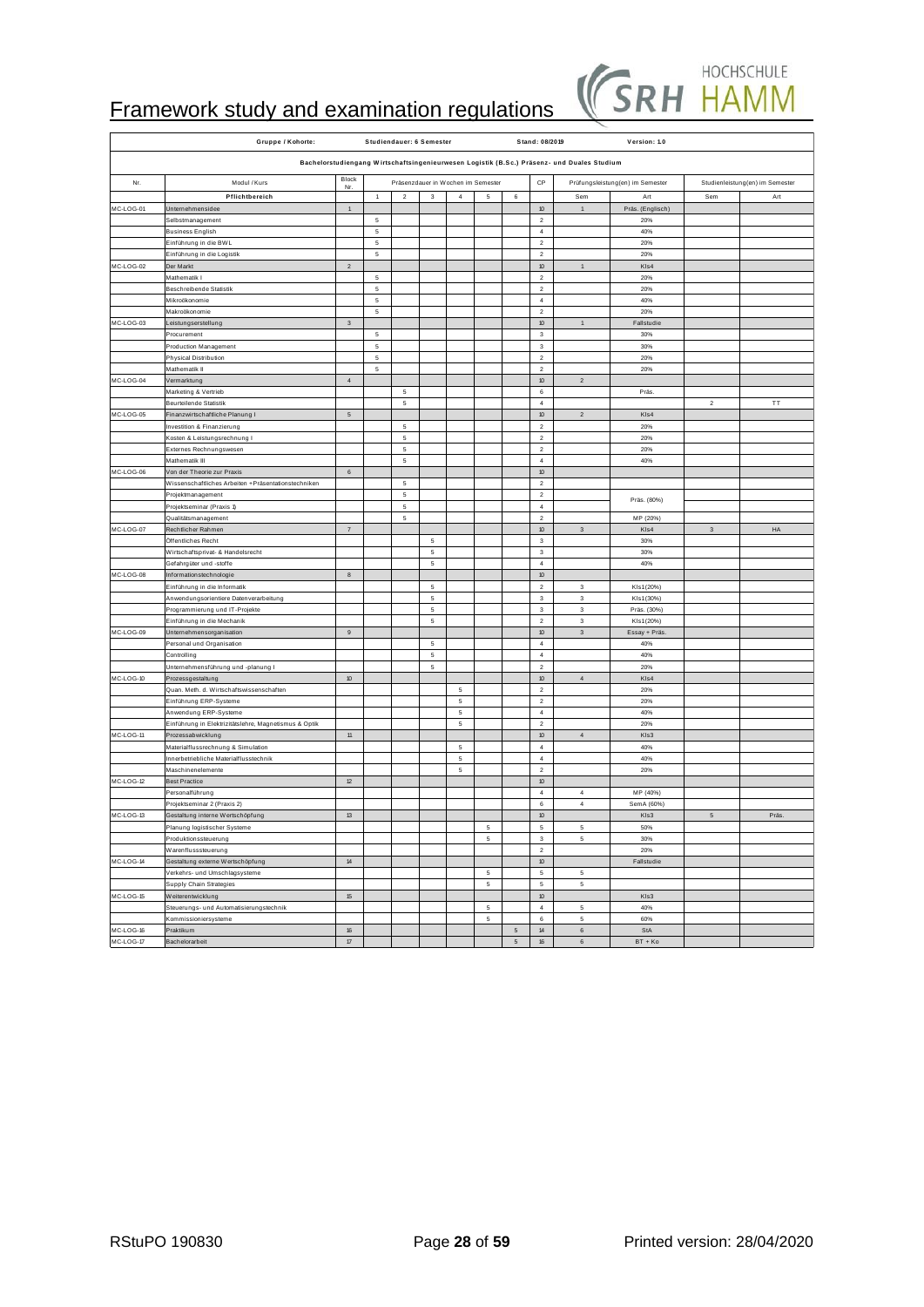

|                          | Group:                                                  |                      |             | <b>Study Period: 6 Semesters</b> |             |                                  |                                                  | Status: 08/2019               |                                           |                            | Version: 1.0                |                           |                                   |
|--------------------------|---------------------------------------------------------|----------------------|-------------|----------------------------------|-------------|----------------------------------|--------------------------------------------------|-------------------------------|-------------------------------------------|----------------------------|-----------------------------|---------------------------|-----------------------------------|
|                          |                                                         |                      |             |                                  |             |                                  |                                                  |                               |                                           |                            |                             |                           |                                   |
|                          |                                                         | Block                |             |                                  |             |                                  | Bachelor Program Supply Chain Management (B.Sc.) |                               |                                           |                            |                             |                           |                                   |
| No.                      | Module                                                  | No.                  |             |                                  |             | Attendance in Weeks per Semester |                                                  |                               | CP                                        |                            | Examination(s) per Semester |                           | Study Examination(s) per Semester |
| MC-SCM-B01               | <b>Obligatory Classes</b>                               | $\mathbf{1}$         | 1           | $\overline{2}$                   | 3           | $\overline{4}$                   | 5                                                | 6                             | $10\,$                                    | Sem<br>$\overline{1}$      | Type                        | Sem                       | Type                              |
|                          | <b>Business Concept</b><br>Self-Management              |                      | 5           |                                  |             |                                  |                                                  |                               | $\overline{2}$                            |                            | Pres.<br>20%                |                           |                                   |
|                          | Intercultural Competences                               |                      | 5           |                                  |             |                                  |                                                  |                               | $\overline{4}$                            |                            | 40%                         |                           |                                   |
|                          | Introduction to Business Management                     |                      | $\,$ 5 $\,$ |                                  |             |                                  |                                                  |                               | $\mathbf{2}$                              |                            | 20%                         |                           |                                   |
|                          | Introduction to Logistics                               |                      | $\,$ 5 $\,$ |                                  |             |                                  |                                                  |                               | $\overline{2}$                            |                            | 20%                         |                           |                                   |
| MC-SCM-B02               | The Market                                              | $\sqrt{2}$           |             |                                  |             |                                  |                                                  |                               | $10\,$                                    | $\mathbf 1$                | WE4                         |                           |                                   |
|                          | Mathematics I                                           |                      | 5           |                                  |             |                                  |                                                  |                               | $\mathbf 2$                               |                            | 20%                         |                           |                                   |
|                          | Statistics I                                            |                      | 5           |                                  |             |                                  |                                                  |                               | $\overline{2}$                            |                            | 20%                         |                           |                                   |
|                          | Microeconomics<br>Macroeconomics                        |                      | 5<br>5      |                                  |             |                                  |                                                  |                               | $\overline{4}$<br>$\overline{z}$          |                            | 40%<br>20%                  |                           |                                   |
| MC-SCM-B03               | Goods and Services                                      | $\mathbf{3}$         |             |                                  |             |                                  |                                                  |                               | 10                                        | $\mathbf{1}$               | Case study                  |                           |                                   |
|                          | Procurement                                             |                      | $\,$ 5 $\,$ |                                  |             |                                  |                                                  |                               | $\mathbf 3$                               |                            | 30%                         |                           |                                   |
|                          | Production Management                                   |                      | 5           |                                  |             |                                  |                                                  |                               | $\mathbf 3$                               |                            | 30%                         |                           |                                   |
|                          | Physical Distribution                                   |                      | $\,$ 5 $\,$ |                                  |             |                                  |                                                  |                               | $\sqrt{2}$                                |                            | 20%                         |                           |                                   |
|                          | Mathematics II                                          |                      | 5           |                                  |             |                                  |                                                  |                               | $\mathbf{2}$                              |                            | 20%                         |                           |                                   |
| MC-SCM-B04               | Marketing                                               | $\sqrt{4}$           |             |                                  |             |                                  |                                                  |                               | $10\,$                                    |                            |                             |                           |                                   |
|                          | Marketing & Sales                                       |                      |             | $\mathbf 5$                      |             |                                  |                                                  |                               | 6                                         | $\boldsymbol{2}$           | Pres.                       |                           |                                   |
|                          | Statistics II                                           | $\mathbf 5$          |             | 5                                |             |                                  |                                                  |                               | $\overline{4}$<br>10                      | $\sqrt{2}$                 | WE4                         | $\boldsymbol{2}$          | Certificate                       |
| MC-SCM-B05               | Operational Business Planning<br>Investment & Finance   |                      |             | $\,$ 5 $\,$                      |             |                                  |                                                  |                               | $\overline{2}$                            |                            | 20%                         |                           |                                   |
|                          | Management Accounting                                   |                      |             | $\,$ 5 $\,$                      |             |                                  |                                                  |                               | $\mathbf{2}$                              |                            | 20%                         |                           |                                   |
|                          | External Accounting                                     |                      |             | $\,$ 5                           |             |                                  |                                                  |                               | $\mathbf{2}$                              |                            | 20%                         |                           |                                   |
|                          | Mathematics III                                         |                      |             | $\,$ 5 $\,$                      |             |                                  |                                                  |                               | $\sqrt{4}$                                |                            | 40%                         |                           |                                   |
| MC-SCM-B06               | From Theory into Practice                               | $\mathbf 6$          |             |                                  |             |                                  |                                                  |                               | $10\,$                                    |                            |                             |                           |                                   |
|                          | Acadamic Writing                                        |                      |             | $\,$ 5 $\,$                      |             |                                  |                                                  |                               | $\overline{2}$                            |                            |                             |                           |                                   |
|                          | Project Seminar I                                       |                      |             | 5                                |             |                                  |                                                  |                               | $\boldsymbol{2}$                          |                            | Pres. (80%)                 |                           |                                   |
|                          | Project Management                                      |                      |             | $\mathbf 5$                      |             |                                  |                                                  |                               | $\overline{4}$<br>$\overline{\mathbf{2}}$ |                            |                             |                           |                                   |
| MC-SCM-B07               | Quality Management<br>Legal Principles                  | $\scriptstyle\rm 7$  |             | $\,$ 5 $\,$                      |             |                                  |                                                  |                               | $10\,$                                    | $\ensuremath{\mathsf{3}}$  | OE (20%)<br>WE4             | $\mathbf{3}$              | ${\sf HA}$                        |
|                          | Hazardous Goods & Substances                            |                      |             |                                  | 5           |                                  |                                                  |                               | $\mathbf 3$                               |                            | 30%                         |                           |                                   |
|                          | Private Commercial / Trading Law                        |                      |             |                                  | ${\bf 5}$   |                                  |                                                  |                               | $\ensuremath{\mathsf{3}}$                 |                            | 30%                         |                           |                                   |
|                          | Public Law                                              |                      |             |                                  | $\mathbf 5$ |                                  |                                                  |                               | $\sqrt{4}$                                |                            | 40%                         |                           |                                   |
| MC-SCM-B08               | Information Technology                                  | $\bf8$               |             |                                  |             |                                  |                                                  |                               | $10\,$                                    |                            |                             |                           |                                   |
|                          | Introduction to Computer Science                        |                      |             |                                  | 5           |                                  |                                                  |                               | $\overline{\mathbf{2}}$                   | $^{\rm 3}$                 | WE1(20%)                    |                           |                                   |
|                          | Application-oriented Data Processing                    |                      |             |                                  | 5           |                                  |                                                  |                               | $\ensuremath{\mathsf{3}}$                 | 3                          | WE1(30%)                    |                           |                                   |
|                          | Programming / IT Projects<br>Physics I (Mechanics)      |                      |             |                                  | 5<br>5      |                                  |                                                  |                               | 3<br>$\mathbf{2}$                         | $^{\rm 3}$<br>$\mathsf 3$  | Pres. (30%)<br>WE1(20%)     |                           |                                   |
| MC-SCM-B09               | Company Organisation                                    | $\mathsf{9}$         |             |                                  |             |                                  |                                                  |                               | $10$                                      | $\ensuremath{\mathsf{3}}$  | Essay + Pres.               |                           |                                   |
|                          | Personnel & Organisation                                |                      |             |                                  | ${\bf 5}$   |                                  |                                                  |                               | $\sqrt{4}$                                |                            | 40%                         |                           |                                   |
|                          | Controlling                                             |                      |             |                                  | 5           |                                  |                                                  |                               | $\bf{4}$                                  |                            | 40%                         |                           |                                   |
|                          | Company Management & Planning                           |                      |             |                                  | 5           |                                  |                                                  |                               | $\overline{2}$                            |                            | 20%                         |                           |                                   |
| MC-SCM-B10               | Process Organisation                                    | $10\,$               |             |                                  |             |                                  |                                                  |                               | $10\,$                                    | $\sqrt{4}$                 | WE4                         |                           |                                   |
|                          | Quan. Meth. of Economic Sciences                        |                      |             |                                  |             | 5                                |                                                  |                               | $\overline{2}$                            |                            | 20%                         |                           |                                   |
|                          | Introduction to ERP-Systems                             |                      |             |                                  |             | $\sqrt{5}$                       |                                                  |                               | $\sqrt{2}$                                |                            | 20%                         |                           |                                   |
|                          | Application of ERP-Systems                              |                      |             |                                  |             | $\,$ 5<br>$\,$ 5                 |                                                  |                               | 3<br>$\mathbf 3$                          |                            | 40%<br>20%                  |                           |                                   |
| MC-SCM-B11               | Physics II (electricity, optics)<br>Process Engineering | ${\mathbf 11}$       |             |                                  |             |                                  |                                                  |                               | 10 <sub>10</sub>                          | $\sqrt{4}$                 | WE3                         | $\ensuremath{\mathsf{3}}$ | Case Study                        |
|                          | Material Flow & Simulation                              |                      |             |                                  |             | $\,$ 5 $\,$                      |                                                  |                               | $\sqrt{4}$                                |                            | 40%                         |                           |                                   |
|                          | Internal Material Flow Technology                       |                      |             |                                  |             | $\mathsf s$                      |                                                  |                               | $\bf{4}$                                  |                            | 40%                         |                           |                                   |
|                          | Machine Elements                                        |                      |             |                                  |             | $\sqrt{5}$                       |                                                  |                               | $\overline{\mathbf{2}}$                   |                            | 20%                         |                           |                                   |
| MC-SCM-B12               | Best Practice                                           | $\mathbf{12}$        |             |                                  |             |                                  |                                                  |                               | $10\,$                                    |                            |                             |                           |                                   |
|                          | Human Resources                                         |                      |             |                                  |             |                                  |                                                  |                               | $\sqrt{4}$                                | $\sqrt{4}$                 | OE (40%)                    |                           |                                   |
|                          | Project Seminar II                                      |                      |             |                                  |             |                                  |                                                  |                               | $\,$ 6                                    | $\,$ 4 $\,$                | SemA (60%)                  |                           |                                   |
| MC-SCM-B13               | Management of internal Value added                      | $\mathbf{13}$        |             |                                  |             |                                  |                                                  |                               | $10\,$                                    |                            | WE3                         | $\sqrt{4}$                | Case Study                        |
|                          | Planning for Log. Systems<br>Production Control         |                      |             |                                  |             |                                  | $\,$ 5 $\,$<br>5                                 |                               | 5<br>$\mathbf 3$                          | $\,$ 5 $\,$<br>5           | 50%<br>30%                  |                           |                                   |
|                          | Goods Flow Control                                      |                      |             |                                  |             |                                  |                                                  |                               | $\mathbf{2}$                              | $\,$ 5 $\,$                | 20%                         |                           |                                   |
| MC-SCM-B14               | Management of external Value added                      | $14\,$               |             |                                  |             |                                  |                                                  |                               | $10\,$                                    |                            | Case Study                  |                           |                                   |
|                          | Conveyor and Handling Systems                           |                      |             |                                  |             |                                  | 5                                                |                               | 5                                         | 5                          |                             |                           |                                   |
|                          | Supply Chain Strategies                                 |                      |             |                                  |             |                                  | $\sqrt{5}$                                       |                               | 5                                         | 5                          |                             |                           |                                   |
| MC-SCM-B15               | Development                                             | ${\bf 15}$           |             |                                  |             |                                  |                                                  |                               | 10                                        |                            | WE3                         |                           |                                   |
|                          | Automation                                              |                      |             |                                  |             |                                  | $\,$ 5 $\,$                                      |                               | $\overline{4}$                            | $\,$ 5                     | 40%                         |                           |                                   |
|                          | Picking Systems                                         |                      |             |                                  |             |                                  | $\,$ 5 $\,$                                      |                               | 6                                         | $\,$ 5 $\,$                | 60%                         |                           |                                   |
| MC-SCM-B16<br>MC-SCM-B17 | <b>Practical Experiences</b><br>Realization             | $16\,$<br>$\sqrt{n}$ |             |                                  |             |                                  |                                                  | $\mathbf 5$<br>$\overline{5}$ | $14\,$<br>16                              | $\mathbf 6$<br>$\mathbf 6$ | SA<br>BT + Colloquium       |                           |                                   |
|                          |                                                         |                      |             |                                  |             |                                  |                                                  |                               |                                           |                            |                             |                           |                                   |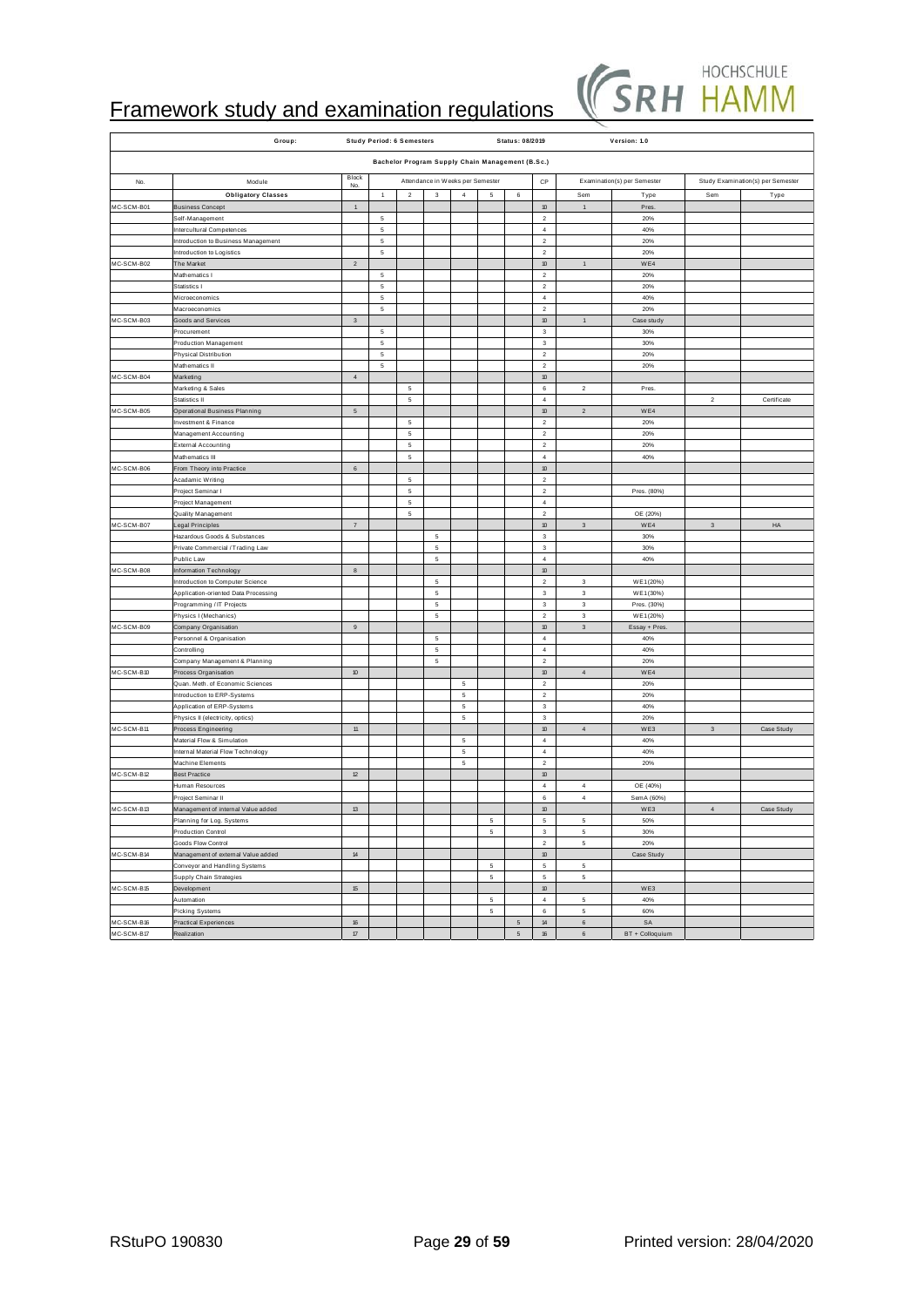

|                        | Gruppe / Kohorte: Präsenz                                                      |                |              | Studiendauer:  |        |   |                                                       | Stand: 12.2019 |                                  |                          | Version:1.0                                      |     |                                    |
|------------------------|--------------------------------------------------------------------------------|----------------|--------------|----------------|--------|---|-------------------------------------------------------|----------------|----------------------------------|--------------------------|--------------------------------------------------|-----|------------------------------------|
|                        |                                                                                |                |              |                |        |   | <b>Bachelorstudiengang Business Analytics (B.Sc.)</b> |                |                                  |                          |                                                  |     |                                    |
| Nr.                    | Modul / Kurs                                                                   | Block<br>Nr.   |              |                |        |   | Präsenzdauer in Wochen im Semester                    |                | CP                               |                          | Prüfungsleistung(en) im<br>Semester              |     | Studienleistung(en) im<br>Semester |
|                        | Pflichtbereich                                                                 |                | $\mathbf{1}$ | $\overline{2}$ | 3      | 4 | 5                                                     | 6              |                                  | Sem                      | Art                                              | Sem | Art                                |
| MC-BA-01               | Unternehmensidee                                                               | $\mathbf{1}$   |              |                |        |   |                                                       |                | 10                               | $\overline{1}$           | Präs. (Englisch)                                 |     |                                    |
|                        | Selbstmanagement                                                               |                | 5            |                |        |   |                                                       |                | $\overline{2}$                   |                          | 20%                                              |     |                                    |
|                        | <b>Business English</b>                                                        |                | 5            |                |        |   |                                                       |                | $\overline{4}$                   |                          | 40%                                              |     |                                    |
|                        | Einführung in die BWL                                                          |                | 5            |                |        |   |                                                       |                | $\overline{2}$                   |                          | 20%                                              |     |                                    |
| MC-BA-02               | Einführung Business Analytics<br>Der Markt                                     |                | 5            |                |        |   |                                                       |                | $\overline{2}$<br>10             |                          | 20%<br>Kls4                                      |     |                                    |
|                        | Mathematik I                                                                   |                | 5            |                |        |   |                                                       |                | $\overline{2}$                   |                          | 20%                                              |     |                                    |
|                        | Beschreibende Statistik                                                        |                | 5            |                |        |   |                                                       |                | $\overline{2}$                   |                          | 20%                                              |     |                                    |
|                        | Mikroökonomie                                                                  |                | 5            |                |        |   |                                                       |                | $\overline{4}$                   |                          | 40%                                              |     |                                    |
|                        | Makroökonomie                                                                  |                | 5            |                |        |   |                                                       |                | $\overline{2}$                   |                          | 20%                                              |     |                                    |
| MC-BA-03               | Leistungserstellung                                                            | 3              |              |                |        |   |                                                       |                | 10                               |                          | Fallstudie                                       |     |                                    |
|                        | Procurement                                                                    |                | 5            |                |        |   |                                                       |                | $\overline{3}$                   |                          | 30%                                              |     |                                    |
|                        | <b>Production Management</b>                                                   |                | 5            |                |        |   |                                                       |                | 3                                |                          | 30%                                              |     |                                    |
|                        | <b>Physical Distribution</b>                                                   |                | 5            |                |        |   |                                                       |                | $\overline{2}$                   |                          | 20%                                              |     |                                    |
|                        | Mathematik II                                                                  |                | 5            |                |        |   |                                                       |                | $\overline{2}$                   |                          | 20%                                              |     |                                    |
| MC-BA-04               | Vermarktung                                                                    | $\overline{a}$ |              |                |        |   |                                                       |                | 10                               | 7                        | $\ensuremath{\mathsf{T}}\ensuremath{\mathsf{T}}$ |     |                                    |
|                        | Marketing & Vertrieb<br><b>Beurteilende Statistik</b>                          |                |              | 5<br>5         |        |   |                                                       |                | 6<br>$\overline{4}$              |                          | Präs.                                            | 2   |                                    |
| MC-BA-05               | Finanzwirtschaftliche Planung I                                                | 5              |              |                |        |   |                                                       |                | 10                               | $\overline{\phantom{a}}$ | Fallstudie                                       |     | π                                  |
|                        | Investition & Finanzierung                                                     |                |              | 5              |        |   |                                                       |                | $\overline{2}$                   |                          | 20%                                              |     |                                    |
|                        | Kosten & Leistungsrechnung I                                                   |                |              | 5              |        |   |                                                       |                | $\overline{2}$                   |                          | 20%                                              |     |                                    |
|                        | Externes Rechnungswesen                                                        |                |              | 5              |        |   |                                                       |                | $\overline{2}$                   |                          | 20%                                              |     |                                    |
|                        | Mathematik III                                                                 |                |              | 5              |        |   |                                                       |                | $\overline{4}$                   |                          | 40%                                              |     |                                    |
| MC-BA-06               | Von der Theorie zur Praxis                                                     | 6              |              |                |        |   |                                                       |                | 10                               |                          |                                                  |     |                                    |
|                        | Wissenschaftliches Arbeiten +                                                  |                |              |                |        |   |                                                       |                |                                  |                          |                                                  |     |                                    |
|                        | Präsentationstechniken                                                         |                |              | 5              |        |   |                                                       |                | $\overline{2}$                   |                          |                                                  |     |                                    |
|                        | Projektmanagement                                                              |                |              | 5              |        |   |                                                       |                | $\overline{2}$                   |                          | Präs. (80%)                                      |     |                                    |
|                        | Projektseminar (Praxis 1)                                                      |                |              | 5              |        |   |                                                       |                | $\overline{4}$                   |                          |                                                  |     |                                    |
|                        | Qualitätsmanagement                                                            |                |              | 5              |        |   |                                                       |                | $\overline{2}$                   |                          | MP (20%)                                         |     |                                    |
| MC-BA-07               | Rechtsgrundlagen                                                               |                |              |                | 5      |   |                                                       |                | 10<br>$\overline{\mathbf{3}}$    | 3                        |                                                  | В   |                                    |
|                        | Öffentliches Recht<br>Wirtschaftsprivat- & Handelsrecht                        |                |              |                | Ę      |   |                                                       |                | $\overline{\mathbf{3}}$          |                          | KIs2 (60%)                                       |     |                                    |
|                        | Datenethik und Datenschutzrecht                                                |                |              |                | 5      |   |                                                       |                | $\overline{4}$                   |                          | Essay (40%)                                      |     |                                    |
| MC-BA-08               | Informationstechnologie                                                        | 8              |              |                |        |   |                                                       |                | 10                               |                          |                                                  |     |                                    |
|                        | Einführung in die Informatik                                                   |                |              |                | 5      |   |                                                       |                | $\overline{2}$                   |                          |                                                  |     |                                    |
|                        | Anwendungsorientiere Datenverarbeitung                                         |                |              |                | 5      |   |                                                       |                | $\overline{\mathbf{3}}$          |                          | KIs2 (60%)                                       |     |                                    |
|                        | Einführung E-Business                                                          |                |              |                | 5      |   |                                                       |                | $\overline{2}$                   |                          |                                                  |     |                                    |
|                        | Programmierung und IT-Projekte                                                 |                |              |                | 5      |   |                                                       |                | 3                                |                          | Prakt. Arb. (40%)                                |     |                                    |
| MC-BA-09               | Unternehmensorganisation                                                       | 9              |              |                |        |   |                                                       |                | 10                               |                          | Essay + Präs.                                    |     |                                    |
|                        | Personal und Organisation                                                      |                |              |                | 5      |   |                                                       |                | $\overline{4}$                   |                          | 40%                                              |     |                                    |
|                        | Controlling<br>Unternehmensführung und -planung I                              |                |              |                | 5<br>5 |   |                                                       |                | $\overline{4}$<br>$\overline{2}$ |                          | 40%<br>20%                                       |     |                                    |
| MC-BA-10               | Business Analytics im Unternehmen                                              | 10             |              |                |        |   |                                                       |                | 10                               |                          | SemA (engl.)                                     |     |                                    |
|                        | Einführung ERP-Systeme                                                         |                |              |                |        | 5 |                                                       |                | 3                                |                          | 30%                                              |     |                                    |
|                        | Anwendung ERP-Systeme                                                          |                |              |                |        | 5 |                                                       |                | $\overline{\mathbf{3}}$          |                          | 30%                                              |     |                                    |
|                        | <b>Business Analytics Englisch</b>                                             |                |              |                |        | 5 |                                                       |                | $\overline{4}$                   |                          | 40%                                              |     |                                    |
| MC-BA-11               | Computer Science für Business Analytics                                        | 11             |              |                |        |   |                                                       |                | 10                               | $\epsilon$               |                                                  |     |                                    |
|                        | Java                                                                           |                |              |                |        | 5 |                                                       |                | $\overline{4}$                   |                          | Prakt. Arb. (40%)                                |     |                                    |
|                        | Software Engineering & Agile Methoden                                          |                |              |                |        |   |                                                       |                |                                  |                          | KIs2 (60%)                                       |     |                                    |
|                        | Data Engineering                                                               |                |              |                |        | 5 |                                                       |                | $\overline{3}$                   |                          |                                                  |     |                                    |
| MC-BA-12               | <b>Best Practice</b>                                                           | 12             |              |                |        |   |                                                       |                | 10                               | $\overline{4}$           |                                                  |     |                                    |
|                        | Personalführung                                                                |                |              |                |        |   |                                                       |                | $\overline{a}$                   |                          | Präs.                                            |     |                                    |
|                        | Projektseminar 2 (Praxis 2)                                                    |                |              |                |        |   |                                                       |                | 6                                |                          |                                                  |     |                                    |
| MC-BA-13               | Technische Methoden Business Analytics<br>Business Analytics Techniken & Tools | 13             |              |                |        |   | 5                                                     |                | 10<br>$\overline{a}$             | 5                        |                                                  | 5   | Präs.                              |
|                        | Business Analytics Berufsrollen & technischen                                  |                |              |                |        |   |                                                       |                |                                  |                          | Prakt. Arb. (70%)                                |     |                                    |
|                        | Methodenwissen                                                                 |                |              |                |        |   | 5                                                     |                | 3                                |                          |                                                  |     |                                    |
|                        | <b>Visual Business Analytics</b>                                               |                |              |                |        |   | 5                                                     |                | 3                                |                          | Wiss. Poster (30%)                               |     |                                    |
| MC-BA-14               | Fortschritte Mmethoden und Business Analytics                                  | 14             |              |                |        |   |                                                       |                | 10                               | 5                        |                                                  |     |                                    |
|                        | Quantitative Methoden in Business Analytics                                    |                |              |                |        |   | 5                                                     |                | 5                                |                          | KIs2 (50%)                                       |     |                                    |
|                        | Business Analytics Verwendung von Tools                                        |                |              |                |        |   | 5                                                     |                | 5                                |                          | Ber. (50%)                                       |     |                                    |
| MC-BA-15               | Anwendung Business Analytics                                                   | 15             |              |                |        |   |                                                       |                | 10                               | 5                        |                                                  |     |                                    |
|                        | <b>Business Analytics Projekte I</b>                                           |                |              |                |        |   | 5                                                     |                | 5 <sub>l</sub>                   |                          | Ber. (50%)                                       |     |                                    |
|                        | <b>Business Analytics Projekte II</b>                                          |                |              |                |        |   | 5                                                     |                | 5                                |                          | Ber. (50%)                                       |     |                                    |
| MC-BA-16<br>$MC-BA-17$ | Praktikum                                                                      | 16             |              |                |        |   |                                                       | 10             | 14                               | 6                        | StA                                              |     |                                    |
|                        | Bachelorarbeit                                                                 | 17             |              |                |        |   |                                                       | 12             | 16                               | 6                        | BT + Kolloquium                                  |     |                                    |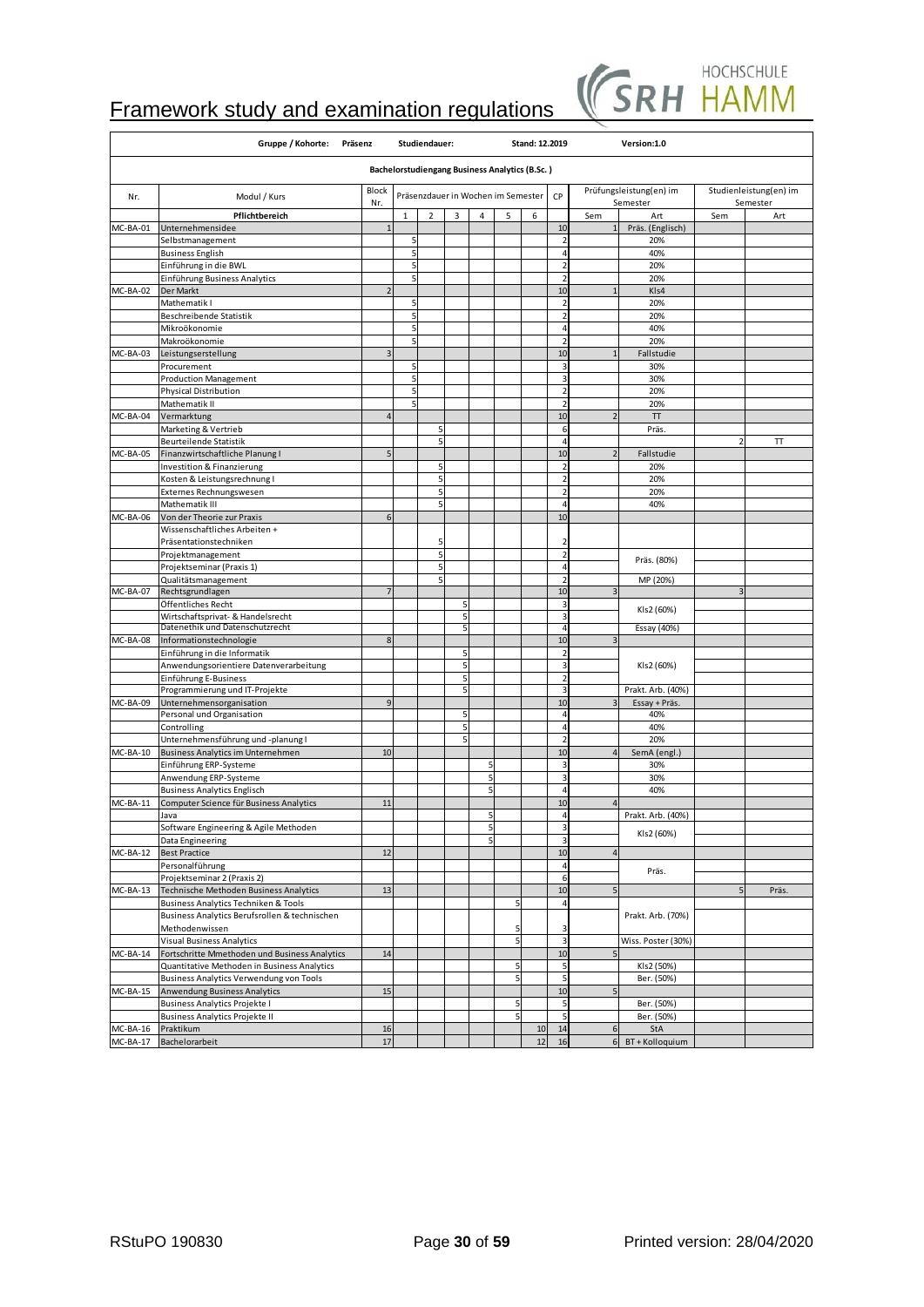

|            | Gruppe / Kohorte:                             | Dual                    |              | Studiendauer:  |   |                |                                                       | Stand: 12.2019 |                         |                | Version:1.0                         |                |                                    |
|------------|-----------------------------------------------|-------------------------|--------------|----------------|---|----------------|-------------------------------------------------------|----------------|-------------------------|----------------|-------------------------------------|----------------|------------------------------------|
|            |                                               |                         |              |                |   |                | <b>Bachelorstudiengang Business Analytics (B.Sc.)</b> |                |                         |                |                                     |                |                                    |
| Nr.        | Modul / Kurs                                  | Block<br>Nr.            |              |                |   |                | Präsenzdauer in Wochen im Semester                    |                | CP                      |                | Prüfungsleistung(en) im<br>Semester |                | Studienleistung(en) im<br>Semester |
|            | Pflichtbereich                                |                         | $\mathbf{1}$ | $\overline{2}$ | 3 | $\overline{4}$ | 5                                                     | 6              |                         | Sem            | Art                                 | Sem            | Art                                |
| MC-BA-01   | Unternehmensidee                              |                         |              |                |   |                |                                                       |                | 10                      | 1              | Präs. (Englisch)                    |                |                                    |
|            | Selbstmanagement                              |                         | 5            |                |   |                |                                                       |                | $\overline{2}$          |                | 20%                                 |                |                                    |
|            | <b>Business English</b>                       |                         | 5            |                |   |                |                                                       |                | $\overline{a}$          |                | 40%                                 |                |                                    |
|            | Einführung in die BWL                         |                         | 5            |                |   |                |                                                       |                | $\overline{2}$          |                | 20%                                 |                |                                    |
|            | Einführung Business Analytics                 |                         | 5            |                |   |                |                                                       |                | $\overline{2}$          |                | 20%                                 |                |                                    |
| MC-BA-02   | Der Markt                                     | $\overline{\mathbf{z}}$ |              |                |   |                |                                                       |                | 10                      |                | KI <sub>s4</sub>                    |                |                                    |
|            | Mathematik I                                  |                         | 5            |                |   |                |                                                       |                | $\overline{2}$          |                | 20%                                 |                |                                    |
|            | Beschreibende Statistik                       |                         | 5            |                |   |                |                                                       |                | $\overline{2}$          |                | 20%                                 |                |                                    |
|            | Mikroökonomie                                 |                         | 5            |                |   |                |                                                       |                | $\overline{4}$          |                | 40%                                 |                |                                    |
|            | Makroökonomie                                 |                         | 5            |                |   |                |                                                       |                | $\overline{2}$          |                | 20%                                 |                |                                    |
| MC-BA-03   | Leistungserstellung                           | 3                       |              |                |   |                |                                                       |                | 10                      |                | 1 Praktikumsbericht                 |                |                                    |
| MC-BA-04   | Vermarktung                                   | $\overline{a}$          |              |                |   |                |                                                       |                | 10                      | $\overline{z}$ | T                                   |                |                                    |
|            | Marketing & Vertrieb                          |                         |              | 5              |   |                |                                                       |                | 6                       |                | Präs                                |                |                                    |
|            | Beurteilende Statistik                        |                         |              | 5              |   |                |                                                       |                | $\overline{4}$          |                |                                     | $\overline{2}$ | TT                                 |
| MC-BA-05   | Finanzwirtschaftliche Planung I               | 5                       |              |                |   |                |                                                       |                | 10                      |                | Fallstudie                          |                |                                    |
|            | Investition & Finanzierung                    |                         |              | 5              |   |                |                                                       |                | $\overline{2}$          |                | 20%                                 |                |                                    |
|            | Kosten & Leistungsrechnung I                  |                         |              | 5              |   |                |                                                       |                | $\overline{2}$          |                | 20%                                 |                |                                    |
|            | Externes Rechnungswesen                       |                         |              | 5              |   |                |                                                       |                | $\overline{2}$          |                | 20%                                 |                |                                    |
|            | Mathematik III                                |                         |              | 5              |   |                |                                                       |                | $\overline{4}$          |                | 40%                                 |                |                                    |
| MC-BA-06   | Von der Theorie zur Praxis                    | 6                       |              |                |   |                |                                                       |                | 10                      |                | Praktikumsbericht                   |                |                                    |
| MC-BA-07   | Rechtsgrundlagen                              |                         |              |                |   |                |                                                       |                | 10                      | p              |                                     | $\mathbf{a}$   |                                    |
|            | Öffentliches Recht                            |                         |              |                | 5 |                |                                                       |                | $\overline{\mathbf{3}}$ |                |                                     |                |                                    |
|            | Wirtschaftsprivat- & Handelsrecht             |                         |              |                | 5 |                |                                                       |                | $\overline{\mathbf{3}}$ |                | KIs2 (60%)                          |                |                                    |
|            | Datenethik und Datenschutzrecht               |                         |              |                | 5 |                |                                                       |                | $\overline{4}$          |                | Essay (40%)                         |                |                                    |
| MC-BA-08   | Informationstechnologie                       | 8                       |              |                |   |                |                                                       |                | 10                      | 3              |                                     |                |                                    |
|            | Einführung in die Informatik                  |                         |              |                | 5 |                |                                                       |                | $\overline{2}$          |                |                                     |                |                                    |
|            | Anwendungsorientiere Datenverarbeitung        |                         |              |                | 5 |                |                                                       |                | 3                       |                | KIs2 (60%)                          |                |                                    |
|            | Einführung E-Business                         |                         |              |                |   |                |                                                       |                | $\overline{2}$          |                |                                     |                |                                    |
|            | Programmierung und IT-Projekte                |                         |              |                | 5 |                |                                                       |                | $\overline{\mathbf{3}}$ |                | Prakt. Arb. (40%)                   |                |                                    |
| MC-BA-09   | Unternehmensorganisation                      | 9                       |              |                |   |                |                                                       |                | 10                      |                | 3 Praktikumsbericht                 |                |                                    |
| MC-BA-10   | Business Analytics im Unternehmen             | 10                      |              |                |   |                |                                                       |                | 10                      | $\overline{4}$ | SemA (engl.)                        |                |                                    |
|            | Einführung ERP-Systeme                        |                         |              |                |   | 5              |                                                       |                | 3                       |                | 20%                                 |                |                                    |
|            | Anwendung ERP-Systeme                         |                         |              |                |   | 5              |                                                       |                | 3                       |                | 40%                                 |                |                                    |
|            | <b>Business Analytics Englisch</b>            |                         |              |                |   | 5              |                                                       |                | $\overline{4}$          |                | 20%                                 |                |                                    |
| MC-BA-11   | Computer Science für Business Analytics       | 11                      |              |                |   |                |                                                       |                | 10                      | $\overline{4}$ |                                     |                |                                    |
|            | Java                                          |                         |              |                |   | 5              |                                                       |                | $\overline{a}$          |                | Prakt. Arb. (40%)                   |                |                                    |
|            | Software Engineering & Agile Methoden         |                         |              |                |   | 5              |                                                       |                | $\overline{\mathbf{3}}$ |                | Kls2 (60%)                          |                |                                    |
|            | Data Engineering                              |                         |              |                |   | 5              |                                                       |                | $\overline{\mathbf{3}}$ |                |                                     |                |                                    |
| $MC-BA-12$ | <b>Best Practice</b>                          | 12                      |              |                |   |                |                                                       |                | 10                      |                | 4 Praktikumsbericht                 |                |                                    |
| MC-BA-13   | Technische Methoden Business Analytics        | 13                      |              |                |   |                |                                                       |                | 10                      | 5              |                                     | 5              | Präs.                              |
|            | Business Analytics Techniken & Tools          |                         |              |                |   |                | 5                                                     |                | $\overline{4}$          |                |                                     |                |                                    |
|            | Business Analytics Berufsrollen & technischen |                         |              |                |   |                |                                                       |                |                         |                | Prakt. Arb. (70%)                   |                |                                    |
|            | Methodenwissen                                |                         |              |                |   |                | 5                                                     |                | 3                       |                |                                     |                |                                    |
|            | <b>Visual Business Analytics</b>              |                         |              |                |   |                | 5                                                     |                | $\overline{\mathbf{3}}$ |                | Wiss. Poster (30%)                  |                |                                    |
| MC-BA-14   | Fortschritte Mmethoden und Business Analytics | 14                      |              |                |   |                |                                                       |                | 10                      | 5              |                                     |                |                                    |
|            | Quantitative Methoden in Business Analytics   |                         |              |                |   |                | 5                                                     |                | 5                       |                | KIs2 (50%)                          |                |                                    |
|            | Business Analytics Verwendung von Tools       |                         |              |                |   |                | 5                                                     |                | 5                       |                | Ber. (50%)                          |                |                                    |
| MC-BA-15   | Anwendung Business Analytics                  | 15                      |              |                |   |                |                                                       |                | 10                      |                |                                     |                |                                    |
|            | <b>Business Analytics Projekte I</b>          |                         |              |                |   |                | 5                                                     |                | 5 <sub>l</sub>          |                | Ber. (50%)                          |                |                                    |
|            | <b>Business Analytics Projekte II</b>         |                         |              |                |   |                | 5                                                     |                | 5                       |                | Ber. (50%)                          |                |                                    |
| MC-BA-16   | Praktikum                                     | 16                      |              |                |   |                |                                                       | 10             | 14                      | 6              | StA                                 |                |                                    |
| $MC-BA-17$ | Bachelorarbeit                                | 17                      |              |                |   |                |                                                       | 12             | 16                      | 6 <sup>1</sup> | BT + Kolloquium                     |                |                                    |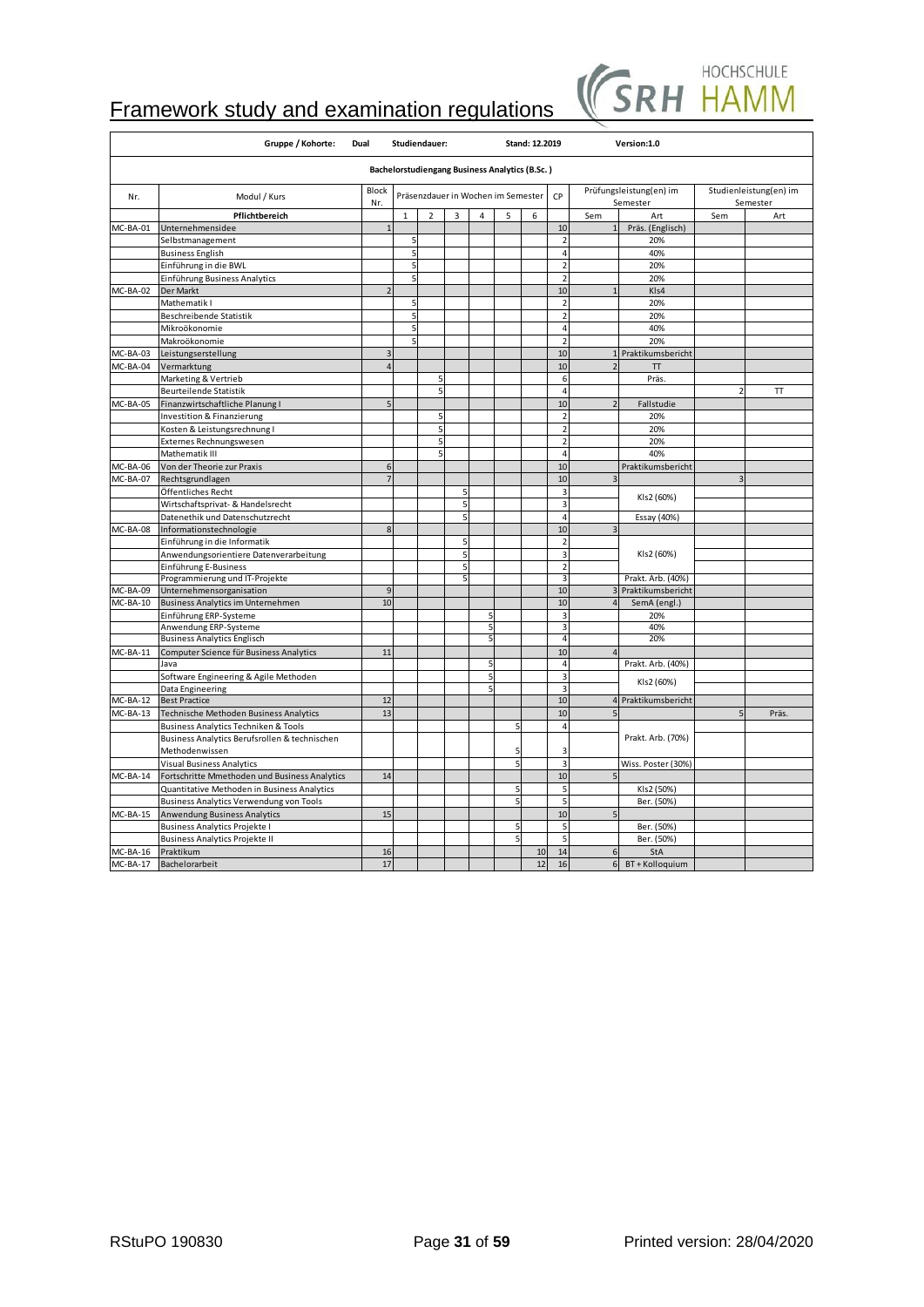

|          | Group:<br>Presence<br>study program start:                                        |                |         |                |        | end:           |                                                 |    |                                  | status quo: 12.2019 |                                    | Version:1.0    |                                   |
|----------|-----------------------------------------------------------------------------------|----------------|---------|----------------|--------|----------------|-------------------------------------------------|----|----------------------------------|---------------------|------------------------------------|----------------|-----------------------------------|
|          |                                                                                   |                |         |                |        |                | <b>Study program Business Analytics (B.Sc.)</b> |    |                                  |                     |                                    |                |                                   |
| No.      | Module / course                                                                   | Block<br>No.   |         |                |        |                | Presence in weeks per semester                  |    | CP                               |                     | Module-Examination per<br>semester |                | study examination per<br>semester |
|          |                                                                                   |                | $\,1\,$ | $\overline{2}$ | 3      | 4              | 5                                               | 6  |                                  | Sem                 | Type                               | Sem            | Type                              |
| MC-BA-01 | <b>Business Concept</b>                                                           | $\overline{1}$ |         |                |        |                |                                                 |    | 10                               |                     | Pres.                              |                |                                   |
|          | Self-Management                                                                   |                | 5<br>5  |                |        |                |                                                 |    | $\overline{2}$<br>$\overline{4}$ |                     | 20%<br>40%                         |                |                                   |
|          | <b>Intercultural Competences</b><br>Introduction to Business Administration       |                | 5       |                |        |                |                                                 |    | $\overline{2}$                   |                     | 20%                                |                |                                   |
|          | Introduction to Business Analytics                                                |                | 5       |                |        |                |                                                 |    | $\overline{2}$                   |                     | 20%                                |                |                                   |
| MC-BA-02 | The Market                                                                        |                |         |                |        |                |                                                 |    | 10                               |                     | KI <sub>s4</sub>                   |                |                                   |
|          | Mathematics I                                                                     |                | 5       |                |        |                |                                                 |    | $\overline{2}$                   |                     | 20%                                |                |                                   |
|          | Statistics I                                                                      |                | 5       |                |        |                |                                                 |    | $\overline{2}$                   |                     | 20%                                |                |                                   |
|          | Microeconomics                                                                    |                | 5       |                |        |                |                                                 |    | $\overline{4}$                   |                     | 40%                                |                |                                   |
|          | Macroeconomics                                                                    |                | 5       |                |        |                |                                                 |    | $\overline{2}$                   |                     | 20%                                |                |                                   |
| MC-BA-03 | Goods and services                                                                |                |         |                |        |                |                                                 |    | 10                               |                     | case study                         |                |                                   |
|          | Procurement                                                                       |                | 5       |                |        |                |                                                 |    | 3                                |                     | 30%                                |                |                                   |
|          | <b>Production Management</b>                                                      |                | 5<br>5  |                |        |                |                                                 |    | 3                                |                     | 30%                                |                |                                   |
|          | <b>Physical Distribution</b><br>Mathematics II                                    |                | 5       |                |        |                |                                                 |    | $\overline{2}$<br>$\overline{2}$ |                     | 20%<br>20%                         |                |                                   |
| MC-BA-04 | Marketing & Sales                                                                 |                |         |                |        |                |                                                 |    | 10                               | $\overline{z}$      |                                    |                |                                   |
|          | Marketing & Sales                                                                 |                |         | 5              |        |                |                                                 |    | 6                                |                     | Pres.                              |                |                                   |
|          | Statistics II                                                                     |                |         | 5              |        |                |                                                 |    | 4                                |                     |                                    | $\overline{2}$ | π                                 |
| MC-BA-05 | <b>Financial Planning I</b>                                                       | 5              |         |                |        |                |                                                 |    | 10                               | $\overline{z}$      | Case study                         |                |                                   |
|          | Investment & Finance                                                              |                |         | 5              |        |                |                                                 |    | $\overline{2}$                   |                     | 20%                                |                |                                   |
|          | Management Accounting                                                             |                |         | 5              |        |                |                                                 |    | $\overline{2}$                   |                     | 20%                                |                |                                   |
|          | <b>External Accounting</b>                                                        |                |         | 5              |        |                |                                                 |    | $\overline{2}$                   |                     | 20%                                |                |                                   |
|          | Mathematics III                                                                   |                |         | 5              |        |                |                                                 |    | $\overline{4}$                   |                     | 40%                                |                |                                   |
| MC-BA-06 | From theory to practice                                                           | 6              |         |                |        |                |                                                 |    | 10<br>$\overline{z}$             |                     |                                    |                |                                   |
|          | <b>Academic Writing</b>                                                           |                |         | 5<br>5         |        |                |                                                 |    | $\overline{a}$                   |                     |                                    |                |                                   |
|          | Project Management<br>Project Work                                                |                |         | 5              |        |                |                                                 |    | $\overline{4}$                   |                     | Pres. (80%)                        |                |                                   |
|          | Quality Management                                                                |                |         | 5              |        |                |                                                 |    |                                  |                     | MP (20%)                           |                |                                   |
| MC-BA-07 | Legal Principles                                                                  |                |         |                |        |                |                                                 |    | 10                               | 3                   |                                    | 3              |                                   |
|          | Public Law                                                                        |                |         |                | 5      |                |                                                 |    | 3                                |                     | KIs2 (60%)                         |                |                                   |
|          | <b>Business Law</b>                                                               |                |         |                | 5      |                |                                                 |    | 3                                |                     |                                    |                |                                   |
|          | Data ethics & Data Protection Law                                                 |                |         |                | 5      |                |                                                 |    | $\overline{4}$                   |                     | Essay (40%)                        |                |                                   |
| MC-BA-08 | Informationstechnologie                                                           | 8              |         |                |        |                |                                                 |    | 10<br>$\overline{\mathbf{z}}$    | 3                   |                                    |                |                                   |
|          | Introduction to informatics<br>Application-oriented data                          |                |         |                | 5<br>5 |                |                                                 |    | 3                                |                     | KIs2 (60%)                         |                |                                   |
|          | Introcution to E-Business                                                         |                |         |                | 5      |                |                                                 |    | $\overline{2}$                   |                     |                                    |                |                                   |
|          | Programming / IT-Projects                                                         |                |         |                | 5      |                |                                                 |    | 3                                |                     | Pract. Work (40%)                  |                |                                   |
| MC-BA-09 | <b>Business Organizations</b>                                                     | 9              |         |                |        |                |                                                 |    | 10                               | В                   | Essay + Pres.                      |                |                                   |
|          | Human Ressources & Organization                                                   |                |         |                | 5      |                |                                                 |    | 4                                |                     | 40%                                |                |                                   |
|          | Controlling                                                                       |                |         |                | 5      |                |                                                 |    | $\overline{4}$                   |                     | 40%                                |                |                                   |
| MC-BA-10 | Corporate Governance and Planning<br><b>Business Analytics in Organizations</b>   | 10             |         |                | 5      |                |                                                 |    | 10                               | $\overline{4}$      | 20%                                |                |                                   |
|          | Introcution to ERP-Systems                                                        |                |         |                |        | 5              |                                                 |    | 3                                |                     | SemA (engl.)<br>30%                |                |                                   |
|          | Usage of ERP-Systems                                                              |                |         |                |        | 5              |                                                 |    | 3                                |                     | 30%                                |                |                                   |
|          | <b>Business Analytics English</b>                                                 |                |         |                |        | 5              |                                                 |    | 4                                |                     | 40%                                |                |                                   |
| MC-BA-11 | <b>Computer Science for Business Analytics</b>                                    | 11             |         |                |        |                |                                                 |    | 10                               | $\overline{4}$      |                                    |                |                                   |
|          | Java                                                                              |                |         |                |        | 5              |                                                 |    | $\overline{a}$                   |                     | Pract. Work (40%)                  |                |                                   |
|          | Software Engineering & Agile Methoden                                             |                |         |                |        | 5              |                                                 |    | $\overline{\mathbf{3}}$          |                     | KIs2 (60%)                         |                |                                   |
| MC-BA-12 | Data Engineering<br><b>Best Practice</b>                                          | 12             |         |                |        | 5 <sub>l</sub> |                                                 |    | $\overline{\mathbf{3}}$<br>10    | $\overline{4}$      |                                    |                |                                   |
|          | Leadership                                                                        |                |         |                |        |                |                                                 |    | $\overline{4}$                   |                     |                                    |                |                                   |
|          | Project Work II                                                                   |                |         |                |        |                |                                                 |    | 6                                |                     | Pres.                              |                |                                   |
| MC-BA-13 | <b>Technical Methods of Business Analytics</b>                                    | 13             |         |                |        |                |                                                 |    | 10                               | 5                   |                                    | 5              |                                   |
|          | Business Analytics technics & tools                                               |                |         |                |        |                | 5                                               |    | $\overline{4}$                   |                     |                                    |                |                                   |
|          | Business Analytics professional roles & techincal<br>methods                      |                |         |                |        |                | 5                                               |    | 3                                |                     | Pract. Work (70%)                  |                |                                   |
|          | Visual Business Analytics                                                         |                |         |                |        |                | 5                                               |    | 3                                |                     | Acade. Poster (30%)                |                |                                   |
| MC-BA-14 | Advanced methods of Business Analytics                                            | 14             |         |                |        |                |                                                 |    | 10                               | 5                   |                                    |                |                                   |
|          | Quantitative methods in Business Analytics<br>Business Analytics - Usage of tools |                |         |                |        |                | 5<br>5                                          |    | 5<br>5                           |                     | KIs2 (50%)<br>Ber. (50%)           |                |                                   |
| MC-BA-15 | <b>Usage of Business Analytics</b>                                                | 15             |         |                |        |                |                                                 |    | 10                               | 5                   |                                    |                |                                   |
|          | <b>Business Analytics Project I</b>                                               |                |         |                |        |                | 5                                               |    | 5                                |                     | Ber. (50%)                         |                |                                   |
|          | <b>Business Analytics Project II</b>                                              |                |         |                |        |                | 5                                               |    | 5                                |                     | Ber. (50%)                         |                |                                   |
| MC-BA-16 | <b>Practical Experience</b>                                                       | 16             |         |                |        |                |                                                 | 10 | 14                               | 6                   | StA                                |                |                                   |
| MC-BA-17 | Realisation                                                                       | 17             |         |                |        |                |                                                 | 12 | 16                               | 6                   | TH + Colloquium                    |                |                                   |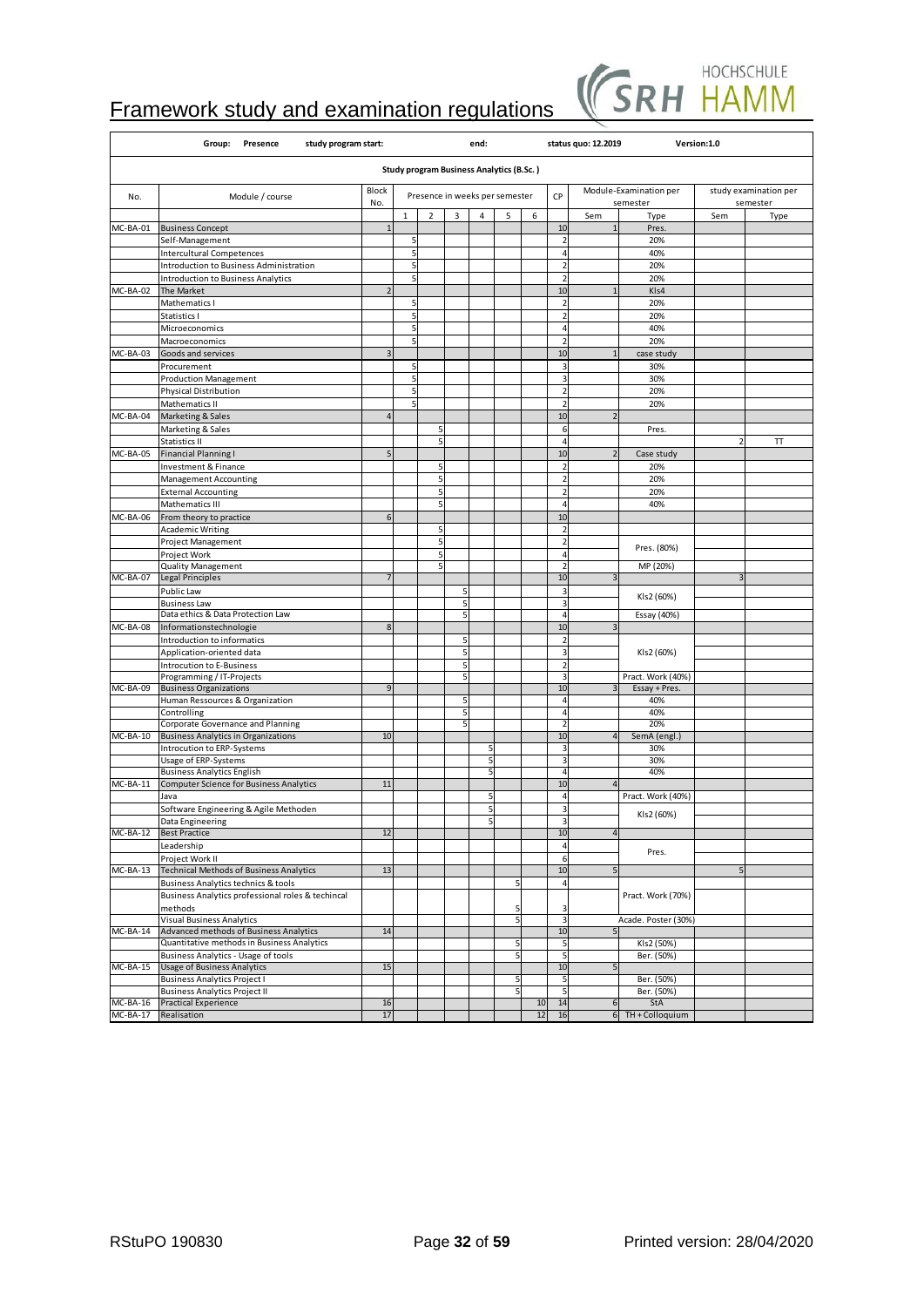

|                | Gruppe / Kohorte:                              |                     |    | Studiendauer: 4 Semester |                                       |                                                   |    | Stand: 08/2019 | Version: 1.0                     |     |                                 |
|----------------|------------------------------------------------|---------------------|----|--------------------------|---------------------------------------|---------------------------------------------------|----|----------------|----------------------------------|-----|---------------------------------|
|                |                                                |                     |    |                          |                                       | Masterstudiengang Supply Chain Management (M.Sc.) |    |                |                                  |     |                                 |
| Nr.            | Modul / Kurs                                   | <b>Block</b><br>Nr. |    |                          | Präsenzdauer in Wochen im<br>Semester |                                                   | CP |                | Prüfungsleistung(en) im Semester |     | Studienleistung(en) im Semester |
|                | Pflichtbereich                                 |                     | 1  | $\overline{2}$           | 3                                     | $\overline{4}$                                    |    | Sem            | Art                              | Sem | Art                             |
|                | 05-LMP-SCM-01n SCM 4.0 - technische Grundlagen |                     | 14 |                          |                                       |                                                   | 6  | 1              | Kls3                             |     |                                 |
| 05-LMP-SCM-02  | International Management                       | $\overline{2}$      | 14 |                          |                                       |                                                   | 6  | $\mathbf{1}$   | Kls3                             |     |                                 |
| 05-LMP-SCM-03  | Kommunikation und Wissensmanagement            | 3                   | 14 |                          |                                       |                                                   |    | $\overline{1}$ | SemA                             |     |                                 |
|                | Kommunikation                                  |                     |    |                          |                                       |                                                   | 3  |                |                                  |     |                                 |
|                | Wissensmanagement                              |                     |    |                          |                                       |                                                   | 3  |                |                                  |     |                                 |
| 05-LMP-SCM-04  | Process Design und Management                  | $\overline{4}$      | 14 |                          |                                       |                                                   | 6  | $\overline{1}$ | SemA                             |     |                                 |
| 05-LMP-SCM-05  | Strategic Logistics Management                 | 5                   | 14 |                          |                                       |                                                   | 6  | $\mathbf{1}$   | KIs3                             |     |                                 |
| 05-LMP-SCM-06  | <b>Business Intelligence</b>                   | 6                   |    | 14                       |                                       |                                                   | 6  | $\overline{2}$ | SemA                             |     |                                 |
| 05-LMP-SCM-07  | <b>Operations Research</b>                     | $\overline{7}$      |    | 14                       |                                       |                                                   | 6  | $\overline{2}$ | KIs3                             |     |                                 |
| 05-LMp-SCM-08  | SCM-Systeme                                    | 8                   |    | 14                       |                                       |                                                   | 6  | $\overline{2}$ | <b>MP</b>                        |     |                                 |
| 05-LMP-SCM-09  | Supply Chain Operation                         | 9                   |    | 14                       |                                       |                                                   | 6  | $\overline{2}$ | KIs3                             |     |                                 |
| 05-LMP-SCM-10n | Erkenntnistheorie & Sozialwissenschaften       | 10                  |    | 14                       |                                       |                                                   |    |                | KIs2 + SemA                      |     |                                 |
|                | Erkenntnistheorie                              |                     |    |                          |                                       |                                                   | 3  | $\overline{2}$ |                                  |     |                                 |
|                | Sozialwissenschaften                           |                     |    |                          |                                       |                                                   | 3  | $\overline{2}$ |                                  |     |                                 |
| 05-LMP-SCM-11n | <b>Big Data</b>                                | 11                  |    |                          | 14                                    |                                                   | 6  | 3              | SemA                             |     |                                 |
|                | 05-LMP-SCM-12n Supply Chain Coordination       | 12                  |    |                          | 14                                    |                                                   | 6  | 3              | SemA                             |     |                                 |
| 05-LMP-SCM-13  | SCM-Prozesse                                   | 13                  |    |                          | 14                                    |                                                   | 6  | 3              | SemA                             |     |                                 |
| 14-LMP-SCM-14  | Intercultural Competences                      | 14                  |    |                          | 14                                    |                                                   | 6  | 3              | Kls3                             |     |                                 |
| 05-LMP-SCM-15  | Internationales Wirtschaftsrecht               | 15                  |    |                          | 14                                    |                                                   | 6  | 3              | KIs3                             |     |                                 |
| 05-LMP-SCM-16  | Masterarbeit & Kolloquium                      | 16                  |    |                          |                                       | 14                                                | 30 | 4              | $MT + Ko$                        |     |                                 |

|                | 05-LMP-SCM-16 Masterarbeit & Kolloquium       | 16                               |                |                |                                                | 14             | 30 | 4               | $MT + Ko$                   |     |                                   |
|----------------|-----------------------------------------------|----------------------------------|----------------|----------------|------------------------------------------------|----------------|----|-----------------|-----------------------------|-----|-----------------------------------|
|                |                                               |                                  |                |                |                                                |                |    |                 |                             |     |                                   |
|                |                                               |                                  |                |                |                                                |                |    |                 |                             |     |                                   |
|                | Group:                                        | <b>Study Period: 4 Semesters</b> |                |                |                                                |                |    | Status: 08/2019 | Version: 1.0                |     |                                   |
|                |                                               |                                  |                |                | Master Program Supply Chain Management (M.Sc.) |                |    |                 |                             |     |                                   |
| No.            | Module                                        | Block<br>No.                     |                |                | Attendance in Weeks per Semester               |                | CP |                 | Examination(s) per Semester |     | Study Examination(s) per Semester |
|                | <b>Obligatory Classes</b>                     |                                  | $\overline{1}$ | $\overline{2}$ | 3                                              | $\overline{4}$ |    | Sem             | Type                        | Sem | Type                              |
|                | 05-LMP-SCM-01n SCM 4.0 - technical Foundation | $\overline{1}$                   | 14             |                |                                                |                | 6  | $\mathbf{1}$    | WE3                         |     |                                   |
| 05-LMP-SCM-02  | International Management                      | $\overline{2}$                   | 14             |                |                                                |                | 6  | $\mathbf{1}$    | WE3                         |     |                                   |
| 05-LMP-SCM-03  | Communication and Knowledge Management        | 3                                | 14             |                |                                                |                | 6  | $\mathbf{1}$    | SemA                        |     |                                   |
|                | Communication                                 |                                  |                |                |                                                |                |    |                 |                             |     |                                   |
|                | Knowledge Management                          |                                  |                |                |                                                |                |    |                 |                             |     |                                   |
| 05-LMP-SCM-04  | Process Design und Management                 | $\overline{4}$                   | 14             |                |                                                |                | 6  | $\mathbf{1}$    | SemA                        |     |                                   |
| 05-LMP-SCM-05  | Strategic Logistics Management                | 5                                | 14             |                |                                                |                | 6  | $\mathbf{1}$    | WF3                         |     |                                   |
| 05-LMP-SCM-06  | <b>Business Intelligence</b>                  | 6                                |                | 14             |                                                |                | 6  | $\overline{2}$  | SemA                        |     |                                   |
| 05-LMP-SCM-07  | <b>Operations Research</b>                    | $\overline{7}$                   |                | 14             |                                                |                | 6  | $\overline{a}$  | WE3                         |     |                                   |
| 05-LMP-SCM-08  | SCM-Systems                                   | 8                                |                | 14             |                                                |                | 6  | $\overline{2}$  | OE                          |     |                                   |
| 05-LMP-SCM-09  | Supply Chain Operation                        | 9                                |                | 14             |                                                |                | 6  | $\overline{2}$  | WE3                         |     |                                   |
| 13-LMF-SCM.10  | Leadership                                    | 10 <sup>°</sup>                  |                | 14             |                                                |                | 6  | $\overline{2}$  | SemA                        |     |                                   |
| 05-LMP-SCM-11n | <b>Big Data</b>                               | 11                               |                |                | 14                                             |                | 6  | 3               | SemA                        |     |                                   |
|                | 05-LMP-SCM-12n Supply Chain Coordination      | 12                               |                |                | 14                                             |                | 6  | 3               | SemA                        |     |                                   |
| 05-LMP-SCM-13  | <b>SCM-Processes</b>                          | 13                               |                |                | 14                                             |                | 6  | 3               | SemA                        |     |                                   |
| 14-LMP-SCM-14  | Intercultural Competences                     | 14                               |                |                | 14                                             |                | 6  | 3               | WE3                         |     |                                   |
| 05-LMP-SCM-15  | International Business Law                    | 15                               |                |                | 14                                             |                | 6  | 3               | WE3                         |     |                                   |
| 05-LMP-SCM-16  | <b>Master Thesis</b>                          | 16                               |                |                |                                                | 14             | 18 | 4               | MT + Colloquium             |     |                                   |

| 05-LMP-SCM-16 Master Thesis |                                     | 16             |                          |                |                                       | 14             | 18 | $\overline{4}$                                                         | MT + Colloquium                  |     |                                 |
|-----------------------------|-------------------------------------|----------------|--------------------------|----------------|---------------------------------------|----------------|----|------------------------------------------------------------------------|----------------------------------|-----|---------------------------------|
|                             |                                     |                |                          |                |                                       |                |    |                                                                        |                                  |     |                                 |
|                             | Gruppe / Kohorte:                   |                | Studiendauer: 4 Semester |                |                                       |                |    | Stand: 08/2019                                                         | Version: 1.0                     |     |                                 |
|                             |                                     |                |                          |                |                                       |                |    | Masterstudiengang Supply Chain Management (M.Sc.) Fernstudium Vollzeit |                                  |     |                                 |
| Nr.                         | Modul / Kurs                        | Block<br>Nr.   |                          |                | Präsenzdauer in Wochen im<br>Semester |                | CP |                                                                        | Prüfungsleistung(en) im Semester |     | Studienleistung(en) im Semester |
|                             | Pflichtbereich                      |                | $\blacktriangleleft$     | $\overline{2}$ | 3                                     | $\overline{4}$ |    | Sem                                                                    | Art                              | Sem | Art                             |
| 13-LMF-SCM.1                | Informationssysteme in der Logistik | $\overline{1}$ | 14                       |                |                                       |                | 6  | $\mathbf{1}$                                                           | KIs3                             |     |                                 |
| 13-LMF-SCM.2                | International Management            | $\overline{2}$ | 14                       |                |                                       |                | 6  | $\mathbf{1}$                                                           | KIs3                             |     |                                 |
| 13-LMF-SCM.1/2              | Kommunikation und Wissensmanagement | 3              | 14                       |                |                                       |                |    | $\overline{1}$                                                         | SemA                             |     |                                 |
|                             | Kommunikation                       |                |                          |                |                                       |                | 3  |                                                                        |                                  |     |                                 |
|                             | Wissensmanagement                   |                |                          |                |                                       |                | 3  |                                                                        |                                  |     |                                 |
| 13-LMF-SCM.4                | Process Design und Management       | $\overline{4}$ | 14                       |                |                                       |                | 6  | $\mathbf{1}$                                                           | SemA                             |     |                                 |
| 13-LMF-SCM.5                | Strategic Logistics Management      | 5              | 14                       |                |                                       |                | 6  | $\mathbf{1}$                                                           | KIs3                             |     |                                 |
| 13-LMF-SCM.6                | <b>Business Intelligence</b>        | 6              |                          | 14             |                                       |                | 6  | $\overline{2}$                                                         | SemA                             |     |                                 |
| 13-LMF-SCM.7                | Operations Research                 | $\overline{7}$ |                          | 14             |                                       |                | 6  | $\overline{2}$                                                         | KIs3                             |     |                                 |
| 13-LMF-SCM.8                | SCM-Systeme                         | 8              |                          | 14             |                                       |                | 6  | $\overline{2}$                                                         | MP                               |     |                                 |
| 13-LMF-SCM.9                | Supply Chain Operation              | 9              |                          | 14             |                                       |                | 6  | $\overline{2}$                                                         | KIs3                             |     |                                 |
| 13-LMF-SCM.10               | Leadership                          | 10             |                          | 14             |                                       |                |    |                                                                        | SemA                             |     |                                 |
| 13-LMF-SCM.11.12 E-Business |                                     | 11             |                          |                | 14                                    |                | 6  | 3                                                                      | KIs3                             |     |                                 |
| 13-LMF-SCM.12               | Enhanced IT Applications            | $\mathfrak{p}$ |                          |                | 14                                    |                | 6  | 3                                                                      | MP                               |     |                                 |
| 13-LMF-SCM.13               | SCM-Prozesse                        | 13             |                          |                | 14                                    |                | 6  | 3                                                                      | SemA                             |     |                                 |
| 13-LMF-SCM.14               | <b>Intercultural Competences</b>    | 14             |                          |                | 14                                    |                | 6  | 3                                                                      | KIs3                             |     |                                 |
| 13-LMF-SCM.15               | Internationales Wirtschaftsrecht    | 15             |                          |                | 14                                    |                | 6  | 3                                                                      | KIs3                             |     |                                 |
| 13-LMF-SCM.16               | Masterarbeit & Kolloquium           | 16             |                          |                |                                       | 14             | 30 | $\overline{4}$                                                         | $MT + Ko$                        |     |                                 |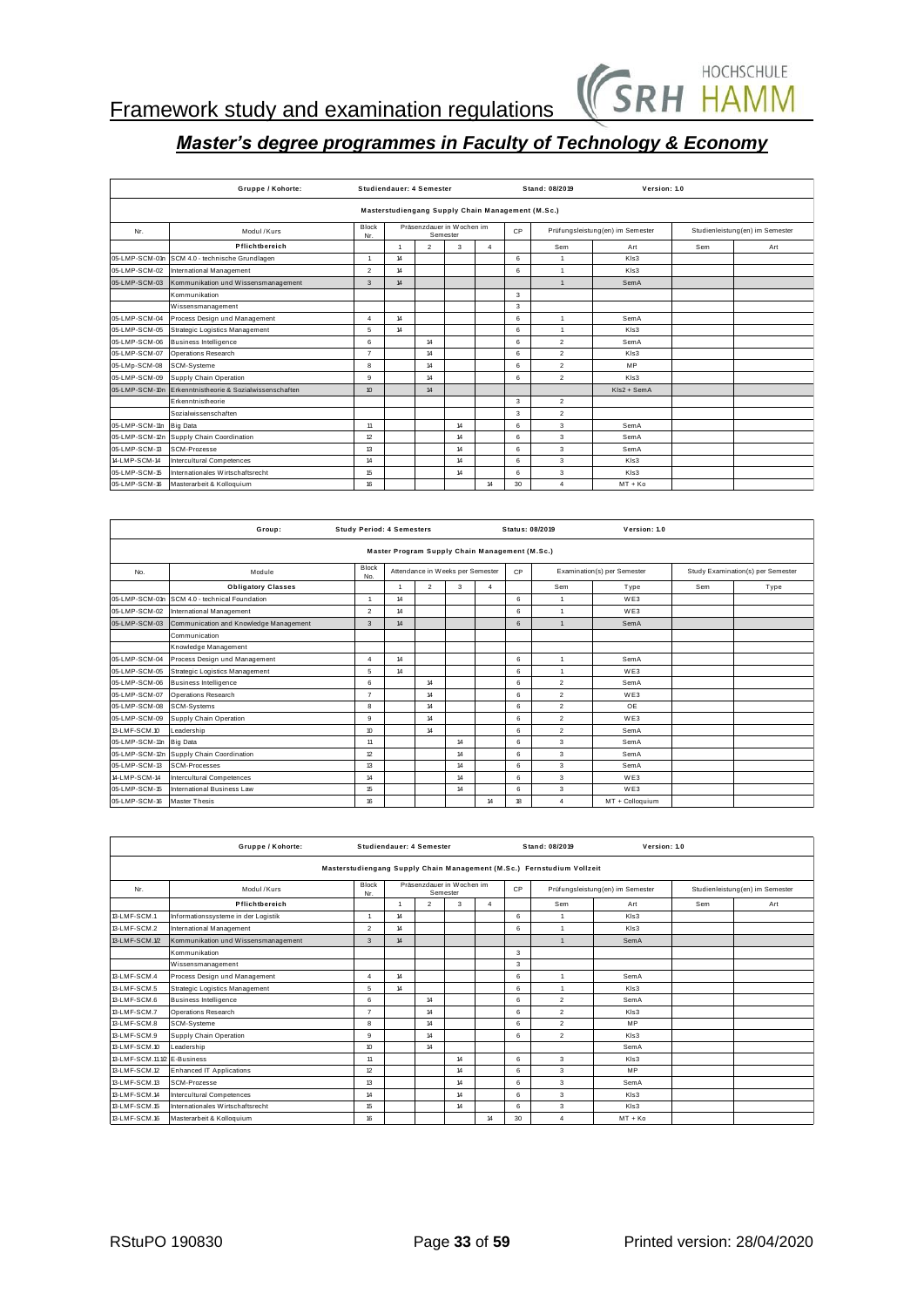

|                             | Framework study and examination regulations |                  |    |                |                          |                                    |    |    |                |                                                                        | <b>JNIT HAIVIIV</b>              |     |                                 |
|-----------------------------|---------------------------------------------|------------------|----|----------------|--------------------------|------------------------------------|----|----|----------------|------------------------------------------------------------------------|----------------------------------|-----|---------------------------------|
|                             |                                             |                  |    |                |                          |                                    |    |    |                |                                                                        |                                  |     |                                 |
|                             | Gruppe / Kohorte:                           |                  |    |                | Studiendauer: 6 Semester |                                    |    |    | Stand: 08/2019 |                                                                        | Version: 1.0                     |     |                                 |
|                             |                                             |                  |    |                |                          |                                    |    |    |                | Masterstudiengang Supply Chain Management (M.Sc.) Fernstudium Teilzeit |                                  |     |                                 |
| Nr.                         | Modul / Kurs                                | Block<br>Nr.     |    |                |                          | Präsenzdauer in Wochen im Semester |    |    | CP             |                                                                        | Prüfungsleistung(en) im Semetser |     | Studienleistung(en) im Semester |
|                             | Pflichtbereich                              |                  | -1 | $\overline{2}$ | 3                        | $\Delta$                           | 5  | 6  |                | Sem                                                                    | Art                              | Sem | Art                             |
| 13-LMF-SCM.2                | International Management                    | $\overline{2}$   | 14 |                |                          |                                    |    |    | 6              |                                                                        | KIs3                             |     |                                 |
| 13-LMF-SCM.1/2              | Kommunikation und Wissensmanagement         | 3                | 14 |                |                          |                                    |    |    | 6              |                                                                        | SemA                             |     |                                 |
|                             | Kommunikation                               |                  |    |                |                          |                                    |    |    |                |                                                                        |                                  |     |                                 |
|                             | Wissensmanagement                           |                  |    |                |                          |                                    |    |    |                |                                                                        |                                  |     |                                 |
| 13-LMF-SCM.5                | Strategic Logistics Management              | 5                | 14 |                |                          |                                    |    |    | 6              | $\overline{1}$                                                         | KIs3                             |     |                                 |
| 13-I ME-SCM 8               | SCM-Systeme                                 | 8                |    | 14             |                          |                                    |    |    | 6              | $\overline{2}$                                                         | MP                               |     |                                 |
| 13-LMF-SCM.9                | Supply Chain Operation                      | 9                |    | 14             |                          |                                    |    |    | 6              | $\overline{2}$                                                         | KIs3                             |     |                                 |
| 13-LMF-SCM.10               | Leadership                                  | 10 <sup>10</sup> |    | 14             |                          |                                    |    |    | 6              | $\overline{2}$                                                         | SemA                             |     |                                 |
| 13-LMF-SCM.1                | Informationssysteme in der Logistik         |                  |    |                | 14                       |                                    |    |    | 6              | $\mathbf{1}$                                                           | KIs3                             |     |                                 |
| 13-LMF-SCM.12               | <b>Enhanced IT Applications</b>             | 12               |    |                | 14                       |                                    |    |    | 6              | 3                                                                      | MP                               |     |                                 |
| 13-LMF-SCM.13               | SCM-Prozesse                                | 13               |    |                | 14                       |                                    |    |    | 6              | 3                                                                      | SemA                             |     |                                 |
| 13-LMF-SCM.11.12 E-Business |                                             | 11               |    |                |                          | 14                                 |    |    | 6              | 3                                                                      | KIs3                             |     |                                 |
| 13-LMF-SCM.6                | <b>Business Intelligence</b>                | 6                |    |                |                          | 14                                 |    |    | 6              | $\boldsymbol{4}$                                                       | SemA                             |     |                                 |
| 13-LMF-SCM.7                | Operations Research                         | $\overline{7}$   |    |                |                          | 14                                 |    |    | 6              | $\boldsymbol{4}$                                                       | KIs3                             |     |                                 |
| 13-LMF-SCM.4                | Process Design und Management               | $\overline{a}$   |    |                |                          |                                    | 14 |    | 6              | 5                                                                      | SemA                             |     |                                 |
| 13-LMF-SCM.14               | Intercultural Competences                   | 14               |    |                |                          |                                    | 14 |    | 6              | 5                                                                      | KIs3                             |     |                                 |
| 13-LMF-SCM.15               | Internationales Wirtschaftsrecht            | 15               |    |                |                          |                                    | 14 |    | 6              | 5                                                                      | KIs3                             |     |                                 |
| 13-LMF-SCM.16               | Masterarbeit & Kolloguium                   | 16               |    |                |                          |                                    |    | 14 | 30             | 6                                                                      | $MT + K0$                        |     |                                 |

| 13-LMF-SCM.16 | Masterarbeit & Kolloquium                       | 16 |                  |                      |                          |                                                            |                | 14 | 30             | 6              | $MT + Ko$                        |     |                                 |
|---------------|-------------------------------------------------|----|------------------|----------------------|--------------------------|------------------------------------------------------------|----------------|----|----------------|----------------|----------------------------------|-----|---------------------------------|
|               |                                                 |    |                  |                      |                          |                                                            |                |    |                |                |                                  |     |                                 |
|               |                                                 |    |                  |                      |                          |                                                            |                |    |                |                |                                  |     |                                 |
|               | Gruppe / Kohorte:                               |    |                  |                      | Studiendauer: 4 Semester |                                                            |                |    | Stand: 08/2019 |                | Version: 1.0                     |     |                                 |
|               |                                                 |    |                  |                      |                          | Masterstudiengang Logistics Management (M.Sc.) Fernstudium |                |    |                |                |                                  |     |                                 |
| Nr.           | Modul / Kurs                                    |    | Block<br>Nr.     |                      |                          | Präsenzdauer in Wochen im<br>Semester                      |                | CP |                |                | Prüfungsleistung(en) im Semester |     | Studienleistung(en) im Semester |
|               | Pflichtbereich                                  |    |                  | $\blacktriangleleft$ | $\overline{2}$           | 3                                                          | $\overline{4}$ |    |                | Sem            | Art                              | Sem | Art                             |
|               | Materialfluss                                   |    | $\mathbf{q}$     | 14                   |                          |                                                            |                | 6  |                | $\overline{1}$ | $Kls2 + HA$                      |     |                                 |
|               | Materialflusssysteme                            |    |                  | 14                   |                          |                                                            |                | 3  |                | $\mathbf{1}$   | KIs2                             |     |                                 |
|               | Terminal Handling                               |    |                  | 14                   |                          |                                                            |                | 3  |                | $\mathbf{1}$   | HA                               |     |                                 |
|               | Informationssysteme in der Logistik             |    | 8                | 14                   |                          |                                                            |                | 6  |                | 1              | KIs3                             |     |                                 |
|               | Supply Chain                                    |    | $\overline{7}$   | 14                   |                          |                                                            |                | 6  |                | $\mathbf{1}$   | SemA                             |     |                                 |
|               | Procurement, Production & Physical Distribution |    |                  | 14                   |                          |                                                            |                | 3  |                | $\mathbf{1}$   |                                  |     |                                 |
|               | Supply Chain Management                         |    |                  | 14                   |                          |                                                            |                | 3  |                | $\mathbf{1}$   |                                  |     |                                 |
|               | Innerbetriebliche Systemsteuerung               |    | 11               |                      | 14                       |                                                            |                | 6  |                | $\overline{2}$ | SemA                             |     |                                 |
|               | Lagersteuerung                                  |    |                  |                      | 14                       |                                                            |                | 3  |                | $\overline{2}$ |                                  |     |                                 |
|               | Warehouse-Management                            |    |                  |                      | 14                       |                                                            |                | 3  |                | $\overline{a}$ |                                  |     |                                 |
|               | Rechtsgrundlagen in der Logistik                |    | 10 <sup>10</sup> |                      | 14                       |                                                            |                | 6  |                | $\overline{2}$ | KIs4                             |     |                                 |
|               | Handels- und Vertragsrecht                      |    |                  |                      | 14                       |                                                            |                | 3  |                | $\overline{2}$ | KIs2                             |     |                                 |
|               | Change Management in der Energiewirtschaft      |    |                  |                      | 14                       |                                                            |                | 3  |                | $\overline{a}$ | KIs2                             |     |                                 |
|               | Systemplanung                                   |    | 13               |                      |                          | 14                                                         |                | 6  |                | 3              | $Kls2 + HA$                      |     |                                 |
|               | Kommissioniersysteme                            |    |                  |                      |                          | 14                                                         |                | 3  |                | 3              | KIs2                             |     |                                 |
|               | Planung von logistischen Systemenund Fabriken   |    |                  |                      |                          | 14                                                         |                | 3  |                | 3              | HA                               |     |                                 |
|               | Außerbetriebliche Systemsteuerung               |    | 12               |                      |                          | 14                                                         |                | 6  |                | 3              | SemA                             |     |                                 |
|               | Transport & Netzplanung                         |    |                  |                      |                          | 14                                                         |                | 3  |                | 3              |                                  |     |                                 |
|               | Optimierung logistischer Systeme                |    |                  |                      |                          | 14                                                         |                | 3  |                | 3              |                                  |     |                                 |
|               | Master-Thesis                                   |    | 14               |                      |                          |                                                            | 14             | 18 |                | $\overline{4}$ | $MT + Ko$                        |     |                                 |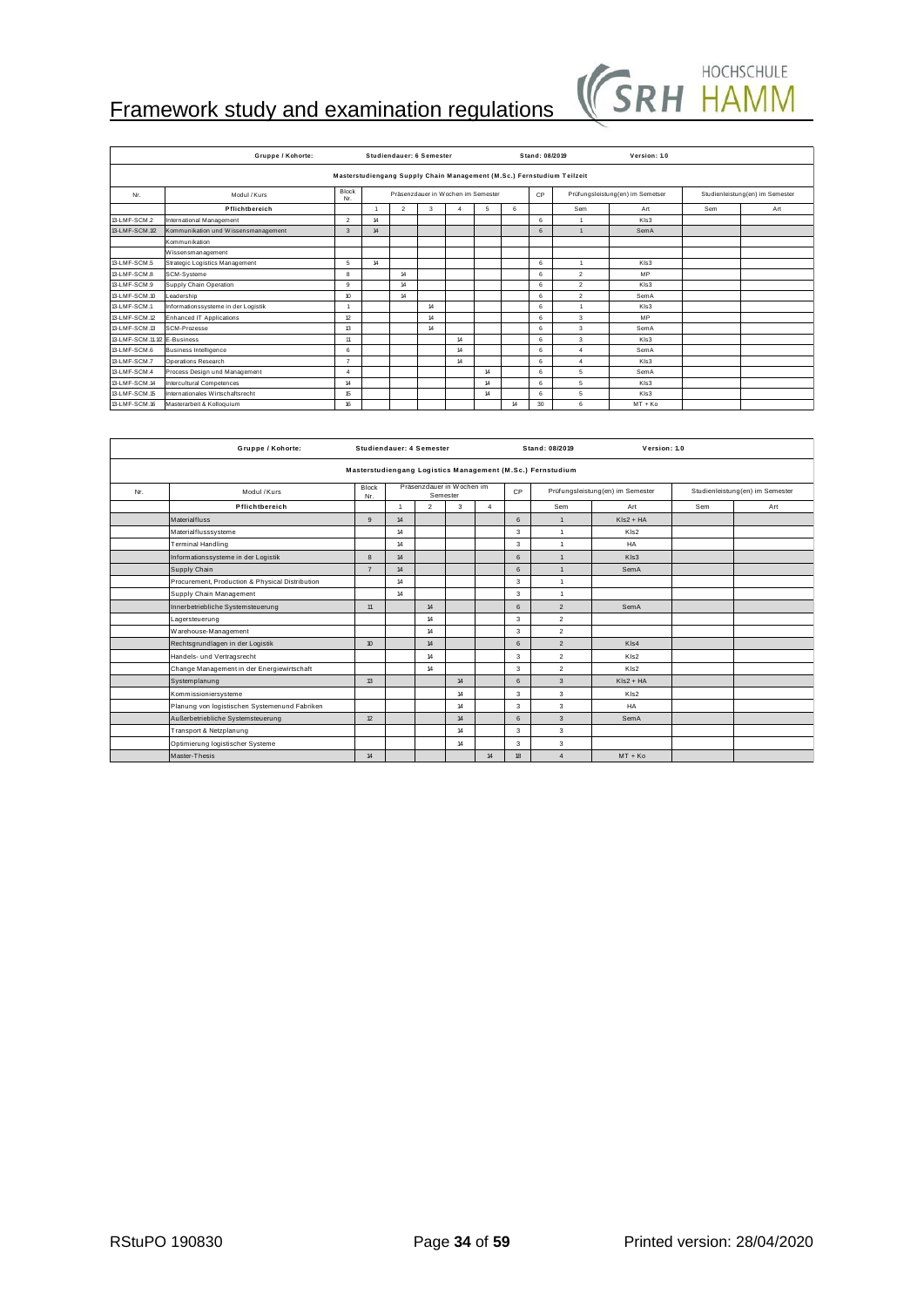|                 | <b>Framework study and examination regulations</b> |                  |                          |             |                                       |                                                    |    | W              | SKH                              |     |                                 |
|-----------------|----------------------------------------------------|------------------|--------------------------|-------------|---------------------------------------|----------------------------------------------------|----|----------------|----------------------------------|-----|---------------------------------|
|                 |                                                    |                  |                          |             |                                       |                                                    |    |                |                                  |     |                                 |
|                 | Gruppe / Kohorte:                                  |                  | Studiendauer: 4 Semester |             |                                       |                                                    |    | Stand: 08/2019 | Version: 1.0                     |     |                                 |
|                 |                                                    |                  |                          |             |                                       | Masterstudiengang Betriebswirtschaftslehre (M.Sc.) |    |                |                                  |     |                                 |
| Nr.             | Modul / Kurs                                       | Modul<br>Nr.     |                          |             | Präsenzdauer in Wochen im<br>Semester |                                                    | CP |                | Prüfungsleistung(en) im Semester |     | Studienleistung(en) im Semester |
|                 | Pflichtbereich                                     |                  | $\overline{1}$           | $\mathbf 2$ | 3                                     | $\overline{4}$                                     |    | Sem            | Art                              | Sem | Art                             |
| 15-MMP-BWLM.4   | Governance und Recht                               | 04               | 14                       |             |                                       |                                                    | 6  | 1              | KIs4                             |     |                                 |
| 15-MMP-BWLM.7   | Leistungserstellung und Vermarktung                | 07               | 14                       |             |                                       |                                                    | 6  | $\mathbf{1}$   |                                  |     |                                 |
|                 | Leistungserstellung                                |                  |                          |             |                                       |                                                    |    |                | KIs2                             |     |                                 |
|                 | Vermarktung                                        |                  |                          |             |                                       |                                                    |    |                | SemA                             |     |                                 |
| 15-MMP-BWLM.11  | Statistische und ökonometrische Verfahren          | 11               | 14                       |             |                                       |                                                    | 6  | $\mathbf{1}$   | KIs4                             |     |                                 |
| 15-MMP-BWLM.12  | Strategisches Management I                         | 12               | 14                       |             |                                       |                                                    | 6  | $\mathbf{1}$   | $HA + Kls2$                      |     |                                 |
| 15-MMP-BWLM.1   | Controlling                                        | 01               |                          | 14          |                                       |                                                    | 6  | $\overline{2}$ | KI <sub>s4</sub>                 |     |                                 |
| 15-MMP-BWLM.3   | General Management                                 | 0.3 <sup>2</sup> |                          | 14          |                                       |                                                    | 6  | $\overline{2}$ | SemA                             |     |                                 |
| 15-MMP-BWLM.9   | Prozessmanagement                                  | 09               |                          | 14          |                                       |                                                    | 6  | $\overline{2}$ | HA                               |     |                                 |
| 15-MMP-BWLM.13  | Strategisches Management II                        | 13               |                          | 14          |                                       |                                                    | 6  | $\overline{2}$ | KIs4                             |     |                                 |
|                 | Führung und Verantwortung                          |                  |                          |             |                                       |                                                    |    |                |                                  |     |                                 |
| 15-MMP-BWLM.15  | Wirtschaftsforschung und Erkenntnistheorie         | 15               |                          | 14          |                                       |                                                    | 6  | $\overline{2}$ | KIs4                             |     |                                 |
| 15-MMP-BWLM.5   | Internationale Wirtschaft                          | 05               |                          |             | 14                                    |                                                    | 6  | 3              | KIs4                             |     |                                 |
| 15-MMP-BWLM.6   | IT-Governance und -Planung                         | 06               |                          |             | 14                                    |                                                    | 6  | 3              | KIs3                             |     |                                 |
| 15-MMP-BWLM.8   | Managementübungen                                  |                  |                          |             | 14                                    |                                                    | 6  | 3              |                                  |     |                                 |
|                 | Leadership                                         |                  |                          |             |                                       |                                                    |    |                | Gruppenarbeit + Präs.            |     |                                 |
|                 | <b>Case Studies</b>                                |                  |                          |             |                                       |                                                    |    |                | Gruppenarbeit + Präs.            |     |                                 |
| 15-MMP-BWLM.14  | Strategisches Management III                       |                  |                          |             | 14                                    |                                                    | 6  | 3              | Kls4                             |     |                                 |
|                 | Geschäftsentwicklung                               |                  |                          |             |                                       |                                                    |    |                |                                  |     |                                 |
| 15-MMP-BWLM.16  | Masterarbeit & Kolloquium                          |                  |                          |             |                                       | 14                                                 | 30 | 4              | MT + Ko                          |     |                                 |
|                 | Wahlbereich                                        |                  |                          |             |                                       |                                                    |    |                |                                  |     |                                 |
| 15-MMP-BWLM.2a  | Corporate Finance                                  | 02a              | 14                       |             |                                       |                                                    | 6  | $\mathbf{1}$   | KIs4                             |     |                                 |
| 15-MMP-BWLM.2b  | Human Resources I                                  | 02 <sub>b</sub>  | 14                       |             |                                       |                                                    | 6  | 3              | HA                               |     |                                 |
|                 | HRM in der Organisation                            |                  |                          |             |                                       |                                                    |    |                |                                  |     |                                 |
|                 | HRM und Veränderungsprozesse                       |                  |                          |             |                                       |                                                    |    |                |                                  |     |                                 |
| 15-MMP-BWLM.10a | Rechnungswesen                                     | 02a              |                          |             | 14                                    |                                                    | 6  | 3              | KIs4                             |     |                                 |
| 15-MMP-BWLM.10b | Human Resources II                                 | 02 <sub>b</sub>  |                          |             | 14                                    |                                                    | 6  | 3              | KIs4                             |     |                                 |
|                 | Lernen und Personalentwicklung                     |                  |                          |             |                                       |                                                    |    |                |                                  |     |                                 |
|                 | Management des Wandels                             |                  |                          |             |                                       |                                                    |    |                |                                  |     |                                 |
|                 |                                                    |                  |                          |             |                                       |                                                    |    |                |                                  |     |                                 |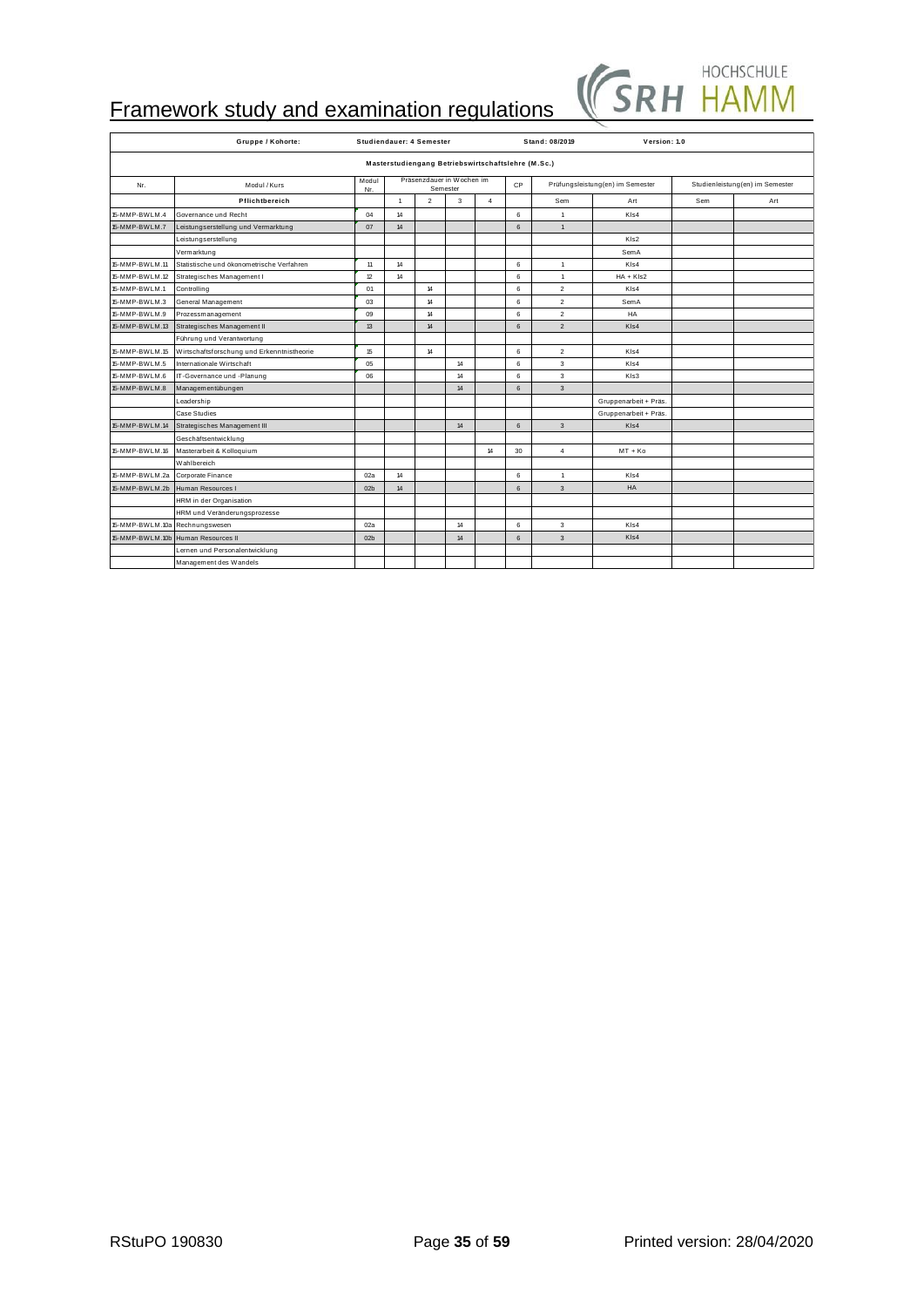

|             | <b>Framework study and examination regulations</b>   |                                  |      |                                  |                 |               |                |                                                                | SK                                 |     |                                   |
|-------------|------------------------------------------------------|----------------------------------|------|----------------------------------|-----------------|---------------|----------------|----------------------------------------------------------------|------------------------------------|-----|-----------------------------------|
|             | Group:                                               | <b>Study Period: 4 Semesters</b> |      |                                  |                 |               |                | Status: 08/2019                                                | Version:                           |     |                                   |
|             |                                                      |                                  |      |                                  |                 |               |                | Master Program International Business and Engineering (M.Eng.) |                                    |     |                                   |
| No.         | Module                                               | Block<br>No.                     |      | Attendance in Weeks per Semester |                 |               | CP             |                                                                | Examination(s) per Semester        |     | Study Examination(s) per Semester |
|             | <b>Prep. Course Economics</b>                        |                                  | PC   | $\overline{1}$                   | $\overline{2}$  | $\mathcal{R}$ |                | Sem                                                            | Type                               | Sem | Type                              |
| M-MIBE-01   | <b>Business Essentials I</b>                         | $\mathbf{1}$                     | 10   |                                  |                 |               | 15             | PC                                                             |                                    |     |                                   |
|             | <b>Business Theory &amp; Research</b>                |                                  | 10   |                                  |                 |               |                |                                                                |                                    | PC  | RaD                               |
|             | <b>Business Law</b>                                  |                                  | $10$ |                                  |                 |               | 3              | PC                                                             | SRP                                |     |                                   |
|             | Market Analysis                                      |                                  | $10$ |                                  |                 |               |                |                                                                |                                    | PC  | Pro                               |
|             | <b>Business Startup</b>                              |                                  | 10   |                                  |                 |               |                |                                                                |                                    | PC  | PC                                |
|             | Marketing & Sales                                    |                                  | 10   |                                  |                 |               | $\sqrt{4}$     | PC                                                             | SRP                                |     |                                   |
|             | Project I                                            |                                  | 10   |                                  |                 |               | 8              | PC                                                             | PW                                 |     |                                   |
| M-MIBE-02   | <b>Business Essentials II</b>                        | $\overline{2}$                   |      |                                  |                 |               | 15             |                                                                | SemA                               |     |                                   |
|             | Human Resources                                      |                                  | $10$ |                                  |                 |               |                |                                                                |                                    | PC  | Ro                                |
|             | Investment, Finance & Business Mathematics           |                                  | 10   |                                  |                 |               | 3              | PC                                                             | WE<br>Inv. & Fin. 66%<br>Math. 34% |     |                                   |
|             | Business Management & Controlling                    |                                  | 10   |                                  |                 |               | 3              | PC.                                                            | WE<br>BM 66%<br>Contr. 34%         |     |                                   |
|             | Project II                                           |                                  | 10   |                                  |                 |               | $\overline{7}$ | PC                                                             | PW                                 |     |                                   |
|             | anguage                                              |                                  | 10   |                                  |                 |               | $\overline{2}$ | PC                                                             | Pr                                 |     |                                   |
|             | <b>Obligatory Classes</b>                            |                                  |      |                                  |                 |               |                |                                                                |                                    |     |                                   |
| M-MIBE-03   | <b>Energy and Sustainability</b>                     | $\mathbf{3}$                     |      | 10                               |                 |               | 16             | $\mathbf{1}$                                                   | SRP                                |     |                                   |
|             | Different Approaches to Sustainability               |                                  |      | $\mathbf 5$                      |                 |               |                |                                                                |                                    |     |                                   |
|             | <b>Environmental Engineering</b>                     |                                  |      | 5                                |                 |               |                |                                                                |                                    |     |                                   |
|             | <b>Energy Policy and Energy Markets</b>              |                                  |      | 5                                |                 |               |                |                                                                |                                    |     |                                   |
|             | Introduction to Energy (conventional)                |                                  |      | $\mathbf 5$                      |                 |               |                |                                                                |                                    |     |                                   |
|             | Renewable Energies                                   |                                  |      | 5                                |                 |               |                |                                                                |                                    |     |                                   |
| M-MIBE-04   | Top Management                                       | $\overline{4}$                   |      | $\mathbf 5$                      |                 |               | 8              | $\overline{1}$                                                 | <b>CS</b>                          |     |                                   |
|             | Strategic Management                                 |                                  |      | 5                                |                 |               |                |                                                                |                                    |     |                                   |
|             | Risk Management                                      |                                  |      | 5                                |                 |               |                |                                                                |                                    |     |                                   |
|             | Project Management                                   |                                  |      | $\mathsf s$                      |                 |               |                |                                                                |                                    |     |                                   |
| M-MIBE-05   | International Framework                              | 5                                |      | $\,$ 5 $\,$                      |                 |               | $\bf8$         | $\mathbf{1}$                                                   | WE                                 |     |                                   |
|             | Global Economics                                     |                                  |      | $\mathsf s$                      |                 |               |                |                                                                |                                    |     |                                   |
|             | International Markets                                |                                  |      | $\mathsf s$                      |                 |               |                |                                                                |                                    |     |                                   |
|             | Research Methods for Business Economics              |                                  |      | 5                                |                 |               |                |                                                                |                                    |     |                                   |
| M-MIBE-06   | Modern Technologies and Development                  | $\,6\,$                          |      |                                  | $5\phantom{.0}$ |               | $\bf8$         |                                                                |                                    |     |                                   |
|             | Modern Materials / Modern Application                |                                  |      |                                  | $\mathfrak s$   |               | $\sqrt{4}$     | $\overline{c}$                                                 | WE                                 |     |                                   |
|             | Advanced Innovation Management                       |                                  |      |                                  | 5               |               |                |                                                                |                                    |     |                                   |
|             | Applied Research & Product Development / Prototyping |                                  |      |                                  | $\overline{5}$  |               | $\overline{4}$ | $\overline{2}$                                                 | Pr                                 |     |                                   |
| M-MIBE-07   | Intercultural Collaboration                          | $\overline{7}$                   |      |                                  | $\sqrt{5}$      |               | 6              |                                                                |                                    |     |                                   |
|             | Intercultural Communications                         |                                  |      |                                  | $\,$ 5 $\,$     |               |                |                                                                |                                    |     |                                   |
|             | International Law                                    |                                  |      |                                  | 5               |               | $\overline{2}$ | $\overline{2}$                                                 | Pr                                 |     |                                   |
|             | anguage                                              |                                  |      |                                  | 20              |               | $\overline{4}$ | $\sqrt{2}$                                                     | <b>RPr</b>                         |     |                                   |
| M-MIBE-08   | Middle Management                                    | 8                                |      |                                  | $\sqrt{5}$      |               | 6              | $\overline{2}$                                                 | PrW                                |     |                                   |
|             | Organisational Behavior                              |                                  |      |                                  | $\,$ 5 $\,$     |               |                |                                                                |                                    |     |                                   |
|             | eadership and Influence Processes                    |                                  |      |                                  | 5               |               |                |                                                                |                                    |     |                                   |
|             | Self-Management                                      |                                  |      |                                  | 5               |               |                |                                                                |                                    |     |                                   |
| M-MIBE-09   | Engineering Design Project                           | 9                                |      |                                  | $20\,$          |               | $\,6\,$        | $\overline{c}$                                                 | PW                                 |     |                                   |
|             | <b>Engineering Design Project</b>                    |                                  |      |                                  | 20              |               |                |                                                                |                                    |     |                                   |
| M-MIBE-11   | Master-Thesis                                        | 11                               |      |                                  |                 | 18            | 26             | $\mathbf{3}$                                                   | <b>TH/Co</b>                       |     |                                   |
| $M-MIBE-10$ | Elective                                             | $10\,$                           |      |                                  | $\,$ 5 $\,$     |               | $\,$ 6 $\,$    |                                                                | div                                |     |                                   |
|             |                                                      |                                  |      |                                  |                 |               |                |                                                                |                                    |     |                                   |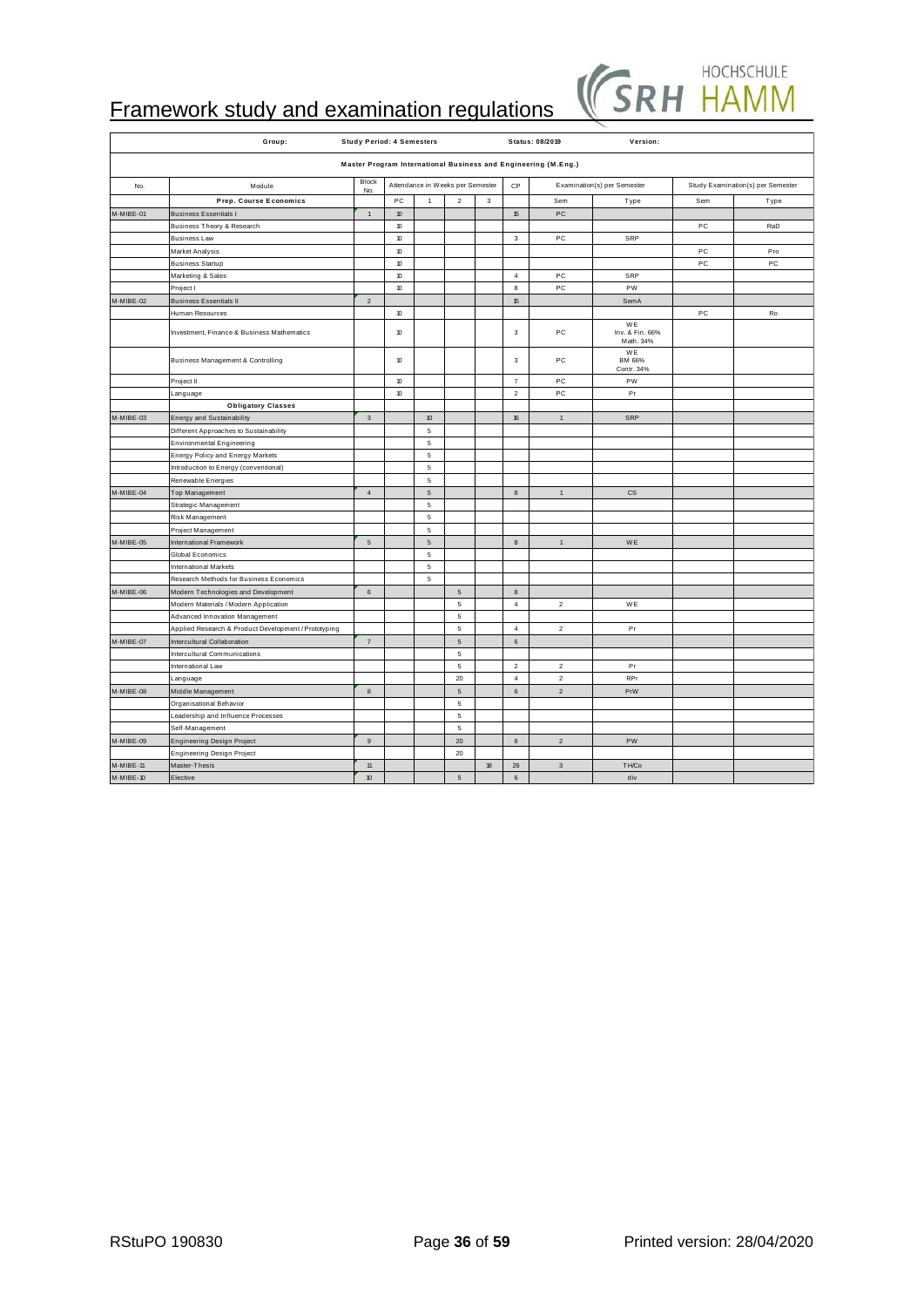

|                                                                        | Gruppe / Kohorte:                                                                                                  |                  |                  | Studiendauer: 6 Semester                  |   |                |    | Stand: 08/2019   |                  |                | Version: 1.0                     |                |                                 |  |
|------------------------------------------------------------------------|--------------------------------------------------------------------------------------------------------------------|------------------|------------------|-------------------------------------------|---|----------------|----|------------------|------------------|----------------|----------------------------------|----------------|---------------------------------|--|
|                                                                        |                                                                                                                    |                  |                  | Bachelorstudiengang Soziale Arbeit (B.A.) |   |                |    |                  |                  |                |                                  |                |                                 |  |
| Präsenzdauer in Wochen im Semester<br>Modul / Kurs<br>Block Nr.<br>Nr. |                                                                                                                    |                  |                  |                                           |   |                |    |                  | <b>CP</b>        |                | Prüfungsleistung(en) im Semetser |                | Studienleistung(en) im Semester |  |
|                                                                        |                                                                                                                    |                  | $\overline{1}$   | $\overline{2}$                            | 3 | $\overline{a}$ | 5  | 6                |                  | Sem            | Art                              | Sem            | Art                             |  |
| LVP-SozA-B01_1.Sem.                                                    | Berufsbild, Rolle, Funktion und Professionalisierung<br>Sozialer Arbeit                                            |                  | 10 <sup>10</sup> |                                           |   |                |    |                  | 20               |                | StA                              |                | Te, Präs                        |  |
| LVP-SozA-B02 1.Sem.                                                    | Grundlagen der Psychologie                                                                                         | $\overline{2}$   | 5                |                                           |   |                |    |                  | 10               | $\mathbf{1}$   | MP                               | $\overline{1}$ | Präs                            |  |
| LVP-SozA-B03 2.Sem.                                                    | Arbeitsfelder u. Organisationsformen d. Sozialen<br>Arbeit u. ihre rechtl. und ökonomischen Grundlagen             | 3                |                  | $\mathbf{v}$                              |   |                |    |                  | 20               | $\overline{2}$ | Kls                              | $\overline{2}$ | Präs. Te                        |  |
| LVP-SozA-B04 2.Sem.                                                    | Sozialrechts- und Konfliktberatung                                                                                 | $\overline{A}$   |                  | 5                                         |   |                |    |                  | 10               | $\overline{2}$ | KIs                              | $\overline{2}$ | Ro                              |  |
|                                                                        | Arbeitsfelder und -formen der Soz. Arb. und ihre<br>LVP-SozA-B05a_3.Sem Methoden; Einführung in prakt. Tätigkeiten | 5a               |                  |                                           | 5 |                |    |                  | 10               | 3              | KIs                              | 3              | Präs                            |  |
| LVP-SozA-B05b_3.Sem Armut und Migration                                | Schwerpunktmodule: Inklusion u. Behindertenhilfe,                                                                  | 5b               |                  |                                           | 5 |                |    |                  | 10               | $\mathbf{3}$   | MP                               | $\overline{a}$ | Te                              |  |
| LVP-SozA-B06 3.Sem.                                                    | Berufsfeldpraktikum und Praxisprojekt 1                                                                            | $6 \overline{6}$ |                  |                                           |   |                |    |                  | 10 <sub>10</sub> | 3              | PB                               | 3              | LT.FA                           |  |
| LVP-SozA-B07a 4.Sem                                                    | Schwerpunktmodul: Betriebliche Sozialarbeit                                                                        | 7a               |                  |                                           |   | 5              |    |                  | 10               | $\overline{4}$ | Te                               | 4              | Präs                            |  |
| LVP-SozA-B07b_4.Sem Krisenintervention                                 | Diversity-sensible Kommunikation und                                                                               | 7b               |                  |                                           |   | 5              |    |                  | 10               | $\overline{a}$ | StA                              | 4              | Präs                            |  |
| LVP-SozA-B08 4.Sem.                                                    | Berufsfeldpraktikum und Praxisproiekt 2                                                                            | 8                |                  |                                           |   |                |    |                  | 10               | $\overline{4}$ | PB                               | 4              | LT. FA                          |  |
| LVP-SozA-B09 5.Sem.                                                    | Systemische Beratung und Systemisches<br>Case Management                                                           | 9                |                  |                                           |   |                | 10 |                  | 20               | 5              | KIs, MP                          | 5              | Präs                            |  |
| LVP-SozA-B10 5.Sem.                                                    | Berufsfeldpraktikum und Praxisprojekt 3                                                                            | 10               |                  |                                           |   |                |    |                  | 10               | 5              | <b>PB</b>                        | 5              | LT.FA                           |  |
| LVP-SozA-B11 6.Sem.                                                    | Sozialmarketing und -controlling,<br>Qualitätsmanagement                                                           | 11               |                  |                                           |   |                |    | 10 <sub>10</sub> | 15               | 6              | <b>StA</b>                       | 6              | Te                              |  |
| LVP-SozA-B12a 6.Sem.                                                   | Bachelorthesis                                                                                                     | 12a              |                  |                                           |   |                |    |                  | 12               | 6              | <b>Th</b>                        | 6              |                                 |  |
|                                                                        | LVP-SozA-B12b_6.Sem. Begleitseminar und Kolloquium                                                                 | 12 <sub>b</sub>  |                  |                                           |   |                |    |                  | 3                | 6              | Ko                               | 6              |                                 |  |

| LVP-SozA-B12b_6.Sem. Begleitseminar und Kolloquium<br>12 <sub>b</sub><br>Ko<br>3<br>6<br>6 |                                                                                                   |                                                    |                |                                                          |                 |                  |                 |   |                  |                |                                  |                                 |            |  |
|--------------------------------------------------------------------------------------------|---------------------------------------------------------------------------------------------------|----------------------------------------------------|----------------|----------------------------------------------------------|-----------------|------------------|-----------------|---|------------------|----------------|----------------------------------|---------------------------------|------------|--|
|                                                                                            |                                                                                                   |                                                    |                |                                                          |                 |                  |                 |   |                  |                |                                  |                                 |            |  |
|                                                                                            | Gruppe / Kohorte:                                                                                 |                                                    |                | Studiendauer: 6 Semester                                 |                 |                  |                 |   | Stand: 08/2019   |                | Version: 1.0                     |                                 |            |  |
|                                                                                            |                                                                                                   |                                                    |                | Bachelorstudiengang Soziale Arbeit (B.A.) Duales Studium |                 |                  |                 |   |                  |                |                                  |                                 |            |  |
| Nr.                                                                                        | Modul / Kurs                                                                                      | Block<br>Präsenzdauer in Wochen im Semester<br>Nr. |                |                                                          |                 |                  |                 |   | CP               |                | Prüfungsleistung(en) im Semetser | Studienleistung(en) im Semester |            |  |
|                                                                                            |                                                                                                   |                                                    | $\overline{1}$ | $\overline{2}$                                           | 3               | $\Delta$         | 5               | 6 |                  | Sem            | Art                              | Sem                             | Art        |  |
| LVD-SozA-B01 1.Sem.                                                                        | Berufsbild, Rolle, Funktion und<br>Professionalisierung Sozialer Arbeit                           | $\overline{1}$                                     | 10             |                                                          |                 |                  |                 |   | 20               |                | StA                              |                                 | Te, Präs   |  |
| LVD-SozA-B02 1. Sem.                                                                       | Praxis 1: Organisationsformen Sozialer Arbeit<br>und entsprechende Rollen kennen lernen           | $\overline{2}$                                     |                |                                                          |                 |                  |                 |   | 10               | 1              | PB                               | $\mathbf{A}$                    | LT. FA     |  |
| LVD-SozA-B03_2.Sem.                                                                        | Arbeitsfelder u. Organisationsformen d. Soz.<br>Arb. u. ihre rechtl. u. ökonom. Grundlagen        | 3                                                  |                | 10 <sup>°</sup>                                          |                 |                  |                 |   | 20               | $\overline{2}$ | KIs                              | $\overline{2}$                  | Te. Präs   |  |
| LVD-SozA-B04 2. Sem.                                                                       | Praxis 2: Arbeitsfelder u. Organisationsformen<br>d. Soz. Arb. u. ihre rechtl. u. ökonom. Grundl. |                                                    |                |                                                          |                 |                  |                 |   | 10               | $\overline{2}$ | PB                               | $\overline{2}$                  | LT. FA     |  |
| LVD-SozA-B05 3.Sem.                                                                        | Arbeitsfelder und -formen der Jugendhilfe<br>und ihre Methoden                                    | 5                                                  |                |                                                          | 10 <sup>°</sup> |                  |                 |   | 20               | 3              | KIs, MP                          | 3                               | Te. Präs   |  |
| LVD-SozA-B06 3.Sem.                                                                        | Praxis 3: Arheitsfelder und -formen der<br>Jugendhilfe und ihre Methoden                          | 6                                                  |                |                                                          |                 |                  |                 |   | 10 <sup>10</sup> | 3              | <b>PB</b>                        | 3                               | LT. FA     |  |
| LVD-SozA-B07 4.Sem.                                                                        | Vertiefung Methoden der Sozialen Arbeit in<br>der Jugendhilfe                                     | $\overline{7}$                                     |                |                                                          |                 | 10 <sup>10</sup> |                 |   | 20               | 4              | StA. Te                          | $\overline{a}$                  | Präs, Präs |  |
| LVD-SozA-B08 4.Sem.                                                                        | Praxis 4: Vertiefung der Sozialen Arbeit in<br>der Jugendhilfe                                    | $\mathbf{a}$                                       |                |                                                          |                 |                  |                 |   | 10 <sub>10</sub> | $\Delta$       | PB                               | $\Delta$                        | LT. FA     |  |
| LVD-SozA-B09 5.Sem.                                                                        | Systemische Beratung und Systemisches<br>Case Management                                          | 9                                                  |                |                                                          |                 |                  | 10 <sup>°</sup> |   | 20               | 5              | KIs, MP                          | 5                               | Präs       |  |
| LVD-SozA-B10 5.Sem.                                                                        | Praxis 5: Systemische Beratung und<br>Systemisches Case Management                                | 10 <sup>°</sup>                                    |                |                                                          |                 |                  |                 |   | 10 <sub>10</sub> | 5              | <b>PB</b>                        | 5                               | LT. FA     |  |
| LVD-SozA-B11 6.Sem.                                                                        | Sozialmarketing und -controlling.<br>Qualitätsmanagement                                          | 11                                                 |                |                                                          |                 |                  |                 | 8 | 15               | 6              | StA                              | 6                               | Test       |  |
| LVD-SozA-B12a 6.Sem                                                                        | Bachelor-Thesis und Abschlussprüfung                                                              | 12a                                                |                |                                                          |                 |                  |                 |   | 12               | 6              | <b>Th</b>                        |                                 |            |  |
|                                                                                            | LVD-SozA-B12b_6.Sem. Begleitseminar und Kolloquium                                                | 12 <sub>b</sub>                                    |                |                                                          |                 |                  |                 |   | 3                | 6              | Ko                               |                                 |            |  |

| Gruppe / Kohorte:<br>Version: 1.0<br>Studiendauer: 6 Semester<br>Stand: 08/2019                                                                                                                 |                |                                 |  |  |  |  |  |  |  |  |  |  |
|-------------------------------------------------------------------------------------------------------------------------------------------------------------------------------------------------|----------------|---------------------------------|--|--|--|--|--|--|--|--|--|--|
| Bachelorstudiengang Soziale Arbeit (B.A.) Berufsbegleitendes Studium                                                                                                                            |                |                                 |  |  |  |  |  |  |  |  |  |  |
| <b>Block</b><br>Präsenzdauer in Wochen im Semester<br>Prüfungsleistung(en) im Semetser<br><b>CP</b><br>Modul / Kurs<br>Nr.<br>Nr.                                                               |                | Studienleistung(en) im Semester |  |  |  |  |  |  |  |  |  |  |
| $\overline{2}$<br>3<br>5<br>6<br>Sem<br>Art<br>$\overline{1}$<br>$\overline{a}$                                                                                                                 | Sem            | Art                             |  |  |  |  |  |  |  |  |  |  |
| Berufsbild, Rolle, Funktion und<br>LVB-SozA-B01 1.Sem.<br>10 <sup>10</sup><br>20<br>StA<br>$\overline{1}$<br>Professionalisierung Sozialer Arbeit                                               | $\overline{1}$ | Te                              |  |  |  |  |  |  |  |  |  |  |
| Praxis 1: Organisationsformen Soz. Arbeit<br>$\overline{2}$<br><b>PB</b><br>LVB-SozA-B02 1. Sem.<br>10 <sub>1</sub><br>$\overline{1}$<br>und entspr. Rollen kennen lernen                       | $\overline{1}$ | PF                              |  |  |  |  |  |  |  |  |  |  |
| Theorie 2: Arbeitsfelder u. Organis.Formen d.<br>LVB-SozA-B03 2.Sem.<br>3<br>10<br>KIs<br>20<br>$\overline{2}$<br>Soz. Arb. u. ihre rechtl. u. ökon. Grundl.                                    | $\overline{2}$ | Te                              |  |  |  |  |  |  |  |  |  |  |
| Praxis 2: Arbeitsfelder u. Organis.Formen d. Soz.<br><b>PB</b><br>$\overline{2}$<br>LVB-SozA-B04 2. Sem.<br>10 <sup>10</sup><br>$\boldsymbol{\Lambda}$<br>Arb. u. ihre rechtl. u. ökon. Grundl. | $\overline{2}$ | PF                              |  |  |  |  |  |  |  |  |  |  |
| Theorie 3: Arbeitsfelder und -formen der<br>LVB-SozA-B05 3.Sem.<br>Kls<br>5<br>10<br>20<br>3<br>Sozialen Arbeit und ihre Methoden                                                               | $\mathbf{3}$   | Te                              |  |  |  |  |  |  |  |  |  |  |
| Praxis 3: Arbeitsfelder und -formen der<br>StA<br>LVB-SozA-B06 3.Sem.<br>6<br>10 <sub>10</sub><br>3<br>Sozialen Arbeit und ihre Methoden                                                        | 3              | PF                              |  |  |  |  |  |  |  |  |  |  |
| Theorie 4: Vertiefung Methoden der<br>$\overline{7}$<br>10 <sub>10</sub><br>StA<br>LVB-SozA-B07 4.Sem.<br>20<br>$\overline{4}$<br>Sozialen Arbeit                                               | $\overline{a}$ | Präs                            |  |  |  |  |  |  |  |  |  |  |
| <b>PB</b><br>LVB-SozA-B08 4.Sem.<br>Praxis 4: Vertiefung der Sozialen Arbeit<br>8<br>10 <sup>10</sup><br>$\overline{4}$                                                                         | $\overline{a}$ | PF                              |  |  |  |  |  |  |  |  |  |  |
| Theorie 5: Systemische Beratung und<br>LVB-SozA-B09 5.Sem.<br>MP<br>9<br>20<br>5<br>10<br>Systemisches Case Management                                                                          | 5              | Präs                            |  |  |  |  |  |  |  |  |  |  |
| Praxis 5: Systemische Beratung und<br>PB<br>10<br>LVB-SozA-B10 5.Sem.<br>10 <sup>10</sup><br>5<br>Systemisches Case Management                                                                  | 5              | PF                              |  |  |  |  |  |  |  |  |  |  |
| Theorie 6: Sozialmarketing und -controlling,<br>11<br>10<br>15<br>6<br>KIs<br>LVB-SozA-B11 6.Sem.<br>Qualitätsmanagement                                                                        | 6              | PF                              |  |  |  |  |  |  |  |  |  |  |
| Bachelor-Thesis<br>12a<br>12<br>6<br>Th<br>LVB-SozA-B12a 6.Sem.                                                                                                                                 | 6              |                                 |  |  |  |  |  |  |  |  |  |  |
| LVB-SozA-B12b 6.Sem.<br>Begleitseminar und Kolloquium<br>12 <sub>b</sub><br>6<br>Ko<br>3                                                                                                        | 6              |                                 |  |  |  |  |  |  |  |  |  |  |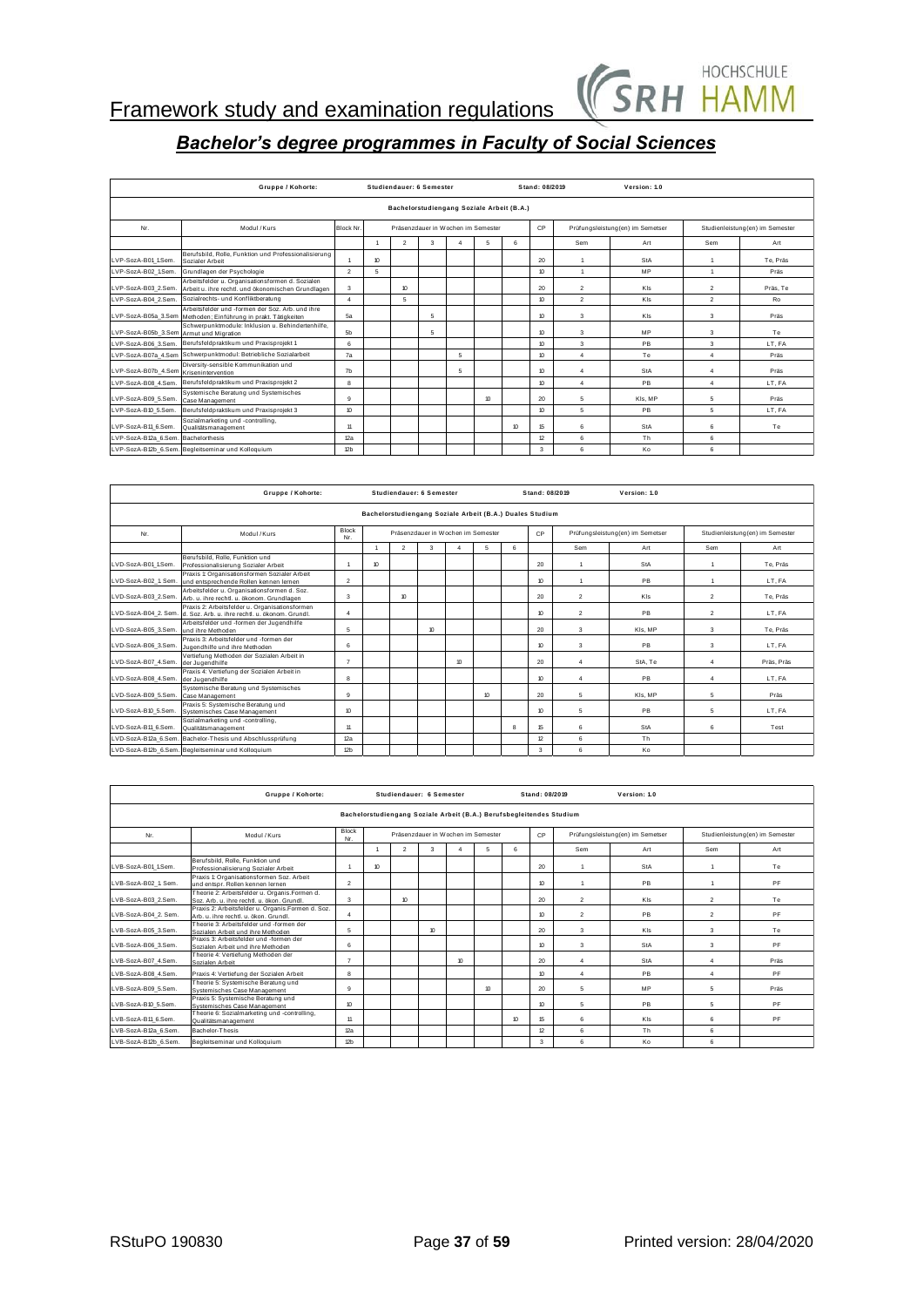

|           | Gruppe / Kohorte:                                  |                     |                                    |                | Studiendauer: 6 Semester                                         |                |     |    |                                  | Stand: 08/2019                  | Version: 1.0 |     |     |
|-----------|----------------------------------------------------|---------------------|------------------------------------|----------------|------------------------------------------------------------------|----------------|-----|----|----------------------------------|---------------------------------|--------------|-----|-----|
|           |                                                    |                     |                                    |                | Bachelorstudiengang Arbeits- und Organisationspsychologie (B.A.) |                |     |    |                                  |                                 |              |     |     |
| Nr.       | Modul /Kurs                                        | <b>Block</b><br>Nr. | Präsenzdauer in Wochen im Semester |                |                                                                  |                | CP. |    | Prüfungsleistung(en) im Semetser | Studienleistung(en) im Semester |              |     |     |
|           |                                                    |                     | $\overline{1}$                     | $\overline{2}$ | 3                                                                | $\overline{a}$ | 5   | 6  |                                  | Sem                             | Art          | Sem | Art |
| MC-BAO-01 | Statistik I                                        | 1                   | 5                                  |                |                                                                  |                |     |    | 8                                | $\mathbf{1}$                    | KIs          |     |     |
| MC-BAO-02 | Statistik II                                       | $\overline{2}$      |                                    | 5              |                                                                  |                |     |    | 8                                | $\overline{a}$                  | KIs          |     |     |
| MC-BAO-03 | Empirisch wissenschaftliches Arbeiten              | 3                   | 5                                  |                |                                                                  |                |     |    | 8                                | $\overline{1}$                  | StA          |     |     |
| MC-BAO-04 | Grundlagen der Diagnostik und Diagnoseverfahren    | $\overline{4}$      |                                    |                | 5                                                                |                |     |    | 8                                | $\overline{3}$                  | <b>StA</b>   |     |     |
| MC-BAO-05 | Persönlichkeits- und Differenzielle Psychologie    | 5                   |                                    | 5              |                                                                  |                |     |    | 8                                | $\overline{2}$                  | KIs          |     |     |
| MC-BAO-06 | Sozialpsychologie                                  | 6                   |                                    |                | 5                                                                |                |     |    | 8                                | 3                               | Kls          |     |     |
| MC-BAO-07 | Arbeits- und Organisationspsychologie - Einführung | $\overline{7}$      | 5                                  |                |                                                                  |                |     |    | 8                                | $\mathbf{1}$                    | <b>MP</b>    |     |     |
| MC-BAO-08 | Arbeits- und Organisationspsychologie - Vertiefung | $\mathbf{R}$        |                                    | 5              |                                                                  |                |     |    | $\mathbf{R}$                     | $\overline{2}$                  | Ref          |     |     |
| MC-BAO-09 | Personalpsychologie                                | $\mathbf{Q}$        |                                    |                |                                                                  |                |     | 5  | 8                                | 6                               | <b>MP</b>    |     |     |
| MC-BAO-10 | Arbeits- und Ingenieurspsychologie                 | 10 <sub>10</sub>    |                                    |                |                                                                  | 5              |     |    | 8                                | $\overline{4}$                  | Ber          |     |     |
| MC-BAO-11 | Personal- und Organisationsentwicklung             | 11                  |                                    |                |                                                                  |                |     | 5  | 8                                | 6                               | KIs          |     |     |
| MC-BAO-12 | Einführung in die Betriebswirtschaftslehre         | 12                  |                                    |                |                                                                  | 5              |     |    | 8                                | $\overline{4}$                  | KIs          |     |     |
| MC-BAO-13 | Einführung in das Arbeitsrecht                     | 13                  |                                    |                |                                                                  |                | 5   |    | 8                                | 5                               | KIs          |     |     |
| MC-BAO-14 | Projektmanagement                                  | 14                  |                                    |                | 5                                                                |                |     |    | 8                                | 3                               | Ber          |     |     |
| MC-BAO-15 | Kommunikation und Wissensmanagement                | 15                  |                                    |                |                                                                  | 5              |     |    | 8                                | $\overline{4}$                  | Präs         |     |     |
| MC-BAO-16 | Arbeitssicherheit und Arbeitsschutz                | 16                  | $\overline{a}$                     |                |                                                                  |                |     |    | 8                                | $\mathbf{1}$                    | KIs          |     |     |
| MC-BAO-17 | Belastung und Beanspruchung                        | 17                  |                                    | 5              |                                                                  |                |     |    | 8                                | $\overline{2}$                  | <b>StA</b>   |     |     |
| MC-BAO-18 | Menschengerechte Arbeitsgestaltung                 | 18                  |                                    |                | 5                                                                |                |     |    | 8                                | 3                               | Ber          |     |     |
| MC-BAO-19 | Ergonomie, Mensch-Maschine-Systeme                 | 19                  |                                    |                |                                                                  |                | 5   |    | 8                                | 5                               | Präs         |     |     |
| MC-BAO-20 | Praktikum                                          | 20                  |                                    |                |                                                                  |                | 15  |    | 15                               | 5                               | Ref          |     |     |
| MC-BAO-21 | Bachelor-Thesis                                    | 21                  |                                    |                |                                                                  |                |     | 12 | 13                               | 6                               | Th           |     |     |

|                | Gruppe / Kohorte:                                     |                |                                                  | Studiendauer: 2020 bis 2023 |   |                     |   |    |                | Stand: 11.12.2019       | Version: 1                       |     |                                 |
|----------------|-------------------------------------------------------|----------------|--------------------------------------------------|-----------------------------|---|---------------------|---|----|----------------|-------------------------|----------------------------------|-----|---------------------------------|
|                |                                                       |                |                                                  |                             |   | Psychologie (B.Sc.) |   |    |                |                         |                                  |     |                                 |
| Nr.            | Modul / Kurs                                          | Block          | Präsenzdauer in Wochen im Semester*<br><b>CP</b> |                             |   |                     |   |    |                |                         | Prüfungsleistung(en) im Semester |     | Studienleistung(en) im Semester |
|                | Pflichtbereich                                        |                | $\mathbf{1}$                                     | $\overline{2}$              |   |                     | 5 | 6  |                | Sem                     | Art                              | Sem | Art                             |
| 1              | Einführung in die Geschichte und Forschungsmethoden   |                |                                                  |                             |   |                     |   |    |                |                         |                                  |     |                                 |
|                | der Psychologie                                       | $\mathbf{1}$   | 5                                                |                             |   |                     |   |    | $\overline{2}$ | $\mathbf{1}$            | Kls                              | ٠   |                                 |
| $\overline{2}$ | Statistik I                                           | $\mathbf{1}$   | 5                                                |                             |   |                     |   |    | 6              | $\mathbf{1}$            | Kls                              | ÷.  |                                 |
| 3              | Statistik II                                          | 5              |                                                  | 5                           |   |                     |   |    | 6              | $\overline{2}$          | Kls                              | ٠   |                                 |
| 4              | Einführung in empirisch-wissenschaftliches Arbeiten   | $\overline{2}$ | 5                                                |                             |   |                     |   |    | 8              | $\mathbf{1}$            | Ber                              | ٠   | ٠                               |
| 5              | Empirisch-experimentelles Praktikum                   | $\overline{7}$ |                                                  | 5                           |   |                     |   |    | 6              | $\overline{2}$          | StA                              |     |                                 |
| 6              | Diagnostische Verfahren                               | 7, 11, 12      |                                                  | 5                           | 5 |                     |   |    | 6              | 2.3                     | StA                              | ÷.  | ä,                              |
| $\overline{7}$ | Grundlagen psychologischer Diagnostik und Testtheorie | 9              |                                                  |                             | 5 |                     |   |    | 6              | 3                       | StA                              | ٠   | ٠                               |
| 8              | Allgemeine Psychologie - Einführung                   | $\overline{4}$ | 5                                                |                             |   |                     |   |    | 6              | $\mathbf{1}$            | Kls                              | ٠   | ÷.                              |
| 9              | Allgemeine Psychologie - Vertiefung                   | 8              |                                                  | 5                           |   |                     |   |    | 8              | $\overline{2}$          | Kls                              | ٠   | ٠                               |
| 10             | Biologische Psychologie                               | 11             |                                                  |                             | 5 |                     |   |    | 6              | 3                       | Kls                              | ٠   | ٠                               |
| 11             | Entwicklungspsychologie                               | 12             |                                                  |                             | 5 |                     |   |    | 6              | 3                       | Kls                              | ٠   | ÷.                              |
| 12             | Differentielle und Persönlichkeitspsychologie         | 6              |                                                  | 5                           |   |                     |   |    | 8              | $\overline{2}$          | Kls                              | ٠   | ÷.                              |
| 13             | Sozialpsychologie                                     | 10             |                                                  |                             | 5 |                     |   |    | 8              | 3                       | Kls                              | ٠   |                                 |
| 14             | Klinische Psychologie - Einführung                    | 13             |                                                  |                             |   | 5                   |   |    | 8              | $\overline{\mathbf{4}}$ | Kls                              | ä,  | ٠                               |
| 15             | Klinische Psychologie - Vertiefung I                  | 15             |                                                  |                             |   | 5                   |   |    | 8              | 4                       | MP                               | ٠   | ٠                               |
| 16             | Klinische Psychologie - Vertiefung II                 | 17             |                                                  |                             |   |                     | 5 |    | 8              | 5                       | R <sub>0</sub>                   | ٠   | ÷                               |
|                | Arbeits-, Organisations- und Wirtschaftspsychologie - |                |                                                  |                             |   |                     |   |    |                |                         |                                  |     |                                 |
| 17             | Einführung                                            | 3              | 5                                                |                             |   |                     |   |    | 8              | $\mathbf{1}$            | MP                               |     |                                 |
|                | Arbeits-, Organisations- und Wirtschaftspsychologie - |                |                                                  |                             |   |                     |   |    |                |                         |                                  |     |                                 |
| 18             | Vertiefung I                                          | 14             |                                                  |                             |   | 5                   |   |    | 8              | 4                       | Ref                              |     |                                 |
|                | Arbeits-, Organisations- und Wirtschaftspsychologie - |                |                                                  |                             |   |                     |   |    |                |                         |                                  |     |                                 |
| 19             | Vertiefung II                                         | 21             |                                                  |                             |   |                     |   | 5  | 8              | 6                       | Ref                              |     |                                 |
| 20             | Medizinische Grundlagen                               | 19             |                                                  |                             |   |                     | 5 |    | $\overline{a}$ | 5                       | Kls                              | ٠   | ٠                               |
| 21             | Neurologische Grundlagen                              | 18             |                                                  |                             |   |                     | 5 |    | 6              | 5                       | Ref                              | ٠   | ÷.                              |
| 22             | Grundlagen der Berufsethik                            | 9              |                                                  |                             | 5 |                     |   |    | $\overline{2}$ | 3                       | Kls                              | ٠   | ٠                               |
| 23             | Grundlagen der Gesprächsführung                       | 19             |                                                  |                             |   |                     | 5 |    | $\overline{2}$ | 5                       | Ro                               | ٠   | ٠                               |
| 24             | Pädagogische Psychologie                              | 20             |                                                  |                             |   |                     |   | 5  | 8              | 6                       | MP                               | ٠   | ä,                              |
| 25             | Praktikum                                             | 16             |                                                  |                             |   | 6                   | 6 |    | 15             | 4, 5                    | PB                               | ٠   | ÷.                              |
| 26             | Bachelor-Thesis (12 Wochen)                           | 22             |                                                  |                             |   |                     |   | 12 | 12             | 6                       | Th                               | ٠   | ٠                               |
| 27             | Versuchspersonenstunden                               |                |                                                  |                             |   |                     |   |    | $\mathbf{1}$   | $1 - 6$                 |                                  |     |                                 |
|                | <b>Summe Credit Points</b>                            |                |                                                  |                             |   |                     |   |    | 180            |                         |                                  |     |                                 |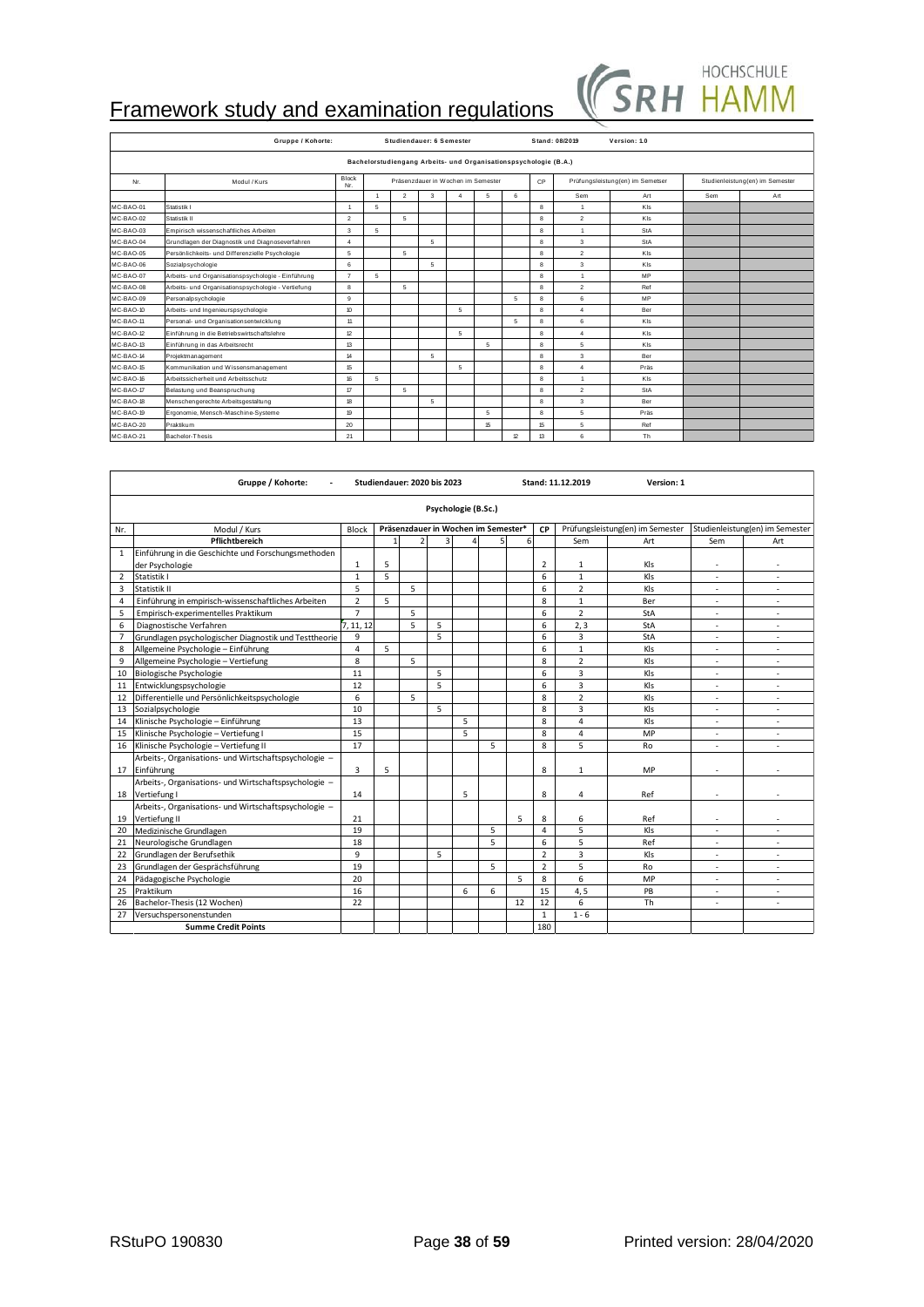

|     | Gruppe / Kohorte:                                                                                                   |                |   | Studiendauer: 4 Semester |                                    |                                           |                 |                | Version: 1.0                     |                |                                 |
|-----|---------------------------------------------------------------------------------------------------------------------|----------------|---|--------------------------|------------------------------------|-------------------------------------------|-----------------|----------------|----------------------------------|----------------|---------------------------------|
|     |                                                                                                                     |                |   |                          |                                    | Masterstudiengang Soziale Arbeit - (M.A.) |                 |                |                                  |                |                                 |
| Nr. | Modul / Kurs                                                                                                        | Block<br>Nr.   |   |                          | Präsenzdauer in Wochen im Semester |                                           | CP              |                | Prüfungsleistung(en) im Semetser |                | Studienleistung(en) im Semester |
|     |                                                                                                                     |                |   | $\overline{2}$           | 3                                  | $\overline{4}$                            |                 | Sem            | Art                              | Sem            | Art                             |
|     | Theoriemodul 1: Gesellschaftlicher Wandel und Soziale Arb                                                           |                | 5 |                          |                                    |                                           | 9               | $\mathbf{1}$   | StA                              |                |                                 |
|     | Theoriemodul 2: Betriebswirtschaftliche Grundlagen<br>für Soziale Organisationen                                    | $\overline{2}$ | 5 |                          |                                    |                                           | 9               |                | PA                               |                | Te                              |
|     | Praxismodul 1                                                                                                       | 3              |   |                          |                                    |                                           | 12              |                | PB                               |                | LT. FA                          |
|     | Theoriemodul 3: Diskussionen, Herausforderungen u. Ent-<br>wicklungen in der Disziplin u. Profession d. Soz. Arbeit | 4              |   | 5                        |                                    |                                           | 9               | $\overline{2}$ | Präs                             | $\overline{2}$ | Präs                            |
|     | Theoriemodul 4 Planungsprozesse in der Sozialen Arbeit                                                              | 5              |   | 5                        |                                    |                                           | 9               | $\mathfrak{D}$ | MP. KIs                          | $\overline{2}$ | Präs                            |
|     | Praxismodul 2                                                                                                       | 6              |   |                          |                                    |                                           | 12 <sup>°</sup> | $\overline{2}$ | PB                               | $\mathfrak{p}$ | LT.FA                           |
|     | Theoriemodul 5: Organisationsentwicklung und<br>- veränderung in der Sozialen Arbeit                                | 7              |   |                          | 5                                  |                                           | 9               | 3              | StA, KIs                         | 3              | Präs                            |
|     | Theoriemodul 6: Wissenschaftliche Evaluation in der<br>Sozialen Arbeit                                              | 8              |   |                          | 5                                  |                                           | 9               | 3              | MP. KIs                          | 3              | Präs                            |
|     | Praxismodul 3                                                                                                       | 9              |   |                          |                                    |                                           | 12              | 3              | PB                               | 3              | LT. FA                          |
|     | Theoriemodul 7: Führungskompetenz und Personalmanage                                                                | 10             |   |                          |                                    | 5                                         | 9               | 4              | Kls. Präs                        | 3              | Ro                              |
|     | Masterthesis, Begleitseminar und Kolloquium                                                                         | 11             |   |                          |                                    | 5                                         | 21              | Δ              | Th. Ko                           | 4              |                                 |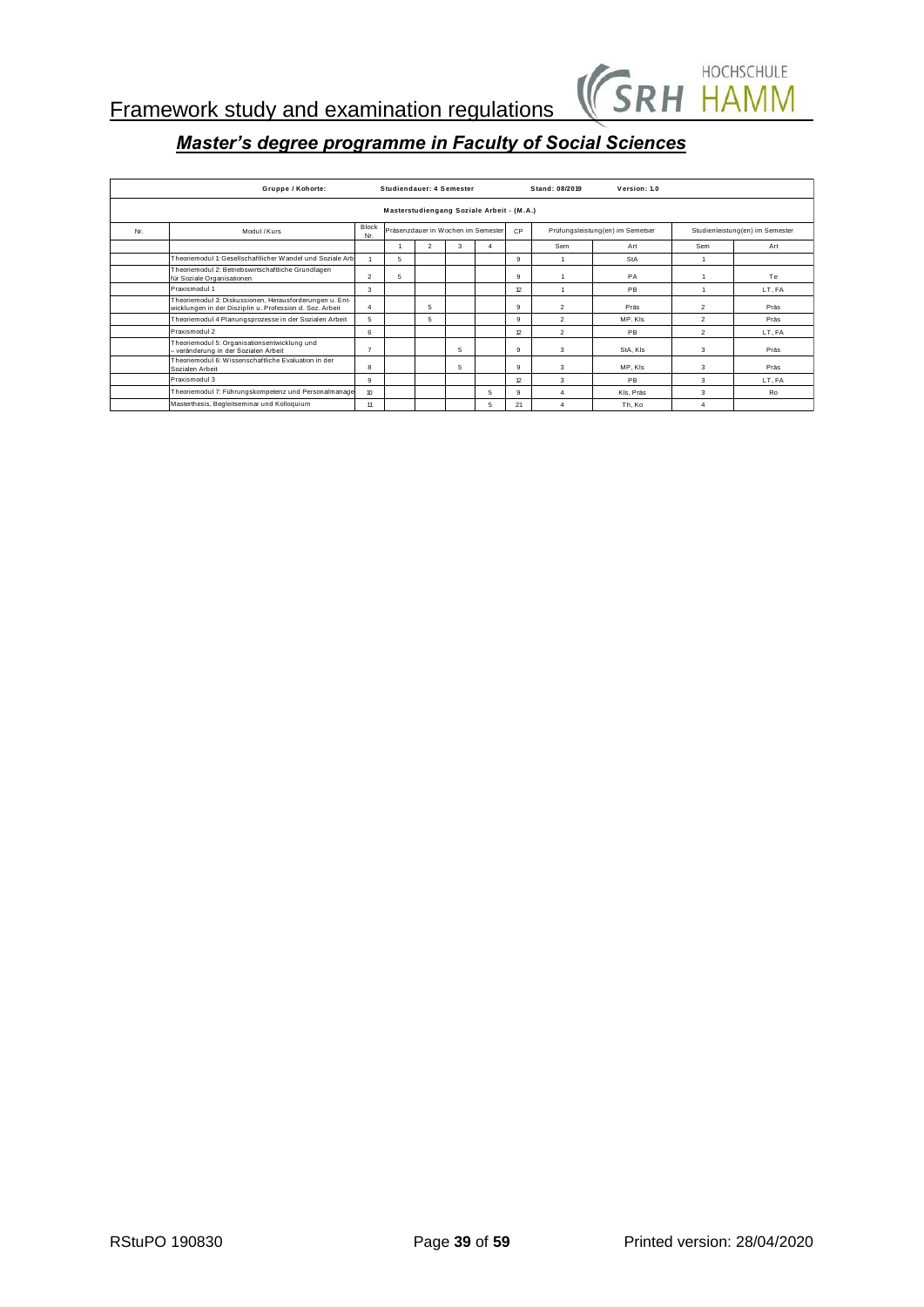

## <span id="page-39-1"></span><span id="page-39-0"></span>**Annex 3. Admission requirements**

## *A3.1 Bachelor's degree programmes*

- (1) The admission requirements here are the "allgemeine Hochschulreife" (general higher education entrance qualification), "fachgebundene Hochschulreife" (subject-related higher education entrance qualification), "Fachhochschulreife" (advanced technical college certificate) or university entrance qualification recognised by way of statutory provisions or the relevant state authority to be the equivalent. The latest provisions of the State of North-Rhine Westphalia (NRW) shall apply here.
- (2) If the desired course you wish to study does not match the vocational qualification, programme applicants who are particularly suitable may prove their suitability by taking a special examination drawn up by the University for individual cases. This examination is used to check whether the candidate is likely to be able to follow the lesson given in the 1st study semester.
- (3) If they are particularly suitable, as evidenced by a committee typically made up of supervising school teachers, pupils who do not yet fulfil the admission requirements according to paras 1 to 2 may be accepted to complete selected course modules on a school course according to Section 48 (6) and (7) HG NRW, doing so as a school student. Particular suitability shall exist in particular with regard to participants in the Mathematical Olympiad, Physics Olympiad, best pupils at school and in class and participants in "Jugend forscht" junior researcher events, etc.. The course modules are chosen subject to consultation between the supervising school teachers, the University and the school student. School students are given equivalent status as students with regard to the selected course modules.
- (4) Programme applicants who have foreign citizenship and obtained their university entrance qualification abroad, meaning therefore they are authorised to study there (socalled foreign students), may be admitted to the course by completing an entrance examination at SRH University Hamm. The provisions of the State of North-Rhine Westphalia (NRW), such as Section 49 (9-12) of the Higher Education Act (Hochschulgesetz) as well as Sections 2 and 3 of the Foreign Student Access Regulation (Bildungsausländerzugangsverordnung) and the results of the aforementioned entrance examination shall form the basis for admission.
- (5) The University's entrance examination reviews whether programme applicants have suitable technical and methodical skills. In addition to the entrance examination, applicants will typically have to undergo an academic qualification phase according to the University's requirements. This qualification phase involves, for example, language courses, technical or economic courses or courses to assist with studying according to the CORE concept (orientation of skills).

Conditional admission may typically be granted prior to successfully completing the entrance examination, with this condition based on successful completion of the entrance examination at a later date.

(6) The entrance examination is structured in a modular format;

the first module involves a written or oral examination by one of the University's full-time Professors. Specialist topics on the desired Bachelor's programme are examined here, for example, with the necessary methodical, social or personal skills also reviewed here.

The second examination module involves reviewing skills in phrasing, logic and drawing conclusions as well as general aspects of numerical and figurative intelligence as part of a test.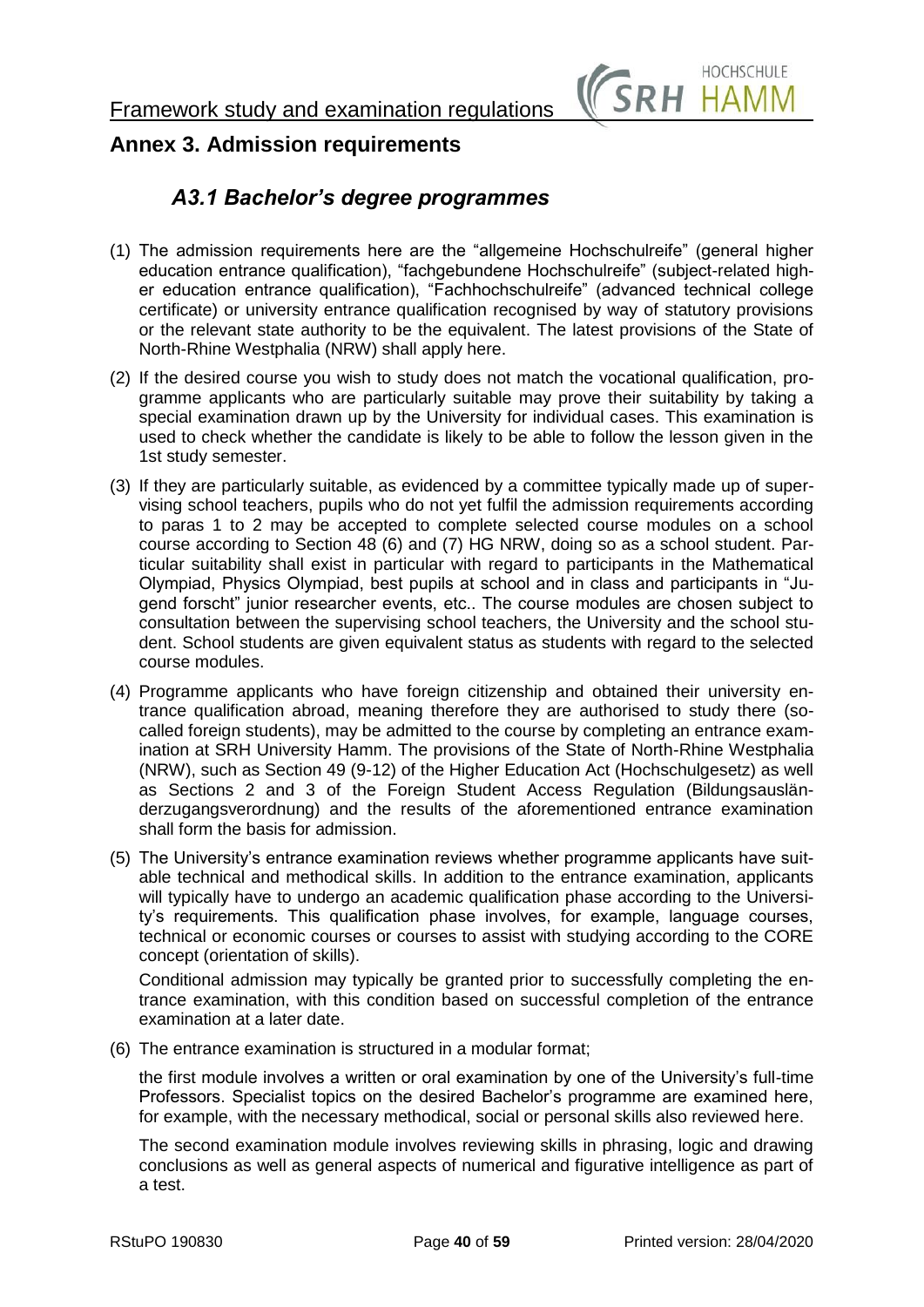

In order to review a sufficient level of language skills, both examination modules are held in the language in which the desired Bachelor's programme is also performed.

(7) Special admission requirements for extra-occupational Bachelor's degree in Social Work:

Extra-occupational courses are offered to programme applicants who already have a vocational qualification, but who wish to up-skill or embark on a new challenge. They will typically have at least three years' professional experience.

Acceptance onto the Social Work extra-occupational course also assumes evidence that the individual in question works at least 12.5 hours per week on a professional activity in a relevant field of social work.

# <span id="page-40-0"></span>*A3.2 Master's degree programmes*

- (1) The admission requirements for the Master's degree programmes are evidence of a minimum of 180 Credit Points (ECTS) by way of a completed degree (Bachelor's) or minimum equivalent diploma in the respective subject shown in the table below (see Clause (3)) and/or evidence of a comparable degree in corresponding degree programmes and subjects at a domestic or foreign university.
- (2) Programme applicants who are not native speakers of the language used in the taught degree programmes must provide evidence of corresponding language skills of at least B2 level according to the Common European Framework of Reference for Languages.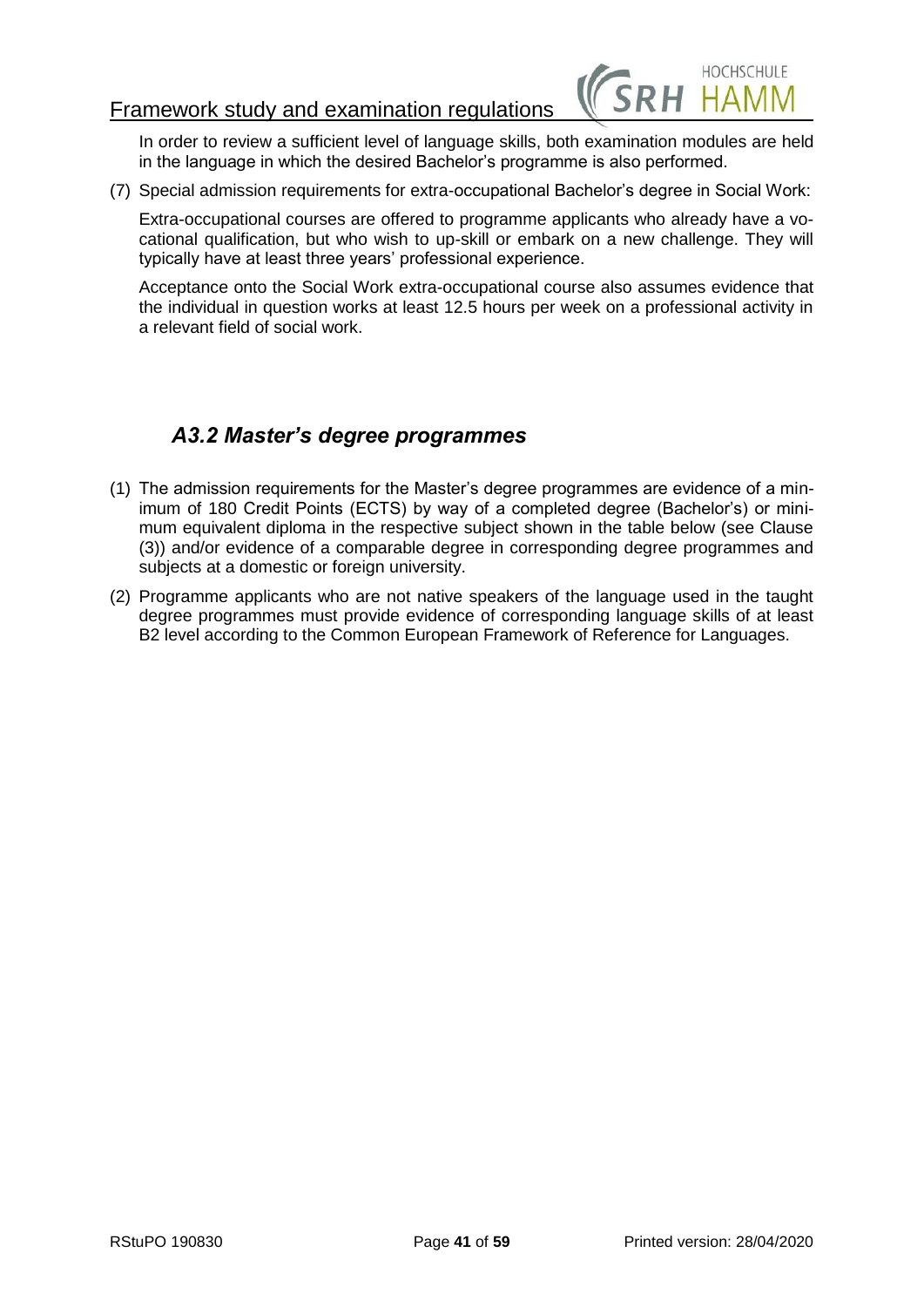

(3) The other requirements are illustrated in the table below.

| Degree programme                                         | <b>Other professional requirements</b>                                                                                                                                                                                                                                                                     |
|----------------------------------------------------------|------------------------------------------------------------------------------------------------------------------------------------------------------------------------------------------------------------------------------------------------------------------------------------------------------------|
| <b>Supply Chain</b><br><b>Management</b>                 | Completed undergraduate course, preferably in Industrial Engi-<br>neering, Business Studies, Business Administration, Manage-                                                                                                                                                                              |
| (M.Sc.)                                                  | ment or Economics.                                                                                                                                                                                                                                                                                         |
| Campus-based course<br>Distance learning                 |                                                                                                                                                                                                                                                                                                            |
| <b>Logistics Management</b><br>(M.Sc.)                   | a) Completed undergraduate course with at least 240 Credit<br>Points, preferably in Logistics, Business Studies, Engineering or<br>Information Technology.                                                                                                                                                 |
| Distance learning                                        | b) A minimum of one year's professional experience in a logis-<br>tics field of work is also requested.                                                                                                                                                                                                    |
|                                                          | c) If the applicant has only managed to attain 210 Credit Points<br>at the start of the course, this professional experience in logis-<br>tics will form the basis for academic reflection as part of an aca-<br>demic seminar paper worth 30 CP.                                                          |
| <b>Business Administra-</b><br>tion                      | Completed undergraduate course, preferably in Industrial Engi-<br>neering, Business Studies, Business Administration, Manage-                                                                                                                                                                              |
| (M.Sc.)                                                  | ment or Economics.                                                                                                                                                                                                                                                                                         |
| Campus-based course                                      |                                                                                                                                                                                                                                                                                                            |
| <b>International Business</b><br>and Engineering         | a) Final grade of at least 2,7 in Industrial Engineering, Engineer-<br>ing and Management.                                                                                                                                                                                                                 |
| (M.Eng.)<br>Campus-based course                          | b) Evidence of English language skills, e.g. IELTS 6.5, TOEFL<br>score of at least 80 or other evidence, such as evidence provid-<br>ed in an interview, is also requested.                                                                                                                                |
|                                                          | c) If the applicant has only managed to attain 180 Credit Points<br>at the start of the course, and depending on the individual's prior<br>knowledge, either a technical preparatory course or a manage-<br>ment preparatory course must be taken during a semester be-<br>fore the course can be started. |
| <b>Innovation and Organi-</b><br>sational Development in | a) Completed undergraduate course in Social Work / Social Ed-<br>ucation or comparable degree programme.                                                                                                                                                                                                   |
| <b>Social Work</b><br>(M.A.)<br>Campus-based course      | b) Applicants who have completed a related Bachelor's degree<br>programme may also be admitted onto this course if they can<br>provide evidence of sufficient professional and methodical skills<br>in key subject areas of social work.                                                                   |
|                                                          | c) A cover letter and corresponding documents according to<br>para. b) must be enclosed with the application for a place on the<br>course.                                                                                                                                                                 |

(4) Any exceptions to this shall require a decision to be taken by the examination board.

The criteria for exceptional cases include equivalence in terms of content and volume.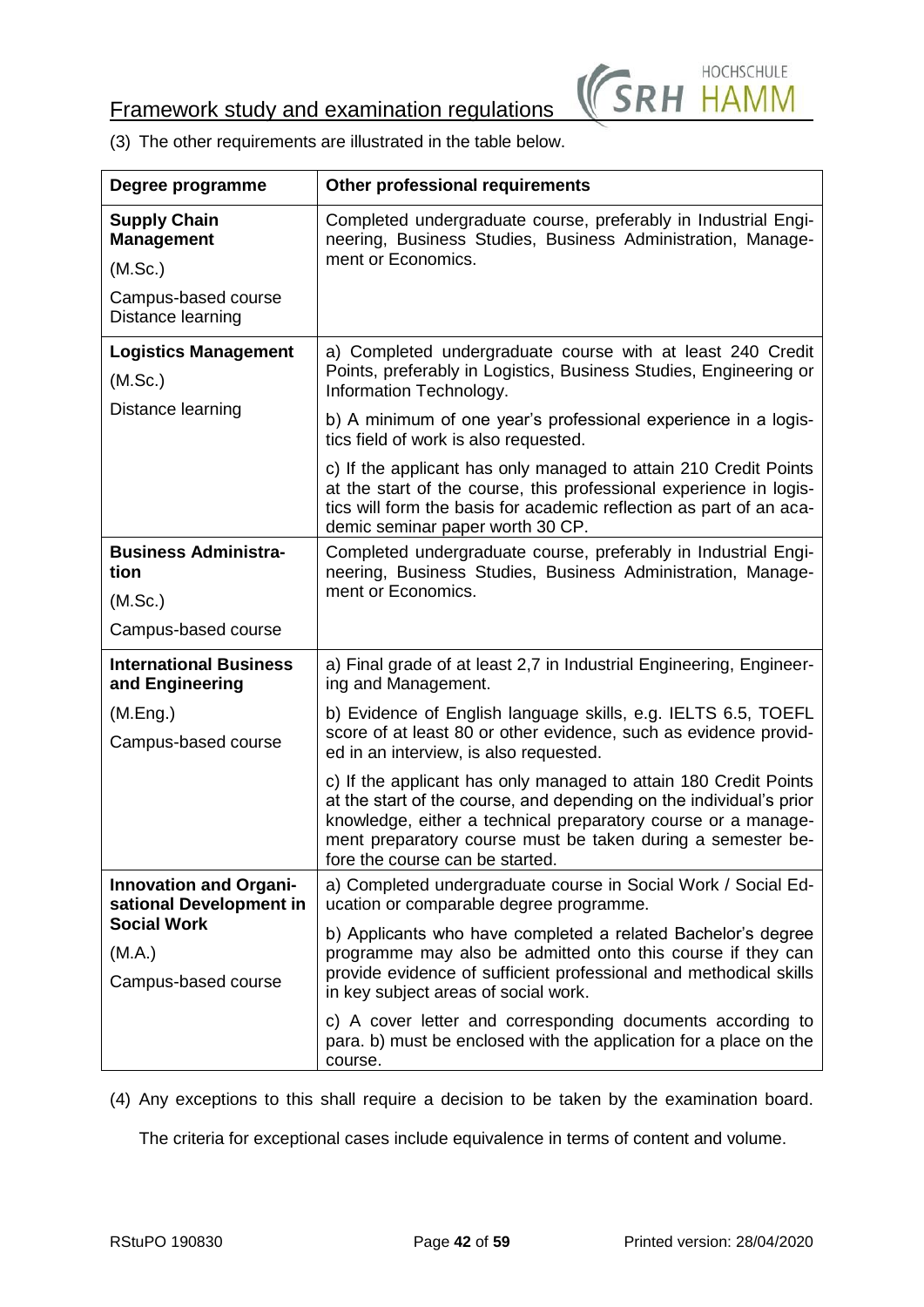

## <span id="page-42-0"></span>**Annex 4. Examinations**

## **Definition of examination formats in accordance with Section 12 of these regulations**

## **General preliminary remarks:**

The examination format and examination content together with the *learning outcomes* and the corresponding teaching and educational formats make up the so-called *constructive alignment*. According to this, all of the examination formats stated below are used to define the extent to which students have obtained the skills to be achieved in the module to be examined. Examinations are tests that are relevant beyond the purpose of learning success controls for the assessment and, thus, the successful completion of a module or degree programme. An examination is assessed and graded in a differentiated way.

The following definitions contain the general requirements with regard to the type and process involved in the examination to be taken. If the definitions contain framework specifications on the length and/or extent of an examination, different arrangements in the sense of *constructive alignment* may be put in place in the module tables belonging to Annex 1 (Bachelor's and Master's degree programmes), which precede this Annex in this regard. A module examination typically consists of a single examination. However, depending on which skill objectives the lectures pursue, it may be useful to combine together different examination formats in the sense of *constructive alignment* within a time and content-related combination test (KomP). This then requires the student to be informed in a timely manner about the breakdown of the examination into different examination formats. The respective skills stated under "Examination objective" are to be understood as reference to the skills that can potentially be tested.

A study achievement is an ungraded piece of evidence of active participation accompanying a module. It constitutes a qualified confirmed individual examination and allows students to actively get to grips with the content of the lectures in a verifiable manner. A study achievement must be proven as part of the module in addition to the examination in order to be able to obtain credit points for the module. A study achievement may therefore be any examination format as described in Annex 4.

## **Predominantly written examinations**

| <b>Examination</b><br>format (abbrevia-<br>tion):  | Written test (WT)                                                                                                                                                                                                                                                                                                                                         |
|----------------------------------------------------|-----------------------------------------------------------------------------------------------------------------------------------------------------------------------------------------------------------------------------------------------------------------------------------------------------------------------------------------------------------|
| <b>Examination</b><br>objective (skills):          | Review of technical and methodical skills                                                                                                                                                                                                                                                                                                                 |
| <b>Definition and</b><br>examination pro-<br>cess: | A written test is a written paper that is supervised. The student should be able to demon-<br>strate in a written test that he/she is able to express knowledge in a limited period of time,<br>and with limited aids, and can also recognise a problem using common methods combined<br>with the knowledge acquired and find ways to come to a solution. |
| Working<br>time/examination<br>length:             | 45 - 180 minutes                                                                                                                                                                                                                                                                                                                                          |
| Number of<br>examiners:                            | At least 1                                                                                                                                                                                                                                                                                                                                                |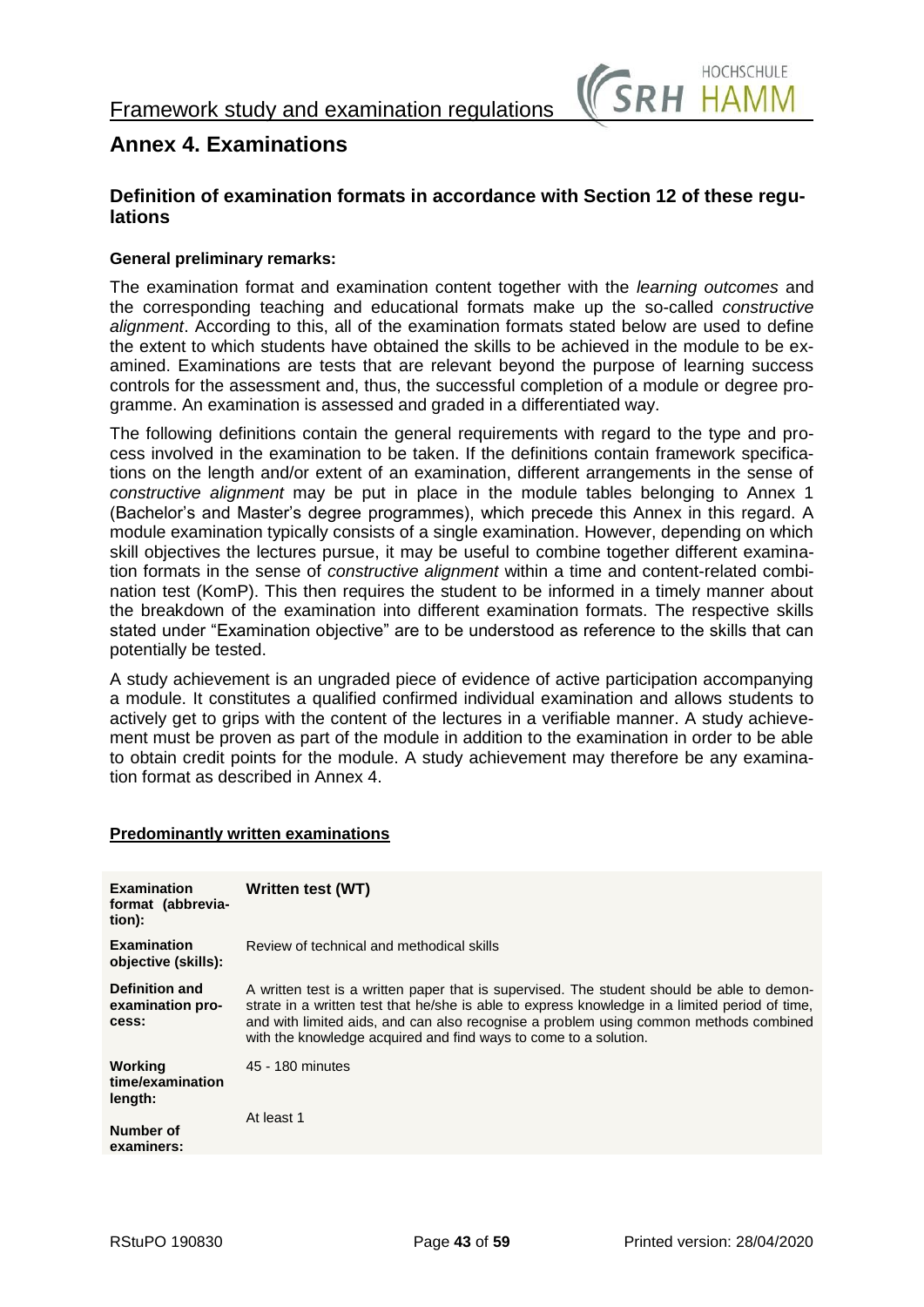

| <b>Examination</b><br>format (abbrevia-<br>tion):  | Homework (HW)                                                                                                                                                                                                                                                                                                                                                                                                                                                                                                                                     |
|----------------------------------------------------|---------------------------------------------------------------------------------------------------------------------------------------------------------------------------------------------------------------------------------------------------------------------------------------------------------------------------------------------------------------------------------------------------------------------------------------------------------------------------------------------------------------------------------------------------|
| <b>Examination</b><br>objective (skills):          | Review of the ability to independently draft an academic text (technical, methodical and<br>personal skills)                                                                                                                                                                                                                                                                                                                                                                                                                                      |
| <b>Definition and</b><br>examination pro-<br>cess: | Homework is a written academic text that combines and assesses the relevant literature,<br>which is handed out to students for a typical period of four weeks in order to be worked on.<br>By completing homework, students can demonstrate that they are able to work through a<br>particular problem using academic methods. Homework is typically 15 to 20 pages long.                                                                                                                                                                         |
| Number of<br>examiners:                            | At least 1                                                                                                                                                                                                                                                                                                                                                                                                                                                                                                                                        |
|                                                    |                                                                                                                                                                                                                                                                                                                                                                                                                                                                                                                                                   |
| <b>Examination</b><br>format (abbrevia-<br>tion):  | Seminar paper (SemP)                                                                                                                                                                                                                                                                                                                                                                                                                                                                                                                              |
| <b>Examination</b><br>objective (skills):          | Review of the ability to independently draft an academic paper (technical, methodical and<br>personal skills)                                                                                                                                                                                                                                                                                                                                                                                                                                     |
| <b>Definition and</b><br>examination pro-<br>cess: | A seminar paper is a written academic paper that combines and assesses the relevant<br>literature, which is handed out to students for a typical period of four weeks in order to be<br>worked on. By completing a seminar paper, students can demonstrate that they are able to<br>work through a particular problem using academic methods and present their results in front<br>of a plenary session, if applicable. A seminar paper is typically 20 to 25 pages long.                                                                         |
| <b>Number of</b><br>examiners:                     | At least 1                                                                                                                                                                                                                                                                                                                                                                                                                                                                                                                                        |
|                                                    |                                                                                                                                                                                                                                                                                                                                                                                                                                                                                                                                                   |
| <b>Examination</b><br>format (abbrevia-<br>tion):  | <b>Research paper (StA)</b>                                                                                                                                                                                                                                                                                                                                                                                                                                                                                                                       |
| <b>Examination</b><br>objective (skills):          | Review of the ability to independently draft an analytical academic paper (technical, me-<br>thodical and personal skills)                                                                                                                                                                                                                                                                                                                                                                                                                        |
| <b>Definition and</b><br>examination pro-<br>cess: | A research paper is a written academic paper that combines and assesses the relevant<br>literature, which is handed out to students for a typical period of ten weeks in order to be<br>worked on. By completing a research paper, students can demonstrate that they are able to<br>comprehend a problem in a larger technical context and come up with a solution as well as<br>present their results in front of a plenary session, if applicable. A research paper is typically<br>30 to 40 pages long.                                       |
| Number of<br>examiners:                            | At least 1                                                                                                                                                                                                                                                                                                                                                                                                                                                                                                                                        |
|                                                    |                                                                                                                                                                                                                                                                                                                                                                                                                                                                                                                                                   |
| <b>Examination</b><br>format (abbrevia-<br>tion):  | <b>Research and documentation (RaD)</b>                                                                                                                                                                                                                                                                                                                                                                                                                                                                                                           |
| <b>Examination</b><br>objective (skills):          | Control of the basic principles of academic work (technical and methodical skills)                                                                                                                                                                                                                                                                                                                                                                                                                                                                |
| <b>Definition and</b><br>examination pro-<br>cess: | The research and documentation of information are fundamental skills in academic work.<br>The term "research" refers to a systematic search, acquisition and selection of information<br>on a particular subject. The term "documentation" refers to the organisation, archiving and<br>administration of this information. Both are necessary preparations in order to work on an<br>academic problem. The techniques and methods used in research and documentation are<br>taught at the beginning of the course by way of practical exercises. |
| Number of<br>examiners:                            | At least 1                                                                                                                                                                                                                                                                                                                                                                                                                                                                                                                                        |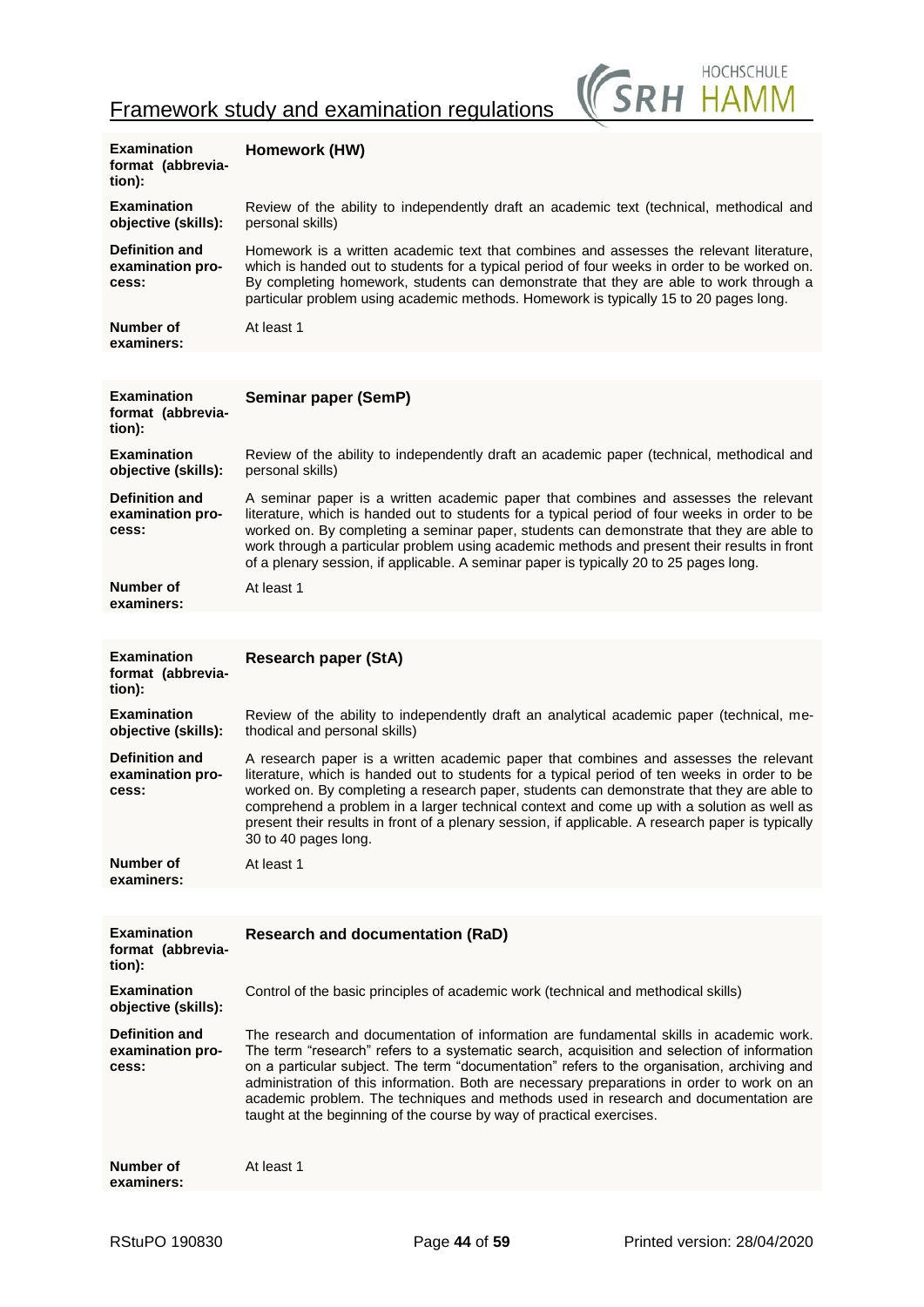

| <b>Examination</b><br>format (abbrevia-<br>tion):  | Essay (Es)                                                                                                                                                                                                                                                                                                                                                                                                                                                                                                                                                                                                                                                                     |
|----------------------------------------------------|--------------------------------------------------------------------------------------------------------------------------------------------------------------------------------------------------------------------------------------------------------------------------------------------------------------------------------------------------------------------------------------------------------------------------------------------------------------------------------------------------------------------------------------------------------------------------------------------------------------------------------------------------------------------------------|
| <b>Examination</b><br>objective (skills):          | Review of the ability to independently draft a critical academic text (technical, methodical<br>and personal skills)                                                                                                                                                                                                                                                                                                                                                                                                                                                                                                                                                           |
| <b>Definition and</b><br>examination pro-<br>cess: | An essay (or "essai" in French) is a narrow, challenging and purposely subjective text on a<br>particular topic from the field of academia, politics, philosophy or similar. An essay is suita-<br>ble for topics that offer food for thought and, as a result, space to come up with individual<br>ideas. The starting point here may be a problem, theory or controversial topic that is the<br>subject of discussion. It offers a great deal of room for manoeuvre to express individuality<br>and come up with individual structures. An essay differs from a research paper in that it is<br>shorter in most cases and primarily contains your own ideas and assessments. |
| Number of<br>examiners:                            | At least 1                                                                                                                                                                                                                                                                                                                                                                                                                                                                                                                                                                                                                                                                     |
|                                                    |                                                                                                                                                                                                                                                                                                                                                                                                                                                                                                                                                                                                                                                                                |
| <b>Examination</b><br>format (abbrevia-<br>tion):  | Exposé (Ex)                                                                                                                                                                                                                                                                                                                                                                                                                                                                                                                                                                                                                                                                    |
| <b>Examination</b><br>objective (skills):          | Review of the ability to illustrate in a forward-looking manner an overall plan to draft an<br>academic paper (technical and methodical skills)                                                                                                                                                                                                                                                                                                                                                                                                                                                                                                                                |
| <b>Definition and</b><br>examination pro-<br>cess: | A written exposé is created by presenting an academic research-related question when<br>compiling an academic paper. This represents a summarised description of the project<br>where the question behind the paper, the theoretical background, the methodical approach,<br>structure and relevant literature and timetable are all presented. An exposé aims to provide<br>the supervisor with information about the likely structure of the paper. This allows the su-<br>pervisor to assess whether the project in its intended format is realistic or still needs serious<br>modifications to be made.                                                                    |
| Number of<br>examiners:                            | At least 1                                                                                                                                                                                                                                                                                                                                                                                                                                                                                                                                                                                                                                                                     |
|                                                    |                                                                                                                                                                                                                                                                                                                                                                                                                                                                                                                                                                                                                                                                                |
| <b>Examination</b><br>format (abbrevia-<br>tion):  | <b>Report (Rep)</b>                                                                                                                                                                                                                                                                                                                                                                                                                                                                                                                                                                                                                                                            |
| <b>Examination</b><br>objective (skills):          | Review of ability to summarise and assess a situation (technical and methodical skills)                                                                                                                                                                                                                                                                                                                                                                                                                                                                                                                                                                                        |
| <b>Definition and</b><br>examination pro-<br>cess: | A report is a written paper where a situation or course of events is documented and as-<br>sessed as well. The student in question should be able to show in this report that he/she is<br>able to capture and assess the situation. There should in particular be a clear separation of<br>reproduction and assessment tasks evident here.                                                                                                                                                                                                                                                                                                                                    |
| Number of<br>examiners:                            | At least 1                                                                                                                                                                                                                                                                                                                                                                                                                                                                                                                                                                                                                                                                     |
|                                                    |                                                                                                                                                                                                                                                                                                                                                                                                                                                                                                                                                                                                                                                                                |
| <b>Examination</b><br>format (abbrevia-<br>tion):  | Learning diary (LD)                                                                                                                                                                                                                                                                                                                                                                                                                                                                                                                                                                                                                                                            |
| <b>Examination</b><br>objective (skills):          | Critical reflection and classification of learning experiences (technical and personal skills)                                                                                                                                                                                                                                                                                                                                                                                                                                                                                                                                                                                 |
| <b>Definition and</b><br>examination pro-<br>cess: | A learning diary is a student's record of his/her own learning process to be kept up-to-date<br>at all times. This involves writing down the key elements of the subject matter in his or her<br>own words, although this takes place outside of any notes taken in lectures.                                                                                                                                                                                                                                                                                                                                                                                                  |
|                                                    | The learning diary is a proven tool to document learning practices, systematically reflect on<br>them and, if applicable, alter them too. It also helps to structure the learning process in a<br>more binding and sustainable manner.                                                                                                                                                                                                                                                                                                                                                                                                                                         |
| Number of                                          | At least 1                                                                                                                                                                                                                                                                                                                                                                                                                                                                                                                                                                                                                                                                     |
|                                                    |                                                                                                                                                                                                                                                                                                                                                                                                                                                                                                                                                                                                                                                                                |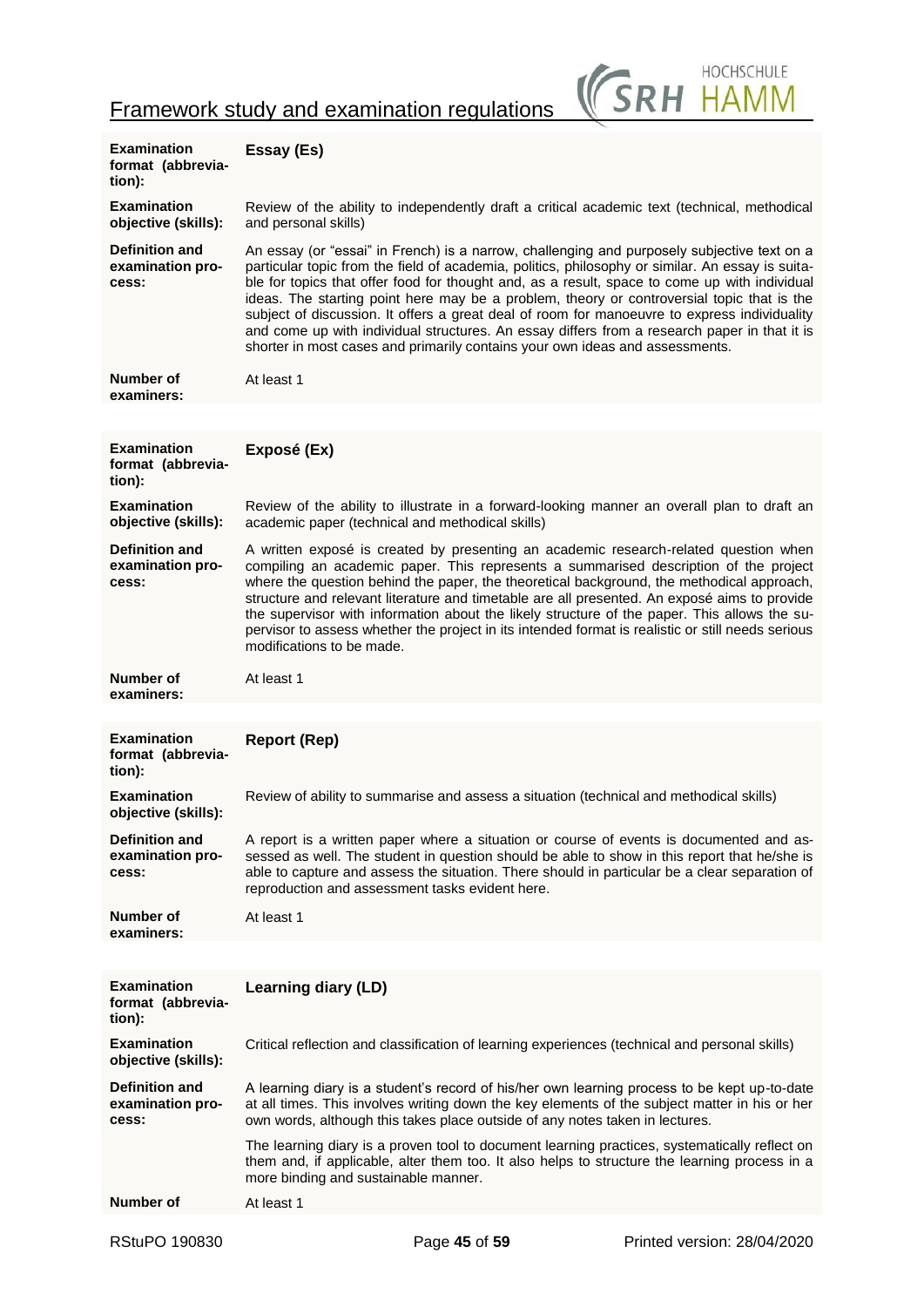

## **examiners:**

| <b>Examination</b><br>format (abbrevia-<br>tion):  |    | <b>Practical experience report (PER)</b>                                                                                                                                                                                                                                                                                                                                                                                                                       |
|----------------------------------------------------|----|----------------------------------------------------------------------------------------------------------------------------------------------------------------------------------------------------------------------------------------------------------------------------------------------------------------------------------------------------------------------------------------------------------------------------------------------------------------|
| <b>Examination</b><br>objective (skills):          |    | Self-critical analysis, reflection and classification of the practical phase (technical, methodi-<br>cal and personal skills)                                                                                                                                                                                                                                                                                                                                  |
| <b>Definition and</b><br>examination pro-<br>cess: |    | A practical experience report is a written draft as part of the practical phases to be complet-<br>ed. It is used to provide clear documentation and reflect on an individual's personal learning<br>process and the acquisition of skills during the practical activity. Furthermore, it should also<br>provide systematic examples of how the technical and methodical skills acquired in the<br>course could be applied in the respective area of activity. |
| Number of<br>examiners:                            |    | At least 1                                                                                                                                                                                                                                                                                                                                                                                                                                                     |
|                                                    |    |                                                                                                                                                                                                                                                                                                                                                                                                                                                                |
| <b>Examination</b><br>format (abbrevia-<br>tion):  |    | Report (R)                                                                                                                                                                                                                                                                                                                                                                                                                                                     |
| <b>Examination</b><br>objective (skills):          |    | Review of the ability to compress a particular subject from a technical and linguistic per-<br>spective (technical, methodical and personal skills)                                                                                                                                                                                                                                                                                                            |
| <b>Definition and</b><br>examination pro-<br>cess: |    | A report is a compressed rendition of a course of events in text format. The student in ques-<br>tion should be able to use a report to show that he/she is able to record a course of events<br>and reproduce them in a compressed format.                                                                                                                                                                                                                    |
| Number of<br>examiners:                            |    | At least 1                                                                                                                                                                                                                                                                                                                                                                                                                                                     |
|                                                    |    |                                                                                                                                                                                                                                                                                                                                                                                                                                                                |
| <b>Examination</b><br>format (abbrevia-<br>tion):  |    | Test (Te)                                                                                                                                                                                                                                                                                                                                                                                                                                                      |
| <b>Examination</b><br>objective (skills):          |    | Review of learning progress and ability to reproduce the knowledge acquired (technical<br>skills)                                                                                                                                                                                                                                                                                                                                                              |
| <b>Definition and</b><br>examination pro-<br>cess: |    | A test is typically a short written paper to review learning progress. Incisive questions on<br>subject areas that have already been dealt with must be answered as quickly as possible.<br>The test as an examination format is used as a self-monitoring tool for students, and as a<br>simple method for lecturers to test out the level of knowledge within the framework of a<br>study achievement (prerequisite for admission to any examination).       |
| <b>Number</b><br>examiners:                        | оf | At least 1                                                                                                                                                                                                                                                                                                                                                                                                                                                     |
|                                                    |    |                                                                                                                                                                                                                                                                                                                                                                                                                                                                |
| <b>Examination</b><br>format (abbrevia-<br>tion):  |    | Thesis (Th)                                                                                                                                                                                                                                                                                                                                                                                                                                                    |
| <b>Examination</b><br>objective (skills):          |    | Examination of ability to illustrate technical and methodical skills and provide your own<br>professional opinion on a selected topic at the end of the course (technical, methodical and<br>personal skills)                                                                                                                                                                                                                                                  |
| <b>Definition and</b><br>examination pro-<br>cess: |    | Bachelor's and Master's theses are professionally supervised academic final papers at the<br>end of the course in question. Students should be able to use a thesis to show that they<br>understand how to apply the knowledge they have obtained in the course and are able to<br>independently work through a topic of their own choice, doing so on an academic basis and<br>in an appropriate amount of time.                                              |
| Number<br>examiners:                               | οf | Typically 2 (first and second assessor), at least 1 for Bachelor's thesis                                                                                                                                                                                                                                                                                                                                                                                      |
|                                                    |    |                                                                                                                                                                                                                                                                                                                                                                                                                                                                |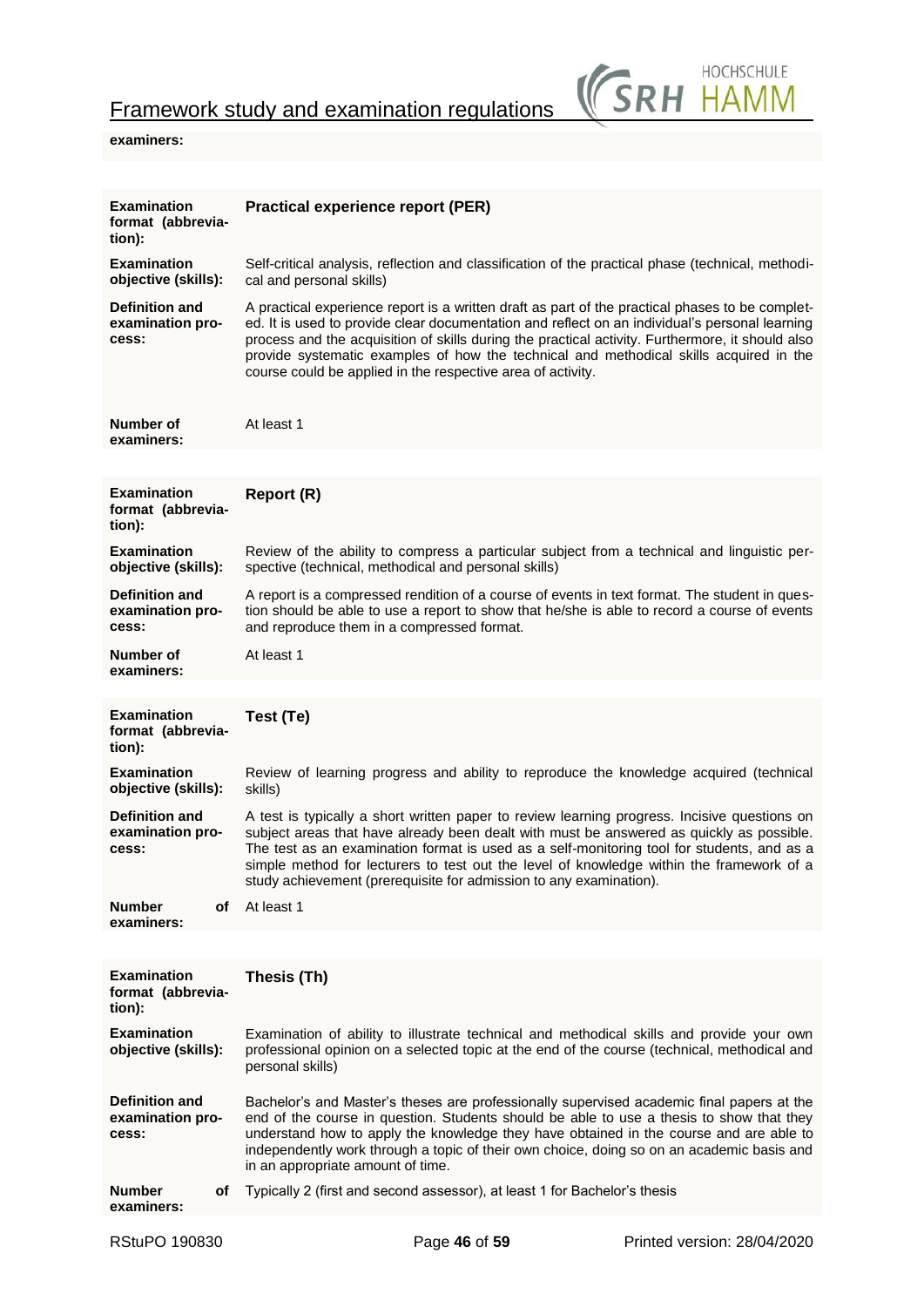

## **Predominantly oral examinations**

| <b>Examination</b><br>format (abbrevia-<br>tion):  | Oral examination (OE)                                                                                                                                                                                                                                                                                                                                                                                                                                                                                                                                                                                                                                                                                                                                                                       |                                                                                                                                                                                                                                                                                                                                                                                                                                                                                                        |                             |
|----------------------------------------------------|---------------------------------------------------------------------------------------------------------------------------------------------------------------------------------------------------------------------------------------------------------------------------------------------------------------------------------------------------------------------------------------------------------------------------------------------------------------------------------------------------------------------------------------------------------------------------------------------------------------------------------------------------------------------------------------------------------------------------------------------------------------------------------------------|--------------------------------------------------------------------------------------------------------------------------------------------------------------------------------------------------------------------------------------------------------------------------------------------------------------------------------------------------------------------------------------------------------------------------------------------------------------------------------------------------------|-----------------------------|
| <b>Examination</b><br>objective (skills):          |                                                                                                                                                                                                                                                                                                                                                                                                                                                                                                                                                                                                                                                                                                                                                                                             | Ability to have a technical discussion with the examiner (technical and personal skills)                                                                                                                                                                                                                                                                                                                                                                                                               |                             |
| <b>Definition and</b><br>examination pro-<br>cess: | knowledge base.                                                                                                                                                                                                                                                                                                                                                                                                                                                                                                                                                                                                                                                                                                                                                                             | The candidate should be able to use an oral examination to show that he/she recognises<br>the relationships in the examined area, is able to put forward arguments in a justified man-<br>ner and can classify and discuss specific issues within these relationships. The oral exami-<br>nation aims to determine further as to whether the student in question has a broad                                                                                                                           |                             |
| Number of<br>examiners:                            | At least 1                                                                                                                                                                                                                                                                                                                                                                                                                                                                                                                                                                                                                                                                                                                                                                                  |                                                                                                                                                                                                                                                                                                                                                                                                                                                                                                        |                             |
|                                                    |                                                                                                                                                                                                                                                                                                                                                                                                                                                                                                                                                                                                                                                                                                                                                                                             |                                                                                                                                                                                                                                                                                                                                                                                                                                                                                                        |                             |
| <b>Examination</b><br>format (abbrevia-<br>tion):  | Project (P)                                                                                                                                                                                                                                                                                                                                                                                                                                                                                                                                                                                                                                                                                                                                                                                 |                                                                                                                                                                                                                                                                                                                                                                                                                                                                                                        |                             |
| <b>Examination</b><br>objective (skills):          | methodical, social and personal skills)                                                                                                                                                                                                                                                                                                                                                                                                                                                                                                                                                                                                                                                                                                                                                     | Working through and conveying an academic topic by focusing on a presentation that is<br>easy to understand and memorable, and classification in a technical context (technical,                                                                                                                                                                                                                                                                                                                       |                             |
| <b>Definition and</b><br>examination pro-<br>cess: | A project includes<br>1.<br>the relevant literature, and<br>2.                                                                                                                                                                                                                                                                                                                                                                                                                                                                                                                                                                                                                                                                                                                              | an independent and in-depth effort to tackle a problem arising from a working con-<br>text in the lecture, illustrated in writing if applicable, that combines and assesses<br>an illustration of the work undertaken and conveying of results in the presentation<br>as well as in the subsequent discussion. The discussion may also extend to other<br>aspects from the module in terms of content.<br>The project may be undertaken individually or in a group, with clear dividing lines drawn in |                             |
|                                                    | groups as part of the (written) preparation.                                                                                                                                                                                                                                                                                                                                                                                                                                                                                                                                                                                                                                                                                                                                                |                                                                                                                                                                                                                                                                                                                                                                                                                                                                                                        |                             |
| Number of<br>examiners:                            | At least 1                                                                                                                                                                                                                                                                                                                                                                                                                                                                                                                                                                                                                                                                                                                                                                                  |                                                                                                                                                                                                                                                                                                                                                                                                                                                                                                        |                             |
|                                                    |                                                                                                                                                                                                                                                                                                                                                                                                                                                                                                                                                                                                                                                                                                                                                                                             |                                                                                                                                                                                                                                                                                                                                                                                                                                                                                                        |                             |
| <b>Examination</b><br>format (abbrevia-<br>tion):  | <b>Presentation (Pres)</b>                                                                                                                                                                                                                                                                                                                                                                                                                                                                                                                                                                                                                                                                                                                                                                  |                                                                                                                                                                                                                                                                                                                                                                                                                                                                                                        |                             |
| <b>Examination</b><br>objective (skills):          |                                                                                                                                                                                                                                                                                                                                                                                                                                                                                                                                                                                                                                                                                                                                                                                             | Ability to illustrate a complex academic topic in a clear and focused manner and classifica-<br>tion in a technical context (technical, methodical, social and personal skills)                                                                                                                                                                                                                                                                                                                        |                             |
| <b>Definition and</b><br>examination pro-<br>cess: | Students should be able to use a presentation to show that they are able to work through a<br>specific topic area within a specified time so that they can demonstrate this to an audience<br>in a clear, open and appealing way and classify in a technical context. They should also<br>demonstrate their ability, with regard to the respective topic area, to deal with questions,<br>suggestions and discussion points made by the audience in an informed way. The entire<br>module may be relevant here in terms of content. Group examinations are possible, but<br>there should be a clear topic-related assignment for each student that the examiner arrang-<br>es with the group in a binding manner. A written draft is not the subject of the examination<br>(see "Project"). |                                                                                                                                                                                                                                                                                                                                                                                                                                                                                                        |                             |
| <b>Number of</b>                                   | At least 1                                                                                                                                                                                                                                                                                                                                                                                                                                                                                                                                                                                                                                                                                                                                                                                  |                                                                                                                                                                                                                                                                                                                                                                                                                                                                                                        |                             |
| RStuPO 190830                                      |                                                                                                                                                                                                                                                                                                                                                                                                                                                                                                                                                                                                                                                                                                                                                                                             | Page 47 of 59                                                                                                                                                                                                                                                                                                                                                                                                                                                                                          | Printed version: 28/04/2020 |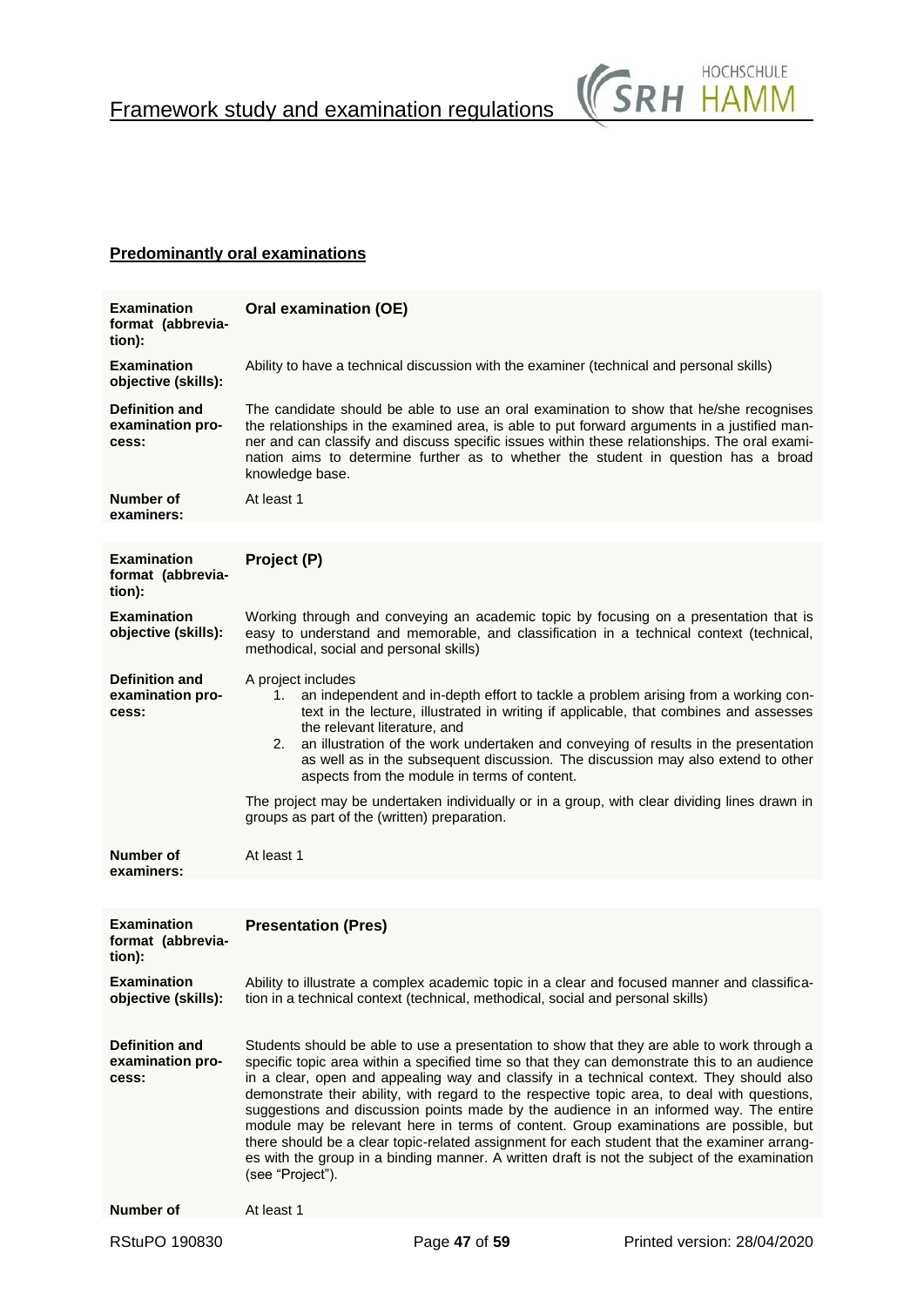

## **examiners:**

| <b>Examination</b><br>format (abbrevia-<br>tion): | Colloquium (Co)                                                                                                                                                                                                                                                                                                                                                                         |
|---------------------------------------------------|-----------------------------------------------------------------------------------------------------------------------------------------------------------------------------------------------------------------------------------------------------------------------------------------------------------------------------------------------------------------------------------------|
| <b>Examination</b><br>objective (skills):         | Validation of the overall technical and personal skills acquired during the course (technical,<br>methodical, personal and social skills)                                                                                                                                                                                                                                               |
| Definition and<br>examination pro-<br>cess:       | A colloquium is a form of oral examination held in conjunction with a final paper or other<br>examinations taken. The student should therefore be able to explain his/her paper and/or<br>draft and demonstrate that he/she has comprehensively tackled the topic in question and is<br>able to work through problem-based issues arising from his/her subject on an academic<br>basis. |
| Number of<br>examiners:                           | At least 2                                                                                                                                                                                                                                                                                                                                                                              |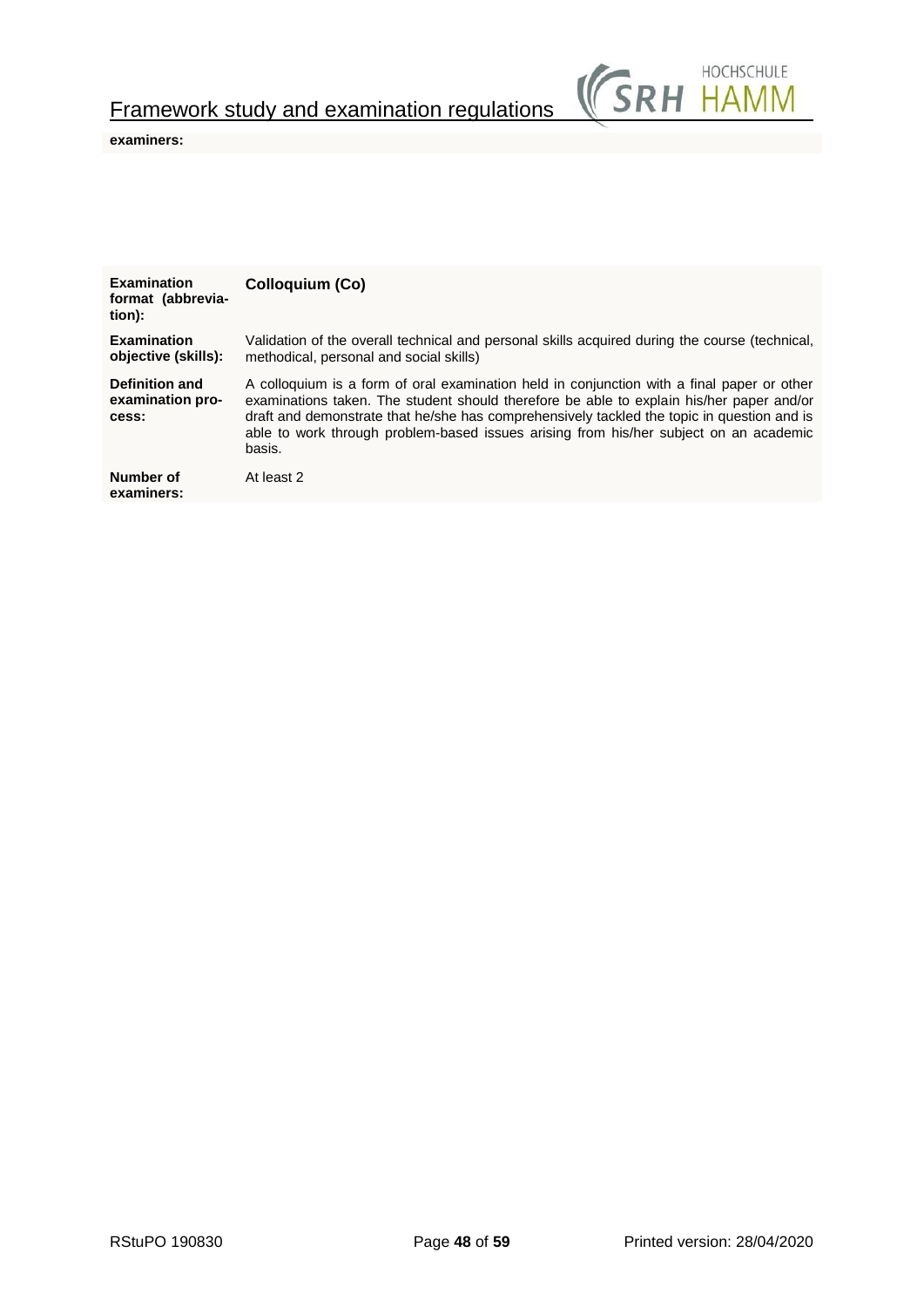

## **Predominantly practical examinations**

| <b>Examination</b><br>format (abbrevia-<br>tion):  | <b>Project work (PW)</b>                                                                                                                                                                                                                                                                                                                                                                                                                                                                                                                                                                                                                                                                               |
|----------------------------------------------------|--------------------------------------------------------------------------------------------------------------------------------------------------------------------------------------------------------------------------------------------------------------------------------------------------------------------------------------------------------------------------------------------------------------------------------------------------------------------------------------------------------------------------------------------------------------------------------------------------------------------------------------------------------------------------------------------------------|
| <b>Examination</b><br>objective (skills):          | Review of the ability to jointly develop a project task in a target-focused manner in a dynam-<br>ic group environment (technical, methodical, social and personal skills)                                                                                                                                                                                                                                                                                                                                                                                                                                                                                                                             |
| <b>Definition and</b><br>examination pro-<br>cess: | During the course of project work, the aim is to complete a subject-specific project, typically<br>application-oriented in nature, within a defined time frame and with an objective defined by<br>the examiner. The central element of project work is the analysis and critical examination of<br>complex problems and their solutions. Students should make use, among others, of their<br>diverse methodical and technical skills. The tasks can therefore be set by the individuals<br>themselves or stipulated by the examiner. Given that projects are typically implemented in<br>teams (groups), project work always involves encouragement of communication skills and<br>teamwork as well.  |
|                                                    | A successful project includes an in-depth academic analysis of the problem, development of<br>specific implementation strategies, implementation of said strategies and an evaluation to<br>finish with. This process is typically documented by way of a presentation on the project<br>development and its implementation, as well as a written draft, if applicable, of the required<br>product documents, and is taken as an examination.                                                                                                                                                                                                                                                          |
| Number of<br>examiners:                            | At least 1                                                                                                                                                                                                                                                                                                                                                                                                                                                                                                                                                                                                                                                                                             |
|                                                    |                                                                                                                                                                                                                                                                                                                                                                                                                                                                                                                                                                                                                                                                                                        |
| <b>Examination</b><br>format (abbrevia-<br>tion):  | Role play (Ro)                                                                                                                                                                                                                                                                                                                                                                                                                                                                                                                                                                                                                                                                                         |
| <b>Examination</b><br>objective (skills):          | Review of perceptive, communication and problem-solving skills and teamwork (technical,<br>methodical, social and personal skills)                                                                                                                                                                                                                                                                                                                                                                                                                                                                                                                                                                     |
| <b>Definition and</b><br>examination pro-<br>cess: | A review of the competency to act is paramount to the role play. This is done by way of<br>reflective actions, personal experiences, reflection in a self-critical manner and feedback<br>provided by the observer. A comparison of self-reflection and the perception of others there-<br>fore provides useful learning space. Role plays are used to illustrate the content, processes<br>or methods learned in a playful manner, albeit according to rules that have been laid down<br>beforehand. These rules must be observed in all phases of the role play. A role play will<br>typically consist of three phases, namely the preparation phase, the playing phase and the<br>assessment phase. |
| Number of<br>examiners:                            | At least 1, preferably 2                                                                                                                                                                                                                                                                                                                                                                                                                                                                                                                                                                                                                                                                               |
|                                                    |                                                                                                                                                                                                                                                                                                                                                                                                                                                                                                                                                                                                                                                                                                        |
| <b>Examination</b><br>format (abbrevia-<br>tion):  | Case study (CS)                                                                                                                                                                                                                                                                                                                                                                                                                                                                                                                                                                                                                                                                                        |
| <b>Examination</b><br>objective (skills):          | Review of perceptive, communication and problem-solving skills and teamwork (technical,<br>methodical, social and personal skills)                                                                                                                                                                                                                                                                                                                                                                                                                                                                                                                                                                     |
| <b>Definition and</b><br>examination pro-<br>cess: | The starting point here is the illustration of a practical situation that requires a decision<br>about the problem handling strategy to be followed. In doing so, students assume the roles<br>of individuals taking real actions and/or decision-makers. The students interpret the case,<br>analyse contexts, research additional information and draw up solutions on this basis.<br>These solutions shall then be discussed and, if applicable, compared to the solutions found<br>and/or decisions taken in the real-life situation.                                                                                                                                                              |
|                                                    | The case study is predominantly aligned with the development of the ability to act. Students<br>should be able to demonstrate that they are able to review complex relationships, inde-<br>pendently access sources of information and make good decisions.                                                                                                                                                                                                                                                                                                                                                                                                                                            |
| Number of<br>examiners:                            | At least 1                                                                                                                                                                                                                                                                                                                                                                                                                                                                                                                                                                                                                                                                                             |
|                                                    |                                                                                                                                                                                                                                                                                                                                                                                                                                                                                                                                                                                                                                                                                                        |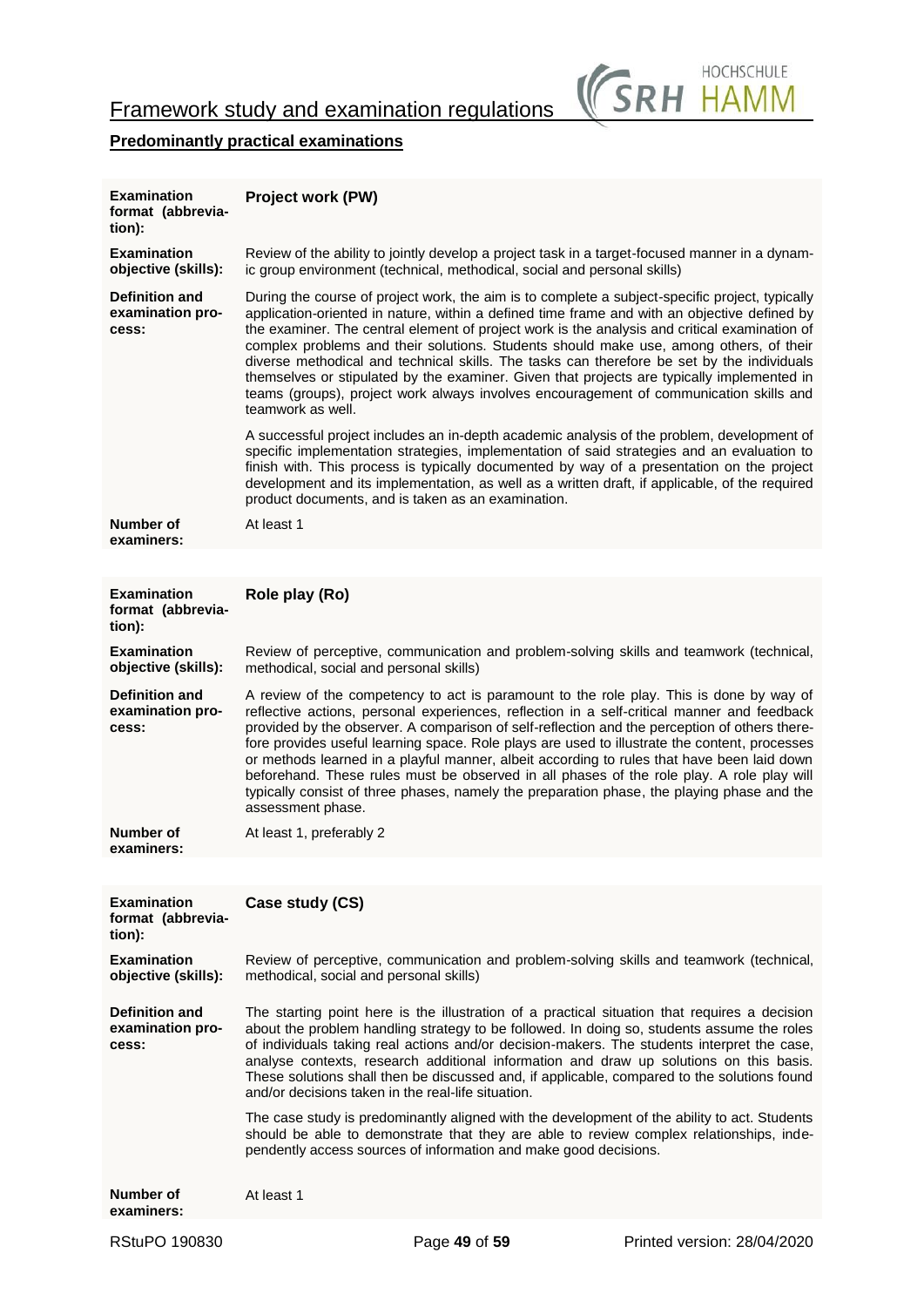

| <b>Examination</b><br>format (abbrevia-<br>tion):  | <b>Portfolio (PF)</b>                                                                                                                                                                                                                                                                                                                                                                                                                                                                                                                                                                                                                                                                                                                                    |
|----------------------------------------------------|----------------------------------------------------------------------------------------------------------------------------------------------------------------------------------------------------------------------------------------------------------------------------------------------------------------------------------------------------------------------------------------------------------------------------------------------------------------------------------------------------------------------------------------------------------------------------------------------------------------------------------------------------------------------------------------------------------------------------------------------------------|
| <b>Examination</b><br>objective (skills):          | Control and documentation of learning progress made by students both with regard to<br>knowledge as well as skills during a class (technical, methodical and personal skills)                                                                                                                                                                                                                                                                                                                                                                                                                                                                                                                                                                            |
| <b>Definition and</b><br>examination pro-<br>cess: | A portfolio consists of a collection of carefully selected work documenting an individual's<br>own performance, learning progress and performance level at a given point in time, and<br>based on a clearly defined area in terms of content. The selection and descriptive meaning<br>of the work and reference to their own learning progress must be addressed and justified by<br>the student in question.                                                                                                                                                                                                                                                                                                                                           |
| Number of<br>examiners:                            | 1                                                                                                                                                                                                                                                                                                                                                                                                                                                                                                                                                                                                                                                                                                                                                        |
|                                                    |                                                                                                                                                                                                                                                                                                                                                                                                                                                                                                                                                                                                                                                                                                                                                          |
| <b>Examination</b><br>format (abbrevia-<br>tion):  | <b>Moderation (Mod)</b>                                                                                                                                                                                                                                                                                                                                                                                                                                                                                                                                                                                                                                                                                                                                  |
| Examination<br>objective (skills):                 | Ability to provide stimulating instructions and accompany learning processes as well as host<br>discussion in a targeted and condensed manner whilst promoting dialogue (technical, me-<br>thodical, social and personal skills)                                                                                                                                                                                                                                                                                                                                                                                                                                                                                                                         |
| <b>Definition and</b><br>examination pro-<br>cess: | The moderation may take place within separate group work or during the course of a semi-<br>nar-like event. Students should be able to demonstrate in a moderation that they are able to<br>structure the learning arrangements for their fellow students in a targeted and methodically<br>diverse manner in terms of teaching and/or be able to successfully accompany the group's<br>processes and deliverables regarding a specific topic and summarise them in key state-<br>ments.                                                                                                                                                                                                                                                                 |
| Number of                                          | At least 1                                                                                                                                                                                                                                                                                                                                                                                                                                                                                                                                                                                                                                                                                                                                               |
| examiners:                                         |                                                                                                                                                                                                                                                                                                                                                                                                                                                                                                                                                                                                                                                                                                                                                          |
|                                                    |                                                                                                                                                                                                                                                                                                                                                                                                                                                                                                                                                                                                                                                                                                                                                          |
| <b>Examination</b>                                 | <b>Station examination (SE)</b>                                                                                                                                                                                                                                                                                                                                                                                                                                                                                                                                                                                                                                                                                                                          |
| format (abbrevia-<br>tion):                        | OSCE=Objective structured clinical examination / OSPE=Organised structured practical examination                                                                                                                                                                                                                                                                                                                                                                                                                                                                                                                                                                                                                                                         |
| <b>Examination</b><br>objective (skills):          | Review of action processes and behaviour patterns with regard to the proper resolution of<br>topic and case-related tasks (technical, methodical, social and personal skills)                                                                                                                                                                                                                                                                                                                                                                                                                                                                                                                                                                            |
| <b>Definition and</b><br>examination pro-<br>cess: | In the case of the OSCE/OSPE, the examination candidates rotate by way of completing a<br>parcours of examination stations. Students must demonstrate all kinds of theoretical and,<br>above all, (clinical) practical skills at these stations. An OSCE/OSPE should consist of at<br>least four stations. The length of the examination at each examination station must be the<br>same for all stations and must be defined specifically prior to the examination. Upon visiting<br>the individual stations, the task shall either be read out to students or they will find written<br>details of the task at the stations instead. Each station is manned by a trained examiner,<br>who will assess the student's examination by way of a checklist. |
| Number of<br>examiners:                            | At least 1                                                                                                                                                                                                                                                                                                                                                                                                                                                                                                                                                                                                                                                                                                                                               |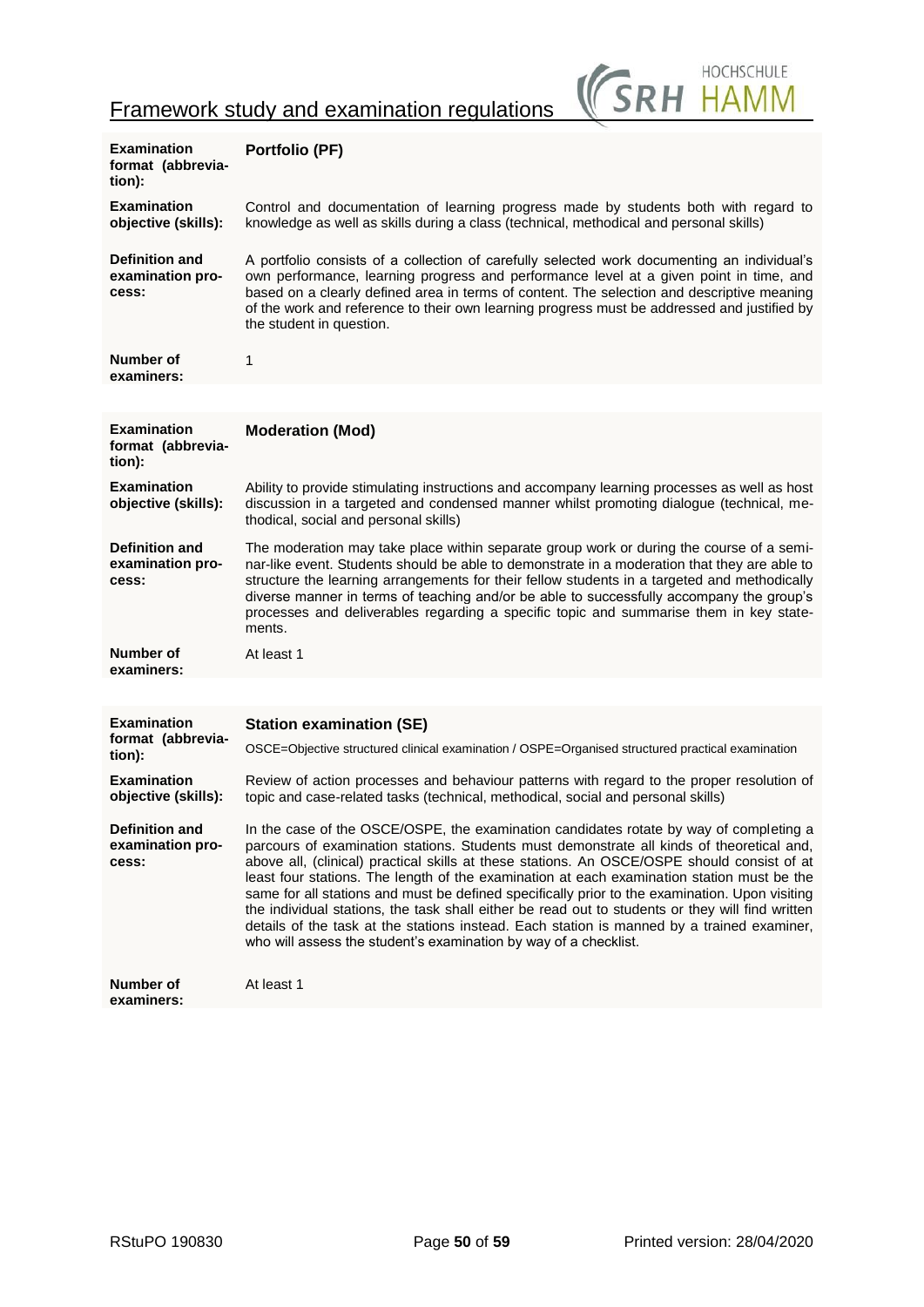

| <b>Examination</b><br>format (abbrevia-<br>tion):  | <b>Scientific poster (SP)</b>                                                                                                                                                                                                                                                                                                                                                                                                                                         |  |
|----------------------------------------------------|-----------------------------------------------------------------------------------------------------------------------------------------------------------------------------------------------------------------------------------------------------------------------------------------------------------------------------------------------------------------------------------------------------------------------------------------------------------------------|--|
| <b>Examination</b><br>objective (skills):          | Review of ability to illustrate the results of an academic paper in clear and condensed<br>graphical manner (technical, methodical, social and personal skills)                                                                                                                                                                                                                                                                                                       |  |
| <b>Definition and</b><br>examination pro-<br>cess: | A scientific poster is a visual presentation in the form of a placard in which a specific case is<br>documented in words, images and graphs and presented to an expert academic audience.<br>The "scientific poster" examination format consists of the actual poster as well as a presen-<br>tation of the poster.                                                                                                                                                   |  |
|                                                    | The poster should generally reflect the core elements of the academic paper, using just a<br>few sentences or keywords, and written in large-scale format along with the formal infor-<br>mation (author, title, University logo, etc.); these core elements are the starting point, objec-<br>tive or question, methods and results. It should be clear, vivid and easy to understand with-<br>out having any equivalent level of prior expertise.                   |  |
|                                                    | Accordingly, the focal point of the examination is to set out the essence of the actual work in<br>a brief, precise and comprehensible manner and reflect on the value of academic perfor-<br>mance and results obtained.                                                                                                                                                                                                                                             |  |
| Number of<br>examiners:                            | At least 1                                                                                                                                                                                                                                                                                                                                                                                                                                                            |  |
|                                                    |                                                                                                                                                                                                                                                                                                                                                                                                                                                                       |  |
| <b>Examination</b><br>format (abbrevia-<br>tion):  | <b>Practical work (PrW)</b>                                                                                                                                                                                                                                                                                                                                                                                                                                           |  |
| <b>Examination</b><br>objective (skills):          | Review of practical technical skills under realistic working conditions (technical, methodical,<br>personal and social skills)                                                                                                                                                                                                                                                                                                                                        |  |
| <b>Definition and</b><br>examination pro-<br>cess: | With their practical work, students are able to show that they are objectively able to master<br>a subject-related task and/or issue in close coordination with professional practices, doing<br>so either individually or in a team. The specific requirements, the specific examination and<br>assessment criteria and assessment period may vary depending on the subject and topic in<br>question and shall be defined in this regard by the respective examiner. |  |
| <b>Number of</b><br>examiners:                     | At least 1                                                                                                                                                                                                                                                                                                                                                                                                                                                            |  |
|                                                    |                                                                                                                                                                                                                                                                                                                                                                                                                                                                       |  |
| <b>Examination</b><br>format (abbrevia-<br>tion):  | <b>Technical problem-solving (TPL)</b>                                                                                                                                                                                                                                                                                                                                                                                                                                |  |
| <b>Examination</b><br>objective (skills):          | Review of the ability to independently solve technical problems in a professional manner<br>under realistic working conditions (technical, methodical, personal and, if applicable, social<br>skills)                                                                                                                                                                                                                                                                 |  |
| <b>Definition and</b><br>examination pro-<br>cess: | The "technical problem-solving" involves resolving a particular task from the respective<br>subject that may also arise during the course of regular everyday duties at work, such as<br>part of a larger project, for example.                                                                                                                                                                                                                                       |  |
|                                                    | It typically involves analysing the problem, coming up with different solutions, if applicable,<br>and is principally derived from the development of a customised solution by using subject-<br>specific methods, relevant literature and rules.                                                                                                                                                                                                                     |  |
|                                                    | The technical problem-solving may be effected in writing, using computers, using graphs<br>and/or in the form of programming. A final presentation of the results is possible, as is work<br>in teams.                                                                                                                                                                                                                                                                |  |
| Number of<br>examiners:                            | At least 1                                                                                                                                                                                                                                                                                                                                                                                                                                                            |  |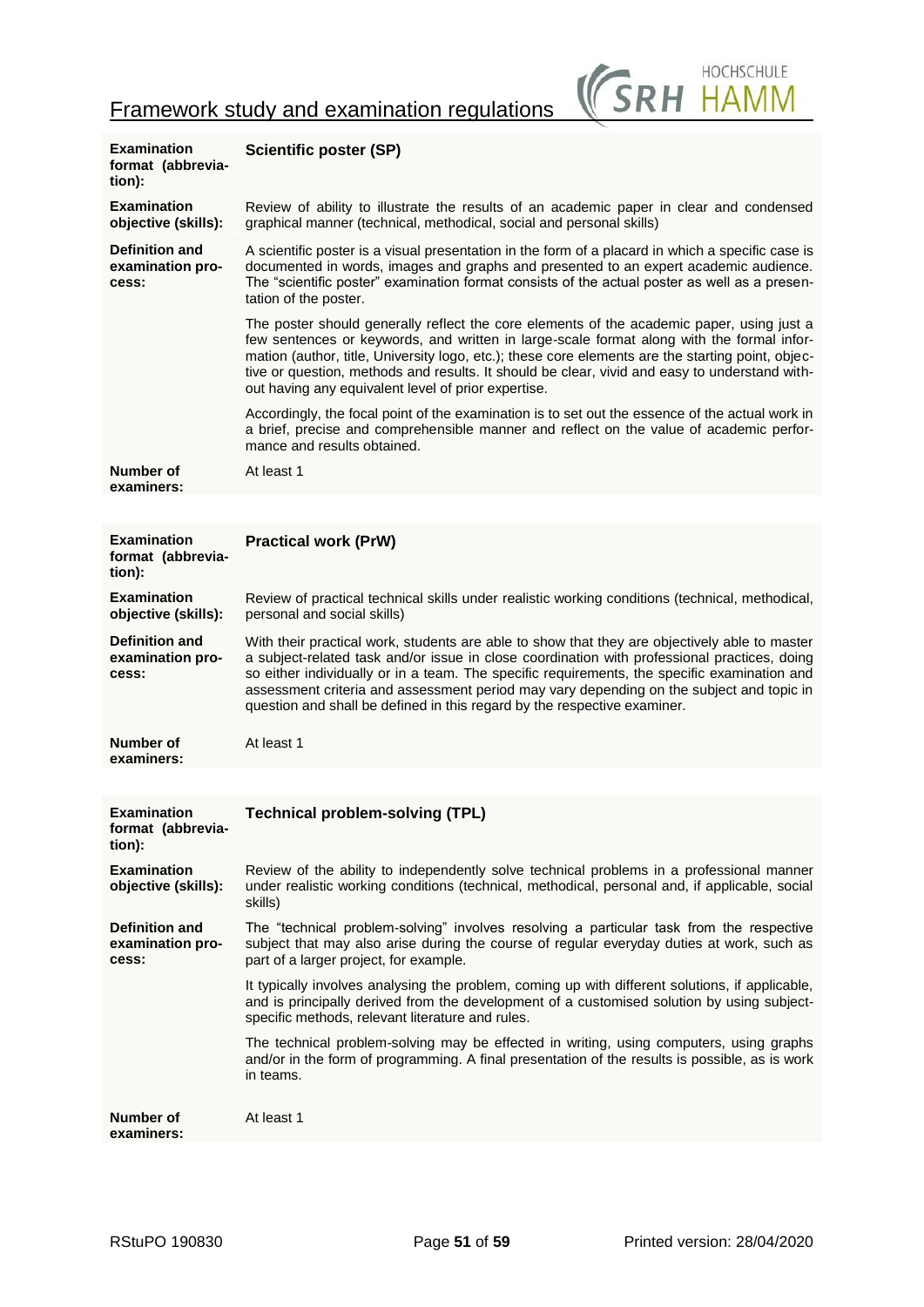

| Examination<br>format (abbrevia-<br>tion):         | <b>Certificate (Cer)</b>                                                                                                                                                                                                                                                                                                                                                                                                                                                                                                                                                                                                                                                                                                                          |
|----------------------------------------------------|---------------------------------------------------------------------------------------------------------------------------------------------------------------------------------------------------------------------------------------------------------------------------------------------------------------------------------------------------------------------------------------------------------------------------------------------------------------------------------------------------------------------------------------------------------------------------------------------------------------------------------------------------------------------------------------------------------------------------------------------------|
| <b>Examination</b><br>objective (skills):          | Review of practical technical skills under realistic working conditions (depending on the<br>extent of technical, methodical, personal and social skills)                                                                                                                                                                                                                                                                                                                                                                                                                                                                                                                                                                                         |
| <b>Definition and</b><br>examination pro-<br>cess: | Certificates (used here in an IT and engineering context) are practical tasks completed by<br>the student directly in the lecture, including on a computer. All aids and tools that are typi-<br>cally used under realistic working conditions are permitted for this purpose. The student is<br>able to show that he/she is able to come up with good quality professional solutions for<br>minor problems and can justify them under the specified conditions. The quality and ade-<br>quacy of the solution as well as the arguments put forward for the individual's solution are<br>assessed here.                                                                                                                                           |
| Number of<br>examiners:                            | At least 1                                                                                                                                                                                                                                                                                                                                                                                                                                                                                                                                                                                                                                                                                                                                        |
|                                                    |                                                                                                                                                                                                                                                                                                                                                                                                                                                                                                                                                                                                                                                                                                                                                   |
| <b>Examination</b><br>format (abbrevia-<br>tion):  | Draft (Dr)                                                                                                                                                                                                                                                                                                                                                                                                                                                                                                                                                                                                                                                                                                                                        |
| <b>Examination</b><br>objective (skills):          | Review of practical technical skills under realistic working conditions (depending on the<br>extent of technical, methodical, personal and social skills)                                                                                                                                                                                                                                                                                                                                                                                                                                                                                                                                                                                         |
| <b>Definition and</b><br>examination pro-<br>cess: | A draft (in an architectural context) is a spatial planning proposal that has been drawn up<br>independently, taking into account any framework conditions already in place or that have<br>been developed individually. Whether in individual or group work, the student is able to use<br>a draft to show that he/she is able to come to a task-related overall view, looking at urban<br>planning, functional, structural, building and energy-related and/or structural aspects, for<br>example, in their entirety as well as their interactions, and that he/she is able to summarise<br>these aspects in an individual draft statement. The draft is typically documented in draw-<br>ings, models, animations and/or written explanations. |
| Number of<br>examiners:                            | At least 1                                                                                                                                                                                                                                                                                                                                                                                                                                                                                                                                                                                                                                                                                                                                        |
|                                                    |                                                                                                                                                                                                                                                                                                                                                                                                                                                                                                                                                                                                                                                                                                                                                   |
| <b>Examination</b><br>format (abbrevia-<br>tion):  | Music (Mu)                                                                                                                                                                                                                                                                                                                                                                                                                                                                                                                                                                                                                                                                                                                                        |
| <b>Examination</b><br>objective (skills):          | Review of practical technical skills under realistic working conditions (depending on the<br>extent of technical, methodical, personal and social skills)                                                                                                                                                                                                                                                                                                                                                                                                                                                                                                                                                                                         |
| <b>Definition and</b><br>examination pro-<br>cess: | The "music" examination format describes the presentation of an artistic task undertaken<br>using the respective instrument relevant to the lesson (Compulsory, Elective, or Individual<br>instrument). Depending on the task in question, this examination may be conducted as a<br>solo performance, in a duo or as a group event. The presentation may also be associated<br>with an illustration of the musical notes (repertoire, roadmap).                                                                                                                                                                                                                                                                                                  |
| Number of<br>examiners:                            | At least 1                                                                                                                                                                                                                                                                                                                                                                                                                                                                                                                                                                                                                                                                                                                                        |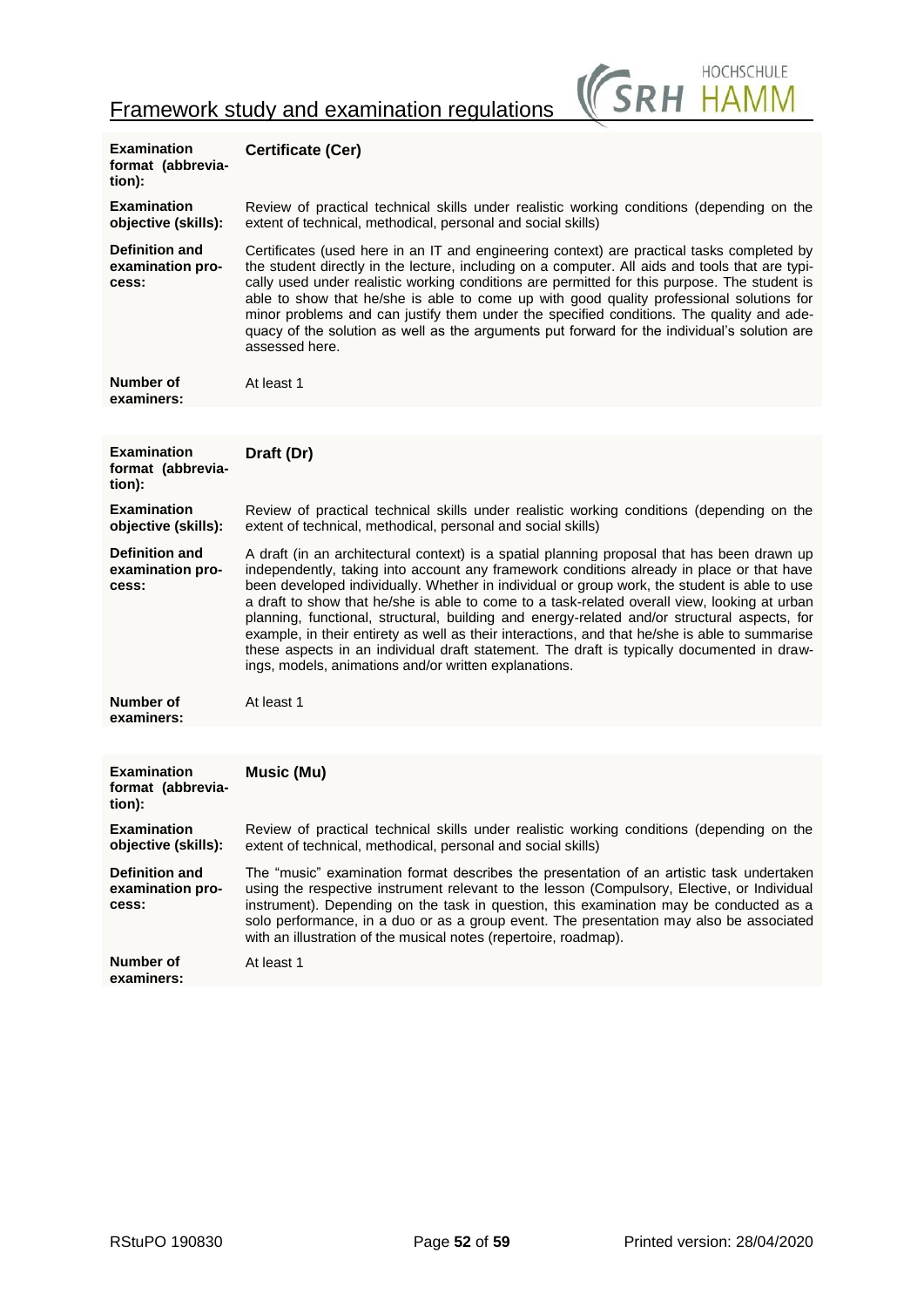| RH HAMM; | <b>HOCHSCHULF</b> |
|----------|-------------------|
|----------|-------------------|

| <b>Examination</b><br>format (abbrevia-<br>tion):  | <b>Practical situation (PS)</b>                                                                                                                                                                                                                                                                                                                                                                                                                                                                                                                                                                                                               |
|----------------------------------------------------|-----------------------------------------------------------------------------------------------------------------------------------------------------------------------------------------------------------------------------------------------------------------------------------------------------------------------------------------------------------------------------------------------------------------------------------------------------------------------------------------------------------------------------------------------------------------------------------------------------------------------------------------------|
| <b>Examination</b><br>objective (skills):          | Review of practical technical skills under realistic working conditions (depending on the<br>extent of technical, methodical, personal and social skills)                                                                                                                                                                                                                                                                                                                                                                                                                                                                                     |
| <b>Definition and</b><br>examination pro-<br>cess: | Students will be presented with a case study in a practical situation. Students will not typi-<br>cally have any time to prepare beforehand, ensuring this is in line with a real-life practical<br>situation. The student will introduce himself/herself briefly to the client and demonstrate<br>he/she has the technical skills to illustrate the theoretical background to this case study<br>(e.g. anatomy, pathology) by way of questions.                                                                                                                                                                                              |
|                                                    | Using this case study as the basis, the student will demonstrate that he/she is able to<br>choose the right client-oriented and targeted diagnostics and therapy format/technique and<br>justify his/her choice.                                                                                                                                                                                                                                                                                                                                                                                                                              |
|                                                    | The student will demonstrate to a fellow student how selected diagnostic options and thera-<br>py formats/techniques are implemented from a practical perspective. This also involves<br>assessing social and personal skills, such as communication, instructions and dealing with<br>the "client" within a specified time frame.                                                                                                                                                                                                                                                                                                            |
| Number of<br>examiners:                            | At least 1                                                                                                                                                                                                                                                                                                                                                                                                                                                                                                                                                                                                                                    |
|                                                    |                                                                                                                                                                                                                                                                                                                                                                                                                                                                                                                                                                                                                                               |
| <b>Examination</b><br>format (abbrevia-<br>tion):  | Multimedia and/or multimodal presentation (MM)                                                                                                                                                                                                                                                                                                                                                                                                                                                                                                                                                                                                |
| <b>Examination</b><br>objective (skills):          | Review of practical technical skills under realistic working conditions (depending on the<br>extent of technical, methodical, personal and social skills)                                                                                                                                                                                                                                                                                                                                                                                                                                                                                     |
| <b>Definition and</b><br>examination pro-<br>cess: | Preparation of content for a multimedia and/or multimodal presentation that appeals to<br>several sensory channels, includes elements of embodiment and represents a creative<br>combination of different media, materials or artistic and aesthetic forms of expression. The<br>multimedia and/or multimodal presentation can be drafted in individual or group work.                                                                                                                                                                                                                                                                        |
| Number of<br>examiners:                            | At least 1                                                                                                                                                                                                                                                                                                                                                                                                                                                                                                                                                                                                                                    |
|                                                    |                                                                                                                                                                                                                                                                                                                                                                                                                                                                                                                                                                                                                                               |
| Examination<br>format (abbrevia-<br>tion):         | Laboratory work (Lab)                                                                                                                                                                                                                                                                                                                                                                                                                                                                                                                                                                                                                         |
| <b>Examination</b><br>objective (skills):          | Review of ability to be able to transfer theoretical knowledge into laboratory and/or mechan-<br>ical processes and assess this (depending on the extent of technical, methodical, personal<br>and social skills)                                                                                                                                                                                                                                                                                                                                                                                                                             |
| <b>Definition and</b><br>examination pro-<br>cess: | Laboratory work includes the setup, implementation and documentation as well as analysis<br>results from laboratory experiments or test facilities, all based on an academic research<br>question. In an experiment whose subject matter is specified by the lecturer, students<br>should be able to demonstrate in an experiment that they are able to use the information<br>and knowledge available to carry out the laboratory work in a targeted manner. This in-<br>cludes, among others, metrological evidence of process-related variables as well as the<br>written assessment, interpretation and evaluation of experiment results. |
| Number of<br>examiners:                            | At least 1                                                                                                                                                                                                                                                                                                                                                                                                                                                                                                                                                                                                                                    |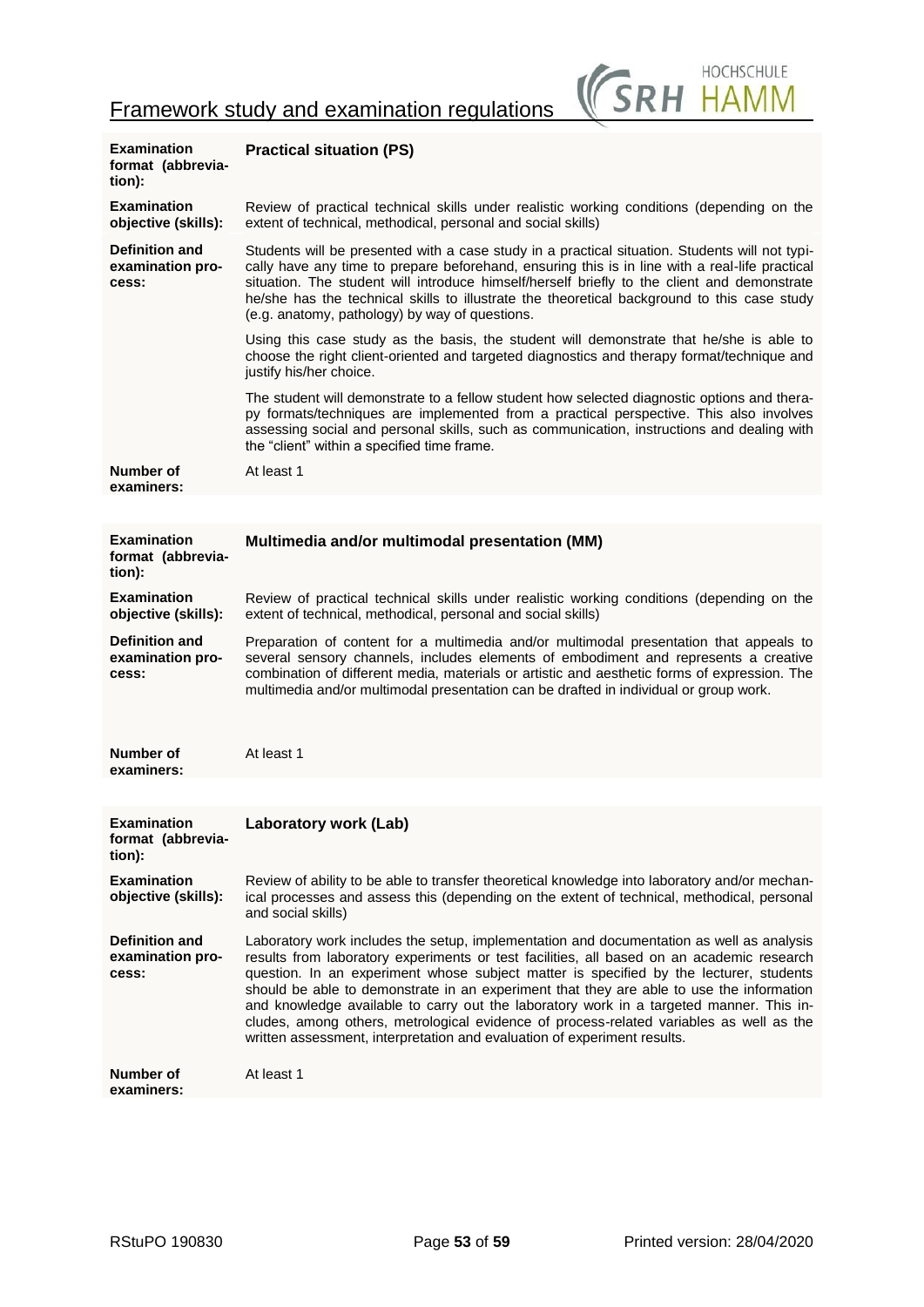

# <span id="page-53-0"></span>**Anlage 5. Diploma Supplement**

**Page 1 of 6**

# **Diploma Supplement**

This Diploma Supplement model was developed by the European Commission, Council of Europe and UNESCO/CEPES. The purpose of the supplement is to provide sufficient independent data to improve the international 'transparency' and fair academic and professional recognition of qualifications (diplomas, degrees, certificates etc.). It is designed to provide a description of the nature, level, context, content and status of the studies that were pursued and successfully completed by the individual named on the original qualification to which this supplement is appended. It should be free from any value judgements, equivalence statements or suggestions about recognition. Information in all eight sections should be provided. Where information is not provided, an explanation should give the reason why.

## **1. INFORMATION IDENTIFYING THE HOLDER OF THE QUALIFICATION**

1.1 Family name(s) / 1.2 First name(s)

1.3 Date of birth (dd/mm/yyyy)

1.4 Student identification number or code (if applicable)

## **2. INFORMATION IDENTIFYING THE QUALIFICATION**

2.1 Name of qualification and (if applicable) title conferred (in original language)

2.2 Main field(s) of study for the qualification

2.3 Name and status of awarding institution (in original language)

2.4 Name and status of institution (if different from 2.3) administering studies (in original language)

2.5 Language(s) of instruction/examination

Certification Date:

Chairwoman/Chairman Examination Committee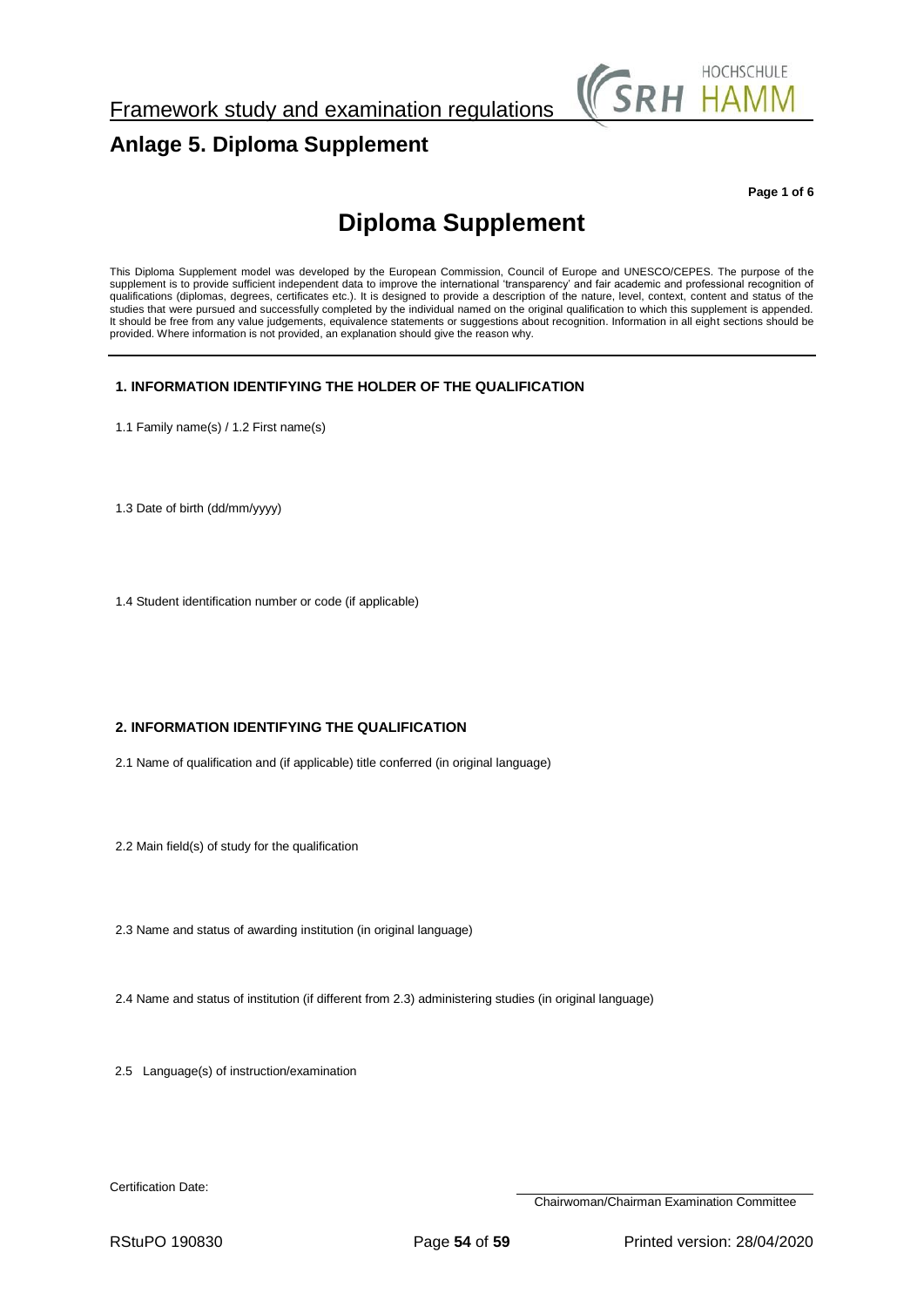

## **3. INFORMATION ON THE LEVEL AND DURATION OF THE QUALIFICATION**

**Page 2 of 6**

## 3.1 Level of the qualification

3.2 Official duration of programme in credits and/or years

3.3 Access requirement(s)

## **4. INFORMATION ON THE PROGRAMME COMPLETED AND THE RESULTS OBTAINED**

4.1 Mode of study

4.2 Programme learning outcomes

4.3 Programme details, individual credits gained and grades/marks obtained

4.4 Grading system and, if available, grade distribution table

4.5 Overall classification of the qualification (in original language)

Certification Date:

Chairwoman/Chairman Examination Committee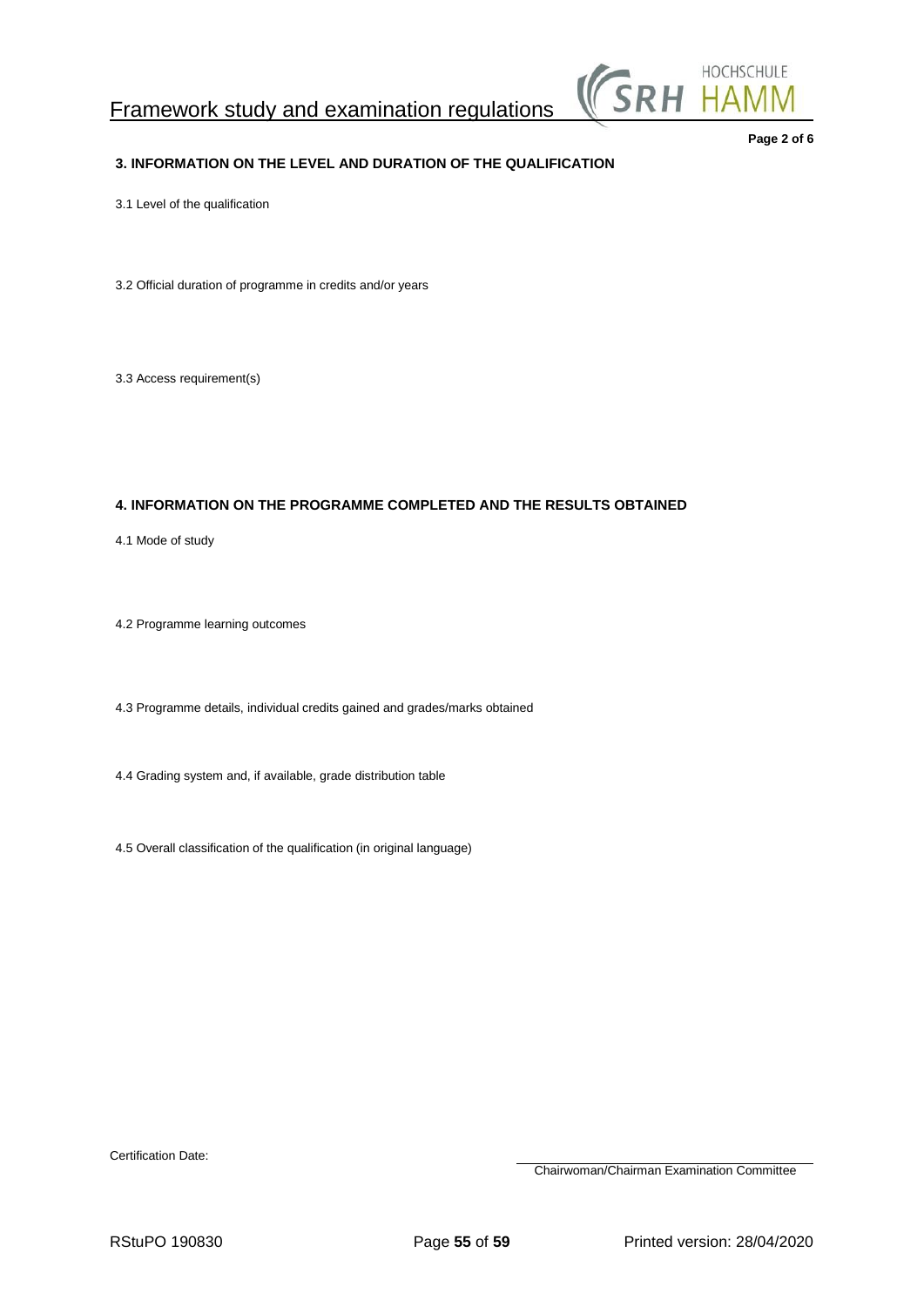

## **5. INFORMATION ON THE FUNCTION OF THE QUALIFICATION**

**Page 3 of 6**

5.1 Access to further study

5.2 Access to a regulated profession (if applicable)

## **6. ADDITIONAL INFORMATION**

6.1 Additional information

6.2 Further information sources

## **7. CERTIFICATION**

This Diploma Supplement refers to the following original documents: Document on the award of the academic degree (Urkunde über die Verleihung des Akademischen Grades) [date] Certificate(Zeugnis) [date] Transcript of Records [date]

**Certification Date:**

(Official Stamp/Seal)

Chairwoman/Chairman Examination Committee

## **8. NATIONAL HIGHER EDUCATION SYSTEM**

The information on the national higher education system on the following pages provides a context for the qualification and the type of higher education institution that awarded it.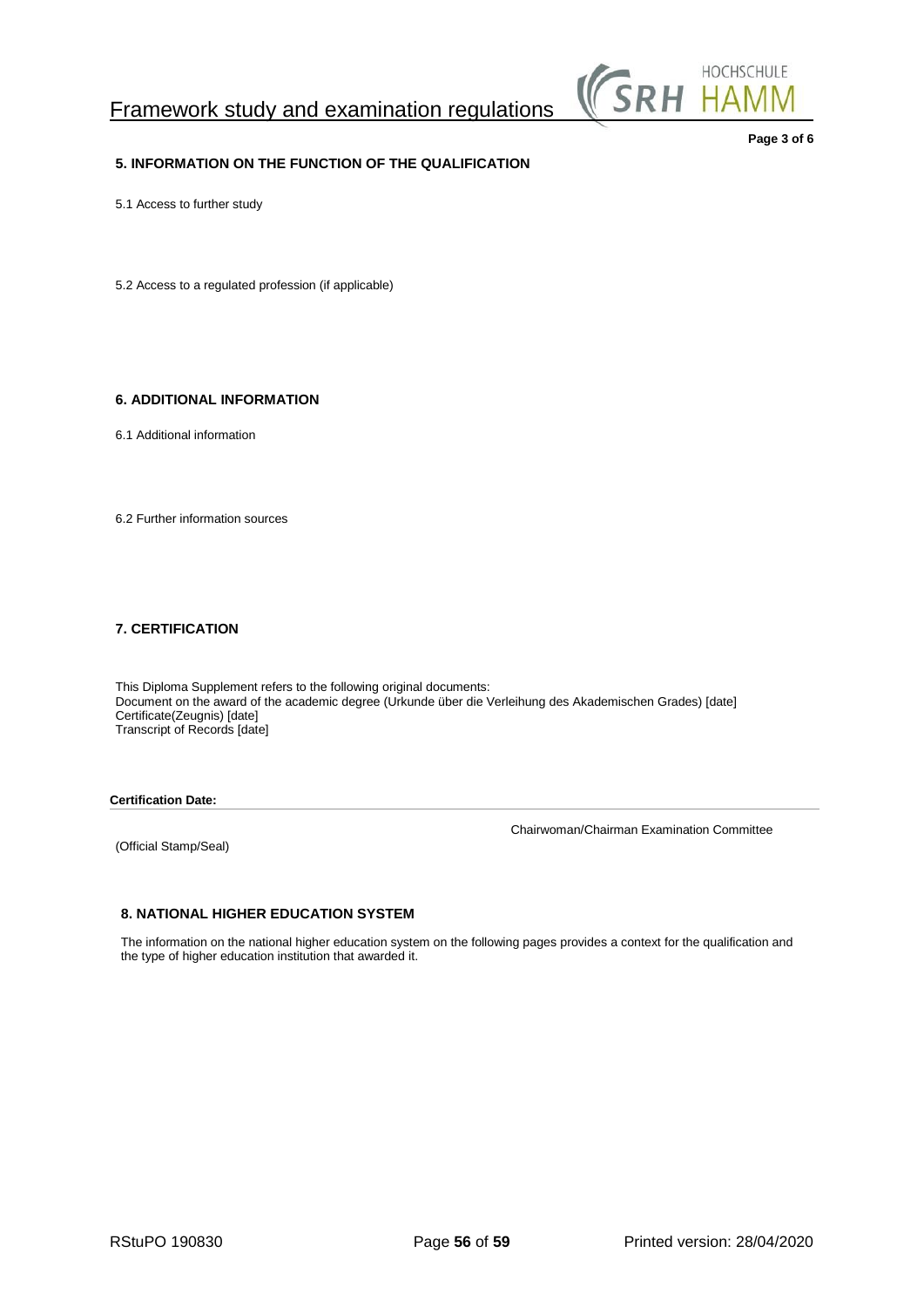

## **Page 4 of 6**

### **8. INFORMATION ON THE GERMAN HIGHER EDUCATION SYSTEM**<sup>i</sup>

### **8.1 Types of Institutions and Institutional Status**

Higher education (HE) studies in Germany are offered at three types of<br>Higher Education Institutions (HEI).<sup>8</sup>

*- Universitäten* (Universities) including various specialised institutions, offer the whole range of academic disciplines. In the German tradition, universities focus in particular on basic research so that advanced stages of study have mainly theoretical orientation and researchoriented components.

*- Fachhochschulen (FH)/Hochschulen für Angewandte Wissenschaften (HAW)* (Universities of Applied Sciences, UAS) concentrate their study programmes in engineering and other technical disciplines, businessrelated studies, social work, and design areas. The common mission of applied research and development implies an application-oriented focus of studies, which includes integrated and supervised work assignments in industry, enterprises or other relevant institutions.

*- Kunst- und Musikhochschulen* (Universities of Art/Music) offer studies for artistic careers in fine arts, performing arts and music; in such fields as directing, production, writing in theatre, film, and other media; and in a variety of design areas, architecture, media and communication.

Higher Education Institutions are either state or state-recognised institutions. In their operations, including the organisation of studies and the designation and award of degrees, they are both subject to higher education legislation.

## **8.2 Types of Programmes and Degrees Awarded**

Studies in all three types of institutions have traditionally been offered in integrated "long" (one-tier) programmes leading to *Diplom*- or *Magister Artium* degrees or completed by a *Staatsprüfung* (State Examination).

Within the framework of the Bologna-Process one-tier study programmes are successively being replaced by a two-tier study system. Since 1998, two-tier degrees (Bachelor's and Master's) have been introduced in almost all study programmes. This change is designed to enlarge variety and flexibility for students in planning and pursuing educational objectives; it also enhances international compatibility of studies.

The German Qualifications Framework for Higher Education Qualifica-<br>tions (HQR)<sup>ii</sup> describes the qualification levels as well as the resulting qualifications and competences of the graduates. The three levels of the HQR correspond to the levels 6, 7 and 8 of the German Qualifications Framework for Lifelong Learning<sup>iv</sup> and the European Qualifications Framework for Lifelong Learning<sup>v</sup>.

For details cf. Sec. 8.4.1, 8.4.2, and 8.4.3 respectively. Table 1 provides a synoptic summary.

### **8.3 Approval/Accreditation of Programmes and Degrees**

To ensure quality and comparability of qualifications, the organisation of studies and general degree requirements have to conform to principles and regulations established by the Standing Conference of the Ministers of Education and Cultural Affairs of the *Länder* in the Federal Republic of Germany (KMK).<sup>vi</sup> In 1999, a system of accreditation for Bachelor's and Master's programmes has become operational. All new pro-grammes have to be accredited under this scheme; after a successful accreditation they receive the seal of the Accreditation Council.<sup>vi</sup>

### **Table 1: Institutions, Programmes and Degrees in German Higher Education**

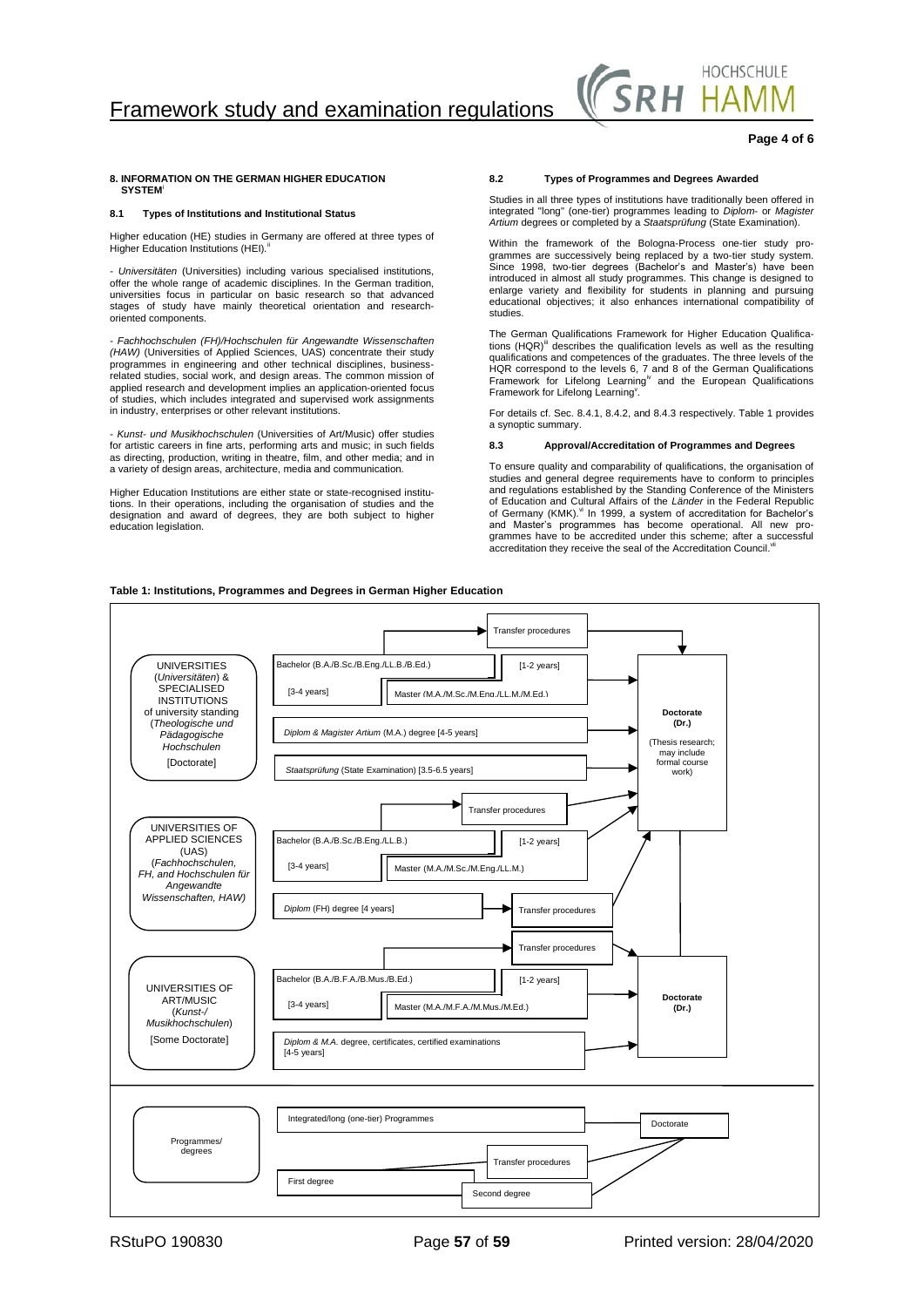

## **8.4 Organisation and Structure of Studies**

The following programmes apply to all three types of institutions. Bache-lor's and Master's study programmes may be studied consecutively, at various higher education institutions, at different types of higher education institutions and with phases of professional work between the first and the second qualification. The organisation of the study programmes makes use of modular components and of the European Credit Transfer and Accumulation System (ECTS) with 30 credits corresponding to one semester.

### **8.4.1 Bachelor**

Bachelor's degree programmes lay the academic foundations, provide methodological competences and include skills related to the professional field. The Bachelor's degree is awarded after 3 to 4 years.

The Bachelor's degree programme includes a thesis requirement. Study programmes leading to the Bachelor's degree must be accredited<br>according to the Interstate study accreditation treaty.<sup>viii</sup>

First degree programmes (Bachelor) lead to Bachelor of Arts (B.A.), Bachelor of Science (B.Sc.), Bachelor of Engineering (B.Eng.), Bachelor of Laws (LL.B.), Bachelor of Fine Arts (B.F.A.), Bachelor of Music (B.Mus.) or Bachelor of Education (B.Ed.).

The Bachelor's degree corresponds to level 6 of the German Qualifications Framework/ European Qualifications Framework.

### **8.4.2 Master**

Master is the second degree after another 1 to 2 years. Master's pro-grammes may be differentiated by the profile types "practice-oriented" and "research-oriented". Higher Education Institutions define the profile.

The Master's degree programme includes a thesis requirement. Study programmes leading to the Master's degree must be accredited accord-<br>ing to the Interstate study accreditation treaty.<sup>ix</sup>

Second degree programmes (Master) lead to Master of Arts (M.A.), Master of Science (M.Sc.), Master of Engineering (M.Eng.), Master of Laws (L.L.M.), Master of Fine Arts (M.F.A.), Master of Music (M.Mus.) or Master of Education (M.Ed.). Master´s programmes which are designed for continuing education may carry other designations (e.g. MBA).

The Master's degree corresponds to level 7 of the German Qualifica-tions Framework/ European Qualifications Framework.

## **8.4.3 Integrated "Long" Programmes (One-Tier):** *Diplom* **degrees,** *Magister Artium, Staatsprüfung*

An integrated study programme is either mono-disciplinary (*Diplom* degrees, most programmes completed by a *Staatsprüfung*) or comprises a combination of either two major or one major and two minor fields (*Magister Artium*). The first stage (1.5 to 2 years) focuses on broad orientations and foundations of the field(s) of study. An Intermediate<br>Examination (*Diplom-Vorprüfung* for *Diplom* degrees; *Zwischenprüfung*<br>or credit requirements for the *Magister Artium*) is prerequisite to enter the second stage of advanced studies and specialisations. Degree requirements include submission of a thesis (up to 6 months duration) and comprehensive final written and oral examinations. Similar regulations apply to studies leading to a *Staatsprüfung*. The level of qualifica-tion is equivalent to the Master's level.

- Integrated studies at *Universitäten (U)* last 4 to 5 years (*Diplom* degree, *Magister Artium*) or 3.5 to 6.5 years (*Staatsprüfung*). The *Diplom*<br>degree is awarded in engineering disciplines, the natural sciences as<br>well as economics and business. In the humanities, the corresponding degree is usually the *Magister Artium* (M.A.). In the social sciences, the practice varies as a matter of institutional traditions. Studies preparing for the legal, medical and pharmaceutical professions are completed by a *Staatsprüfung*. This applies also to studies preparing for teaching professions of some *Länder.*

The three qualifications (*Diplom*, *Magister Artium* and *Staatsprüfung*) are academically equivalent and correspond to level 7 of the German Qualifications Framework/European Qualifications Framework.

They qualify to apply for admission to doctoral studies. Further prerequisites for admission may be defined by the Higher Education Institution, cf. Sec. 8.5.

- Integrated studies at *Fachhochschulen (FH)/Hochschulen für An-gewandte Wissenschaften (HAW)* (Universities of Applied Sciences, UAS) last 4 years and lead to a *Diplom (FH)* degree which corresponds

### **Page 5 of 6**

to level 6 of the German Qualifications Framework/European Qualifications Framework.

Qualified graduates of FH/HAW/UAS may apply for admission to doctor-al studies at doctorate-granting institutions, cf. Sec. 8.5.

- Studies at *Kunst- and Musikhochschulen* (Universities of Art/Music etc.) are more diverse in their organisation, depending on the field and individual objectives. In addition to *Diplom/Magister* degrees, the integrated study programme awards include certificates and certified examinations for specialised areas and professional purposes.

### **8.5 Doctorate**

Universities as well as specialised institutions of university standing, some of the FH/HAW/UAS and some Universities of Art/Music are doctorate-granting institutions. Formal prerequisite for admission to doctoral work is a qualified Master's degree (UAS and U), a Magister<br>degree, a Diplom, a Staatsprüfung, or a foreign equivalent. Comparable<br>degrees from universities of art and music can in exceptional cases (study programmes such as music theory, musicology, pedagogy of arts and music, media studies) also formally qualify for doctoral work. Particularly qualified holders of a Bachelor's degree or a *Diplom (FH)* degree may also be admitted to doctoral studies without acquisition of a further degree by means of a procedure to determine their aptitude. The universities respectively the doctorate-granting institutions regulate entry to a doctorate as well as the structure of the procedure to determine aptitude. Admission further requires the acceptance of the Dissertation research project by a professor as a supervisor.

The doctoral degree corresponds to level 8 of the German Qualifications Framework/ European Qualifications Framework.

### **8.6 Grading Scheme**

The grading scheme in Germany usually comprises five levels (with numerical equivalents; intermediate grades may be given): "Sehr Gut" (1) = Very Good; "Berridigtend" (3) = Satisfactory; "Ausreichend" (4) = Sufficienti; " designations of grades may vary in some cases and for doctoral degrees.

In addition, grade distribution tables as described in the ECTS Users' Guide are used to indicate the relative distribution of grades within a reference group.

### **8.7 Access to Higher Education**

The General Higher Education Entrance Qualification (*Allgemeine Hochschulreife*, *Abitur*) after 12 to 13 years of schooling allows for admission to all higher educational studies. Specialised variants (*Fachgebundene Hochschulreife*) allow for admission at *Fachhochsch*ule*n (FH)/Hochschulen für Angewandte Wissenschaften (HAW)* (UAS), universities and equivalent higher education institutions, but only in particular disciplines. Access to study programmes at *Fachhochschulen*  (FH)/Hochschulen für Angewandte Wissenschaften (HAW) (UAS) is also<br>possible with a Fachhochschulreife, which can usually be acquired after<br>12 years of schooling. Admission to study programmes at Universities of Art/Music and comparable study programmes at other higher education institutions as well as admission to a study programme in sports may be based on other or additional evidence demonstrating individual aptitude. Applicants with a qualification in vocational education and training but without a school-based higher education entrance qualification are entitled to a general higher education entrance qualification and thus to access to all study programmes, provided they have obtained advanced further training certificates in particular state-regulated vocational fields (e.g. *Meister/Meisterin im Handwerk, Industriemeister/in, Fachwirt/in*  (IHK), Betriebswirt/in (IHK) und (HWK), staatlich gebrüfte/r Techniker/in,<br>staatlich geprüfte/r Betriebswirt/in, staatlich geprüfte/r Gestalter/in,<br>staatlich geprüfte/r Erzieher/in). Vocationally qualified applicants can obtain a *Fachgebundene Hochschulreife* after completing a state-regulated vocational education of at least two years' duration plus professional practice of normally at least three years' duration, after Page 6 of 6

having successfully passed an aptitude test at a higher education institution or other state institution; the aptitude test may be replaced by successfully completed trial studies of at least one year's duration.<sup>x</sup>

Higher Education Institutions may in certain cases apply additional admission procedures.